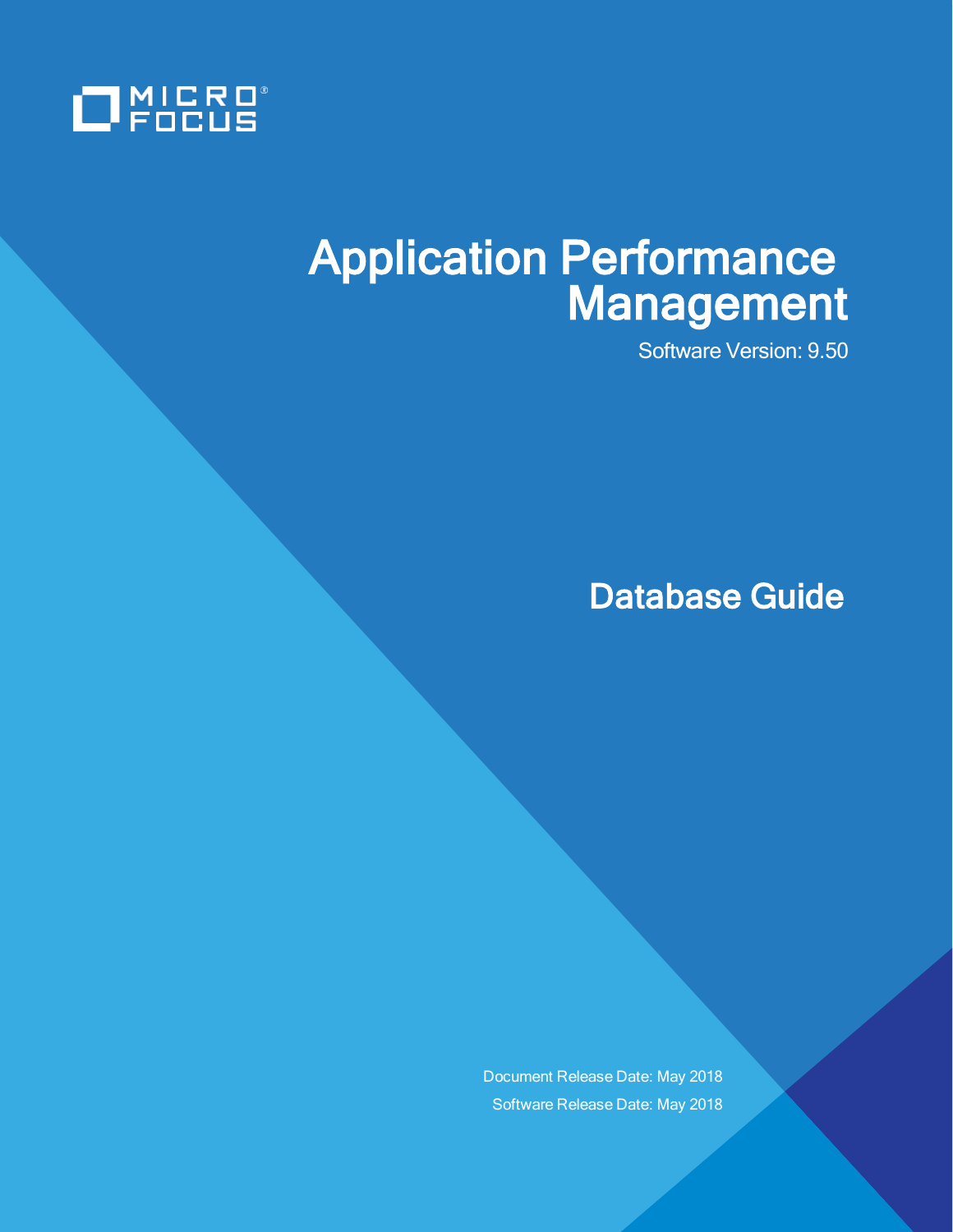#### Legal notices

### **Warranty**

The only warranties for products and services of Micro Focus and its affiliates and licensors ("Micro Focus") are set forth in the express warranty statements accompanying such products and services. Nothing herein should be construed as constituting an additional warranty. Micro Focus shall not be liable for technical or editorial errors or omissions contained herein. The information contained herein is subject to change without notice.

### Restricted rights legend

Confidential computer software. Except as specifically indicated otherwise, a valid license from Micro Focus is required for possession, use or copying. Consistent with FAR 12.211 and 12.212, Commercial Computer Software, Computer Software Documentation, and Technical Data for Commercial Items are licensed to the U.S. Government under vendor's standard commercial license.

### Copyright notice

© Copyright 2005-2005-2018 Micro Focus or one of its affiliates

## Trademark notices

Adobe® and Acrobat® are trademarks of Adobe Systems Incorporated.

AMD, the AMD Arrow symbol and ATI are trademarks of Advanced Micro Devices, Inc.

Citrix® and XenDesktop® are registered trademarks of Citrix Systems, Inc. and/or one more of its subsidiaries, and may be registered in the United States Patent and Trademark Office and in other countries.

Google™ and Google Maps™ are trademarks of Google Inc.

Intel®, Itanium®, Pentium®, and Intel® Xeon® are trademarks of Intel Corporation in the U.S. and other countries.

iPad® and iPhone® are trademarks of Apple Inc.

Java is a registered trademark of Oracle and/or its affiliates.

Linux® is the registered trademark of Linus Torvalds in the U.S. and other countries.

Microsoft®, Windows®, Lync®, Windows NT®, Windows® XP, Windows Vista® and Windows Server® are either registered trademarks or trademarks of Microsoft Corporation in the United States and/or other countries.

NVIDIA® is a trademark and/or registered trademark of NVIDIA Corporation in the U.S. and other countries.

Oracle is a registered trademark of Oracle Corporation and/or its affiliates.

Red Hat® is a registered trademark of Red Hat, Inc. in the United States and other countries.

SAP® is the trademark or registered trademark of SAP SE in Germany and in several other countries.

UNIX® is a registered trademark of The Open Group.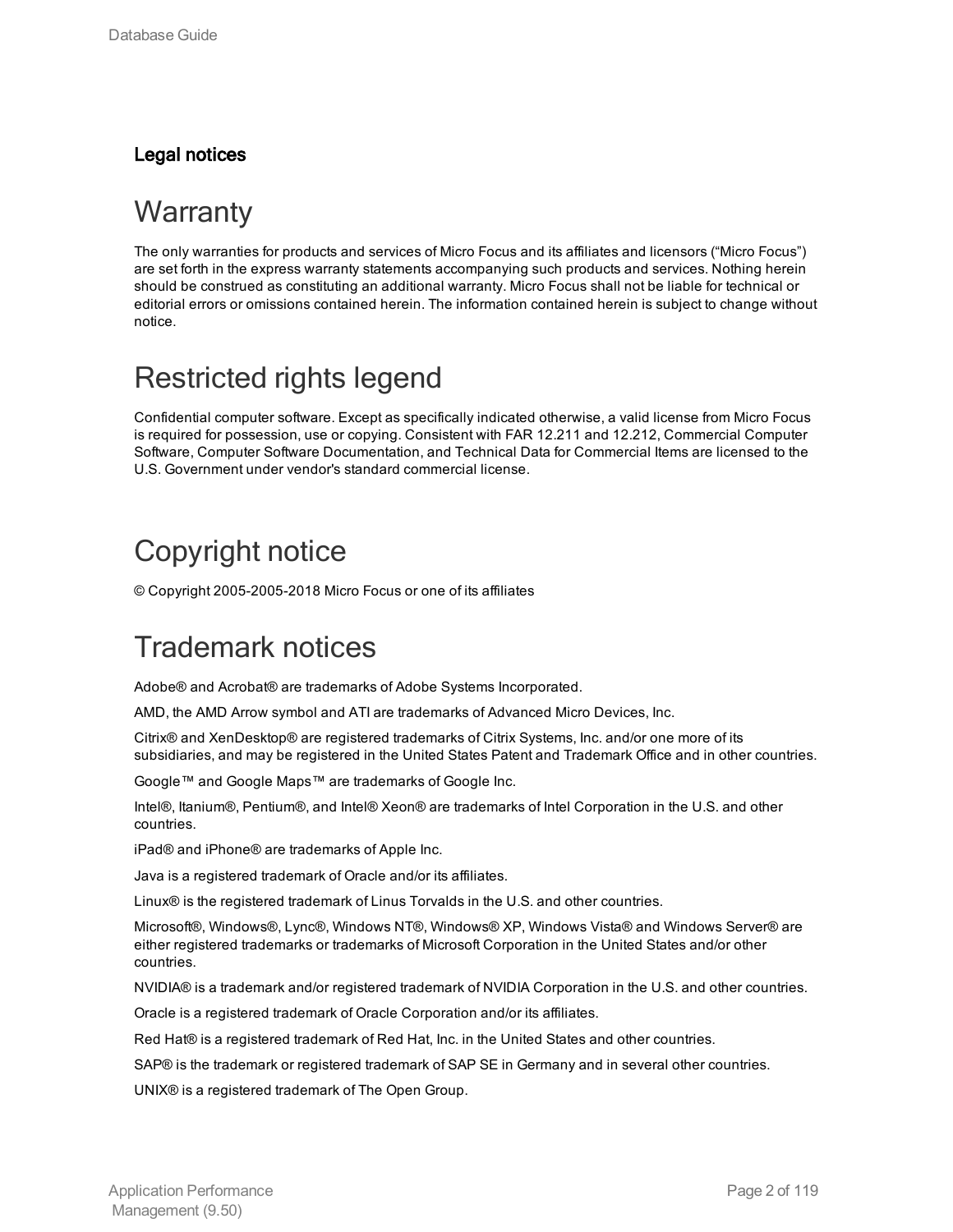#### Documentation updates

The title page of this document contains the following identifying information:

- Software Version number, which indicates the software version.
- Document Release Date, which changes each time the document is updated.
- Software Release Date, which indicates the release date of this version of the software.

To verify you are using the most recent edition of a document, go to [https://softwaresupport.softwaregrp.com/group/softwaresupport/search-result?doctype=manuals?keyword=.](https://softwaresupport.softwaregrp.com/group/softwaresupport/search-result?doctype=manuals?keyword=)

To check for recent software patches, go to [https://softwaresupport.softwaregrp.com/group/softwaresupport/search-result?doctype=patches?keyword=.](https://softwaresupport.softwaregrp.com/group/softwaresupport/search-result?doctype=patches?keyword=)

This site requires that you register for a Passport and sign in. To register for a Passport ID, go to <https://cf.passport.softwaregrp.com/hppcf/login.do>.

Or click the **Register** link at the top of the Software Support page.

You will also receive updated or new editions if you subscribe to the appropriate product support service. Contact your sales representative for details.

The title page of this document contains the following identifying information:

- Software Version number, which indicates the software version.
- Document Release Date, which changes each time the document is updated.
- Software Release Date, which indicates the release date of this version of the software.

To verify you are using the most recent edition of a document, go to [https://softwaresupport.softwaregrp.com/group/softwaresupport/search-result?doctype=online](https://softwaresupport.softwaregrp.com/group/softwaresupport/search-result?doctype=online help) help.

This site requires that you register for a Passport and sign in. To register for a Passport ID, go to <https://cf.passport.softwaregrp.com/hppcf/login.do>.

You will also receive updated or new editions if you subscribe to the appropriate product support service. Contact your sales representative for details.

For information and details about the products, services, and support that offers, contact your Client Director.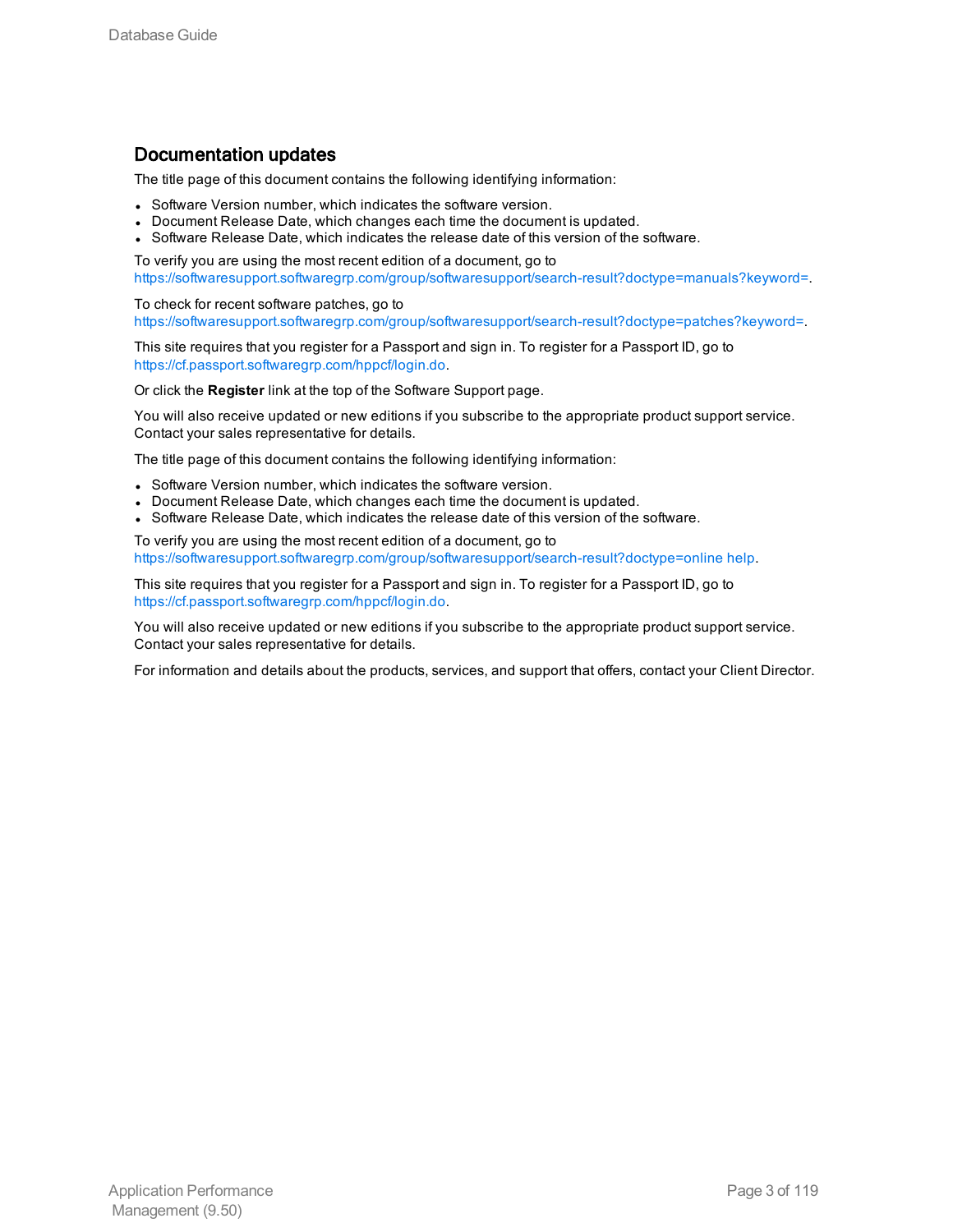#### Support

Visit the Software Support Online web site at <https://softwaresupport.softwaregrp.com/>.

This web site provides contact information and details about the products, services, and support that offers.

online support provides customer self-solve capabilities. It provides a fast and efficient way to access interactive technical support tools needed to manage your business. As a valued support customer, you can benefit by using the support web site to:

- Search for knowledge documents of interest
- Submit and track support cases and enhancement requests
- Manage software licenses
- Download new versions of software or software patches
- Access product documentation
- Manage support contracts
- Look up support contacts
- Review information about available services
- Enter into discussions with other software customers
- Research and register for software training

Most of the support areas require you to register as a Passport user and sign in. Many also require a support contract.

To register for a Passport ID, go to [https://cf.passport.softwaregrp.com/hppcf/login.do.](https://cf.passport.softwaregrp.com/hppcf/login.do)

Visit the Software Support Online web site at <https://softwaresupport.softwaregrp.com/>.

This web site provides contact information and details about the products, services, and support that offers.

online support provides customer self-solve capabilities. It provides a fast and efficient way to access interactive technical support tools needed to manage your business. As a valued support customer, you can benefit by using the support web site to:

- Search for knowledge documents of interest
- Submit and track support cases and enhancement requests
- Manage software licenses
- Download software
- Access product documentation
- Manage support contracts
- Look up support contacts
- Review information about available services
- Enter into discussions with other software customers
- Research and register for software training

Most of the support areas require you to register as a Passport user and sign in. Many also require a support contract.

To register for a Passport ID, go to <https://softwaresupport.softwaregrp.com/>.

To check for recent updates or to verify that you are using the most recent edition of a document, contact your Client Director.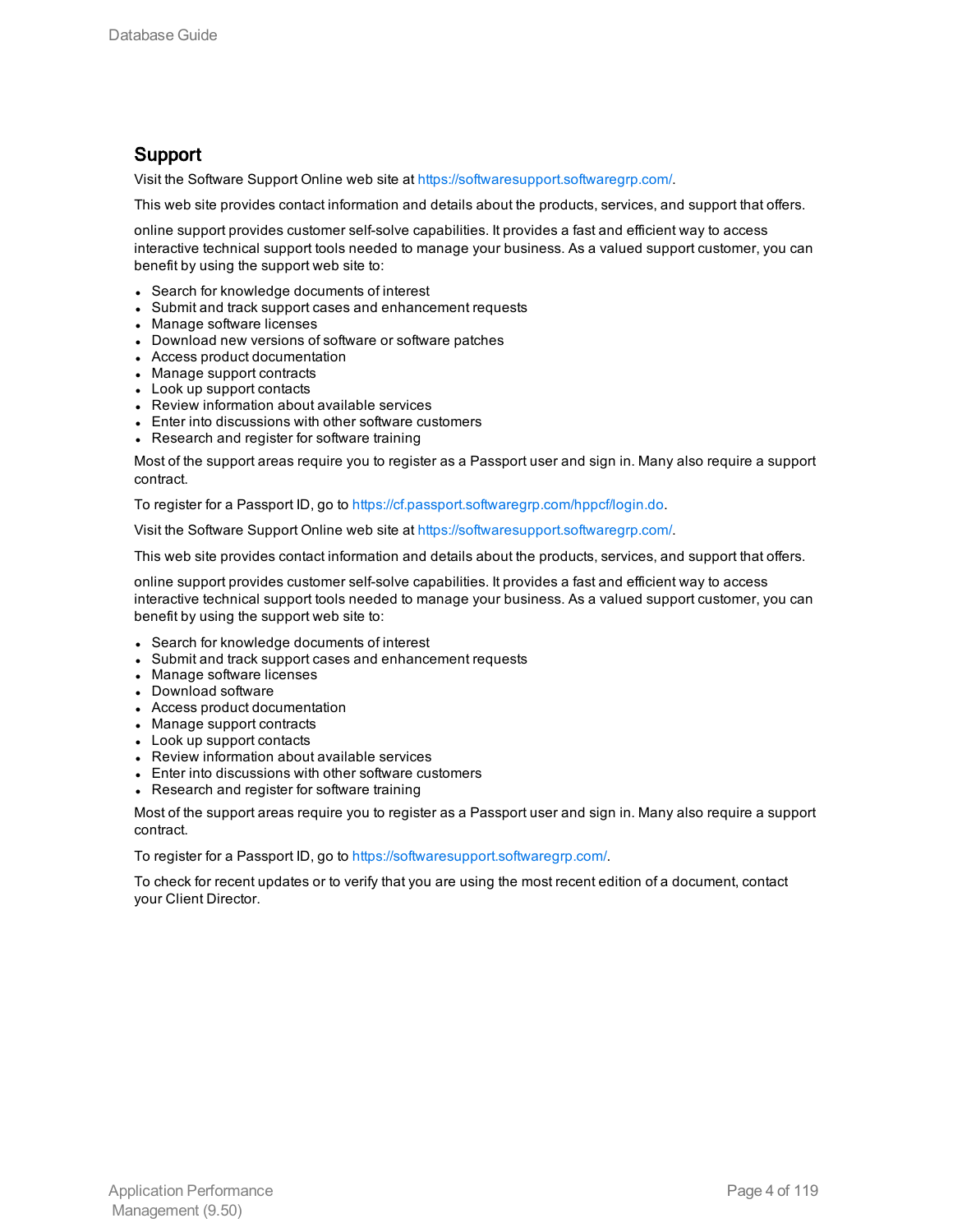# **Contents**

| Chapter 1: Introduction to Preparing the Database Environment 11              |  |
|-------------------------------------------------------------------------------|--|
|                                                                               |  |
|                                                                               |  |
|                                                                               |  |
| Part II: Deploying and Maintaining the Microsoft SQL Server Databases 14      |  |
|                                                                               |  |
|                                                                               |  |
|                                                                               |  |
|                                                                               |  |
|                                                                               |  |
|                                                                               |  |
|                                                                               |  |
| Chapter 3: Manually Creating the Microsoft SQL Server Database 18             |  |
|                                                                               |  |
| Manually Creating the Application Performance Management Microsoft SQL Server |  |
|                                                                               |  |
|                                                                               |  |
|                                                                               |  |
|                                                                               |  |
|                                                                               |  |
|                                                                               |  |
|                                                                               |  |
|                                                                               |  |
|                                                                               |  |
|                                                                               |  |
|                                                                               |  |
|                                                                               |  |
|                                                                               |  |
|                                                                               |  |
|                                                                               |  |
|                                                                               |  |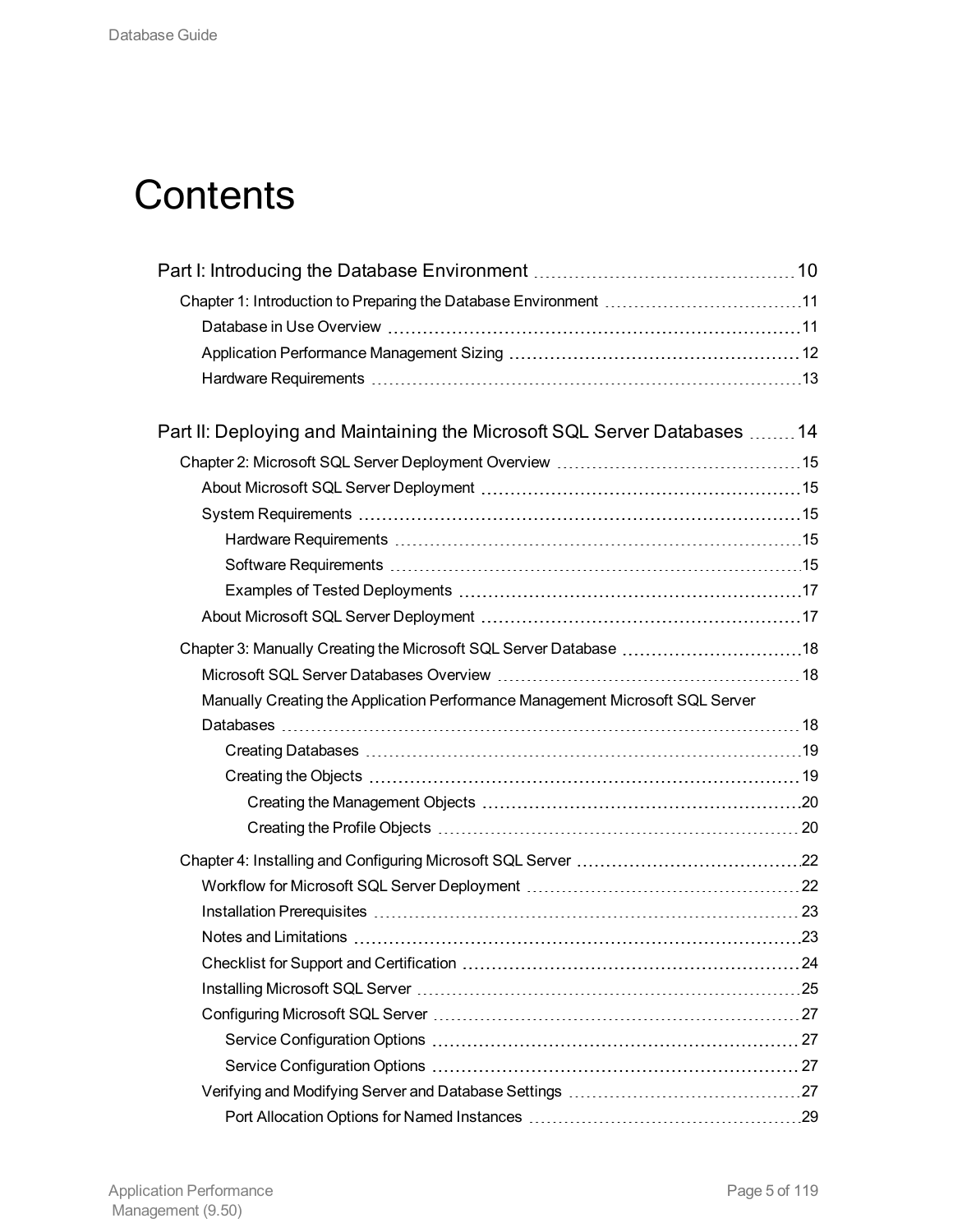| Chapter 5: Creating and Configuring Microsoft SQL Server Databases 31                   |  |
|-----------------------------------------------------------------------------------------|--|
|                                                                                         |  |
|                                                                                         |  |
|                                                                                         |  |
|                                                                                         |  |
|                                                                                         |  |
|                                                                                         |  |
|                                                                                         |  |
|                                                                                         |  |
|                                                                                         |  |
|                                                                                         |  |
|                                                                                         |  |
|                                                                                         |  |
|                                                                                         |  |
|                                                                                         |  |
|                                                                                         |  |
|                                                                                         |  |
|                                                                                         |  |
|                                                                                         |  |
|                                                                                         |  |
|                                                                                         |  |
|                                                                                         |  |
|                                                                                         |  |
|                                                                                         |  |
|                                                                                         |  |
|                                                                                         |  |
|                                                                                         |  |
|                                                                                         |  |
| Utility to Rebuild Indexes Based on the Fragmentation Level of Each Index 47            |  |
|                                                                                         |  |
|                                                                                         |  |
|                                                                                         |  |
| Chapter 7: Using Windows Authentication to Access Microsoft SQL Server Databases 50     |  |
|                                                                                         |  |
|                                                                                         |  |
|                                                                                         |  |
| 51. Creating or Connecting to a Microsoft SQL Database Using Windows Authentication .51 |  |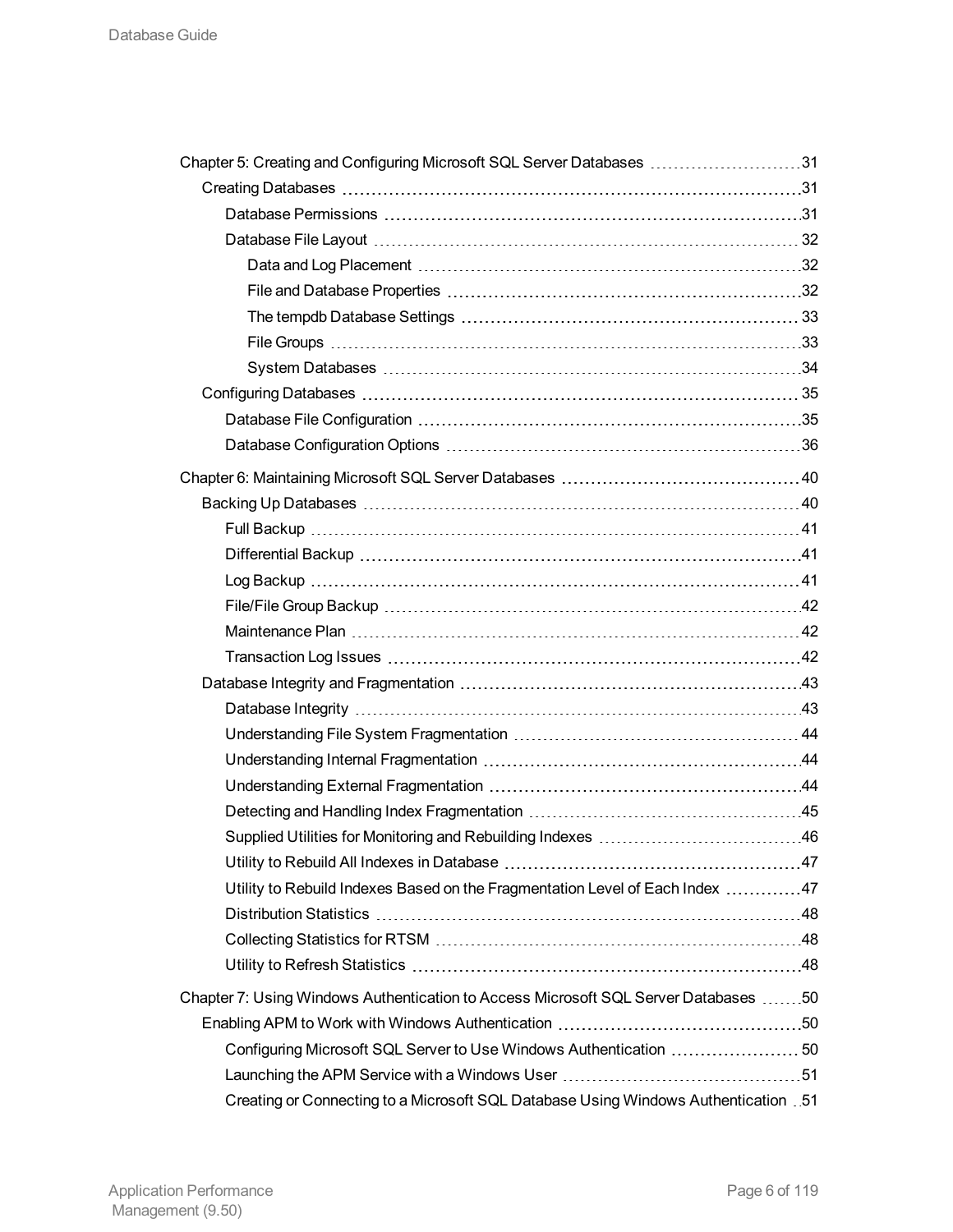| Part III: Deploying and Maintaining the Oracle Server Database 52 |  |
|-------------------------------------------------------------------|--|
|                                                                   |  |
|                                                                   |  |
|                                                                   |  |
|                                                                   |  |
|                                                                   |  |
|                                                                   |  |
|                                                                   |  |
|                                                                   |  |
|                                                                   |  |
|                                                                   |  |
|                                                                   |  |
|                                                                   |  |
|                                                                   |  |
|                                                                   |  |
|                                                                   |  |
|                                                                   |  |
|                                                                   |  |
|                                                                   |  |
|                                                                   |  |
|                                                                   |  |
|                                                                   |  |
|                                                                   |  |
|                                                                   |  |
|                                                                   |  |
|                                                                   |  |
|                                                                   |  |
|                                                                   |  |
|                                                                   |  |
|                                                                   |  |
|                                                                   |  |
|                                                                   |  |
|                                                                   |  |
|                                                                   |  |
|                                                                   |  |
|                                                                   |  |
|                                                                   |  |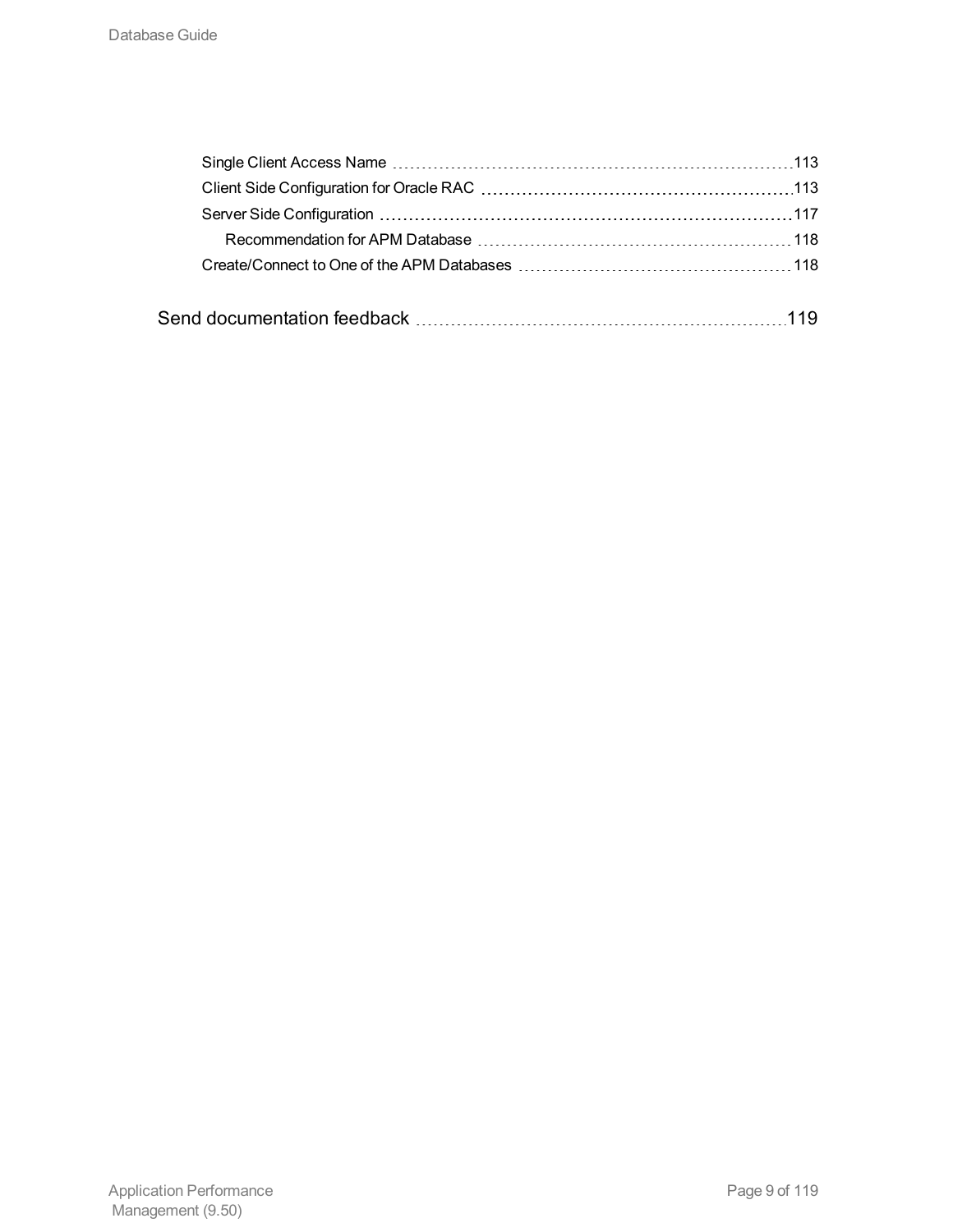# <span id="page-9-0"></span>Part I: Introducing the Database Environment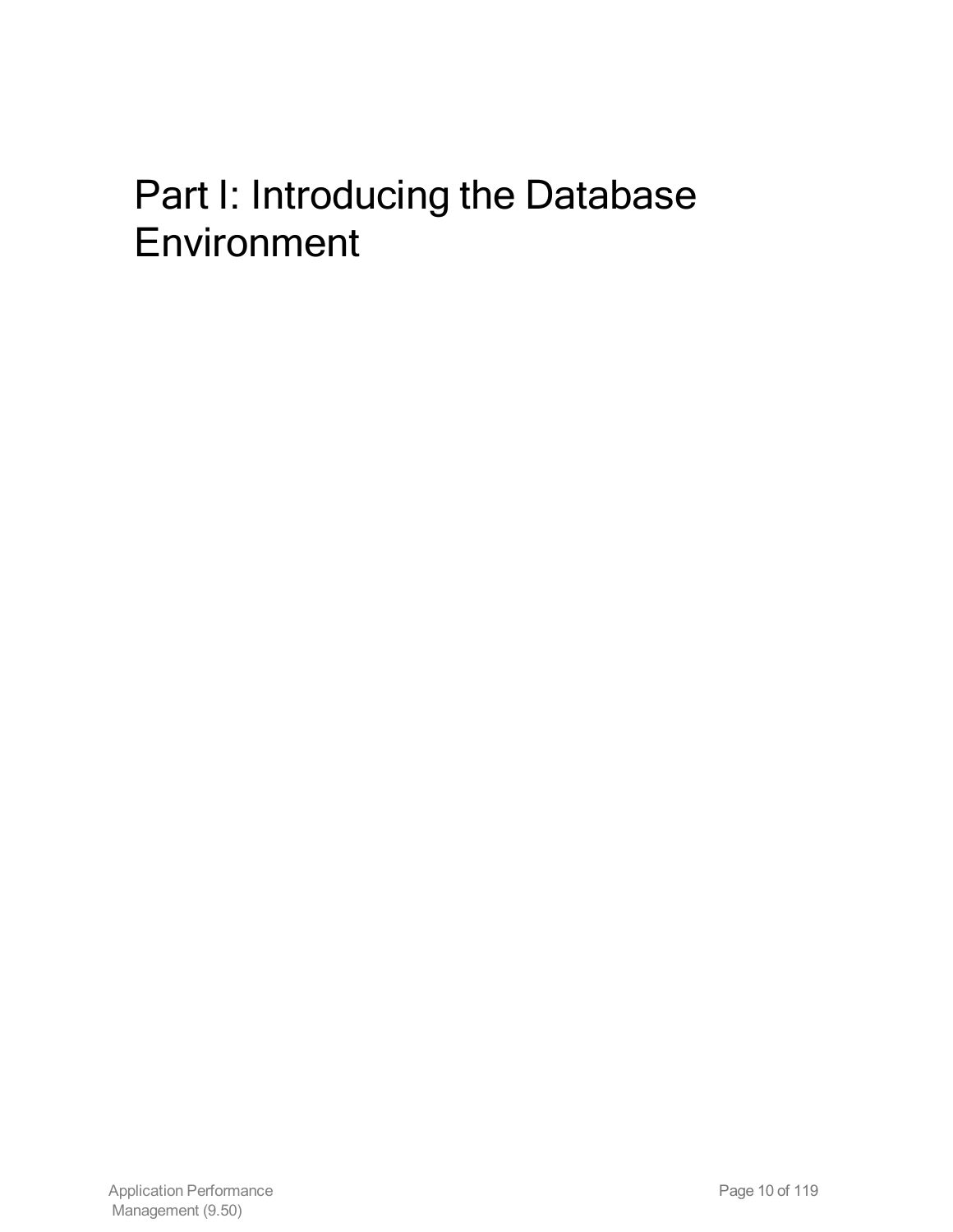# <span id="page-10-0"></span>Chapter 1: Introduction to Preparing the Database Environment

This chapter contains information on the types of databases used with Application Performance Management (APM).

This chapter includes:

- Database in Use [Overview,](#page-10-1) below
- Application Performance [Management](#page-11-0) Sizing, on the next page
- <span id="page-10-1"></span>• Hardware [Requirements,](#page-12-0) on page 13

### Database in Use Overview

To work with APM, you must set up the following databases:

- **Management database.** For storage of system-wide and management-related metadata for the APM environment. APM requires one management database. You can create this database manually, or byusing the Server and Database Configuration utility.
- <sup>l</sup> **Profile database(s).** For storage of raw and aggregated measurement data obtained from the APM data collectors. Although only one profile database is required, you can store profile data in multiple databases, if required. You can create profile databases manually, or by using the **Manage Profile Databases** page, accessible from **Admin > Platform > Setup and Maintenance**.
- **RTSM.** The Run-time Service Model contains a database for storage of configuration information that is gathered from the various APM and third-party applications and tools. This information is used when building APM views.
- <sup>l</sup> **Analytics Database(s).** For storage of raw and aggregated metrics data. Each Microsoft SQL Server database or Oracle user schema can host up to 1,000,000 metrics. You can create up to five SQL Server databases or Oracle user schemas.

#### **NOTE:**

Historical data will be lost (for example, SLM data, Alerts, SiS data, and KPI Over Time) if you change the default profile schema.

You can set up APM databases on either a Microsoft SQL Server or an Oracle Server, depending on the type of database server used in your organization.

If you are working with a Microsoft SQL Server database, see Deploying and [Maintaining](#page-13-0) the Microsoft SQL Server [Databases,](#page-13-0) on page 14.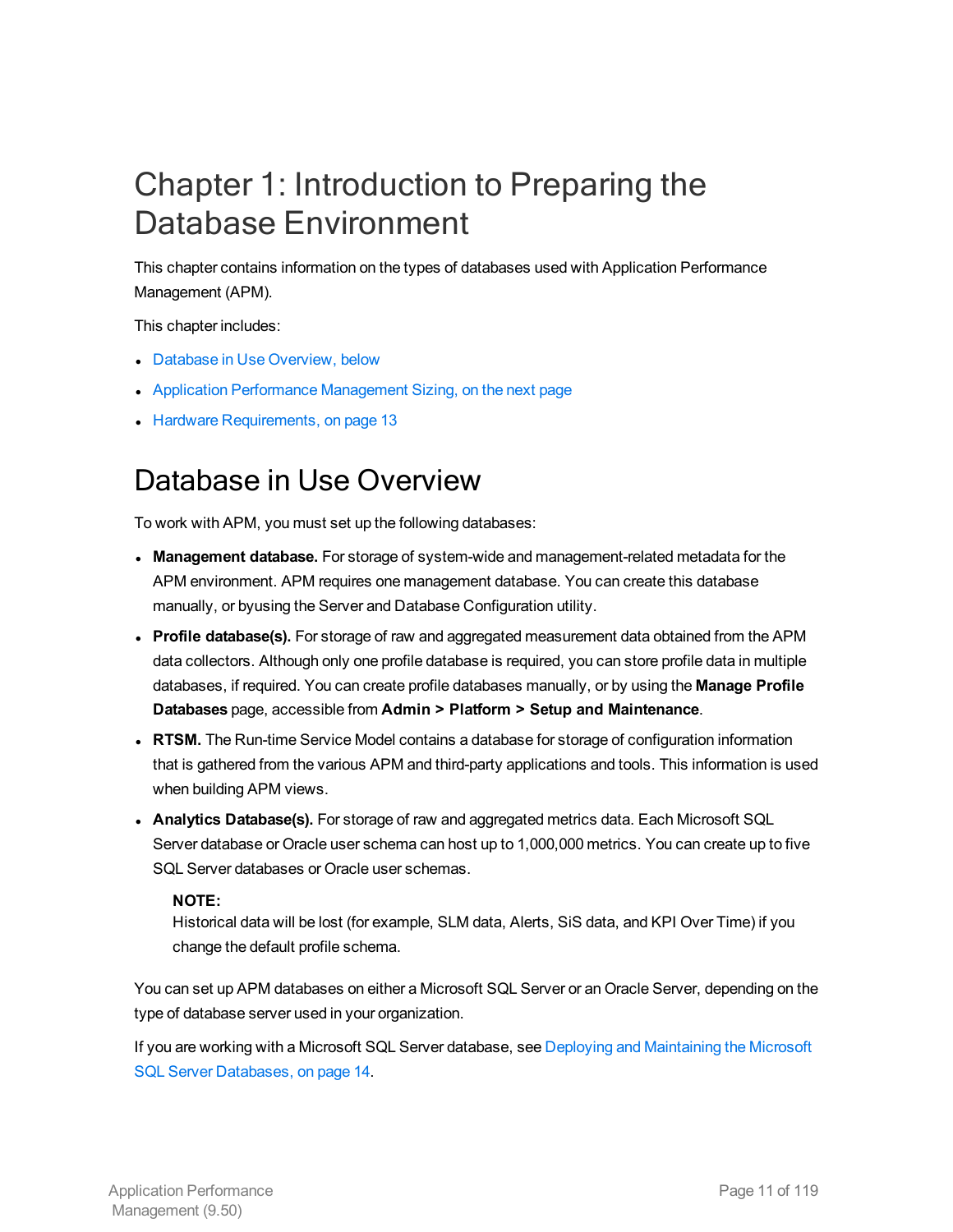If you are working with an Oracle Server database, see Deploying and [Maintaining](#page-51-0) the Oracle Server [Database,](#page-51-0) on page 52.

The appendices contain additional information that is pertinent to both Microsoft SQL Server and Oracle Server databases.

#### **NOTE:**

- Database servers must be set to the same time zone, daylight savings settings and time as the APM servers.
- For security reasons, it is recommended that database administrators change the default administrator user name and password according to their organization password policy.
- For details on working in a non-English language APM environment, see "Working in Non-English Locales" in the Platform Administration Guide. If you are working with a Microsoft SQL Server database, note that in non-English language APM environments the database and APM system must be set up in the same language and support is only available in that language.
- For details on the data partitioning and purging, see "Partitioning and Purging Historical Data from Databases" in the APM Platform Administration Guide.

# <span id="page-11-0"></span>Application Performance Management Sizing

APM database configuration requirements are dependent on the amount of data, as well as on the runtime load, generated by APM. Database size is also affected by the purging policy defined for the different services. For example, the Profile database size is affected by the Partition Manager purging rules per data sample.

The following table can help determine database size according to the capacity of the main system elements consuming database resources:

| <b>Database Element</b>       | <b>APM Deployment</b> |                   |
|-------------------------------|-----------------------|-------------------|
|                               | <b>Standard</b>       | Large             |
| EPS (events per second)       | 100                   | 400 or more       |
| Logged-in APM users           | 25                    | 75 or more        |
| <b>CMDB Objects and Links</b> | 100,000               | 1 million or more |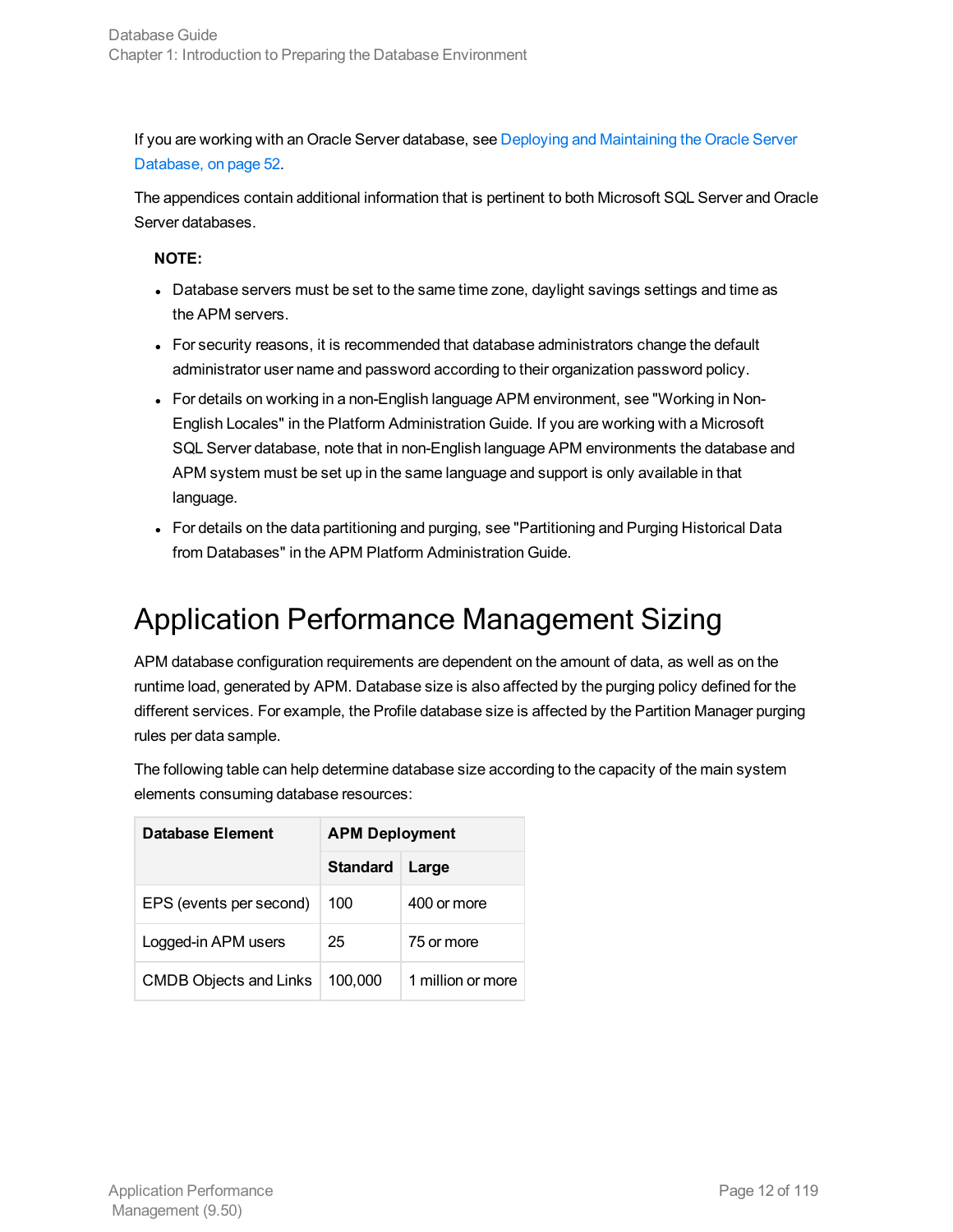## <span id="page-12-0"></span>Hardware Requirements

The following table describes the hardware (CPU and memory) requirements recommended for the APM Oracle or Microsoft SQL database server:

| <b>Deployment</b> | <b>Number of Processors</b> | <b>Physical Memory</b>        |
|-------------------|-----------------------------|-------------------------------|
| Standard          | 4 CPU cores                 | Minimum: 8 GB RAM             |
|                   |                             | Recommended: 12 GB RAM        |
| Large             | Minimum 8 CPU cores         | Minimum: 12 GB RAM            |
|                   |                             | Recommended: 24 GB RAM and up |

For Microsoft SQL software requirements, see Software [Requirements,](#page-14-4) on page 15.

For Oracle software requirements, see Software [Requirements,](#page-53-1) on page 54.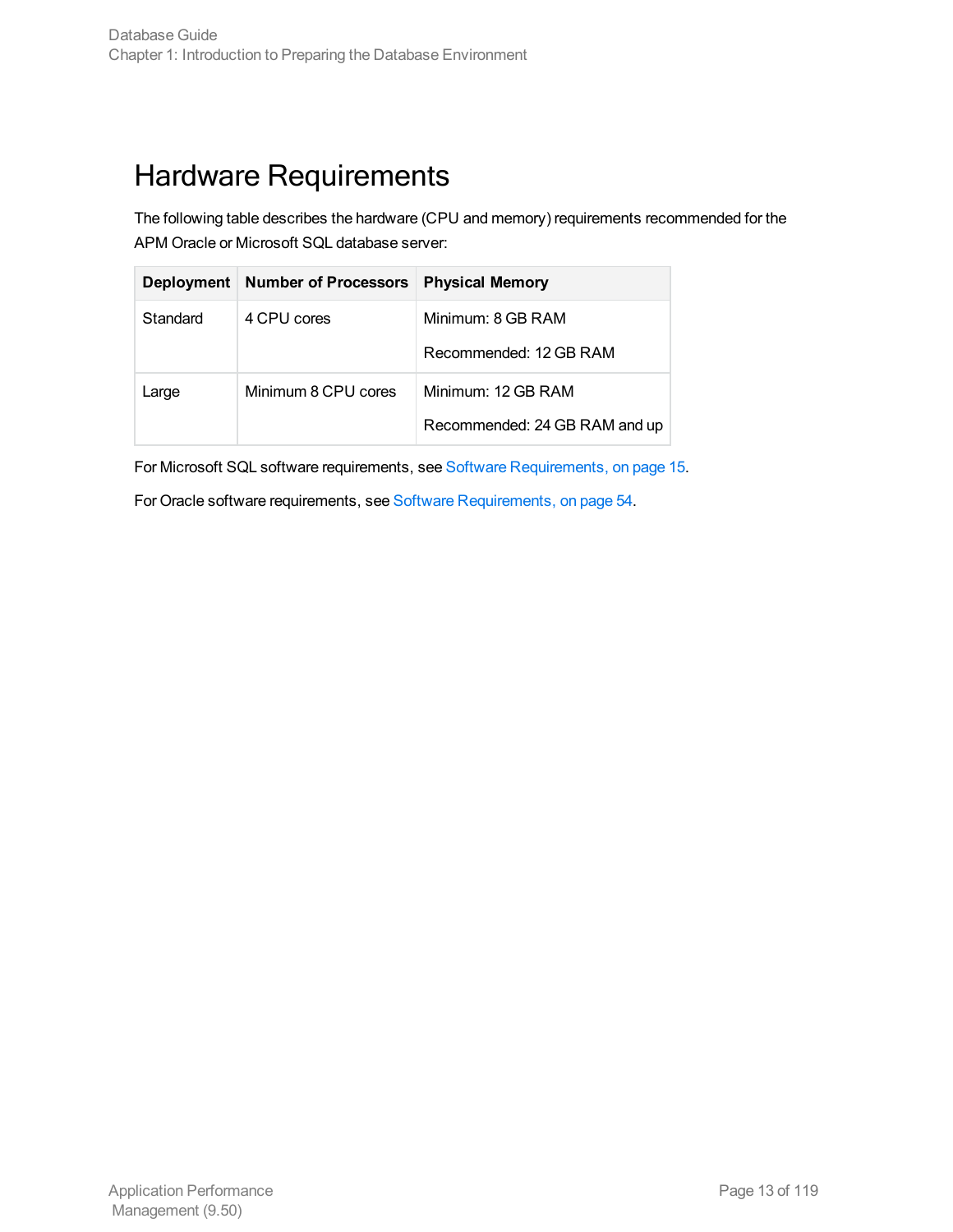# <span id="page-13-0"></span>Part II: Deploying and Maintaining the Microsoft SQL Server Databases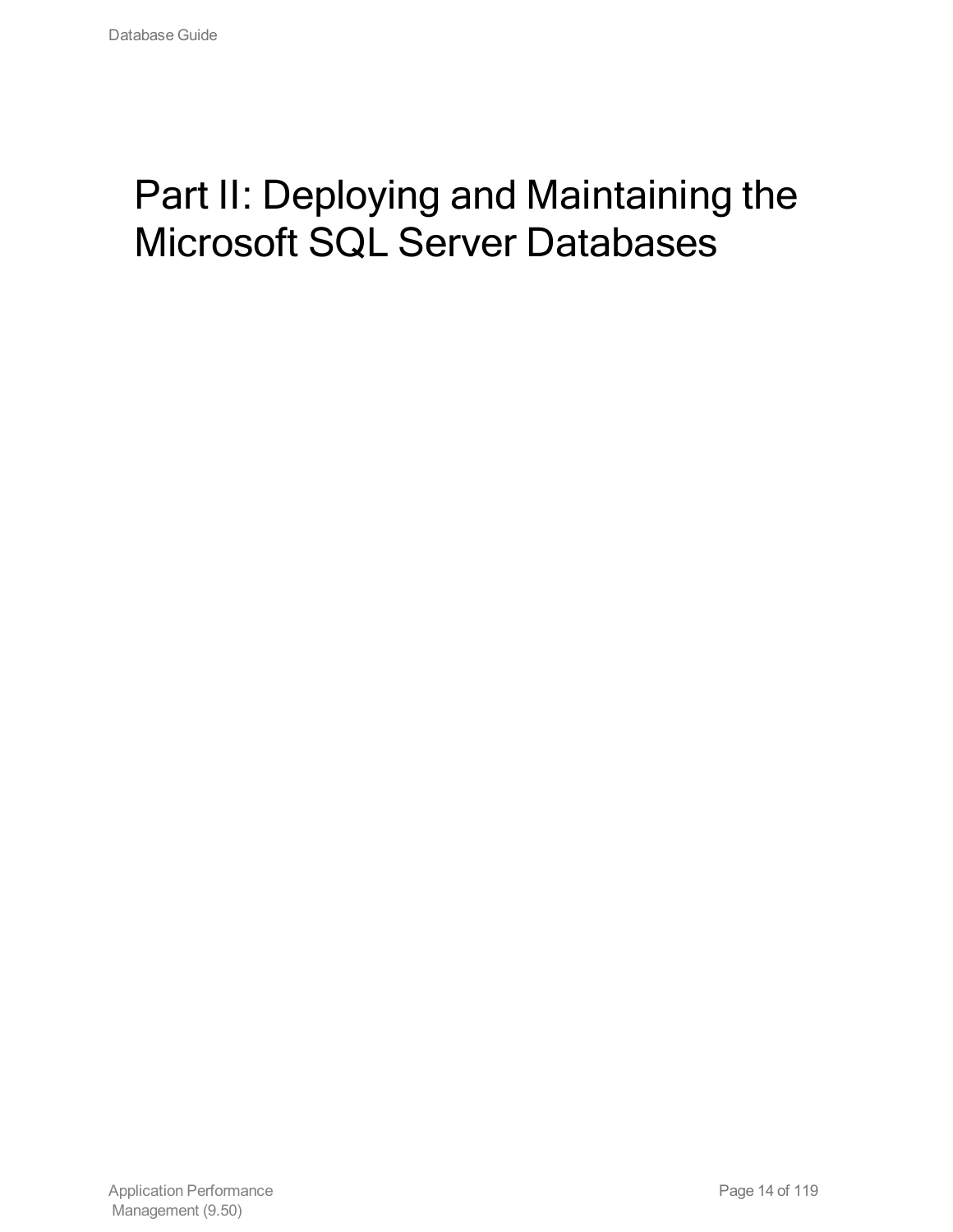# <span id="page-14-0"></span>Chapter 2: Microsoft SQL Server Deployment **Overview**

You can use Microsoft SQL Server for deploying APM databases. This chapter describes the following topics related to deploying Microsoft SQL Servers for use with APM:

This chapter includes:

- About Microsoft SQL Server [Deployment,](#page-16-1) on page 17
- <span id="page-14-1"></span>• System [Requirements,](#page-14-2) below

### About Microsoft SQL Server Deployment

To deploy Microsoft SQL Server for use with APM, you must perform the following procedures:

<sup>l</sup> **Install and configure Microsoft SQL Server.**

For details on installing and configuring Microsoft SQL Server, see Installing and [Configuring](#page-21-0) [Microsoft](#page-21-0) SQL Server, on page 22.

<sup>l</sup> **Create databases on Microsoft SQL Server.**

You can create APM databases using the Server and Database Configuration utility.

For details on creating Microsoft SQL database, see Creating and [Configuring](#page-30-0) Microsoft SQL Server [Databases,](#page-30-0) on page 31.

## <span id="page-14-2"></span>System Requirements

This section describes the system requirements for working with Microsoft SQL Server in conjunction with APM.

### <span id="page-14-3"></span>Hardware Requirements

For APM hardware sizing guidelines, see Hardware [Requirements,](#page-12-0) on page 13. For Microsoft SQL Server hardware requirements, see the installation guide for your Microsoft SQL Server release for your operating system.

### <span id="page-14-4"></span>Software Requirements

The following table lists the Microsoft SQL Servers supported for working with APM. A supported option means that quality assurance personnel have successfully performed basic tests on that option.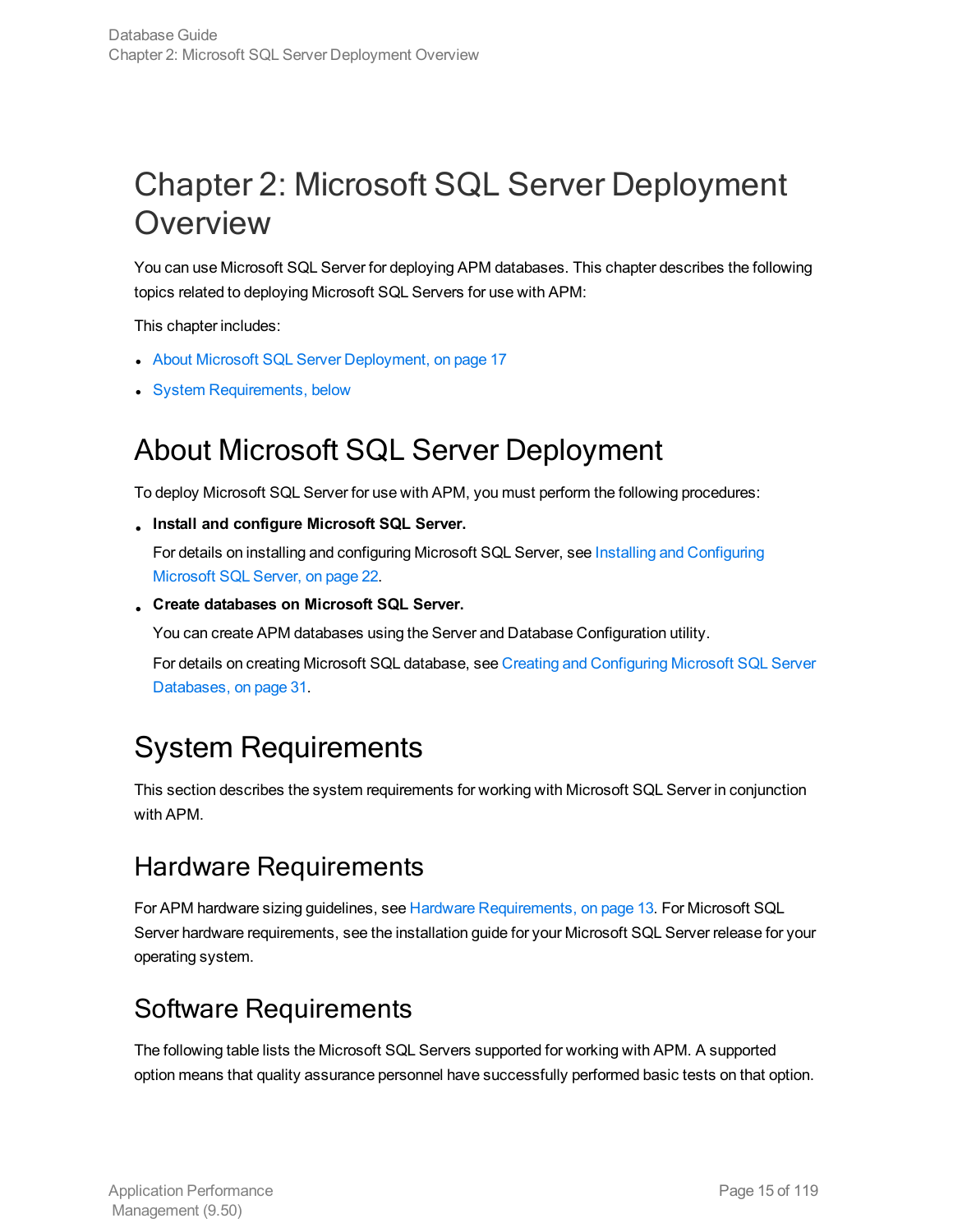| <b>Database Release</b>                                                          |                              |                     |  |
|----------------------------------------------------------------------------------|------------------------------|---------------------|--|
| Version                                                                          | <b>System</b><br><b>Type</b> | <b>Service Pack</b> |  |
| Microsoft SQL Server 2016 Enterprise<br>Edition                                  | 64 BIT                       |                     |  |
| Microsoft SQL Server 2014 Enterprise<br>Edition - with failover clustering       | 64 BIT                       |                     |  |
| Microsoft SQL Server 2014 Enterprise<br>Edition                                  | 64 BIT                       |                     |  |
| Microsoft SQL Server 2014 Developer<br>Edition                                   | 64 BIT                       |                     |  |
| Microsoft SQL Server 2012 Enterprise<br>Edition - with failover clustering       | 64 BIT                       | 1,2                 |  |
| Microsoft SQL Server 2012 Enterprise<br>Edition                                  | 64 BIT                       | 1,2                 |  |
| Microsoft SQL Server 2012 Developer<br>Edition                                   | 64 BIT                       | 1,2                 |  |
| Microsoft SQL Server 2008 R2<br>Enterprise Edition - with failover<br>clustering | 64 BIT                       | 1,2                 |  |
| Microsoft SQL Server 2008 R2<br><b>Enterprise Edition</b>                        | 64 BIT                       | 1, 2                |  |
| Microsoft SQL Server 2008 Enterprise<br>Edition                                  | 32 BIT                       | 2, 3                |  |
| Microsoft SQL Server 2008 Enterprise<br>Edition                                  | 64 BIT                       | 2, 3                |  |

#### **NOTE:**

- Only supported service packs should be installed. Patches newer than the installed service pack are also supported.
- Consult the Microsoft documentation for supported platforms.
- Failover clustering is supported with all APM databases. To configure failover clustering with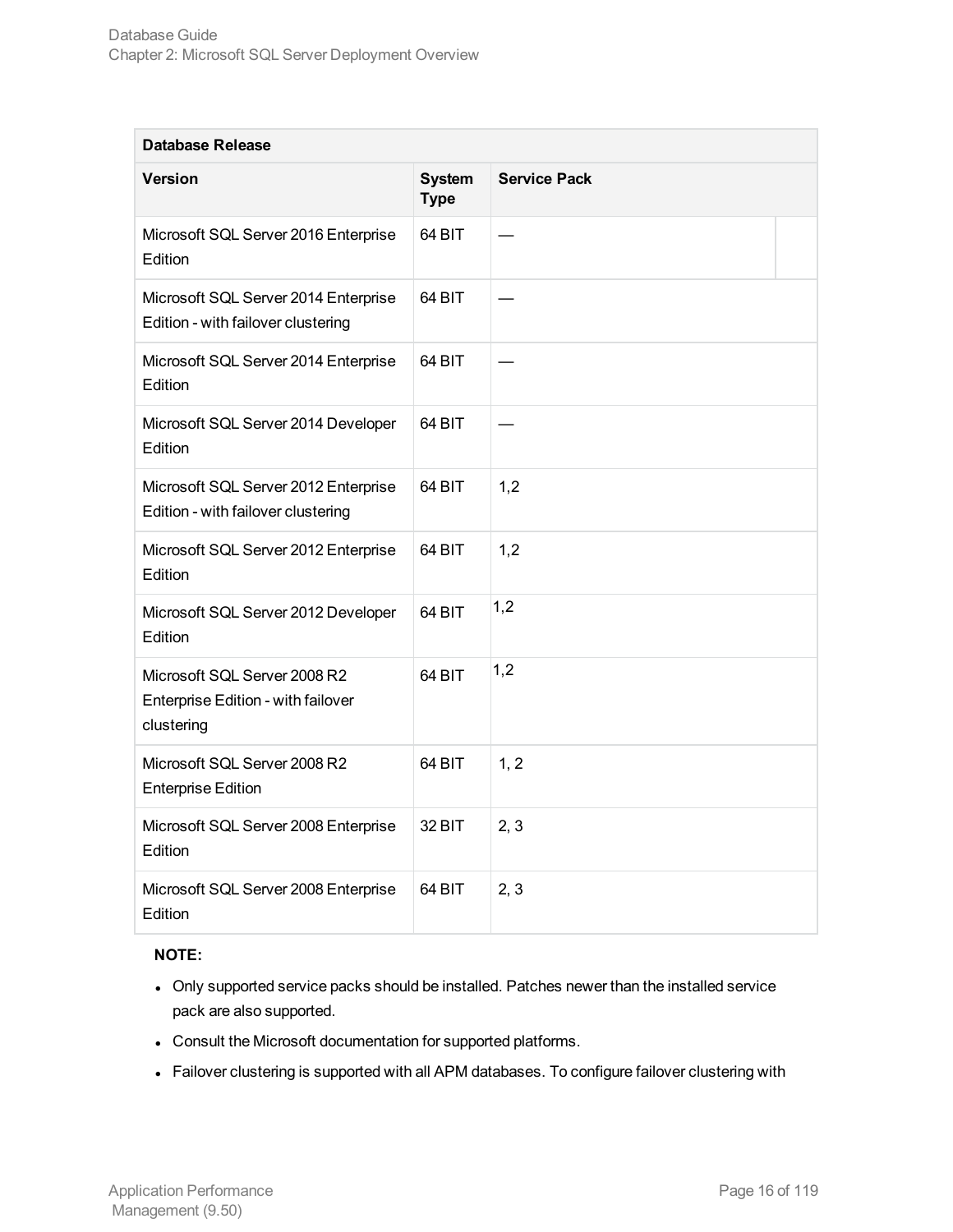APM, in the Setup and Database Configuration Utility enter the cluster server name as the host name. No extra configuration is required.

### <span id="page-16-0"></span>Examples of Tested Deployments

The following table details the deployment environments that have been rigorously tested by quality assurance personnel.

| Database Release                                                                  |                              |                                      |                                                                   |
|-----------------------------------------------------------------------------------|------------------------------|--------------------------------------|-------------------------------------------------------------------|
| <b>Version</b>                                                                    | <b>System</b><br><b>Type</b> | <b>Service Pack</b>                  | <b>Operating System</b>                                           |
| Microsoft SQL Server 2016 Enterprise<br>Edition                                   | 64 BIT                       |                                      | Windows Server 2012 R2                                            |
| Microsoft SQL Server 2014 Enterprise<br>Edition - with failover clustering System | 64 BIT                       |                                      | Windows 2012 R2 Enterprise<br>Edition (64-bit)                    |
| Microsoft SQL Server 2012 Enterprise<br>Edition - with failover clustering        | 64 BIT                       | Service Pack 1                       | Windows 2012 Enterprise<br>Edition (64-bit)                       |
| Microsoft SQL Server 2008 R2<br><b>Enterprise Edition</b>                         | 64 BIT                       | Service Pack<br>1, Service<br>Pack 2 | Windows 2008 R2 Enterprise<br>Edition Service Pack 1 (64-<br>bit) |
| Microsoft SQL Server 2008 Enterprise<br>Edition                                   | 32 BIT                       | Service Pack 3                       | Windows 2008 Enterprise<br><b>Edition Service Pack 2</b>          |

## <span id="page-16-1"></span>About Microsoft SQL Server Deployment

To deploy Microsoft SQL Server for use with APM, you must perform the following procedures:

<sup>l</sup> **Install and configure Microsoft SQL Server.**

For details on installing and configuring Microsoft SQL Server, see Installing and [Configuring](#page-21-0) [Microsoft](#page-21-0) SQL Server, on page 22.

<sup>l</sup> **Create databases on Microsoft SQL Server.**

You can create APM databases using the Server and Database Configuration utility.

For details on creating Microsoft SQL database, see Creating and [Configuring](#page-30-0) Microsoft SQL Server [Databases,](#page-30-0) on page 31.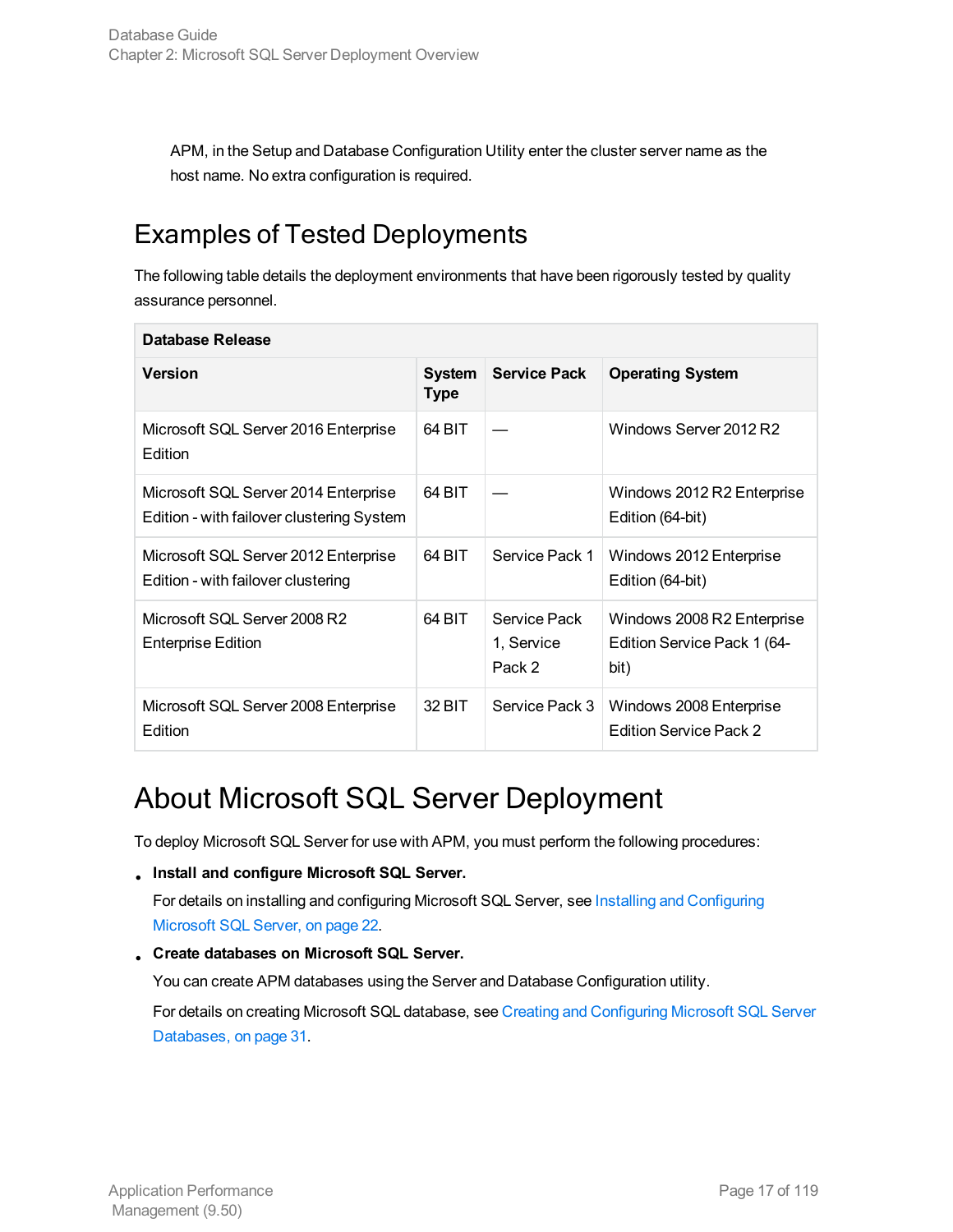# <span id="page-17-0"></span>Chapter 3: Manually Creating the Microsoft SQL Server Database

This chapter describes the procedure for manually creating APM databases on a Microsoft SQL Server.

This chapter includes:

- **.** Microsoft SQL Server [Databases](#page-17-1) Overview, below
- Manually Creating the Application Performance [Management](#page-17-2) Microsoft SQL Server Databases, [below](#page-17-2)

### <span id="page-17-1"></span>Microsoft SQL Server Databases Overview

APM uses the following databases for its persistency:

- **Management.** The APM management database.
- **Profile.** The APM profile database.
- **RTSM.** The universal configuration management database.

During the APM setup, new databases can be set up automatically by the setup procedure, or already existing databases can be used. Existing databases can either be created manually in advance (for example, due to organization security restrictions), or can be created by a previous installation of the same release of APM.

#### **NOTE:**

You cannot create an RTSM database manually.

<span id="page-17-2"></span>For details about installing an APM server, see the APM Installation Guide.

### Manually Creating the Application Performance Management Microsoft SQL Server Databases

After you have installed and configured Microsoft SQL Server, you create APM databases for the storage of data collected by APM.

You can allow APM to create APM databases for you using the Server and Database Configuration utility, and to create profile databases in the **Database Management** page in **Admin > Platform > Setup and Maintenance**.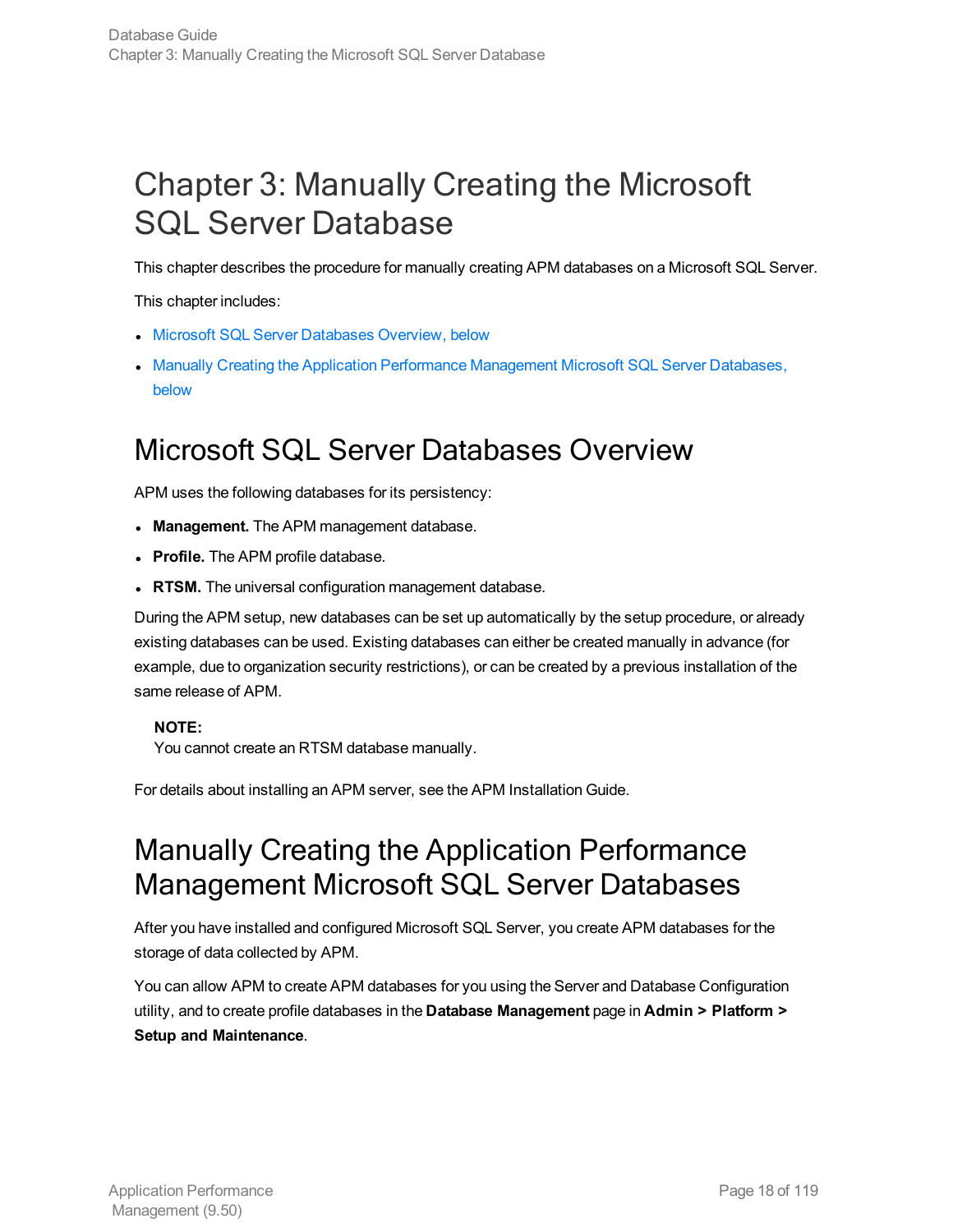If you created the databases in advance, you can connect APM to the existing databases from the Server and Database Configuration utility, and to the existing profile databases from the **Database Management** page in **Admin > Platform > Setup and Maintenance**.

For information on the Server and Database Configuration utility, see "Setting Database Parameters" in the APM Installation Guide.

For information on creating profile databases in APM, see "Database Management Overview" in the APM Platform Administration Guide.

This section includes the following topics:

- Creating [Databases,](#page-18-0) below
- <span id="page-18-0"></span>• [Creating](#page-18-1) the Objects, below

### Creating Databases

The database administrator should create one of each of the following Microsoft SQL Server databases:

- Management
- RTSM
- Profile

To create a database, you must have **CREATE DATABASE** permissions. To connect to an existing database, the login account with which you are connecting must be mapped to **dbo** in the database.

#### **NOTE:**

Members of the sysadmin server role automatically have **CREATE DATABASE** permissions, and are also mapped to **dbo** in all databases. A database owner is automatically mapped to **dbo** in the database.

For details on creating databases manually, see Creating and [Configuring](#page-30-0) Microsoft SQL Server [Databases,](#page-30-0) on page 31.

#### **NOTE:**

When the APM setup procedure automatically creates the databases, it uses two file groups for each database, one to hold the system tables and one for the application data.

### <span id="page-18-1"></span>Creating the Objects

After creating each APM database, you create objects by running SQL scripts. The object creation scripts are located in the **<Gateway Server root**

**directory>\AppServer\webapps\site.war\DataBases\SQL\_Svr\_DB\_Utils** directory. For the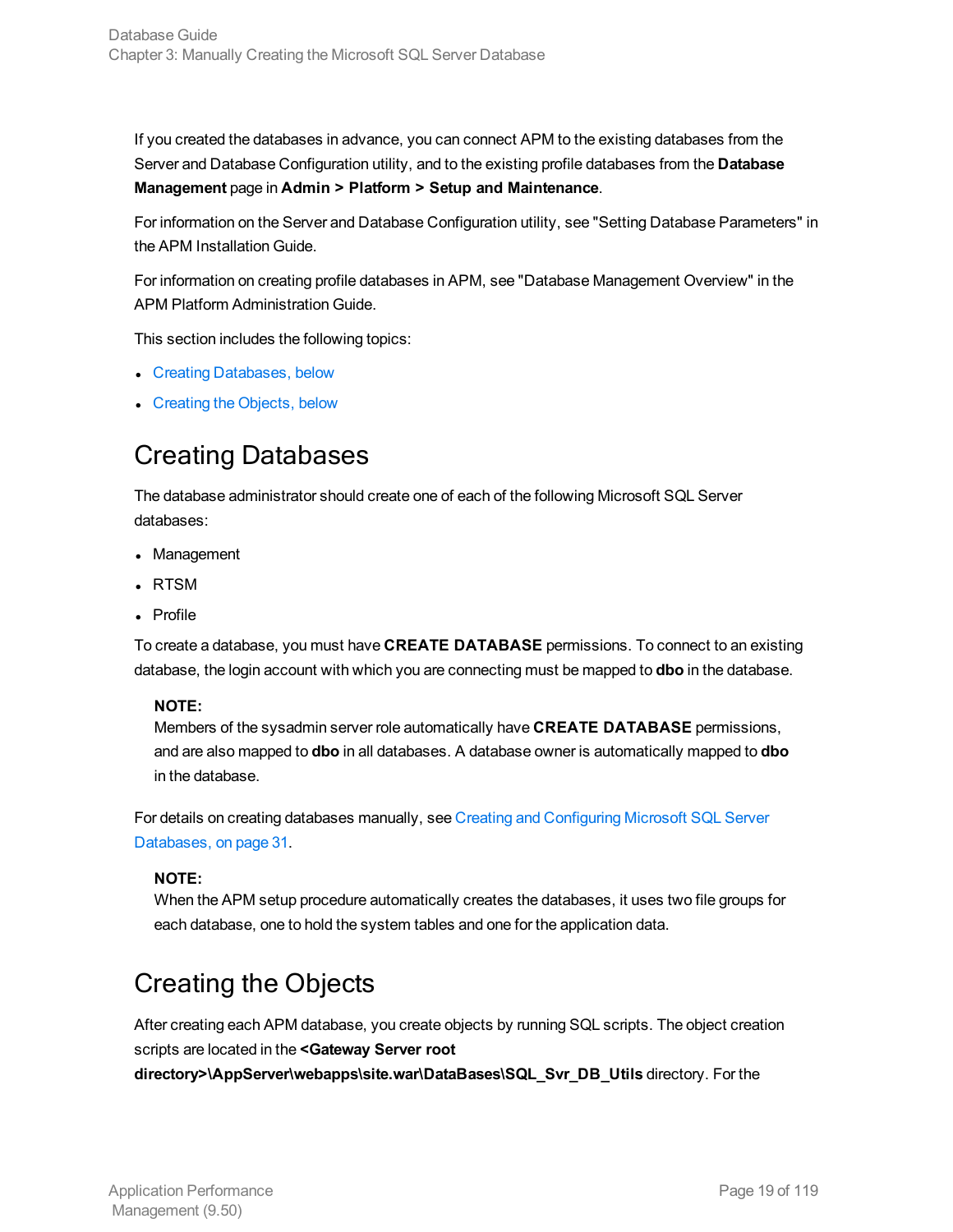Management and Profile databases, the SQL script is dynamically created by the **generate\_create\_ script** utility, located in the **<Gateway Server root directory>\dbverify\bin** directory.

#### **NOTE:**

The SQL script files generated by the **generate\_create\_script** utility contain references to the [PRIMARY] files group. In order to use a different file group, manually open the .sql file in a text edtor and replace all instances of [PRIMARY] with the desired file group.

#### <span id="page-19-0"></span>Creating the Management Objects

To create the APM Management objects, you must generate and run the Management database SQL script.

#### **To generate the Management database SQL script:**

Run one of the following scripts file located in **<Gateway Server root directory>\dbverify\bin** directory:

#### *For Windows:*

generate\_create\_script.bat [Generated Script Name] [dbType] [sessionType] *For UNIX:*

./generate\_create\_script.sh [Generated Script Name] [dbType] [sessionType]

The following parameters should be used for the Management schema:

- <sup>l</sup> **Generate Script Name.** The name of the SQL file to generate, for example, Management.sql.
- **.** dbType. SqlServer
- **. sessionType.** Management

#### **To run the Management database SQL script:**

- 1. Create the Management database. For details, see Creating [Databases,](#page-18-0) on the previous page.
- 2. Connect to the Management database and run the script generated in the previous section to deploy the Management objects.

#### **NOTE:**

If your MSSQL database has Turkish collation, make sure all content of the generated SQL script is in uppercase.

3. Run the following SQL script from the objects scripts directory:

management\_sql\_inserts.sql

#### <span id="page-19-1"></span>Creating the Profile Objects

To create the APM profile objects, you must generate and run the profile database SQL script.

#### **To generate the Profile database SQL script:**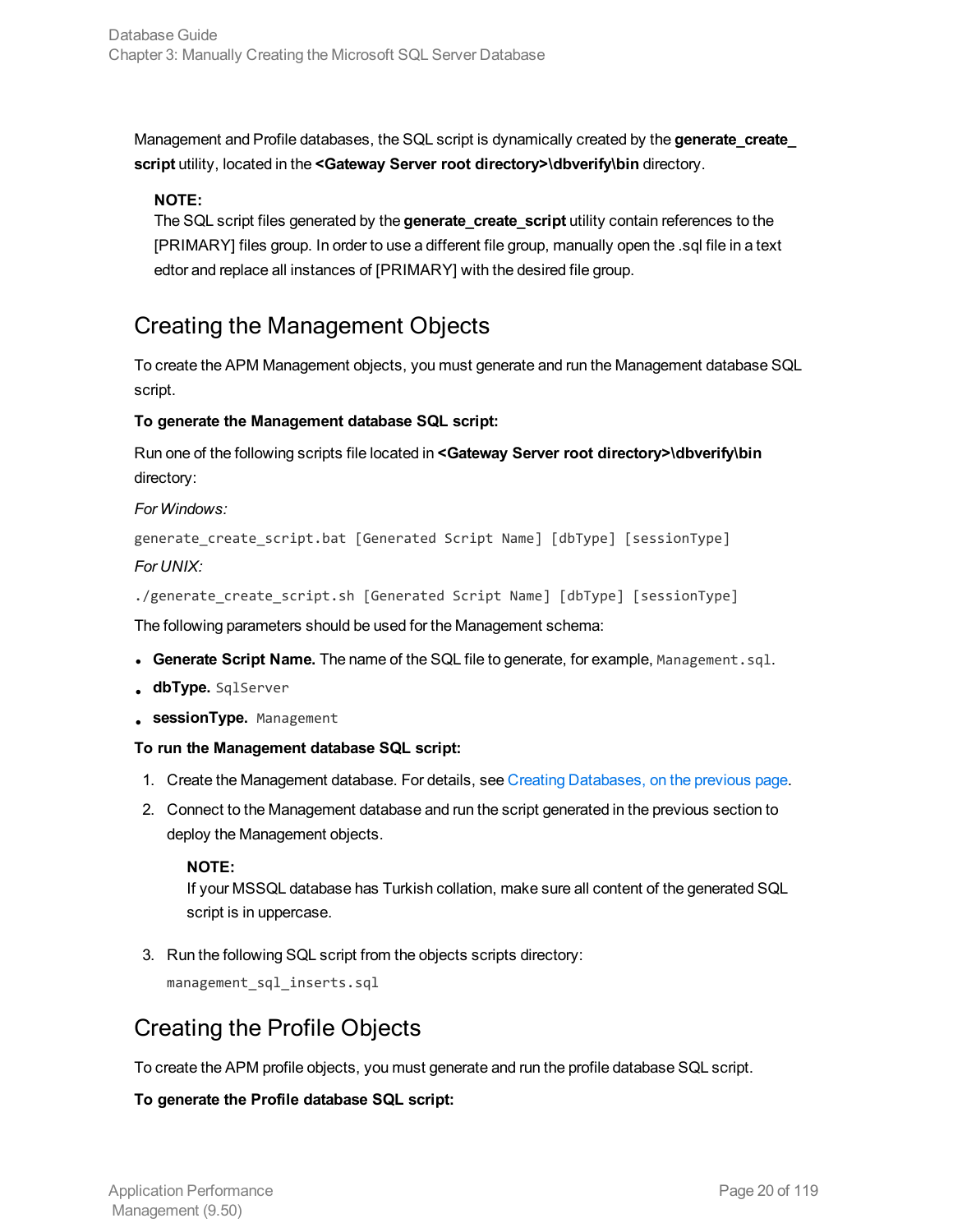Run one of the following scripts file located in **<Gateway Server root directory>\dbverify\bin** directory:

#### *For Windows:*

generate\_create\_script.bat [Generated Script Name] [dbType] [sessionType] *For UNIX:*

./generate\_create\_script.sh [Generated Script Name] [dbType] [sessionType]

The following parameters should be used for the Profile schema:

- <sup>l</sup> **Generate Script Name.** The name of the SQL file to generate, for example, Profile.sql.
- **dbType.** SqlServer
- **.** sessionType. Profile

To run the Profile database SQL script:

- 1. Create the Profile database. For details, see Creating [Databases,](#page-18-0) on page 19.
- 2. Connect to the Profile database and run the script generated in the previous section to deploy the Profile objects.

#### **NOTE:**

If your MSSQL database has Turkish collation, make sure all content of the generated SQL script is in uppercase.

3. Run the following SQL script from the objects scripts directory:

```
profile_sql_inserts.sql
```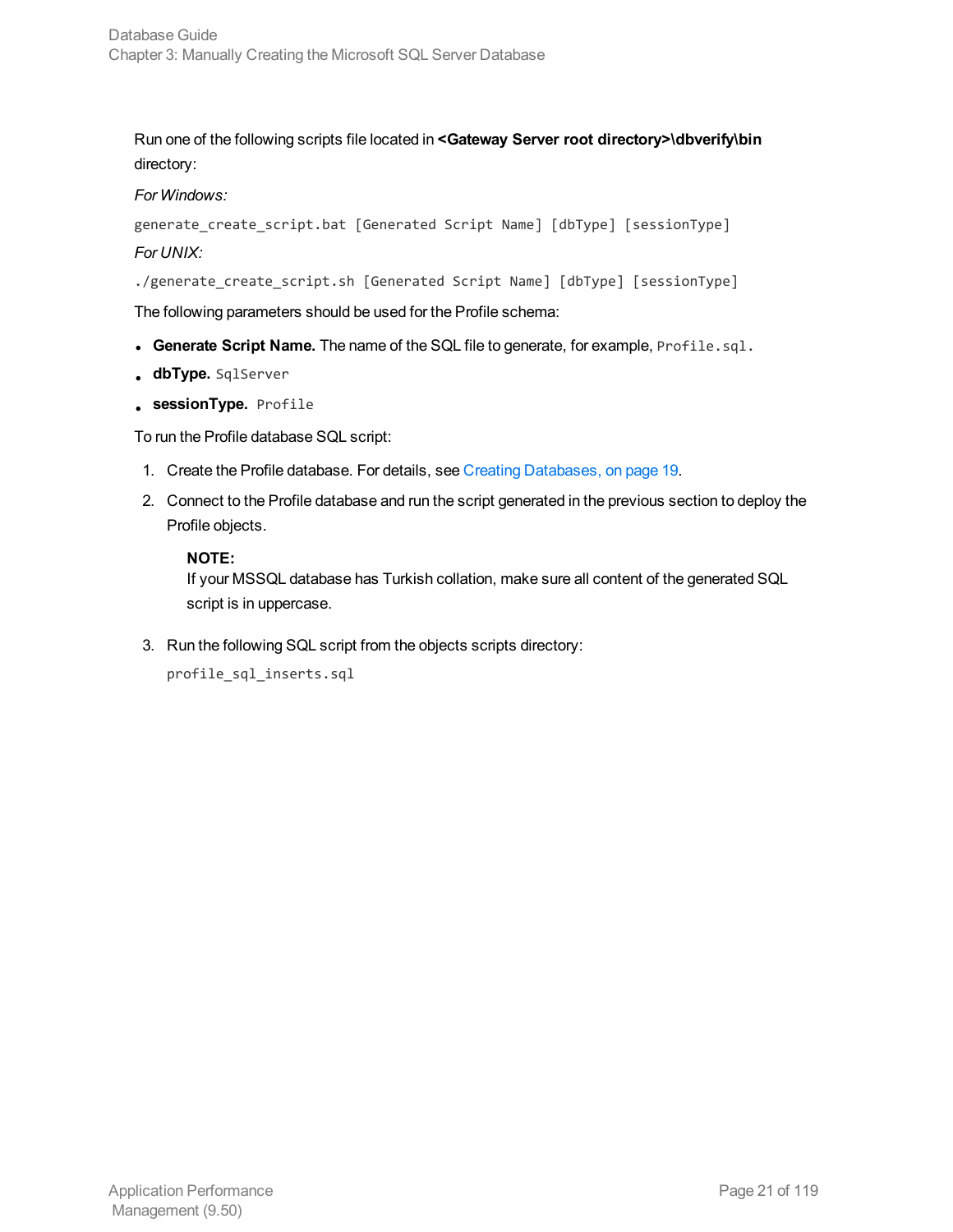# <span id="page-21-0"></span>Chapter 4: Installing and Configuring Microsoft SQL Server

This chapter contains information on the Microsoft SQL Server installation procedure and configuration settings.

This chapter includes:

- Workflow for Microsoft SQL Server [Deployment,](#page-21-1) below
- Installation [Prerequisites,](#page-22-0) on the next page
- Notes and [Limitations,](#page-22-1) on the next page
- Checklist for Support and [Certification,](#page-23-0) on page 24
- Installing [Microsoft](#page-24-0) SQL Server, on page 25
- **[Configuring](#page-26-0) Microsoft SQL Server, on page 27**
- <span id="page-21-1"></span>• Verifying and Modifying Server and [Database](#page-26-3) Settings, on page 27

### Workflow for Microsoft SQL Server Deployment

To deploy Microsoft SQL Server for use with APM, perform the following steps:

1. **Review Microsoft SQL Server sizing guidelines**

For details, see [Database](#page-31-0) File Layout, on page 32.

2. **Review installation prerequisites**

For details, see Installation [Prerequisites,](#page-22-0) on the next page.

3. **Review server and database checklists**

These checklists summarize the server and database configuration options supported and recommended for APM.

For details, see Checklist for Support and [Certification,](#page-23-0) on page 24.

4. **Install Microsoft SQL Server Enterprise edition**

For details, see Installing [Microsoft](#page-24-0) SQL Server, on page 25.

5. **Configure Microsoft SQL Server**

For details, see [Configuring](#page-26-0) Microsoft SQL Server, on page 27.

6. **Create APM databases on Microsoft SQL Server**

For details, see Creating [Databases,](#page-18-0) on page 19.

7. **Configure APM databases**

For details, see Configuring [Databases,](#page-34-0) on page 35.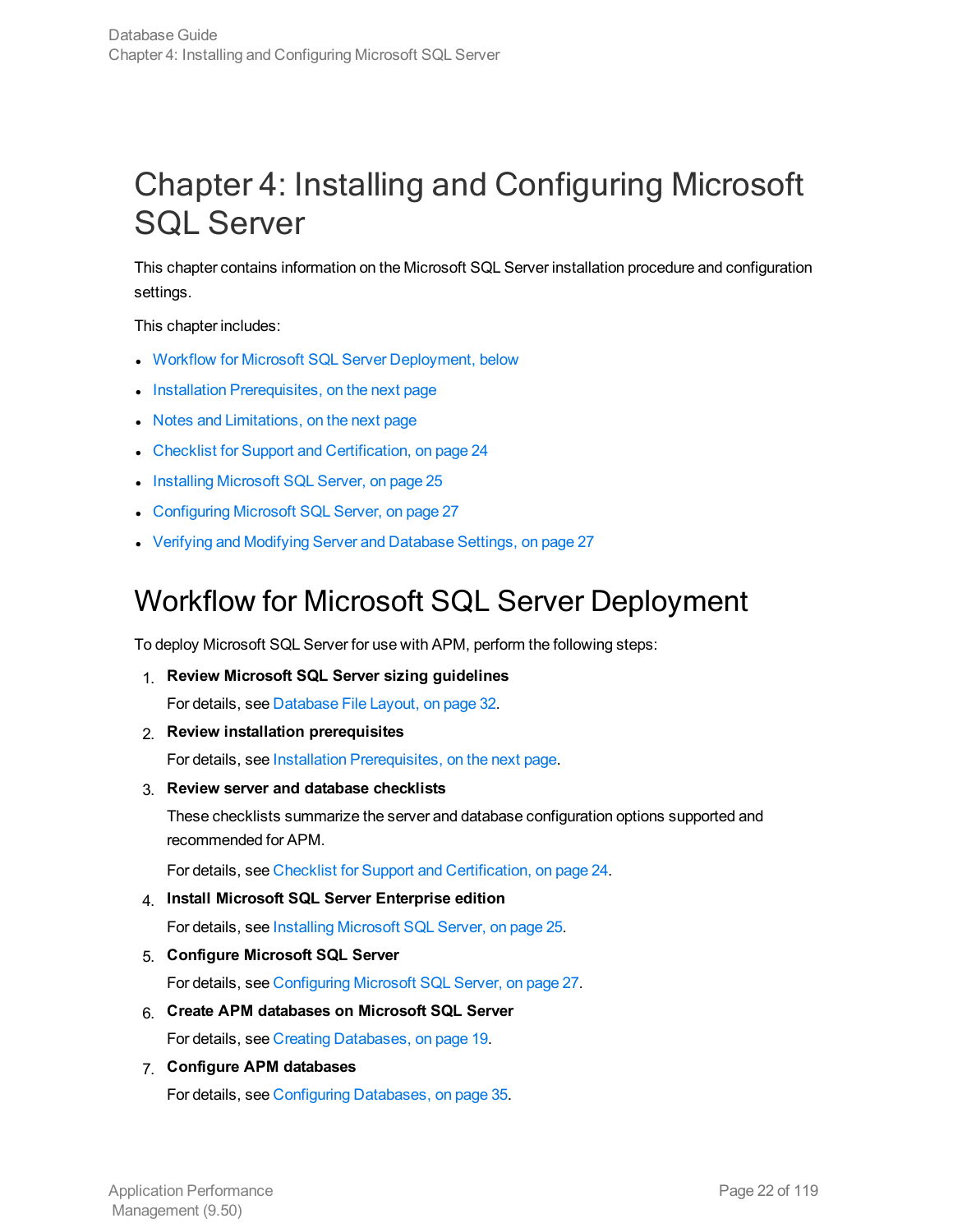#### 8. **Verify Microsoft SQL Server and databases**

For details, see Verifying and [Modifying](#page-26-3) Server and Database Settings, on page 27.

#### 9. **Set up Windows authentication**

For details, see Using Windows [Authentication](#page-49-0) to Access Microsoft SQL Server Databases, on [page](#page-49-0) 50. This step is only relevant if you have selected Windows authentication instead of SQL Server authentication.

### <span id="page-22-0"></span>Installation Prerequisites

#### <sup>l</sup> **System Requirements**

For a list of supported operating systems, see System [Requirements,](#page-14-2) on page 15.

#### <sup>l</sup> **Software**

| <b>Software</b>             | <b>Version Needed</b> |
|-----------------------------|-----------------------|
| Microsoft Windows Installer | 4.5 or later          |

#### <sup>l</sup> **Database file placement**

For improved performance, it is recommended to spread out APM databases among several disks or RAID systems.

<sup>l</sup> **Memory**

There must be at least 2 GB of RAM.

- <sup>l</sup> **User Accounts**
	- If you plan to perform activities outside the local machine (such as file copying to or from different servers, backing up to a shared remote repository, and so forth), you must have a domain account available for Microsoft SQL Server services.
	- $\circ$  If you want to install APM using the installation wizard, you must provide a user account that has database creator privileges.
- <sup>l</sup> **Miscellaneous**
	- o Verify that the disk where Microsoft SQL Server is to be installed is not compressed.
	- <sup>o</sup> Disable antivirus software and any other applications that may interfere while installing Microsoft SQL Server.

### <span id="page-22-1"></span>Notes and Limitations

- Microsoft SQL Server must be installed on a dedicated machine to host the APM databases.
- Do not change the default memory settings. Allow the Microsoft SQL Server to manage memory dynamically, except when you configure **awe enabled** support. The AWE feature was removed from SQL Server 2012, and is not recommended for use starting SQL Server 2008 R2.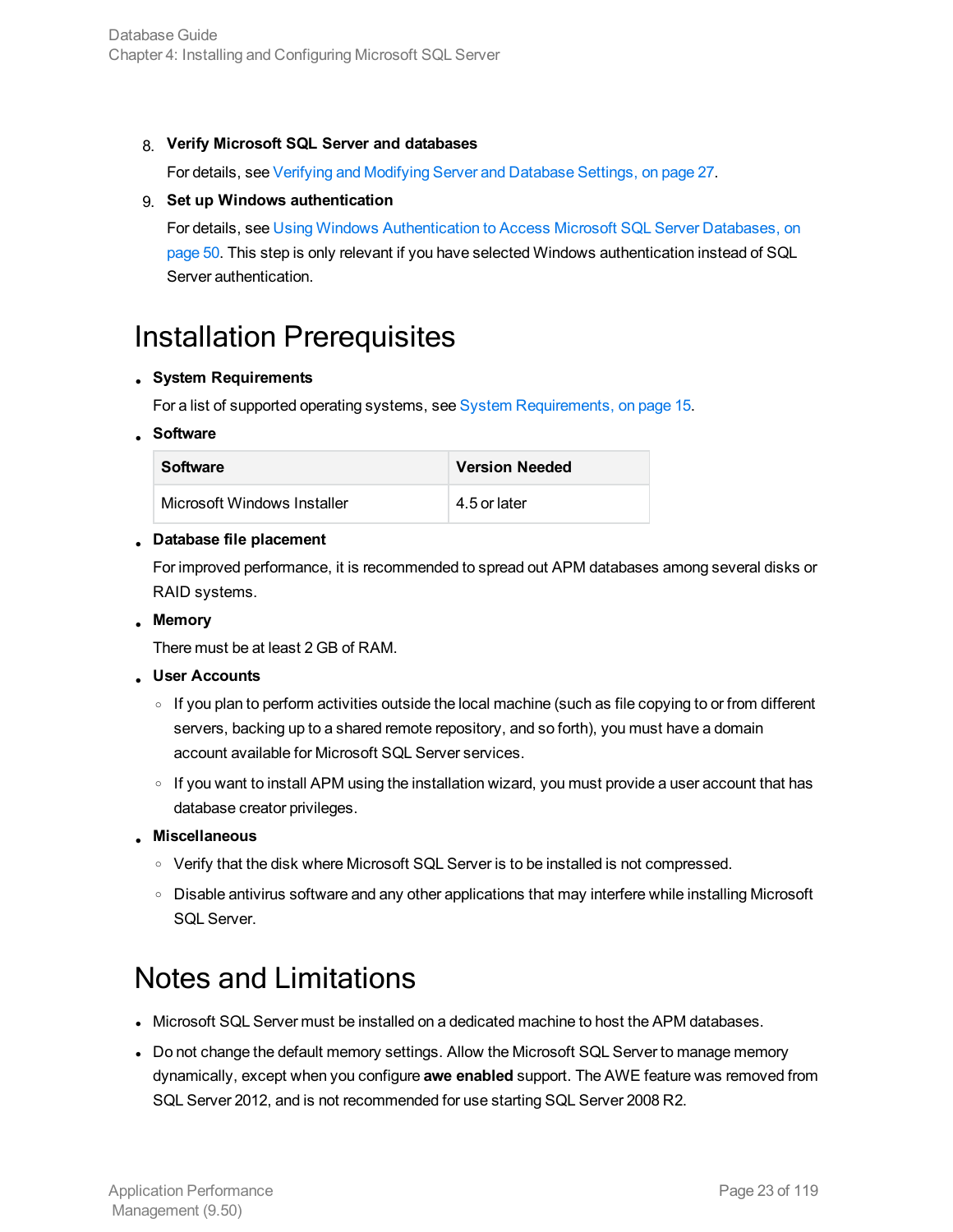- Microsoft SQL Server 64-bit versions include support for extended systems, also known as Windows on Windows (WOW64). WOW64 is a feature of 64-bit editions of Microsoft Windows that allows 32-bit applications to execute natively in 32-bit mode.
- Applications function in 32-bit mode even though the underlying operating system is running on the 64-bit platform.
- When working with Microsoft SQL Server, the CMDB collation and the SQL Server collation must be the same in the old server and new server in order for an upgrade to run properly. For a specific collation that is different from the current server collation, install a separate Microsoft SQL Server instance where you need to specify the specific collation. For more information, see [https://msdn.microsoft.com/en-us/library/ms143219\(v=sql.110\).aspx](https://msdn.microsoft.com/en-us/library/ms143219(v=sql.110).aspx).
- <span id="page-23-0"></span>• APM does not support Microsoft SQL Server Page/Row compression.

# Checklist for Support and Certification

Information is provided in this section for both supported and certified Microsoft SQL Server options.

The certified options are recommended for working with APM. Certified options are rigorously tested by quality assurance personnel. Supported options are those options for which quality assurance personnel have successfully performed basic tests.

| <b>Subject</b>             | <b>Microsoft SQL Server</b>                                                                                                                                                                   |                                                                                                                                                                                                                                                                                                                              |  |
|----------------------------|-----------------------------------------------------------------------------------------------------------------------------------------------------------------------------------------------|------------------------------------------------------------------------------------------------------------------------------------------------------------------------------------------------------------------------------------------------------------------------------------------------------------------------------|--|
|                            | <b>Supported</b>                                                                                                                                                                              | Recommended                                                                                                                                                                                                                                                                                                                  |  |
| Instances                  | Default, Single                                                                                                                                                                               |                                                                                                                                                                                                                                                                                                                              |  |
| <b>Authentication Mode</b> | Mixed, Windows                                                                                                                                                                                |                                                                                                                                                                                                                                                                                                                              |  |
| Collation                  | Case-Insensitive. APM does not<br>support binary sort order and case<br>sensitivity. Only case-insensitive<br>order with a combination of<br>accent, kana, or width settings is<br>supported. | Use the Collation Settings dialog box<br>to select the collation. Do not select<br>the binary check box. Accent, kana,<br>and width sensitivity should be<br>selected according to the relevant<br>data language requirements. The<br>selected language must be the same<br>as the OS Windows regional settings<br>language. |  |
| <b>Network Libraries</b>   | <b>Server: TCP/IP and Named Pipes</b><br><b>Client: TCP/IP and Named Pipes</b>                                                                                                                | Server: TCP/IP<br><b>Client: TCP/IP</b>                                                                                                                                                                                                                                                                                      |  |
| Server Configuration       | Defaults, unless instructed otherwise                                                                                                                                                         |                                                                                                                                                                                                                                                                                                                              |  |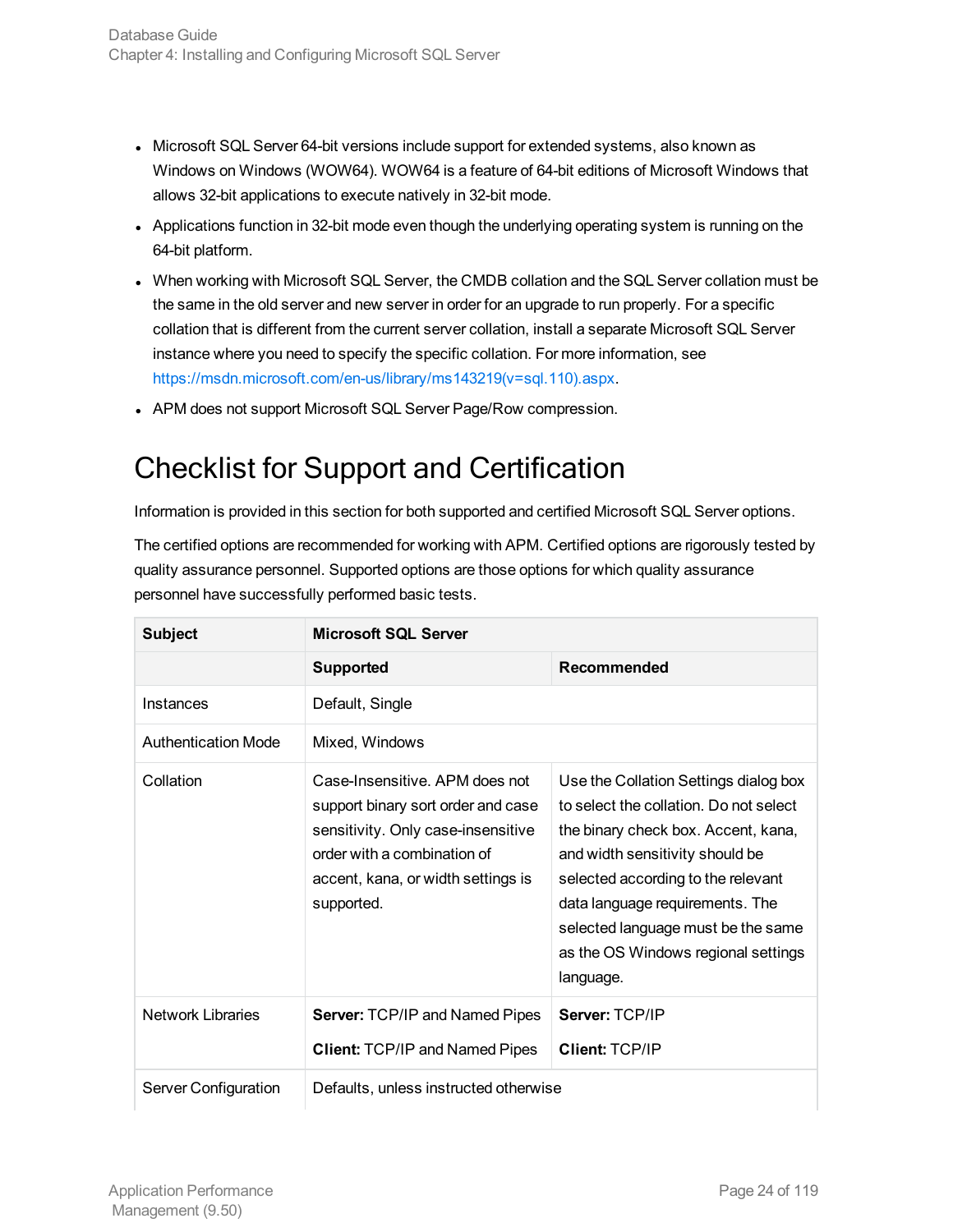| <b>Subject</b>                        | <b>Microsoft SQL Server</b>                                          |                        |  |
|---------------------------------------|----------------------------------------------------------------------|------------------------|--|
|                                       | <b>Supported</b>                                                     | Recommended            |  |
| Options                               |                                                                      |                        |  |
| Data File Properties                  | Manual file growth, or<br>FILEGROWTH less than or equal<br>to 100 MB | FILEGROWTH: ~30-100 MB |  |
| <b>Collation Database</b><br>Property | Server default                                                       |                        |  |
| Database Options                      | Defaults, unless instructed otherwise                                |                        |  |
| <b>Recovery Model</b>                 | Any                                                                  | Full                   |  |

### <span id="page-24-0"></span>Installing Microsoft SQL Server

Although the installation process is not difficult, it is important that you familiarize yourself with all of the installation details so that you select the appropriate options. Selecting the default options may, in some cases, negatively affect the Microsoft SQL Server's performance.

Select the following options in the installation dialog boxes:

- <sup>l</sup> **Feature Selection dialog box configuration.**
	- Remove Full Text Search from the list since APM does not use this indexing search feature
	- o Under Destination Folder, make sure that the Data Files directory is stored on a fault-tolerant disk system, for example, RAID 1. Even though these system databases are fairly small, they are essential for the operation of Microsoft SQL Server.
- **Instance Name dialog box configuration.** For details on named instances, see Port [Allocation](#page-28-0) Options for Named [Instances,](#page-28-0) on page 29. You access a default instance by specifying the server name or IP address.
- <sup>l</sup> **Service Account dialog box configuration.**
	- <sup>o</sup> If all Microsoft SQL Server activities are outside the local machine (for example, file copying to or from a different server, backing up to shared remote repository, replication with other servers, ActiveX script job steps, CmdExec job steps, and so forth), choose **Use a Domain User account** and specify the user name, password, and domain of a user that is a member of the local machine's administrator group, and that has the appropriate permissions for network resources.
	- <sup>o</sup> If all Microsoft SQL Server activities are limited to the local machine, choose **Use the built-in**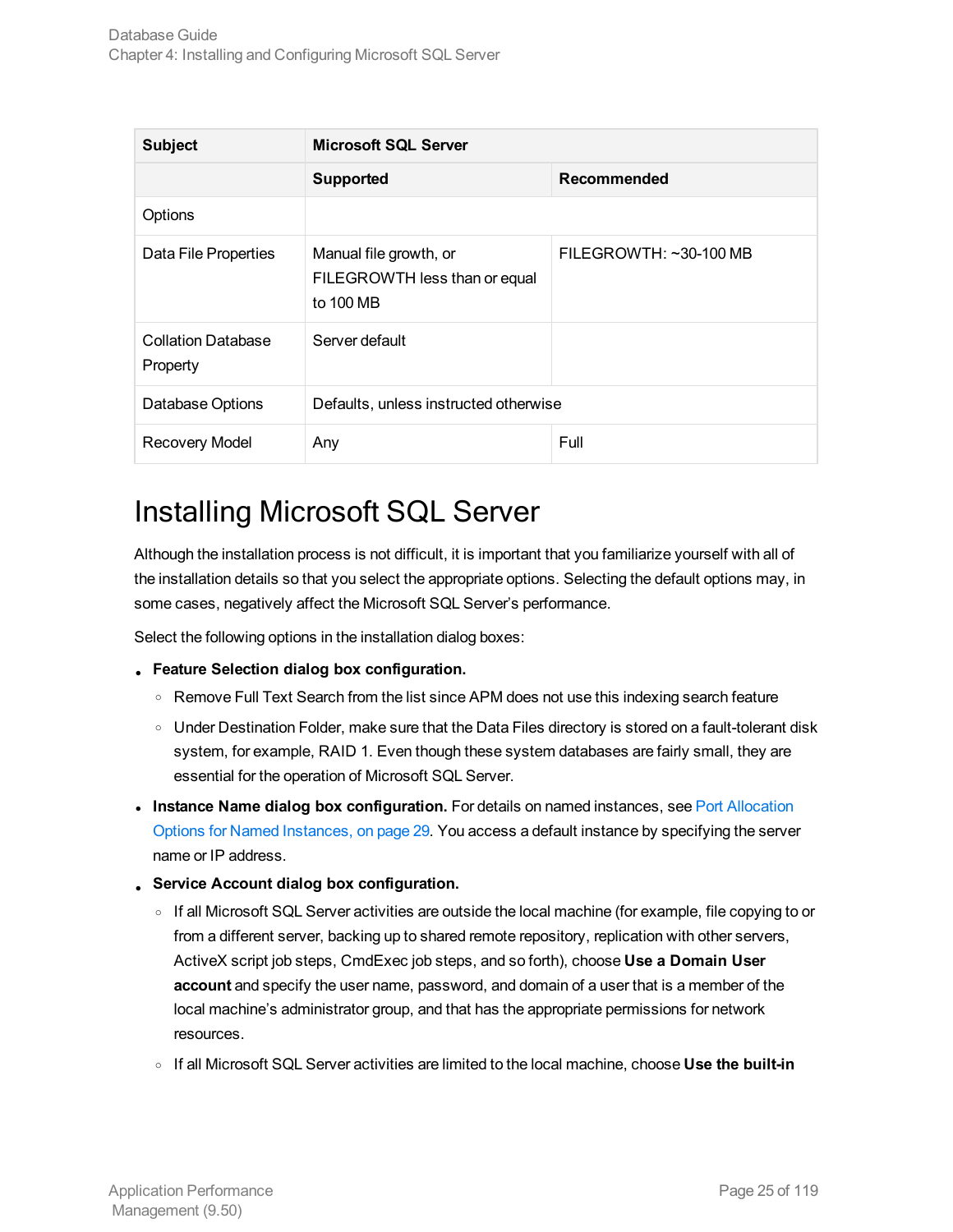**System account** and select **Local system**. This selection provides SQL Server administrative privileges on the local machine only.

**Authentication Mode dialog box.** APM works with both Windows authentication and with Microsoft SQL Server authentication (recommended).

To enable Microsoft SQL Server authentication:

- 1. Choose **Mixed Mode (Windows Authentication and SQL Server Authentication)**.
- 2. Enter the password for user **sa**.

#### **NOTE:**

To further secure your Microsoft SQL Server, it is important to enter a password.

<sup>l</sup> **Collation Settings dialog box.** Follow the recommendations found in the checklist in [Checklist](#page-23-0) for Support and [Certification,](#page-23-0) on page 24.

This section is important to correctly configure the database for non-Latin character sets. Check with your database administrator to select the correct collation setting.

To correctly configure the database for non-Latin character sets:

- 1. Click **Customize**.
- 2. Select **Windows collation designator and sort order** and in the Collation Designator field, select the collation from the drop down list.

The above settings affect only the system databases and serve as the default settings for user databases. Databases can have different collation settings from the server's default settings, and a table column can have different collation settings from the database's default settings, but this is not recommended for dedicated APM databases. Because of the flexibility in collation management in Microsoft SQL Server, you can restore or attach a database that has different collation settings.

**Important:** Changing any of the above settings requires scripting all system objects and routines (logins, user defined system messages, master stored procedures, and so forth), reinstalling Microsoft SQL Server (or running the RebuildM.exe utility) with the new settings, recreating all system objects from the saved scripts, and attaching the user databases. It is therefore recommended that you select the appropriate options during the installation process.

- **Data Directories dialog box.** Specify the destination folders for the data and log files of the user databases and temporary databases, as well as the backup directory. It is recommended to store data and log files on high-performance storage systems.
- Install the latest service pack for Microsoft SQL Server available at the Microsoft Download Center site at [http://www.microsoft.com/downloads/details.aspx?FamilyID=cb6c71ea-d649-47ff-9176](http://www.microsoft.com/downloads/details.aspx?FamilyID=cb6c71ea-d649-47ff-9176-e7cac58fd4bc&DisplayLang=en) [e7cac58fd4bc&DisplayLang=en](http://www.microsoft.com/downloads/details.aspx?FamilyID=cb6c71ea-d649-47ff-9176-e7cac58fd4bc&DisplayLang=en). For the latest service pack supported to work with APM, see Software [Requirements,](#page-14-4) on page 15.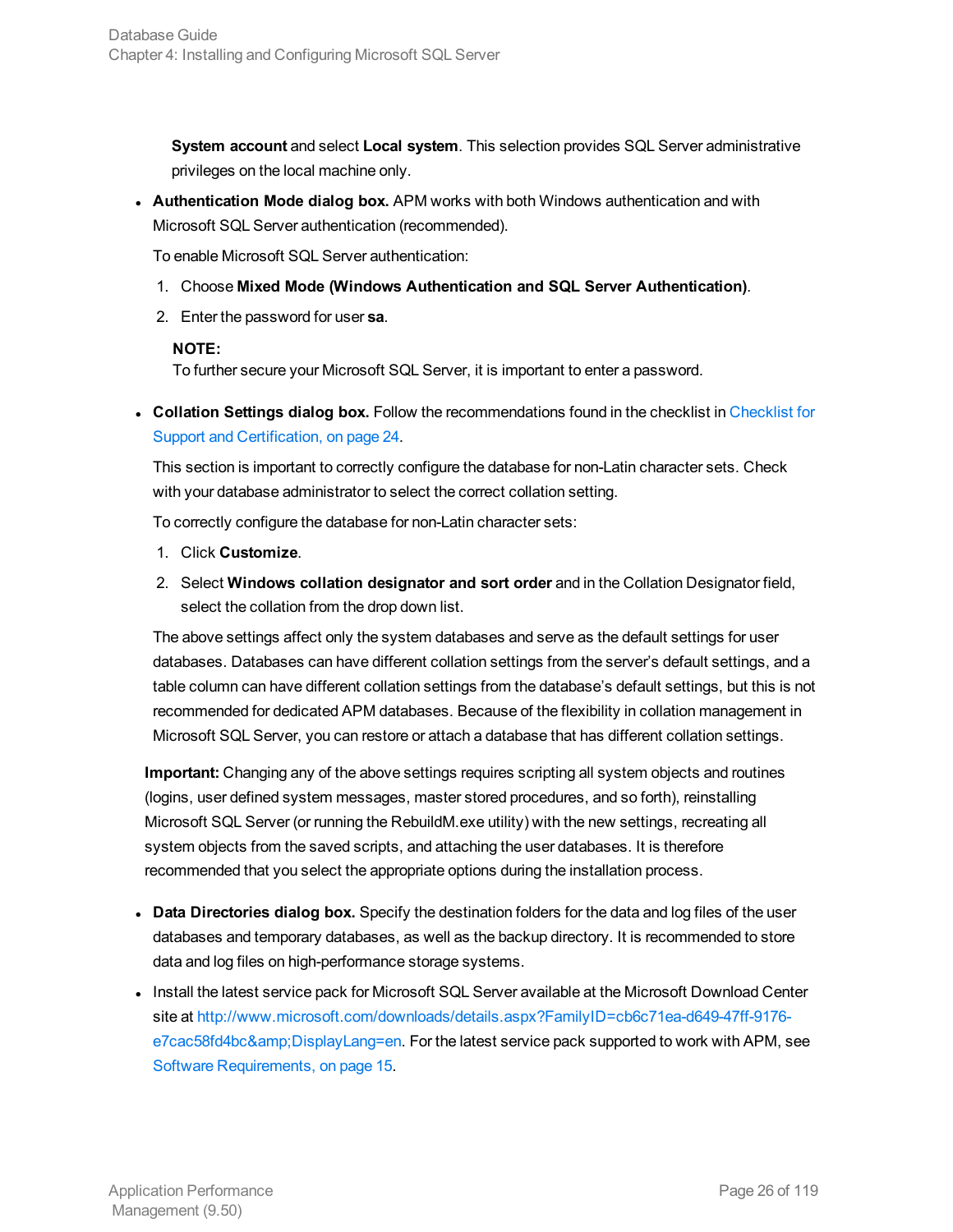# <span id="page-26-0"></span>Configuring Microsoft SQL Server

This section describes the service and server options you can configure after you have installed Microsoft SQL Server and includes the following topics:

- **.** Service [Configuration](#page-26-1) Options, below
- <span id="page-26-1"></span>**Service [Configuration](#page-26-2) Options, below**

## Service Configuration Options

If you installed **Full-Text Search**, ensure that it is disabled and set to manual mode (locate the service in the Services applet using Microsoft Search) so that no resources are wasted.

Unless you are using distributed transactions, ensure that the **Distributed Transactions Coordinator** service is also disabled or set to manual mode.

If the dynamic port option is used for Microsoft SQL Server instances, make sure the SQL Server browser service, as well as all the SQL Server instance services, are in automatic mode.

### <span id="page-26-2"></span>Service Configuration Options

If you installed **Full-Text Search**, ensure that it is disabled and set to manual mode (locate the service in the Services applet using Microsoft Search) so that no resources are wasted.

Unless you are using distributed transactions, ensure that the **Distributed Transactions Coordinator** service is also disabled or set to manual mode.

If the dynamic port option is used for Microsoft SQL Server instances, make sure the SQL Server browser service, as well as all the SQL Server instance services, are in automatic mode.

# <span id="page-26-3"></span>Verifying and Modifying Server and Database **Settings**

| <b>Server/Database Setting</b> | How to Verify/Modify the Setting                                                                                                                    |
|--------------------------------|-----------------------------------------------------------------------------------------------------------------------------------------------------|
| Default Instance               | In the operating system's Services applet, a default Microsoft SQL<br>Server instance and a named instance appear as SQL Server<br>(Instance Name). |
| <b>Authentication Mode</b>     | In the Microsoft SQL Server Management Studio, right-click the                                                                                      |

The following table summarizes the procedures for verifying or modifying server and database settings: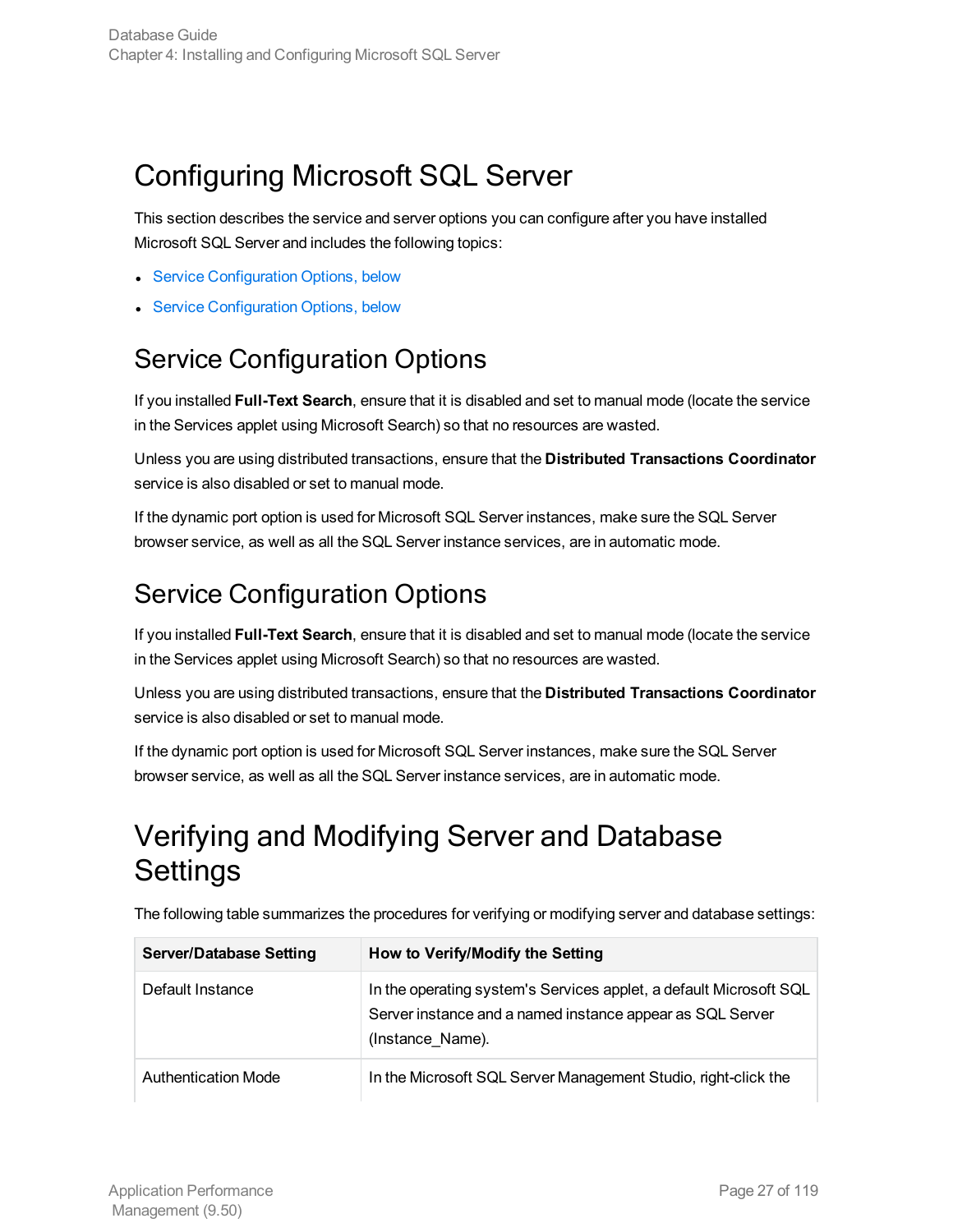| <b>Server/Database Setting</b>                                                   | How to Verify/Modify the Setting                                                                                                                                                                            |  |  |
|----------------------------------------------------------------------------------|-------------------------------------------------------------------------------------------------------------------------------------------------------------------------------------------------------------|--|--|
|                                                                                  | server, choose Properties, and click the Security tab. Select<br>SQL Server and Windows Authentication mode (Mixed<br>Mode).                                                                                |  |  |
| <b>Collation Settings</b>                                                        | Run the following command: sp_helpsort                                                                                                                                                                      |  |  |
| <b>Network Libraries</b>                                                         | On the Server, select Start > Programs > Microsoft SQL<br>Server <release number=""> &gt; Configuration Tools &gt;<br/><b>Configuration Manager.</b></release>                                              |  |  |
|                                                                                  | At SQL Native Client choose client protocols and ensure the<br>selected protocol is in the enabled state.                                                                                                   |  |  |
|                                                                                  | • Supported                                                                                                                                                                                                 |  |  |
|                                                                                  | Shared memory, TCP/IP, and Named Pipes for both the server<br>and client                                                                                                                                    |  |  |
|                                                                                  | • Recommended                                                                                                                                                                                               |  |  |
|                                                                                  | Only TCP/IP for both the server and client.                                                                                                                                                                 |  |  |
| View or change server<br>configuration options                                   | • To allow the viewing of all options, run: EXEC sp_configure<br>'show advanced options', 1 reconfigure with<br>override                                                                                    |  |  |
|                                                                                  | • To view the current values, run: EXEC sp_configure                                                                                                                                                        |  |  |
|                                                                                  | • To change a setting, run: EXEC sp_configure ' <option>',<br/><value></value></option>                                                                                                                     |  |  |
|                                                                                  | Some options take effect only after you run reconfigure with<br>override, while others require restarting the Microsoft SQL Server<br>service. For more details, see Microsoft SQL Server<br>documentation. |  |  |
| Check whether the user who is<br>going to create APM databases                   | Log on to the Microsoft SQL Server Management Studio with the<br>login you want to check, and run the following:                                                                                            |  |  |
| has CREATE DATABASE<br>permissions                                               | USE master<br>IF PERMISSIONS() & $1 = 1$<br>PRINT 'User has CREATE DATABASE permissions'<br><b>ELSE</b><br>PRINT 'User does not have CREATE DATABASE permissions'                                           |  |  |
| Check whether the APM<br>database user has enough<br>permissions in the database | • Log on to the Microsoft SQL Server Management Studio with<br>the user name you want to check.<br>Change the context of the database to the required database.                                             |  |  |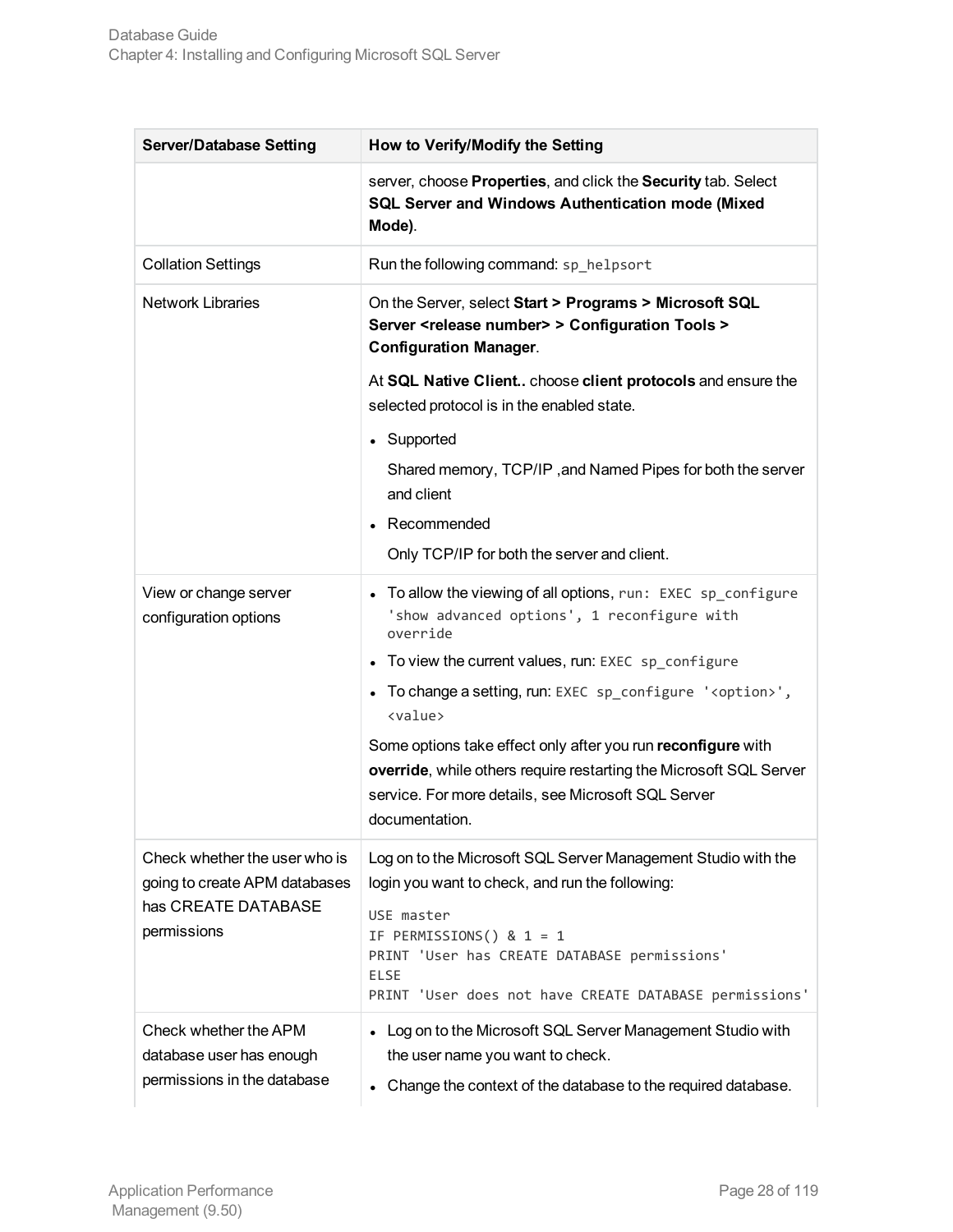| <b>Server/Database Setting</b>                                                                  | How to Verify/Modify the Setting                                                                                                                                                                                                                                                                                                                                                                                                                                                                                                                         |  |  |
|-------------------------------------------------------------------------------------------------|----------------------------------------------------------------------------------------------------------------------------------------------------------------------------------------------------------------------------------------------------------------------------------------------------------------------------------------------------------------------------------------------------------------------------------------------------------------------------------------------------------------------------------------------------------|--|--|
|                                                                                                 | • Open a new query and do the following in each database:<br>select case when IS_MEMBER ('db_owner')=1<br>or IS SRVROLEMEMBER ('sysadmin')=1<br>or $(IS_MEMBER ('db_ddladmin') = 1$ and<br>IS_MEMBER ('db_datareader')=1 and<br>IS MEMBER ('db datawriter')=1 and<br>IS_MEMBER ('db_denydatareader')=0 and<br>IS_MEMBER ('db_denydatawriter')=0 )<br>then 'User has enough permissions'<br>else 'User does not have enough permissions'<br>end                                                                                                           |  |  |
| Data and log file destination<br>directory is not compressed<br>(only in NTFS)                  | Right click the directory, choose Properties, and then Advanced.<br>Verify that the Compression check box is cleared.                                                                                                                                                                                                                                                                                                                                                                                                                                    |  |  |
| Database and database file<br>properties (including recovery<br>model and collation properties) | • To view the database and database file properties, run:<br>EXEC sp_helpdb <database name=""><br/>To change the database properties, run: ALTER DATABASE<br/><database name=""> SET <option> <value><br/>• To change the database file properties, run: ALTER DATABASE<br/><database> MODIFY FILE (name = <filename>,<br/><property> = <value>)<br/>You can also view or change these properties from the Database<br/>Properties dialog box in the Enterprise Manager.</value></property></filename></database></value></option></database></database> |  |  |
| Microsoft SQL Server service<br>pack version and edition                                        | Log on to Management Studio and make the following query:<br>select @@version                                                                                                                                                                                                                                                                                                                                                                                                                                                                            |  |  |

### <span id="page-28-0"></span>Port Allocation Options for Named Instances

When working with a named instance in SQL Server, there are two options for the instance's port allocation: dynamic port and static port.

**Dynamic Port.** When working with a dynamic port, a new port is assigned to the instance each time the instance is started. To enable clients to know the port when connecting to the instance, a service called SQL Server Browser needs to be started. The browser service listens to port 1434 and directs clients to the correct port according to the desired instance name.

You access the named instance by specifying the server name or IP address followed by **\<instance\_name>, for example, server1\inst1**.

**Static Port.** When working with a static port, a specific port is assigned to the instance, and SQL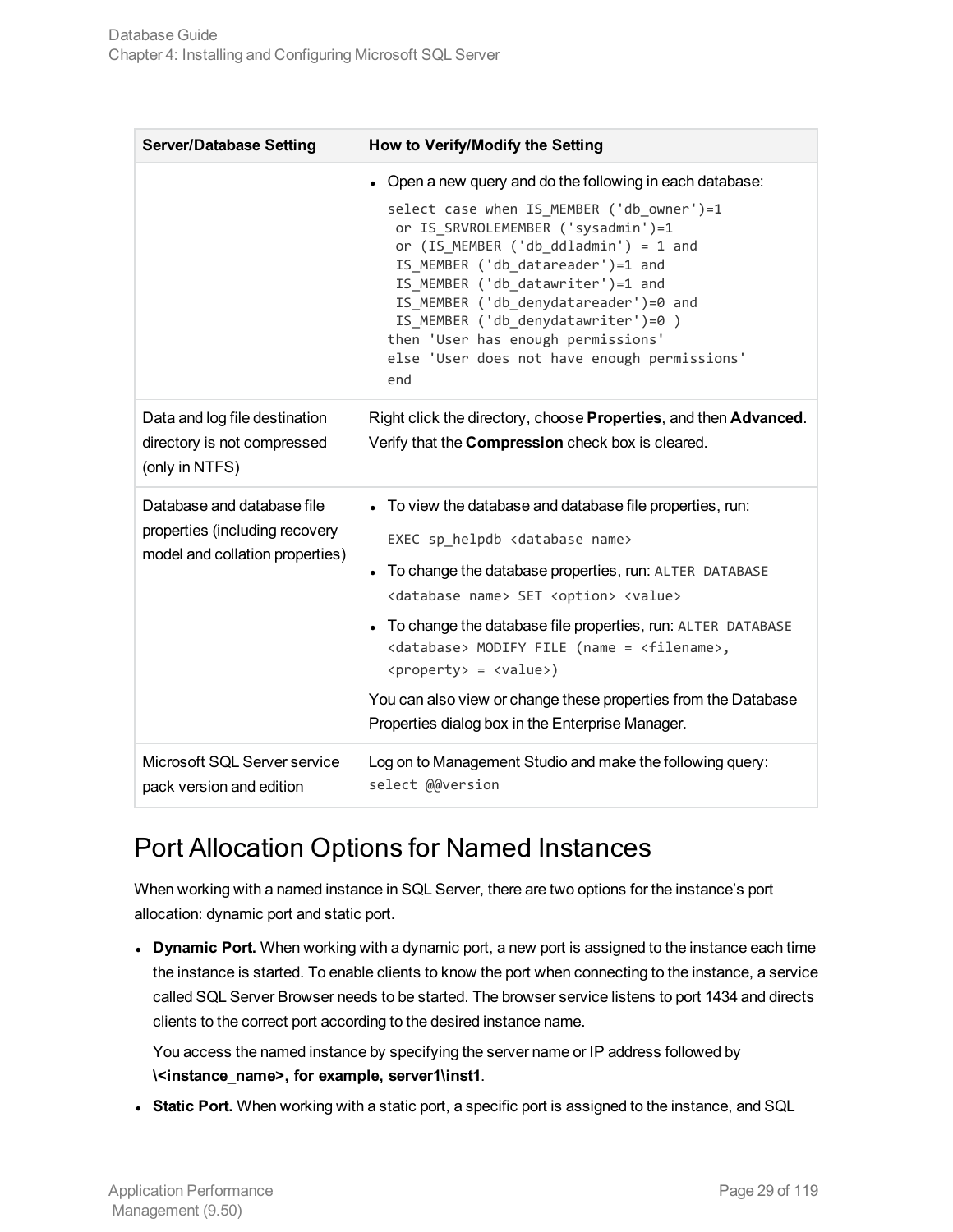Server Browser service is not needed in order to connect to the instance (although you can still use it).

The default for SQL Server is a dynamic port.

#### **To work with a static port:**

- 1. Select **Start > Programs > Microsoft SQL Server > Configuration Tools > SQL Server Configuration Manager**.
- 2. Expand Protocols for <instance name>, and double-click **TCP/IP**.
- 3. In the TCP/IP Properties dialog box, on the IP Addresses tab, several IP addresses appear, in the format IP1, IP2, up to IPAll. For each address:
	- a. If the TCP Dynamic Ports dialog is set to 0, indicating that the database engine is listening on dynamic ports, delete the 0.
	- b. In the TCP Port box, enter the port number on which you want this IP address to listen, and click **OK**.
- 4. In the console pane, click SQL Server Services.
- 5. In the details pane, right-click SQL Server (<instance name>), and then click **Restart** to stop and restart SQL Server.

You access the named instance by specifying the server name or IP address followed by the port number, for example, **server1\1435**.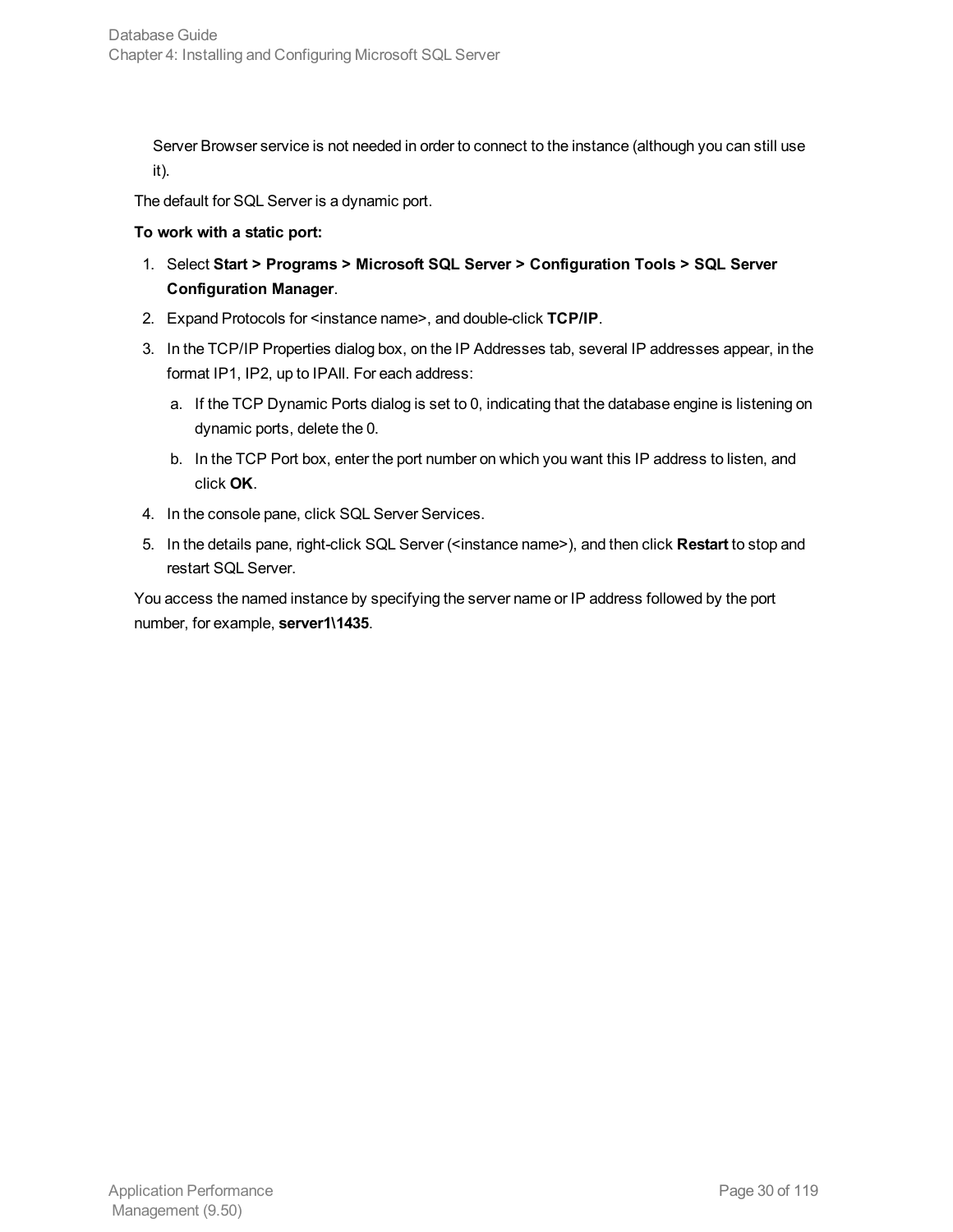# <span id="page-30-0"></span>Chapter 5: Creating and Configuring Microsoft SQL Server Databases

This chapter describes the creation and configuration of APM databases on a Microsoft SQL Server.

This chapter includes:

- Creating [Databases,](#page-30-1) below
- <span id="page-30-1"></span>• Configuring [Databases,](#page-34-0) on page 35

## Creating Databases

This section includes the following topics:

- Database [Permissions,](#page-30-2) below
- <span id="page-30-2"></span>• [Database](#page-31-0) File Layout, on the next page

### Database Permissions

To create a database, you must have CREATE DATABASE permissions. To grant CREATE DATABASE permissions to a user, the user's login must first be mapped to a database user in the master database.

#### **NOTE:**

APM login accounts should be mapped to **dbo** in the database. Members of the sysadmin server role automatically have CREATE DATABASE permissions, and are also mapped to **dbo** in all databases. A database owner is automatically mapped to **dbo** in the database.

To check whether a user has CREATE DATABASE permissions, log on to Management Studio with the login account of the user whose permissions you want to check, and run the following:

```
USE master
IF PERMISSIONS() & 1 = 1
PRINT 'User has CREATE DATABASE permissions.'
```
To check whether a user has enough permissions in the database, log on to Management Studio with the login account of the user whose mapping you want to check. Change the database context to the required database, and run the following command:

```
select case when IS_MEMBER ('db_owner')=1
or IS SRVROLEMEMBER ('sysadmin')=1
or (IS_MEMBER ('db_ddladmin') = 1 and
IS_MEMBER ('db_datareader')=1 and
IS_MEMBER ('db_datawriter')=1 and
```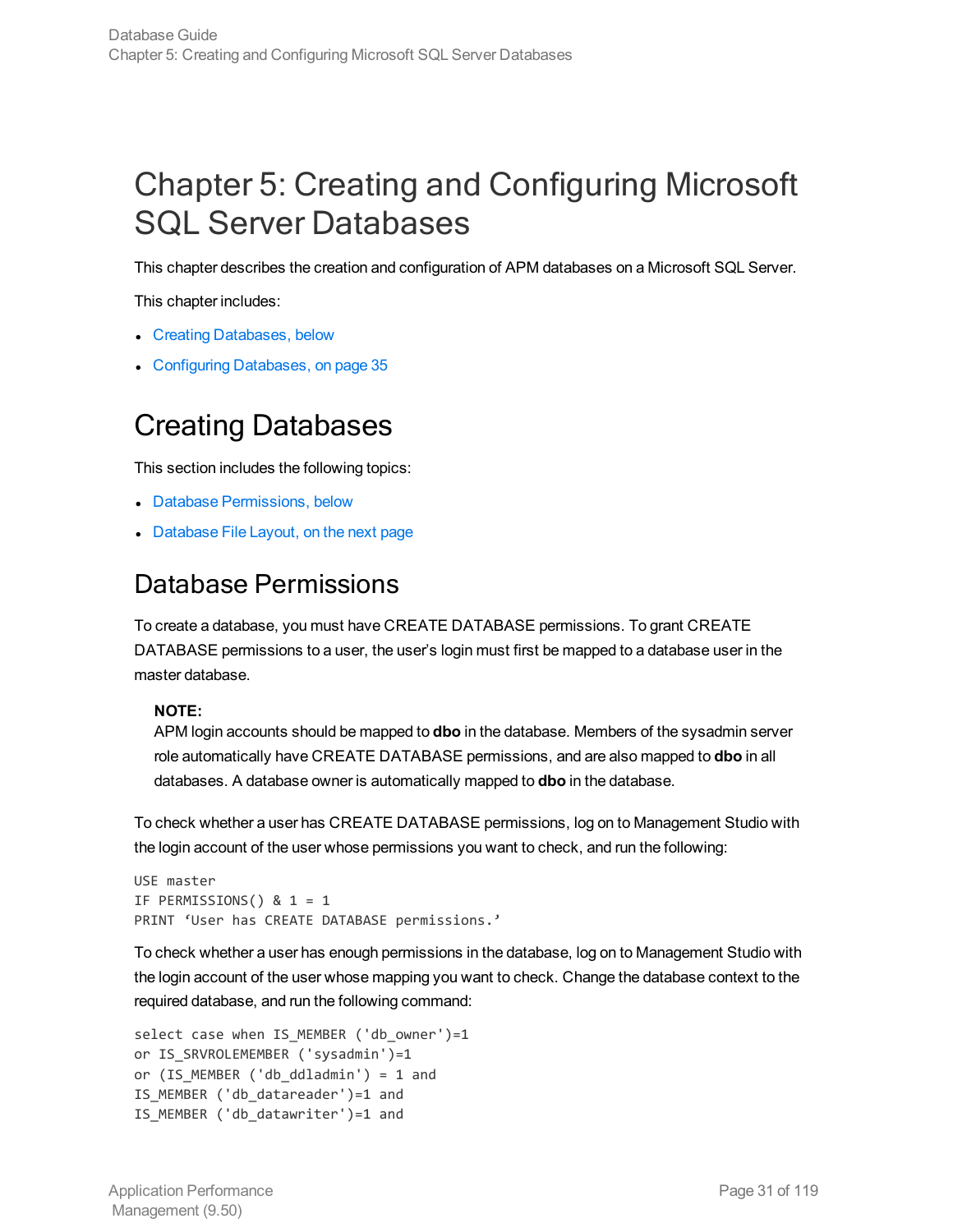```
IS_MEMBER ('db_denydatareader')=0 and
IS_MEMBER ('db_denydatawriter')=0 )
then 'User has enough permissions'
else 'User does not have enough permissions'
end
```
### <span id="page-31-0"></span>Database File Layout

When you create a database, it must consist of at least one data file (with an .mdf extension) and one transaction log file (with an .ldf extension). You can optionally create additional data files (.ndf), as well as additional log files (.ldf).

To enhance performance, you can create several data files. Microsoft SQL Server stripes the data among the data files, so that if you do not have RAID controllers that stripe your data, you can spread the data files over several regular physical disks and, in this way, have the data striped. The log, however, is read sequentially, so that there is no performance gain in adding more log files. An additional log file should be created on a different disk when your existing log is out of disk space.

#### <span id="page-31-1"></span>Data and Log Placement

#### **Important:**

- It is recommended not to place data or log files on the same disk that stores the page (swap) file.
- It is recommended that you place the data and log files on separate disk subsystems.
- **Log files.** Changes are not flushed to the database until they are written to the log, and the log architecture dictates serial writes. Therefore, it is advisable that there be as little interference as possible with the log activity. It is usually sufficient to place the log on a RAID 1 system because of the serial writes to the log. If you have processes reading from the log (for example, triggers accessing the inserted and deleted views which are formed from the log records or transactional replication), or several log files for different databases, consider placing the log file(s) on a RAID 0+1 (striped mirror) system.
- <span id="page-31-2"></span>• Data files. Data files should be placed on a RAID 0+1 system for optimal performance.

#### File and Database Properties

When you create a database you can specify the following properties for each file (.mdf, .ndf, .ldf):

- NAME. The logical file name which you can use later when you want to alter one of the properties.
- **FILENAME.** The physical file path and name. Make sure the destination directory is not compressed (right-click the directory in Windows Explorer, select **Advanced**, and verify that the compression check box is not selected).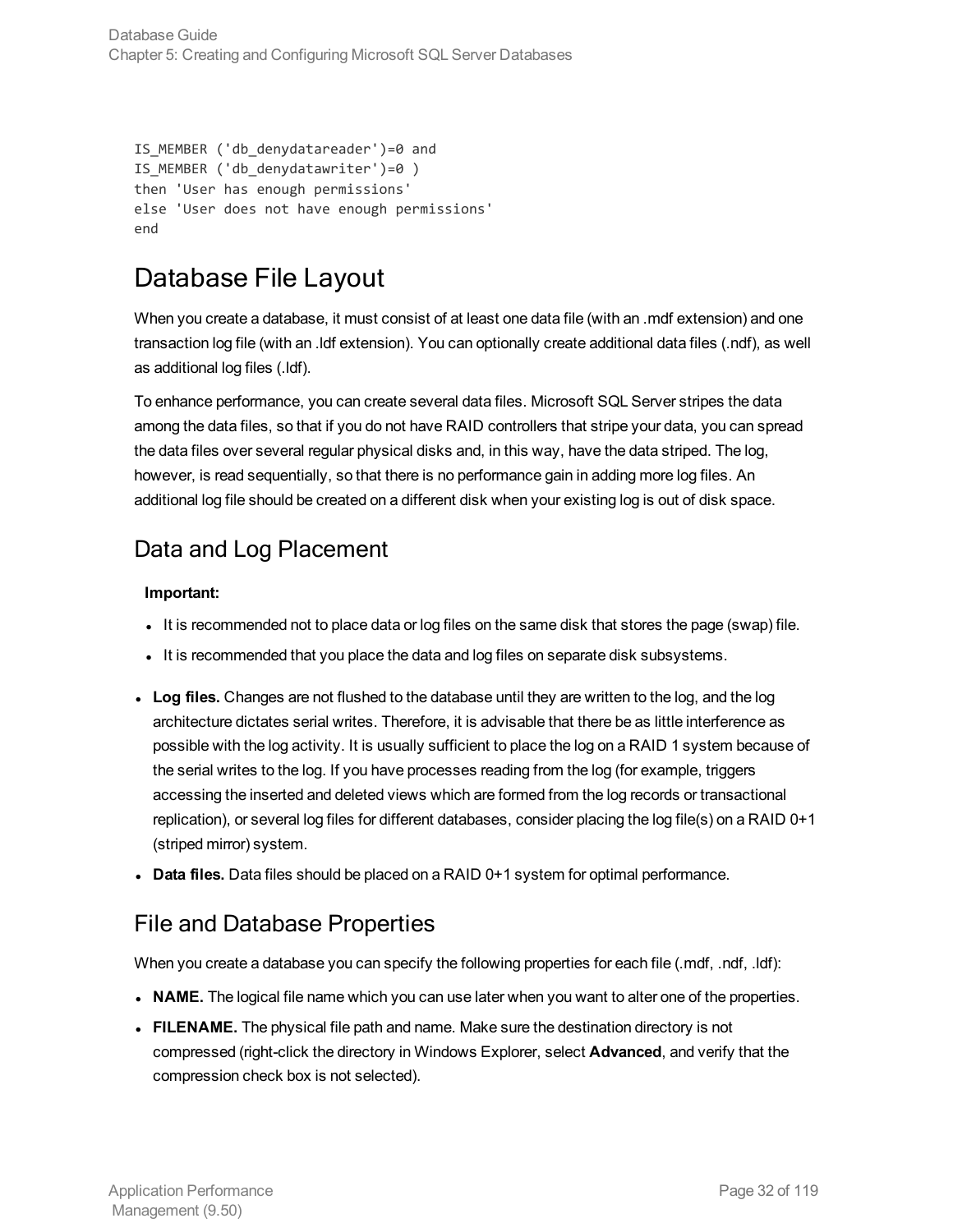- **SIZE.** The initial file size.
- **MAXSIZE.** Determines the maximum size to which the file can grow. If this argument is omitted, or if you specify **Unlimited**, the file can grow until the disk is full.
- **FILEGROWTH.** The automatic growth increment of the file. This argument can be specified as either a percentage of the existing file size, or as a fixed size.

An autogrowth operation invoked by a modification sent by a client that timed out cannot be completed successfully. This means that the next time a client sends a modification, the autogrowth process starts at the beginning and may also time out.

To avoid this problem, it is recommended that you either expand the files manually every time the database nearly reaches full capacity (for example, 20 percent free), or set the growth increment to a fixed size that takes less time to be allocated than the client's timeout setting. Using a small growth increment is not recommended because it increases file system fragmentation. On the other hand, if you use a very large increment, modifications sent by clients might incur connection timeouts while waiting for the automatic expansion to finish. For large databases, a percentage growth increment can lead to exponential growth of the database and should be avoided.

### <span id="page-32-0"></span>The tempdb Database Settings

The frequent expansion of the tempdb system database can affect the database's performance, especially in large Microsoft SQL Server installations. The size of the tempdb, therefore, should be large enough to avoid the need for early expansion. The growth increment of the tempdb should be large enough to avoid fragmentation, yet not too large to expand in a reasonable amount of time. Create the tempdb with a minimum, initial size of 1 GB and with a growth increment of 50 MB. The tempdb database should be striped across several disks, ideally on a RAID 0+1 controller. It is recommended to move the tempdb database to its own set of disks.

To ensure that there is enough disk space for the tempdb to grow during times of heavy usage (for example, when aggregating or sorting data), it is recommended that you leave at least 20 GB free disk space on the drive where the tempdb is located.

### <span id="page-32-1"></span>File Groups

File groups are logical groupings of data files. Each of the following objects can be placed in its own file group unit:

- $\bullet$  A table's data
- A table's large objects (text, ntext, image columns)
- $\bullet$  An index

Data is inserted proportionally into all files belonging to the file group in which the object is stored, according to the amount of free space in each file. The **.mdf** file is placed in a file group called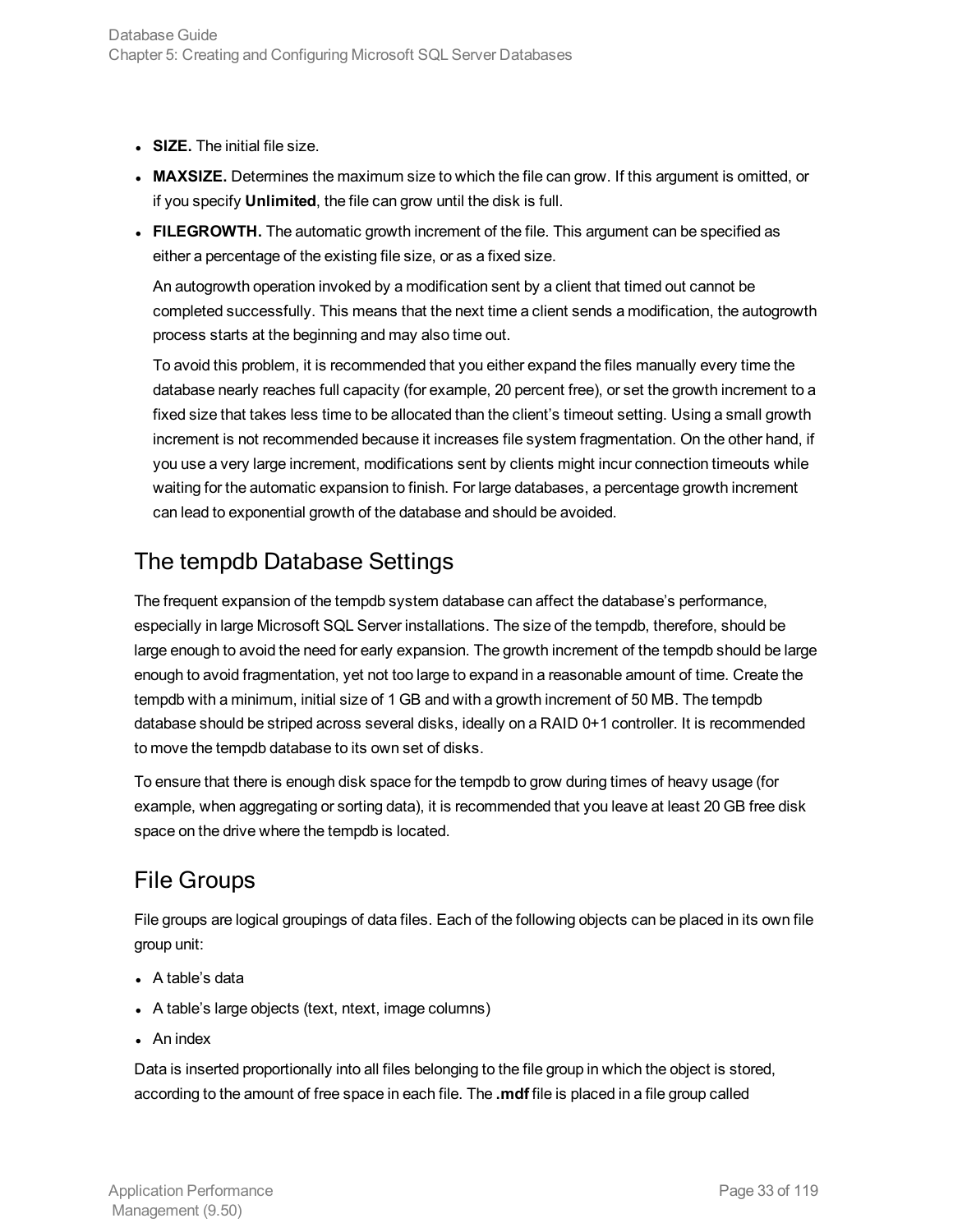**PRIMARY**, which is marked as **Default** when the database is created (the default file group for objects when no file group is specified). If you do not place other data files (**.ndf** files) in their own file groups, they are also placed in the **PRIMARY** file group. Note that you can change the **Default** file group later on.

File groups can be used for performance tuning or maintenance. For details, see Microsoft SQL Server Books Online at [http://www.microsoft.com/downloads.](http://www.microsoft.com/downloads)

Following is an example that demonstrates how to use file groups for maintenance:

**Partial Restoring.** Microsoft SQL Server does not support the restoration of a single table. Even if you place a single table in a file group, you cannot restore a file group to a point in time earlier than the rest of the data. Instead, you must apply all log file backups in order to synchronize the file group with the rest of the data. Microsoft SQL Server supports partial restoration to a database with a different name. A partial restoration allows you to restore a single file group, and supports point-intime restoration. However, you must restore the **PRIMARY** file group because it contains the SYSTEM tables.

To restore a single table to a point in time if a logical error occurs, you need to design the file groups in your database as follows:

- <sup>o</sup> Ensure that the **.mdf** file is the only file in the **PRIMARY** file group.
- <sup>o</sup> Place each large table in its own file group.
- <sup>o</sup> Place all small tables in a separate file group.

For additional data on creating file groups, see Microsoft SQL Server Data Storage [Recommendation,](#page-96-0) on [page](#page-96-0) 97.

#### <span id="page-33-0"></span>System Databases

The following system databases are especially important for the smooth performance of Microsoft SQL Server:

• tempdb. Numerous Microsoft SQL Server activities—such as creating local and global temporary tables, creating work tables behind the scenes to spool intermediate query execution results, and sorting—implicitly or explicitly use the tempdb system database.

If your system is not configured properly, the tempdb database can become a performance bottleneck, so it is very important to determine the tempdb database's original size correctly.

For more information about setting database sizes, see The tempdb [Database](#page-32-0) Settings, on the [previous](#page-32-0) page.

To move tempdb's files, use the **ALTER DATABASE** tempdb **MODIFY FILE** command, and restart Microsoft SQL Server.

<sup>l</sup> **master, msdb, model.** These databases, although crucial for the operation of Microsoft SQL Server, are smaller than tempdb because they store only meta data.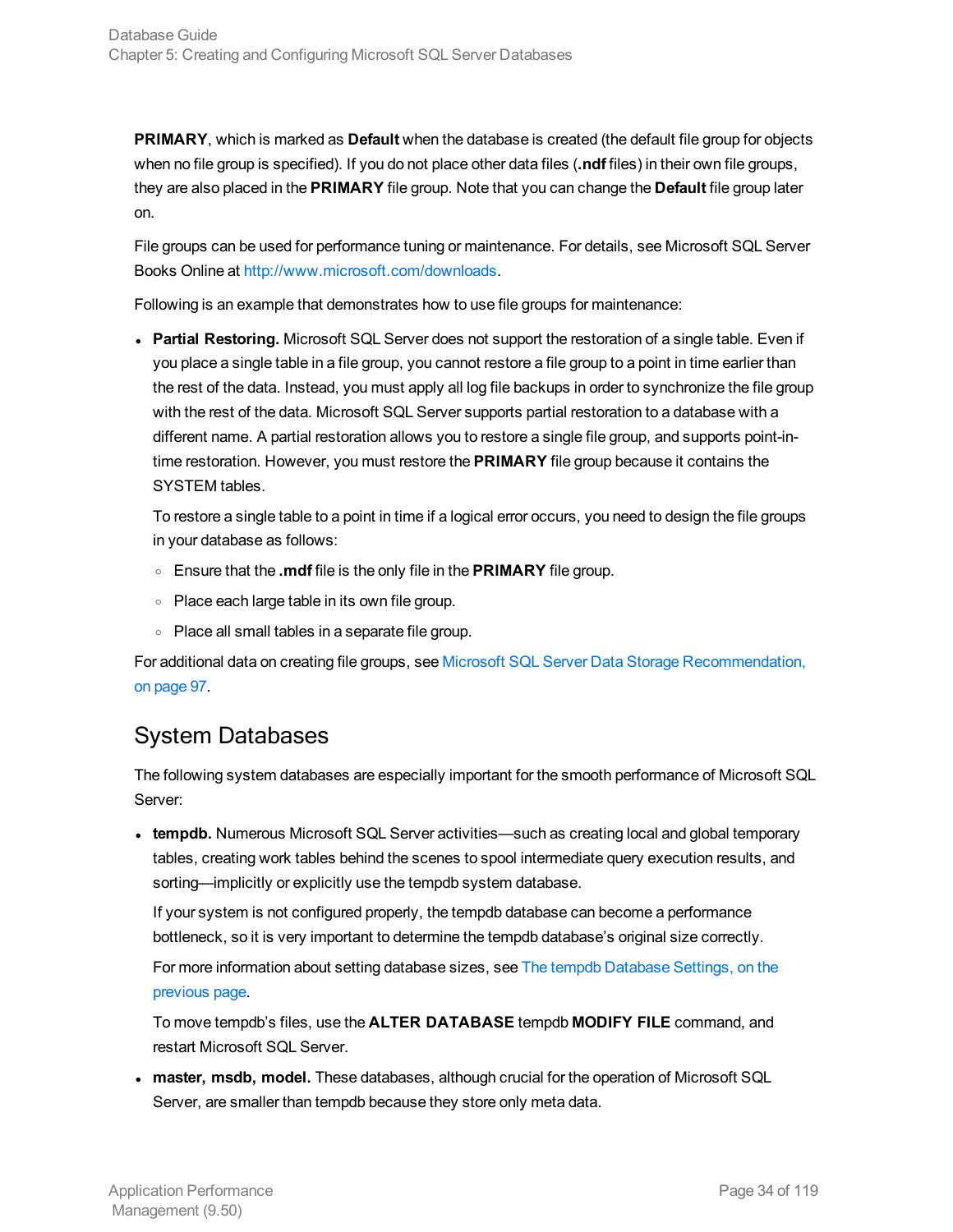It is strongly recommended to use a fault tolerant disk—ideally, RAID 1—for these databases.

#### **NOTE:**

For APM certification, place system databases on fault tolerant disks. It is recommended to use RAID 1 disks.

#### **To check the database's properties, run the following command:**

```
EXEC sp_helpdb <database name>
```
# Configuring Databases

After you have created the necessary databases, you can add new files to the databases, change some of the existing database file properties, and set the database configuration options appropriately.

This section includes:

- **.** Database File [Configuration,](#page-34-1) below
- Database [Configuration](#page-35-0) Options, on the next page

**Important:** If you enabled APM to create APM databases for you, it is strongly recommended that you configure them using the configuration instructions in this section.

### <span id="page-34-1"></span>Database File Configuration

You can change certain database file properties, as well as add or drop files using either of the following methods:

- Use the Properties dialog box in Management Studio.
- Use the ALTER DATABASE command (for details, see Microsoft SQL Server Books Online).

#### Adding Files

Data files can be added to an existing file group in a database, or to a new file group. There are no special restrictions or requirements.

#### Dropping Files

To drop a file, you must first empty it using the DBCC SHRINKFILE command's EMPTYFILE option, which transmits the file data to all the other files in the file group. After you empty the file, you can use the ALTER DATABASE <database name> DROP FILE command to drop it.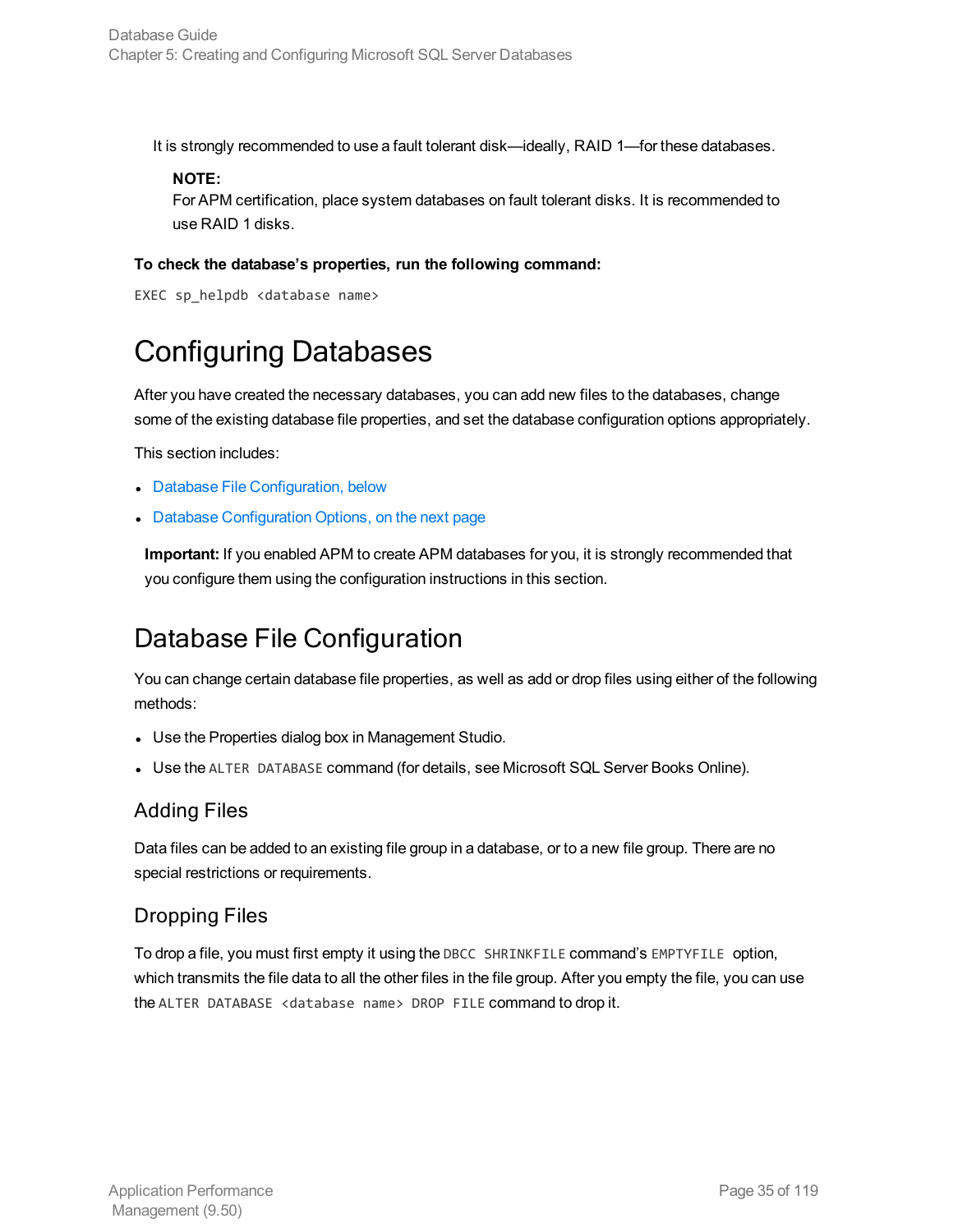#### Changing File Properties

You can change the size-related properties for all databases, as well as the filename property for the tempdb database (this takes effect after you restart Microsoft SQL Server). The SIZE, MAXSIZE, and FILEGROWTH properties can be changed using the ALTER DATABASE tempdb MODIFY FILE command. Note that the SIZE property can only be enlarged.

To shrink the file, use the DBCC SHRINKFILE command. For details and recommendations concerning file properties, see Creating [Databases,](#page-30-1) on page 31.

### <span id="page-35-0"></span>Database Configuration Options

Each database contains a set of configurable options that determine its behavior. You can view or change the database options using any one of the following utilities:

- The Options tab in the Management Studio's Properties dialog box
- The EXEC sp\_dboptions stored procedure
- The ALTER DATABASE <database name> SET command

#### **NOTE:**

Not all of the database configuration options are available in this dialog box.

The following table lists, in alphabetical order, the default configuration options, as well as the configuration settings required for APM certification:

| Configuration<br>Option               | <b>Description</b>                                                                                                                                                                                                | <b>Default</b> | <b>APM Certification in</b><br><b>Microsoft SQL Server</b>                                    |
|---------------------------------------|-------------------------------------------------------------------------------------------------------------------------------------------------------------------------------------------------------------------|----------------|-----------------------------------------------------------------------------------------------|
| ANSI NULL default<br>(see note below) | Specifies whether the database<br>columns are defined as NULL or<br>NOT NULL, by default                                                                                                                          | Not set        | Not set                                                                                       |
| ANSI PADDING                          | Controls the way the column stores<br>values shorter than the defined size<br>of the column and the way the<br>column stores values that have<br>trailing blanks in char, varchar,<br>binary, and varbinary data. | <b>OFF</b>     | ON                                                                                            |
| Auto close                            | Specifies whether the database<br>shuts down after its resources are<br>freed and all users exit.                                                                                                                 | Not set        | Not set<br>If set, it may take a long<br>time for the database to<br>allocate resources every |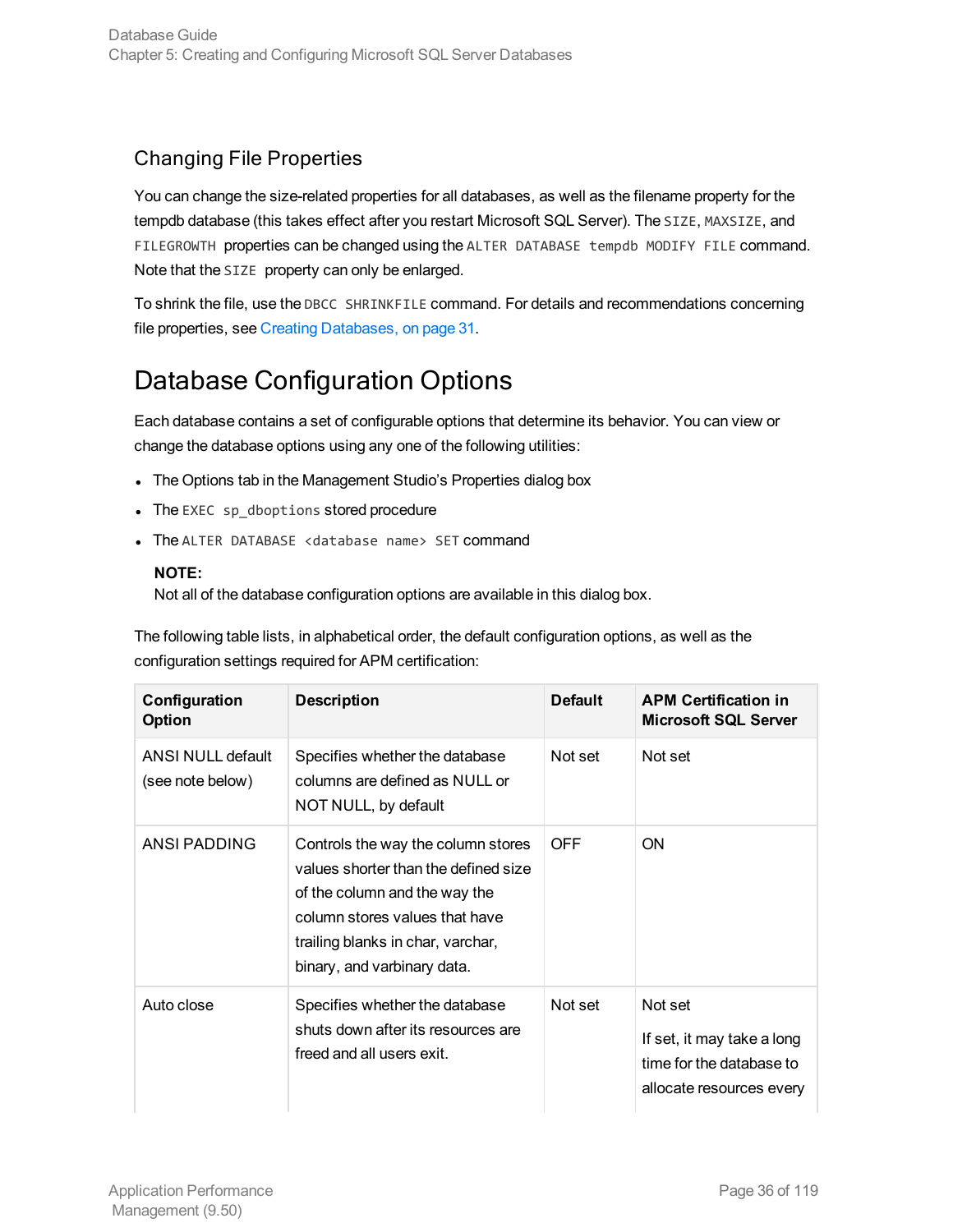| Configuration<br>Option   | <b>Description</b>                                                                                                                                                                                                                                                                                                                                                      | <b>Default</b>                                     | <b>APM Certification in</b><br><b>Microsoft SQL Server</b>                                                    |
|---------------------------|-------------------------------------------------------------------------------------------------------------------------------------------------------------------------------------------------------------------------------------------------------------------------------------------------------------------------------------------------------------------------|----------------------------------------------------|---------------------------------------------------------------------------------------------------------------|
|                           |                                                                                                                                                                                                                                                                                                                                                                         |                                                    | time a user connects,<br>after the database is<br>closed.                                                     |
| Auto create<br>statistics | Specifies whether missing<br>statistics required by a query for<br>optimization are built automatically<br>during optimization                                                                                                                                                                                                                                          | Set                                                | Set                                                                                                           |
| Auto shrink               | Specifies whether the database is<br>automatically shrunk every hour,<br>leaving 25% of free space                                                                                                                                                                                                                                                                      | Not set                                            | Not set<br>Note: If set, constant<br>growth/ shrinkage may<br>cause file system<br>fragmentation.             |
| Auto update<br>statistics | Specifies whether out-of-date<br>statistics required by a query for<br>optimization are built automatically<br>during optimization                                                                                                                                                                                                                                      | Set                                                | Set                                                                                                           |
| Compatibility level       | The version of Microsoft SQL<br>Server that the database appears to<br>be (for the application)                                                                                                                                                                                                                                                                         | The same<br>version as<br>the release<br>installed | The same version as the<br>release installed                                                                  |
| Read only                 | Database is read only                                                                                                                                                                                                                                                                                                                                                   | Not set<br>$(READ_$<br>WRITE)                      | READ_WRITE                                                                                                    |
| Recovery                  | The database recovery model<br>determines the recovery capabilities<br>by controlling the amount of bulk<br>operation logging (such as Select<br>into, Bulk, Insert, Create index,<br>LOB manipu-lation). The higher the<br>recovery model, the higher the<br>recovery capabilities. However, the<br>amount of logging also increases,<br>which may affect performance. | Full                                               | Full (unless you are<br>certain that the lower<br>recovery capabilities are<br>sufficient for your<br>system) |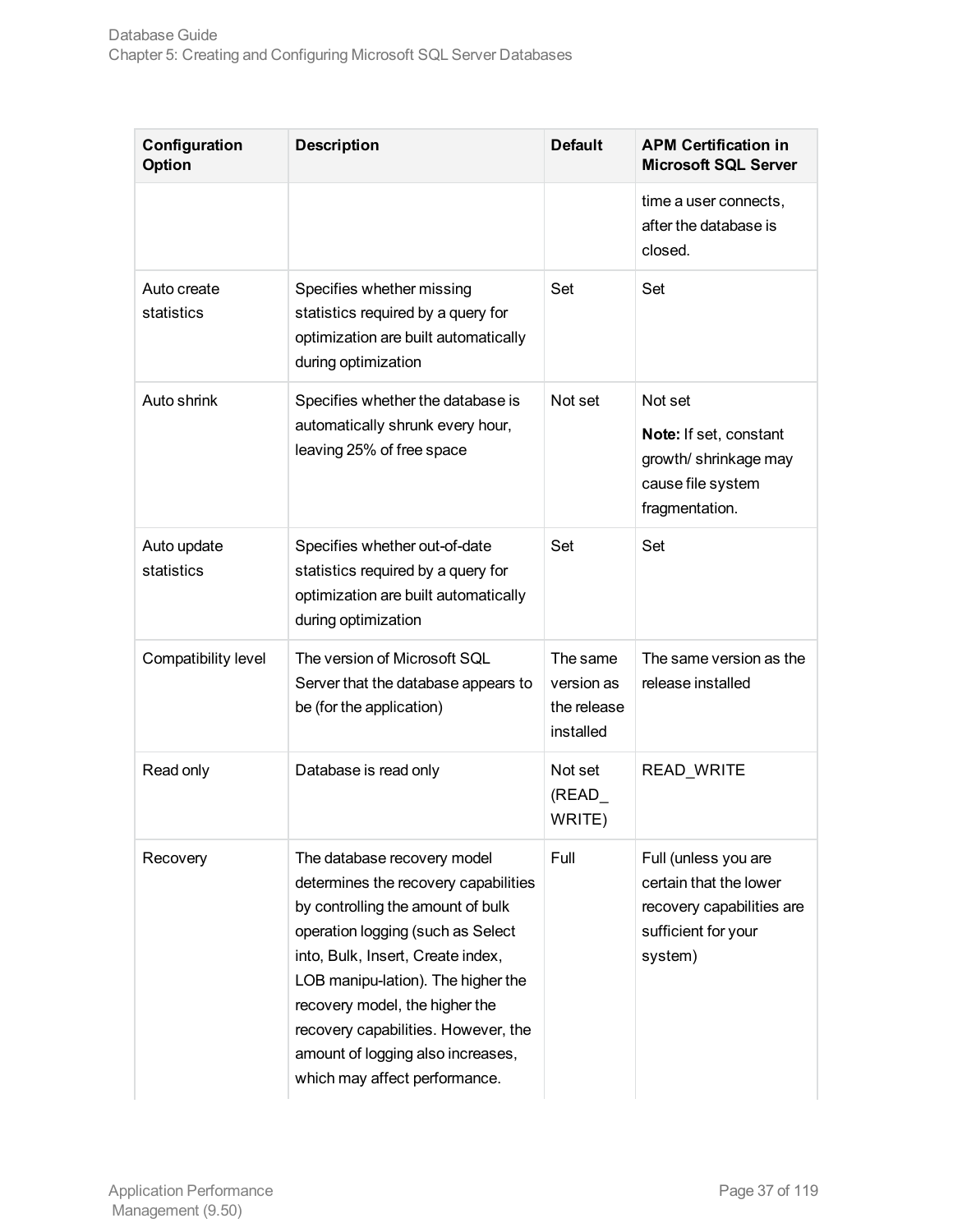| Configuration<br>Option       | <b>Description</b>                                                                                                                                                                                                                                                                                                | <b>Default</b>             | <b>APM Certification in</b><br><b>Microsoft SQL Server</b> |
|-------------------------------|-------------------------------------------------------------------------------------------------------------------------------------------------------------------------------------------------------------------------------------------------------------------------------------------------------------------|----------------------------|------------------------------------------------------------|
| Recursive triggers            | Specifies whether recursive triggers<br>are supported                                                                                                                                                                                                                                                             | Not set                    | Not set                                                    |
| <b>Restrict access</b>        | Only single users or members of the<br>db owner, dbcreator, or sysadmin<br>groups can access the database.                                                                                                                                                                                                        | Not set<br>(MULTI<br>USER) | <b>MULTI USER</b>                                          |
| Page verify                   | Specifies whether incomplete<br>pages can be detected                                                                                                                                                                                                                                                             | Set                        | Set                                                        |
| Quoted identifiers<br>enabled | Specifies whether the Microsoft<br>SOL Server enforces ANSI rules<br>regarding quotation marks. Select<br>this option to specify that double<br>quotation marks be used only for<br>identifiers, such as column and<br>table names. Note that character<br>strings must be enclosed in single<br>quotation marks. | Not set                    | Not set                                                    |

#### **NOTE:**

Not all ANSI options can be set using Management Studio. The ANSI database configuration options include: ANSI\_NULLS, ANSI\_NULL\_DEFAULT, ANSI\_PADDING, ANSI\_ WARNINGS, ARITHABORT, CONCAT\_NULL\_YIELDS\_NULL, NUMERIC\_ROUNDABORT, and QUOTED\_IDENTIFIER.

The options you set may not take effect, since these options can also be set at a higher level.

For example, if the session option **QUOTED\_IDENTIFIER** was turned on, the equivalent database configuration option is irrelevant. Some tools or database interfaces turn certain session options on or off, so that the database configuration options never take effect.

The following table summarizes the characteristics of each recovery model:

| <b>Model/Support</b> | <b>Allows</b><br>Log<br><b>Backup</b> | <b>Allows</b><br>Point-in-<br>Time/Log<br><b>Mark</b><br><b>Restoration</b> | <b>Allows Backup Log</b><br>when Data Crashes<br>(Saves changes until<br>the crash point) | <b>Amount of Bulk</b><br><b>Operation Logging (can</b><br>affect the performance of<br>bulk operations) |
|----------------------|---------------------------------------|-----------------------------------------------------------------------------|-------------------------------------------------------------------------------------------|---------------------------------------------------------------------------------------------------------|
| Simple               | No.                                   | No                                                                          | No                                                                                        | Minimal                                                                                                 |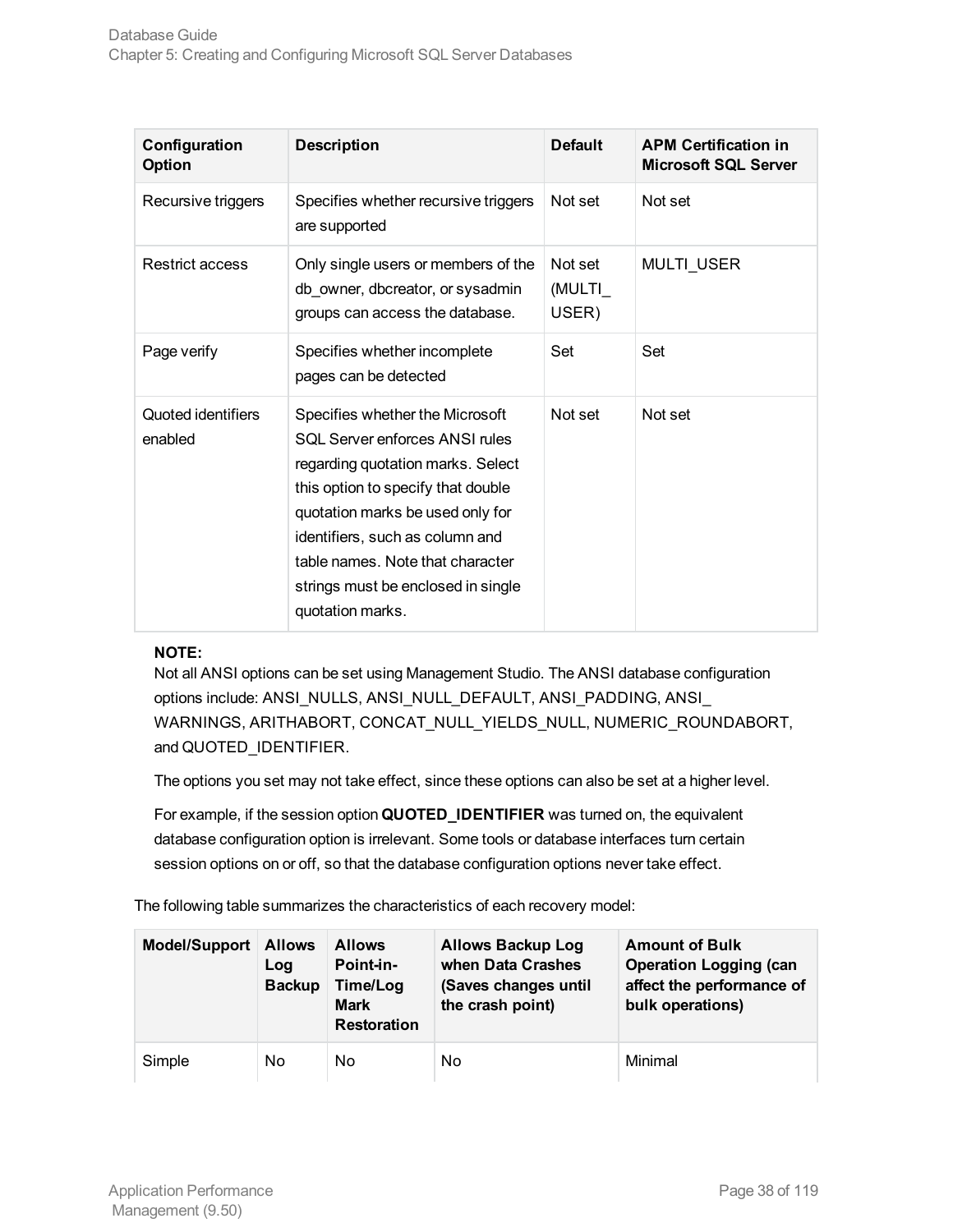| <b>Model/Support</b> | <b>Allows</b><br>Log<br><b>Backup</b> | <b>Allows</b><br>Point-in-<br>Time/Log<br><b>Mark</b><br><b>Restoration</b> | <b>Allows Backup Log</b><br>when Data Crashes<br>(Saves changes until<br>the crash point) | <b>Amount of Bulk</b><br><b>Operation Logging (can</b><br>affect the performance of<br>bulk operations) |
|----------------------|---------------------------------------|-----------------------------------------------------------------------------|-------------------------------------------------------------------------------------------|---------------------------------------------------------------------------------------------------------|
| <b>Bulk Logged</b>   | Yes                                   | No                                                                          | No                                                                                        | Minimal                                                                                                 |
| Full                 | Yes                                   | Yes                                                                         | Yes                                                                                       | Full                                                                                                    |

To check your database's properties, run the following command:

EXEC sp\_helpdb <database name>

For information on SQL databases, see Microsoft SQL Server Books Online.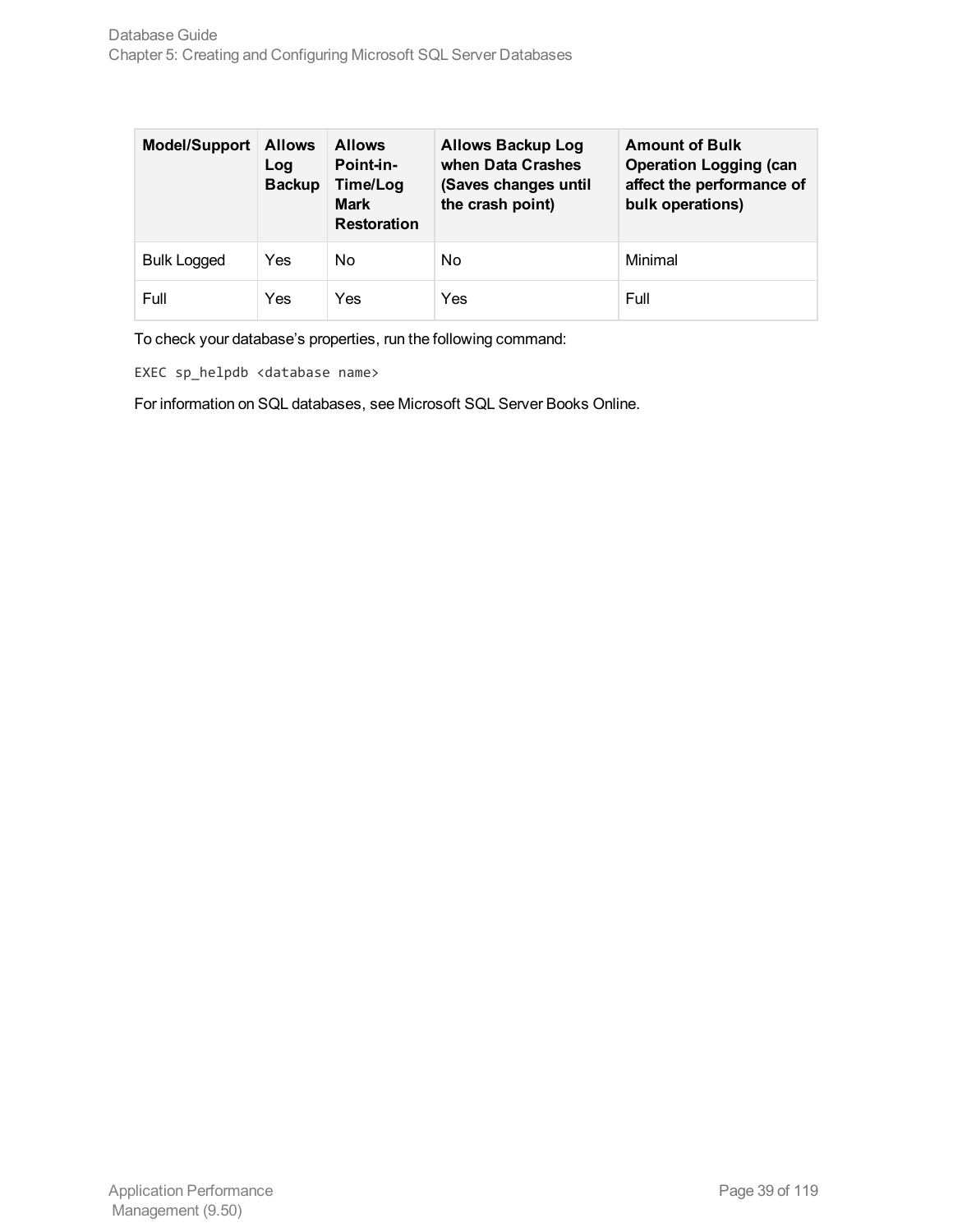# Chapter 6: Maintaining Microsoft SQL Server **Databases**

This chapter describes the various maintenance tasks that are recommended for APM databases created on Microsoft SQL Servers, such as backing up databases, checking database integrity and handling fragmentation, and monitoring databases.

This chapter includes:

- Backing Up [Databases,](#page-39-0) below
- <span id="page-39-0"></span>• Database Integrity and [Fragmentation,](#page-42-0) on page 43

# Backing Up Databases

Microsoft SQL Server supports three main types of database backup — full, differential, and log. It also supports file/file group backup, which is discussed in a separate section below. To develop a backup policy that provides the required recovery needs, it is important to thoroughly understand each backup type and the recovery model database configuration option explained in the previous section.

You can automate backup operations using Microsoft SQL Agent jobs. The Microsoft SQL Agent (represented by the SQLServerAgent service) is installed automatically when you install Microsoft SQL Server. Ensure that the Microsoft SQL Agent is configured to autostart in the operating system's Services applet when the server is started.

The following points are applicable to all backup types:

- The backup includes all changes made until the backup is complete.
- The backup can be performed online, but it is recommended to back up the database during periods of low activity, since the backup procedure can negatively impact on your system's performance.
- The following operations should not be performed during a backup procedure:
	- <sup>o</sup> Adding or removing files
	- <sup>o</sup> Shrinking the database
- The backup target can be a disk device (local or on a shared network that the Microsoft SQL Server service account needs permission to access) or tape (only local).

This section describes:

- $\bullet$  Full [Backup,](#page-40-0) on the next page
- [Differential](#page-40-1) Backup, on the next page
- Log [Backup,](#page-40-2) on the next page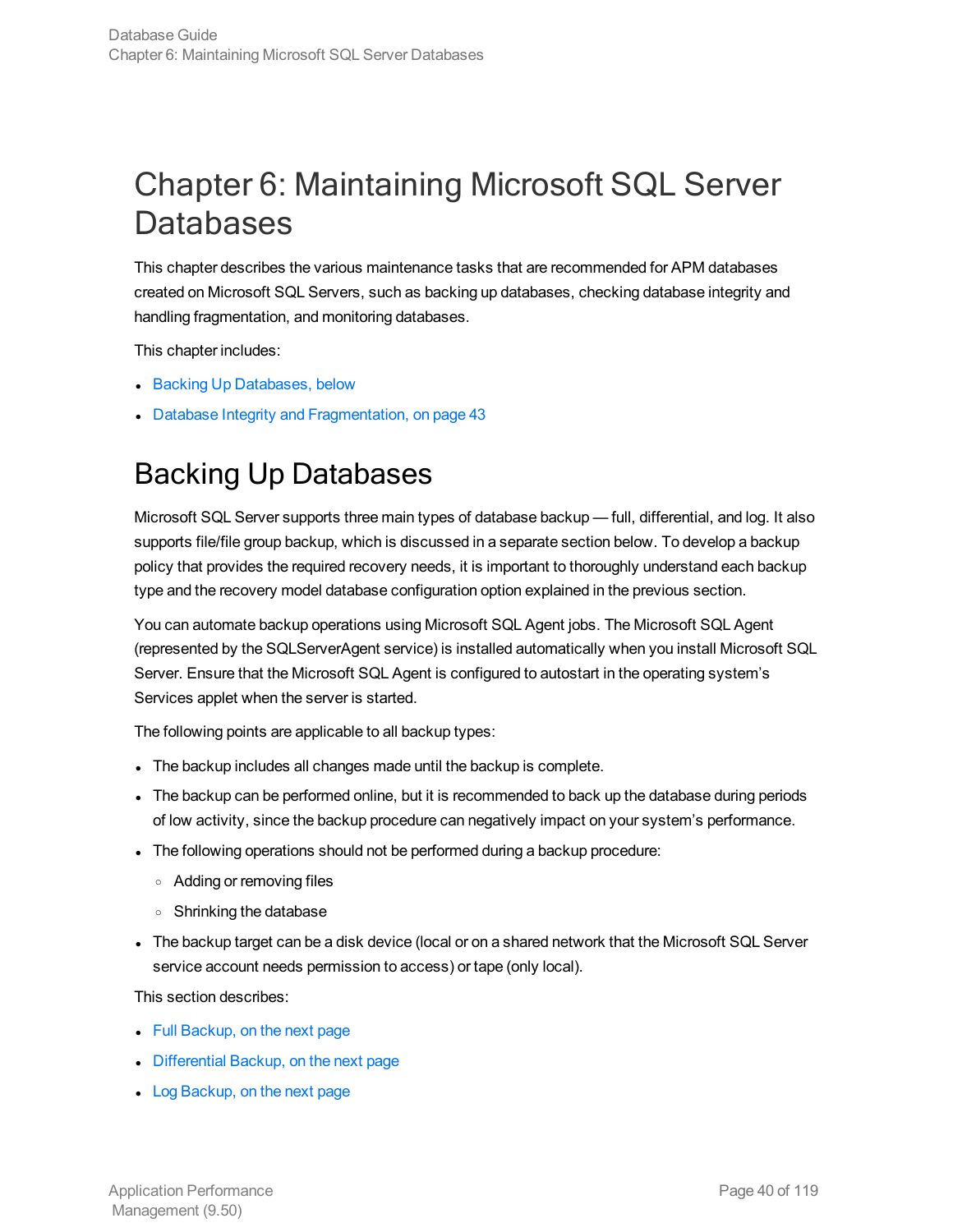- File/File Group [Backup,](#page-41-0) on the next page
- [Maintenance](#page-41-1) Plan, on the next page
- <span id="page-40-0"></span>• [Transaction](#page-41-2) Log Issues, on the next page

# Full Backup

When you perform a full database backup, all information about the backed up database is contained within the backup, including data, metadata, and file information. A full backup is the basis for differential and log backups. With small databases, it is recommended to perform a full backup every day (for example, system databases that store mainly meta data). For large databases (such as the profile database), it is generally recommended to have longer intervals between full backups (for example, once a week).

The storage requirements for a full backup are about the same as the storage requirements for the occupied data portion of the files. For example, if the total size of the data files is 20 GB, but only 15 GB are used (there are 5 GB of free space), the full backup size of the database should be approximately 15 GB.

# <span id="page-40-1"></span>Differential Backup

You use a differential backup to back up the extents (blocks of eight contiguous 8K pages) that were changed since the last full backup. When restoring a database, you need only restore the last differential backup performed after the full backup.

After performing operations that affect large portions of data, such as index rebuilds or defragmentations, it is recommended that you perform a full backup. Otherwise, differential backups can become very large. For more information about index rebuilds and defragmentation, see [Database](#page-42-0) Integrity and [Fragmentation,](#page-42-0) on page 43.

Differential backup is usually scheduled at intervals between full backups. For example, if you perform a full backup once a week, you may want to perform a differential backup every day, or even several times a day.

The storage requirements for a differential backup are the total size of the extents (64 KB blocks) that were changed since the last full backup.

# <span id="page-40-2"></span>Log Backup

A log backup—unlike full and differential backups which are mainly based on backing up an image of extents—backs up transactions from the transaction log and replays them upon restoration. In order to perform a log backup, the database must be set to the full or bulk-logged recovery model. If you want to perform a point-in-time or log mark restoration, or back up changes recorded in the log when the data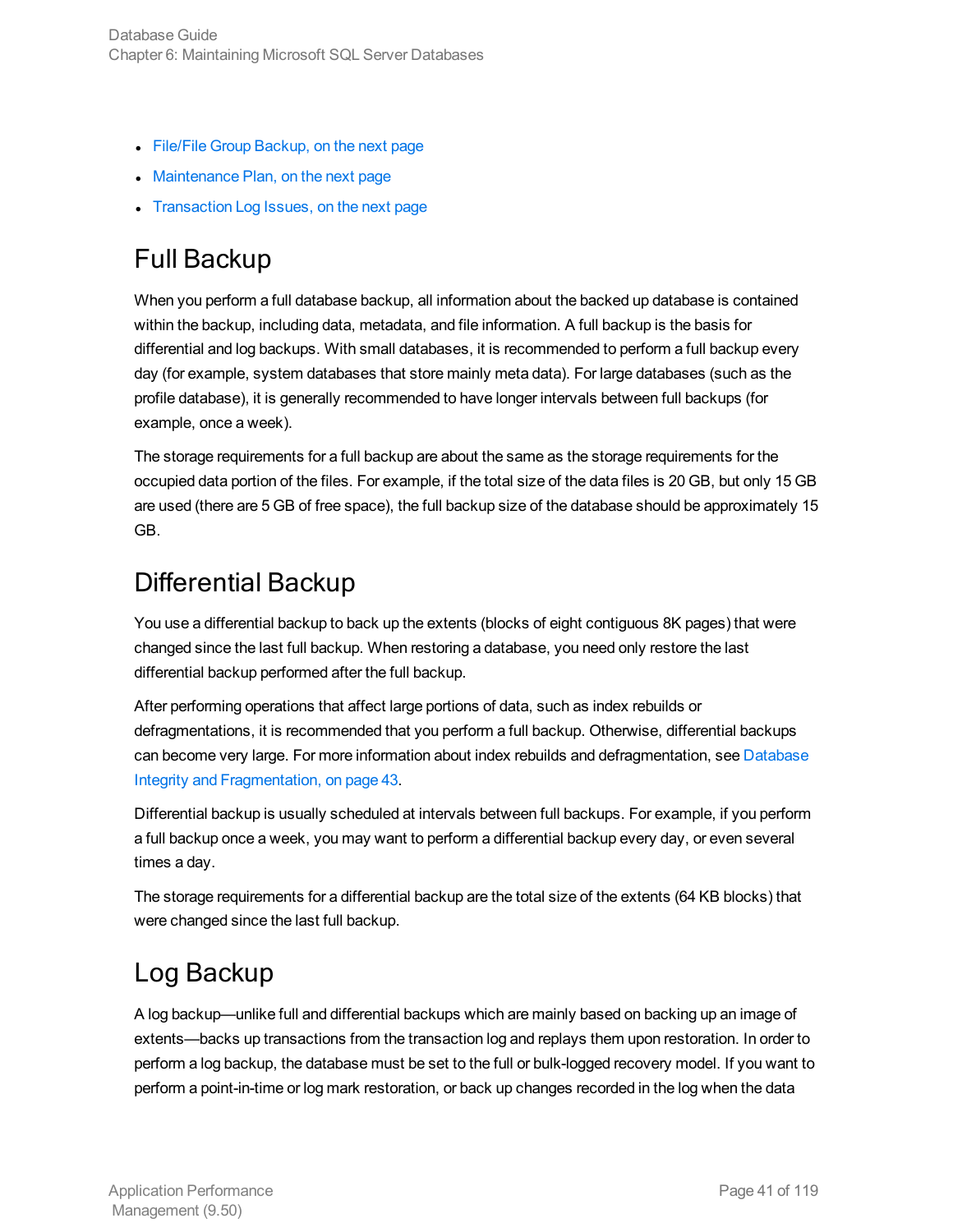crashes, you must set the database to the full recovery model. Otherwise, all changes made since the last performed backup are lost.

A log backup is incremental in nature, and backs up only the transactions performed since the previous log backup. When restoring a database, you must restore all log backups after the last differential (or full) backup you restored.

A log backup also marks the portion of the log that was backed up as available for reuse. In a database that is set to the full or bulk-logged recovery model, log portions that were not backed up cannot be reused. When the log is full, and Microsoft SQL Server cannot cycle to its beginning to reuse log space, it must expand. The frequency of your log backups, therefore, is a factor in determining the required size of the transaction log. Frequent log backups allow you to keep a smaller transaction log. It is recommended that you back up your log as frequently as possible, for example, every 30 minutes.

# <span id="page-41-0"></span>File/File Group Backup

Instead of backing up the entire database, you can back up a file or file group. However, when you restore a single file or file group, you must apply all log backups up to and including the point of failure, in order to synchronize (same point-in-time) the file/file group with the rest of the database. This type of backup is generally useful with very large databases, for which you cannot frequently perform a full backup.

# <span id="page-41-1"></span>Maintenance Plan

In the Microsoft SQL Server Management Studio, under the Management tree view, there is a graphic tool called Database Maintenance Plans. This tool allows you to define and automate common maintenance tasks (full and log backups, integrity checks, index rebuilds, and statistics collection).

# <span id="page-41-2"></span>Transaction Log Issues

In terms of maintenance, the log is sensitive. When it is full, the log first tries to cycle and reuse inactive backed up log space, but if such space does not exist, the log tries to expand the file. If there is no room for the file to expand, Microsoft SQL Server rejects data modification requests.

To avoid log explosion, ensure that the log is large enough and that it is frequently backed up (ideally, by schedule). In addition, note that the active portion of the log starts with the oldest open transaction and continues until the current pointer in the log. The active portion cannot be reused or truncated. If a transaction remains open for a long time, it inevitably leads to log explosion at some point, even though the log is backed up.

To identify whether such a problem exists, run DBCC OPENTRAN to obtain the transaction that has been open for the longest period of time. To terminate the process running the transaction and roll back the transaction's activity, use the following command: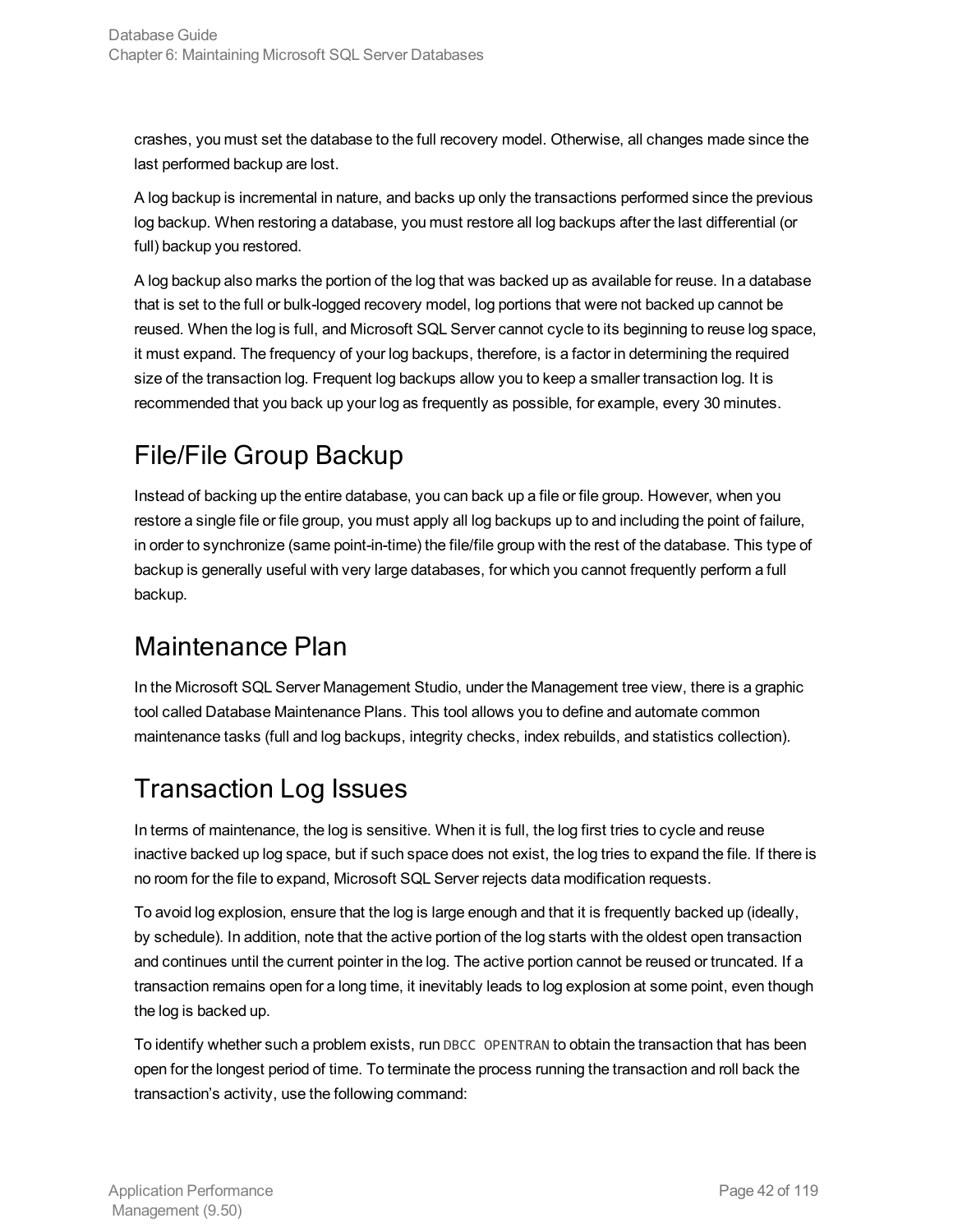KILL <process id>

#### **NOTE:**

<span id="page-42-0"></span>In Microsoft SQL Server, the DBCCSHRINKFILE command should always be successful.

# Database Integrity and Fragmentation

It is important to periodically check the physical integrity of your database objects, and to handle index fragmentation issues that are the main cause of performance degradation.

This section describes:

- [Database](#page-42-1) Integrity, below
- **J** Understanding File System [Fragmentation,](#page-43-0) on the next page
- Understanding Internal [Fragmentation,](#page-43-1) on the next page
- Understanding External [Fragmentation,](#page-43-2) on the next page
- Detecting and Handling Index [Fragmentation,](#page-44-0) on page 45
- Supplied Utilities for Monitoring and [Rebuilding](#page-45-0) Indexes, on page 46
- **Utility to Rebuild All Indexes in [Database,](#page-46-0) on page 47**
- Utility to Rebuild Indexes Based on the [Fragmentation](#page-46-1) Level of Each Index, on page 47
- [Distribution](#page-47-0) Statistics, on page 48
- [Collecting](#page-47-1) Statistics for RTSM, on page 48
- <span id="page-42-1"></span>**.** Utility to Refresh [Statistics,](#page-47-2) on page 48

### Database Integrity

It is recommended that you run DBCC CHECKDB periodically to check the allocation and structural integrity of the objects in the database. You can automate and schedule the DBCC CHECKDB command using Microsoft SQL Agent jobs. Use the following command syntax:

```
DBCC CHECKDB ('database name')
```
#### **NOTE:**

You can use the WITH NO\_INFOMSGS option to reduce processing and tempdb usage. You can also run a quick physical-only test (page structure and record headers) using the PHYSICAL\_ONLY option.

Because the Microsoft SQL Server database holds only schema locks (which prevent schema changes) and not data changes, the DBCC CHECKDB command can be run online. It is recommended, however, to run the DBCC CHECKDB command during periods of low activity, since it can negatively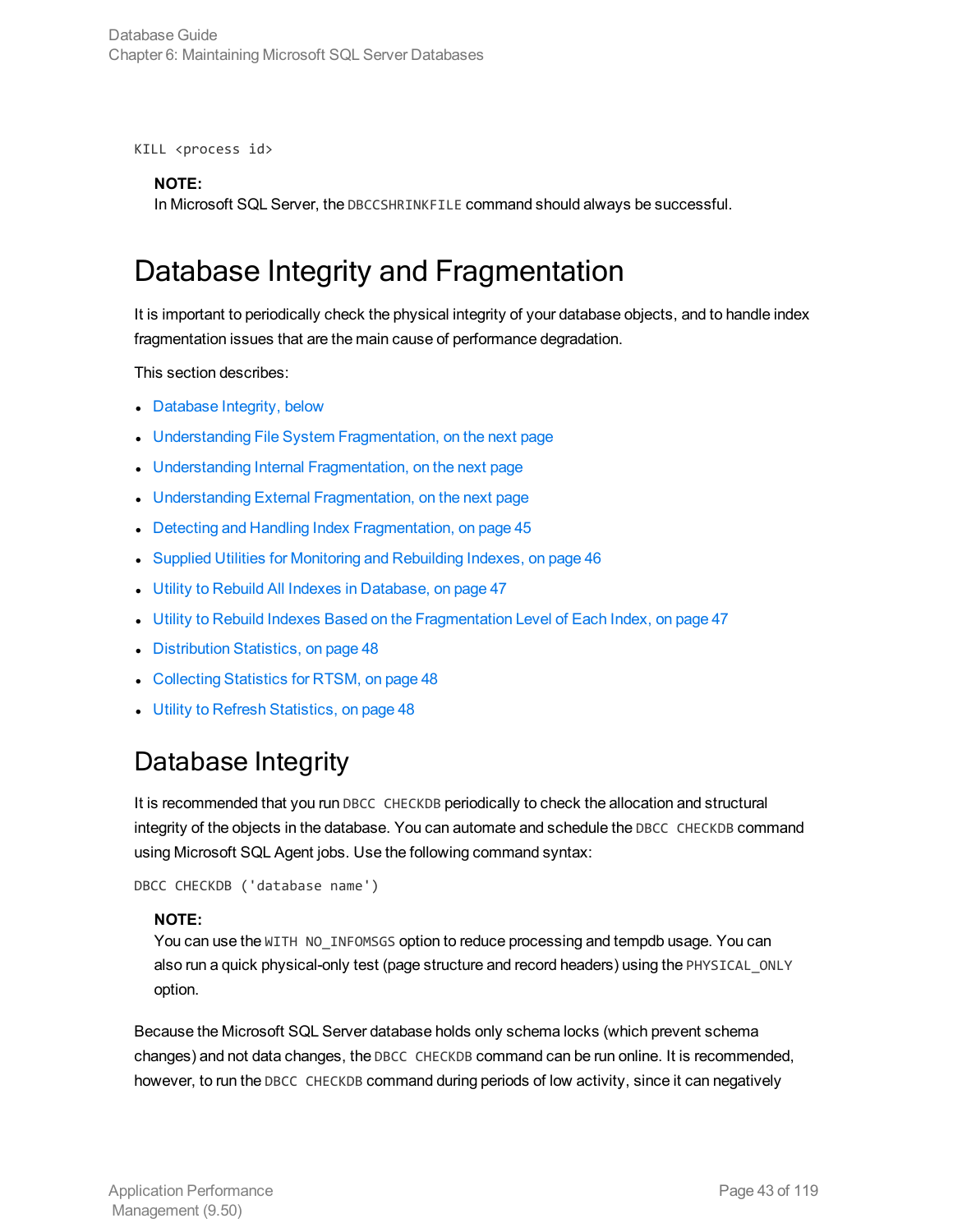impact on your system's performance (DBCC CHECKDB is CPU- and disk-intensive, and uses tempdb for sorting).

# <span id="page-43-0"></span>Understanding File System Fragmentation

File system fragmentation is relevant to all disk files, not just database files. It refers to the scattering of parts of the same disk file over different areas of the disk, as new parts of the file are added and existing parts are deleted. File system fragmentation slows disk access and degrades the overall performance of disk operations, although usually not severely.

To defragment a file system, you rewrite parts of a file to contiguous sectors on a hard disk. This increases the speed of data access and retrieval. To avoid fragmentation of your database files, create the files with as large an initial size as possible (so that they can accommodate changes in the future), and manually expand them with large increments as they become full.

If you cannot anticipate the future size of a database file, to avoid small, fragmented parts, use a large value as the file growth increment. Do not use too large a value, however, because this leads to client request timeouts when the file autogrows (for more details, see Database [Permissions,](#page-30-0) on page 31). In addition, avoid using the autoshrink database option, because it increases the chances of fragmentation as the database files continually shrink and grow.

#### **NOTE:**

<span id="page-43-1"></span>It is recommended that you periodically run a defragmentation utility on the database.

### Understanding Internal Fragmentation

Internal fragmentation refers to the percentage of data contained in the pages. In environments such as the APM system, which are characterized by transactions that frequently insert data, internal fragmentation is sometimes initiated in anticipation of new data in indexes and can be a positive occurrence. By leaving a certain percentage of the index pages free, you can avoid page splits for a certain period of time. This is especially significant for clustered indexes, because they contain the actual data pages. You can achieve internal fragmentation by periodically rebuilding your indexes using the CREATE INDEX command, with the DROP EXISTING and FILLFACTOR options, or the ALTER INDEX REBUILD command (online or offline) and FILLFACTOR option. The FILLFACTOR option specifies the fullness of the leaf level index pages.

# <span id="page-43-2"></span>Understanding External Fragmentation

As page splits occur in your indexes, new allocated pages are acquired from the database file. Ideally, a page split should yield the allocation of a page contiguous to the one that split. However, in practice, the space contiguous to the split page is usually already occupied. The more page splits that occur, the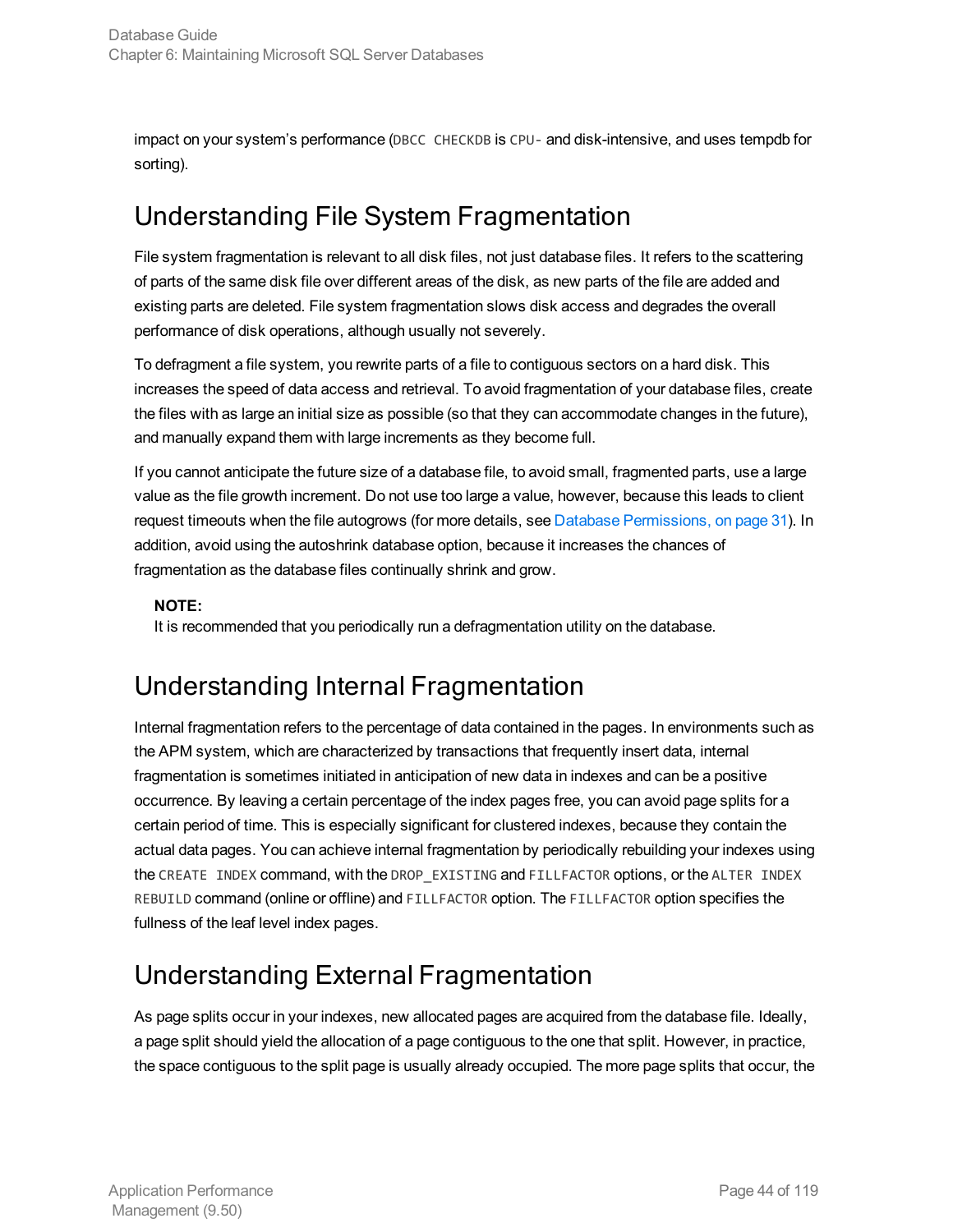less the index's linked list reflects the physical layout of the pages on disk, and the greater the amount of external fragmentation.

External fragmentation impacts negatively on the performance of ordered index scans because the disk arm needs to move back and forth in order to retrieve the pages from disk. Ideally, the linked list should reflect the physical layout of the pages on disk so that when an ordered index scan is performed, the disk arm moves in one direction as it retrieves the pages from disk.

You can handle external fragmentation proactively by initiating internal fragmentation and leaving a certain percentage of the leaf level index pages free, thus avoiding page splits for a certain period of time. As mentioned earlier, internal fragmentation can be achieved by periodically rebuilding your indexes using the FILLFACTOR option. You can also handle external fragmentation by checking the external fragmentation status of your indexes, and rebuilding the indexes.

# <span id="page-44-0"></span>Detecting and Handling Index Fragmentation

### Using sys.dm\_db\_index\_physical\_stats to Detect Fragmentation

The dynamic management function **sys.dm\_db\_index\_physical\_stats** is used to determine the degree of fragmentation of an index (replacing the DBCC SHOWCONTIG function in releases prior to Microsoft SQL Server 2005). You can detect fragmentation in a specific index, in all indexes on a table or indexed view, in all indexes in a specific database, or in all indexes in all databases. For partitioned indexes, **sys.dm\_db\_index\_physical\_stats** also provides fragmentation information for each partition.

Fragmentation of a table occurs through the process of data modifications (INSERT, UPDATE, and DELETE statements) that are made against the table and to the indexes defined on the table. Because these modifications are not ordinarily distributed equally among the rows of the table and indexes, the fullness of each page can vary over time. For queries that scan part or all of the indexes of a table, this kind of fragmentation can cause queries to return slower.

The table syntax of sys.dm\_db\_index\_physical\_stats is:

```
sys.dm_db_index_physical_stats (
{ database_id | NULL }
, { object_id | NULL }
, { index_id | NULL | 0 }
, { partition_number | NULL }
, { mode | NULL | DEFAULT }
)
```
Run this command as regular select statement from table, for example:

```
select * from sys.dm_db_index_physical_stats (DB_ID('<BAC_database>'),
object_id('<Table_Name>'), NULL, NULL, 'SAMPLED')
```
The **Avg\_fragmentation\_in\_percent** column returned by sys.dm\_db\_index\_physical\_stats is the logical and extent fragmentation of the index.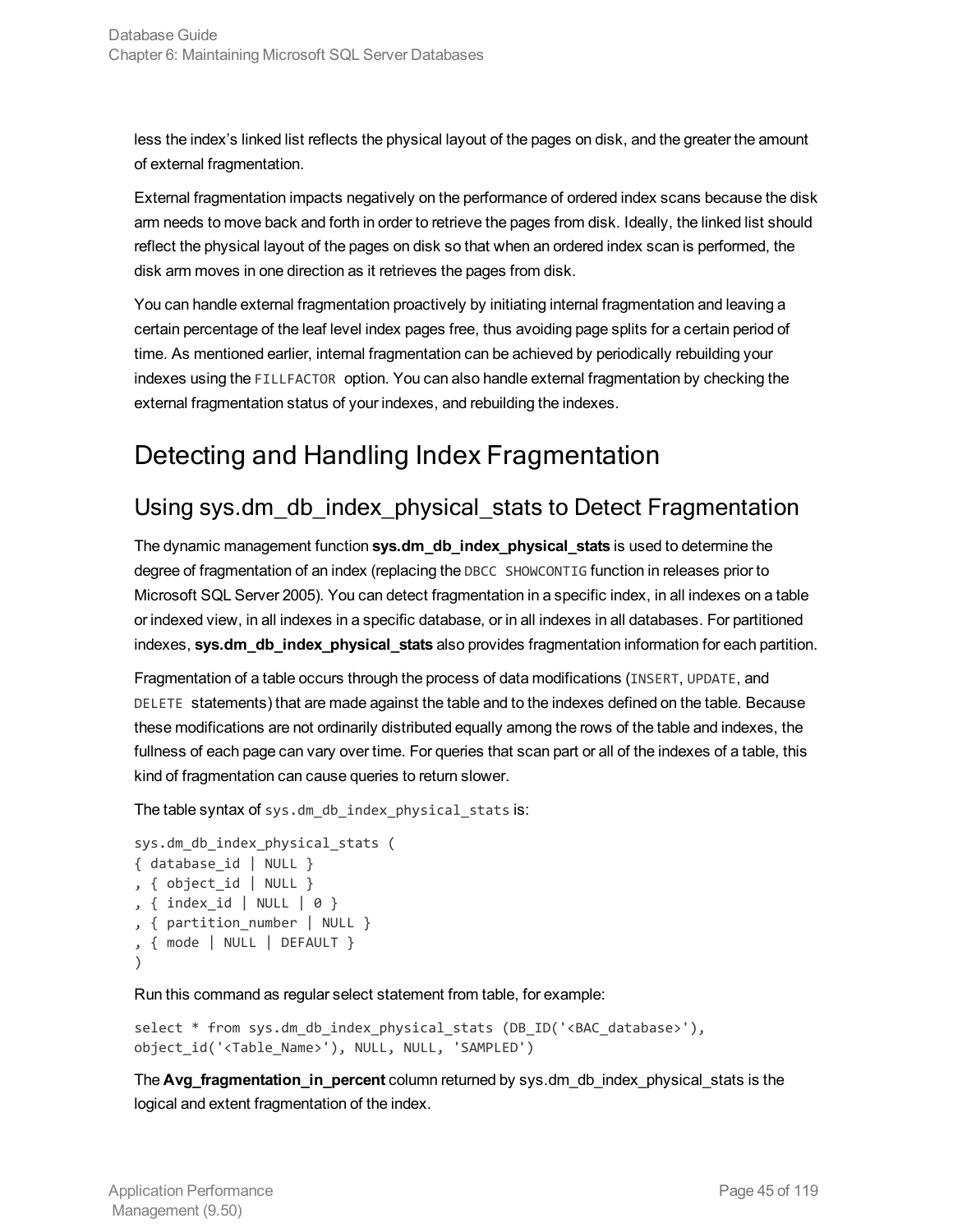For more information about **sys.dm\_db\_index\_physical\_stats**, see the Microsoft SQL Server documentation.

### Handling Fragmentation

The table column **Avg\_fragmentation\_in\_percent** returned by **sys.dm\_db\_index\_physical\_stats** reflects the degree of fragmentation per index. Based on this value, you can determine whether to handle the fragmentation and which method to use in handling it.

Use the following rough guidelines to determine the best method to correct the fragmentation:

- **Between 5% and 30%.** Use the ALTER INDEX REORGANIZE command to reorganize the index. Index reorganization is always executed online.
- **. Greater than 30%.** Use the ALTER INDEX REBUILD command to rebuild the index. Index rebuilding can be executed online or offline. Rebuild the indexes online to achieve the availability similar to that of the Reorganize option.

Very low levels of fragmentation (less than 5%) should not be addressed by either of these commands due to the negligible benefit gained from removing such a small amount of fragmentation.

For more information about defragmenting indexes, see "Reorganizing and Rebuilding Indexes" under Designing and Implementing Structured Storage in SQL Server Books Online [\(http://technet.microsoft.com/en-us/library/ms189858.aspx](http://technet.microsoft.com/en-us/library/ms189858.aspx)).

#### **NOTE:**

It is strongly recommended that you create an automatic index rebuild task for each of the APM databases. In the following databases, run this task at least once a day: the Profile database and the RTSM (CMDB) database.

# <span id="page-45-0"></span>Supplied Utilities for Monitoring and Rebuilding Indexes

APM provides two utilities that can be used to detect and rebuild fragmented indexes. The **rebuild\_ fragmented\_indexes.bat** utility uses the Logical scan fragmentation and Scan Density criteria to detect, and if instructed to rebuild, fragmented indexes. The operation of listing the fragmented tables has a very small impact on system performance and can be executed on line. The operation of rebuilding the indexes usually hinders performance as tables are partially locked during the process, and CPU and I/O are heavily utilized. It is recommended to rebuild the indexes in a maintenance window. The utilities should be run by a database administrator.

The utilities for Microsoft SQL Server are located in the **<Gateway Server root directory>\AppServer\webapps\site.war\DataBases\SQL\_Svr\_DB\_Utils** directory on the APM Gateway Server.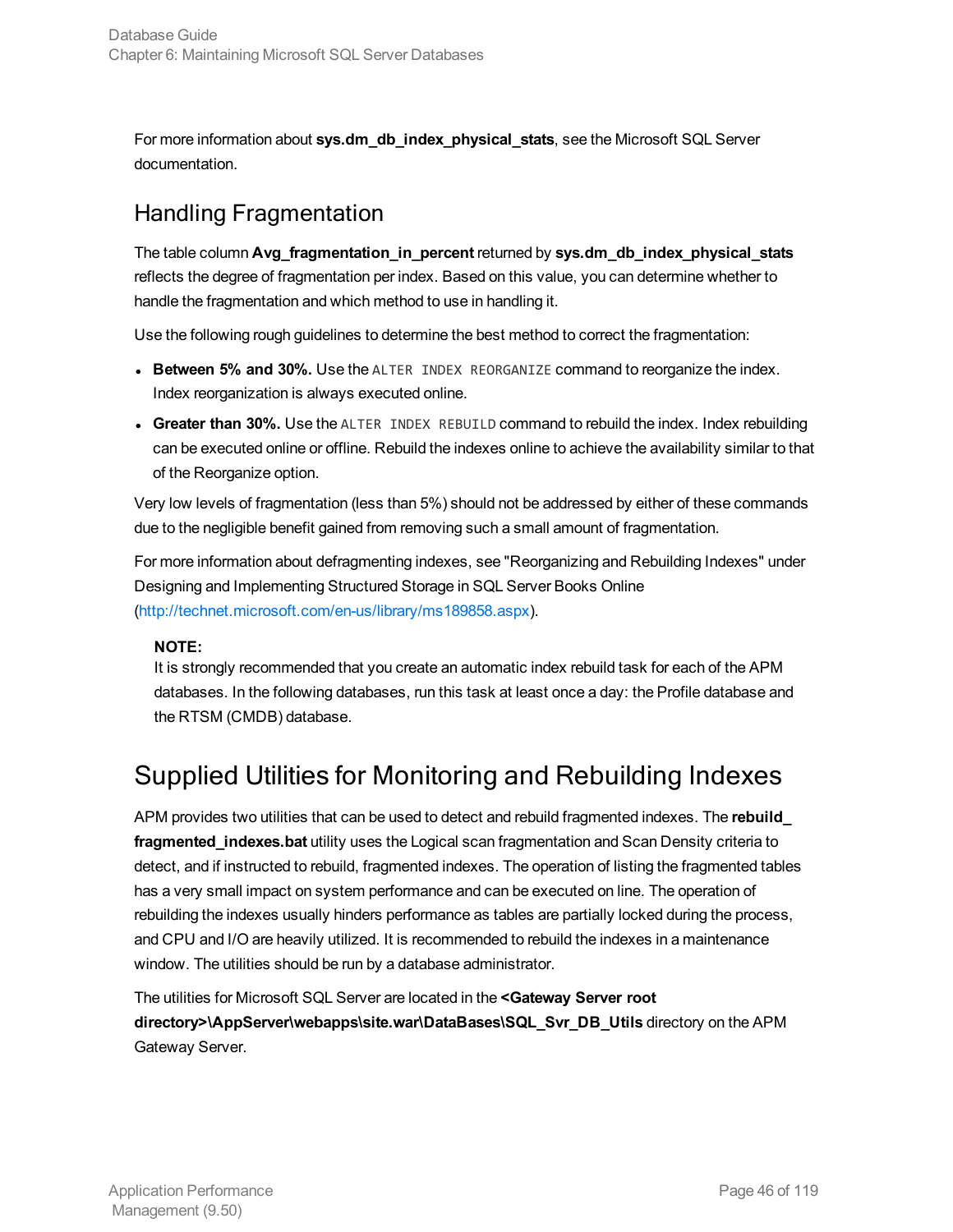### <span id="page-46-0"></span>Utility to Rebuild All Indexes in Database

The **rebuild\_indexes.bat** utility runs through all tables in the database and rebuilds related indexes.

#### **To run the rebuild\_indexes.bat utility:**

Execute **rebuild\_indexes.bat** with the following parameters:

- SQL Server name
- Database name
- SA password

#### **Example:**

rebuild\_indexes.bat SQL\_SRVR\_3 BSM\_DB\_3 ad%min52.

<span id="page-46-1"></span>Output from the procedure is located in the **rebuild\_indexes.log** file in the same directory.

### Utility to Rebuild Indexes Based on the Fragmentation Level of Each Index

The **rebuild\_fragmented\_indexes.bat** utility has two working modes:

- List fragmented tables. In this mode, a list of the fragmented tables (that is, tables with over 30% fragmentation) is returned, together with the commands needed to rebuild the tables at a later time.
- Rebuild fragmented tables. In this mode, all fragmented tables (that is, tables with over 30% fragmentation) are rebuilt.

#### **To run the rebuild\_fragmented\_indexes.bat utility:**

Execute **rebuild\_fragmented\_indexes.bat** with the following parameters:

- SQL Server name
- Database name
- SA password
- Working mode 0 to provide a rebuild script for later use; 1 to rebuild indexes automatically.

#### **Example:**

rebuild\_fragmented\_indexes.bat SQL\_SRVR\_3 BSM\_DB\_3 ad%min52 1

Output from the procedure (a list of fragmented tables and the rebuild commands) is located in the **rebuild\_indexes.log** file in the same directory.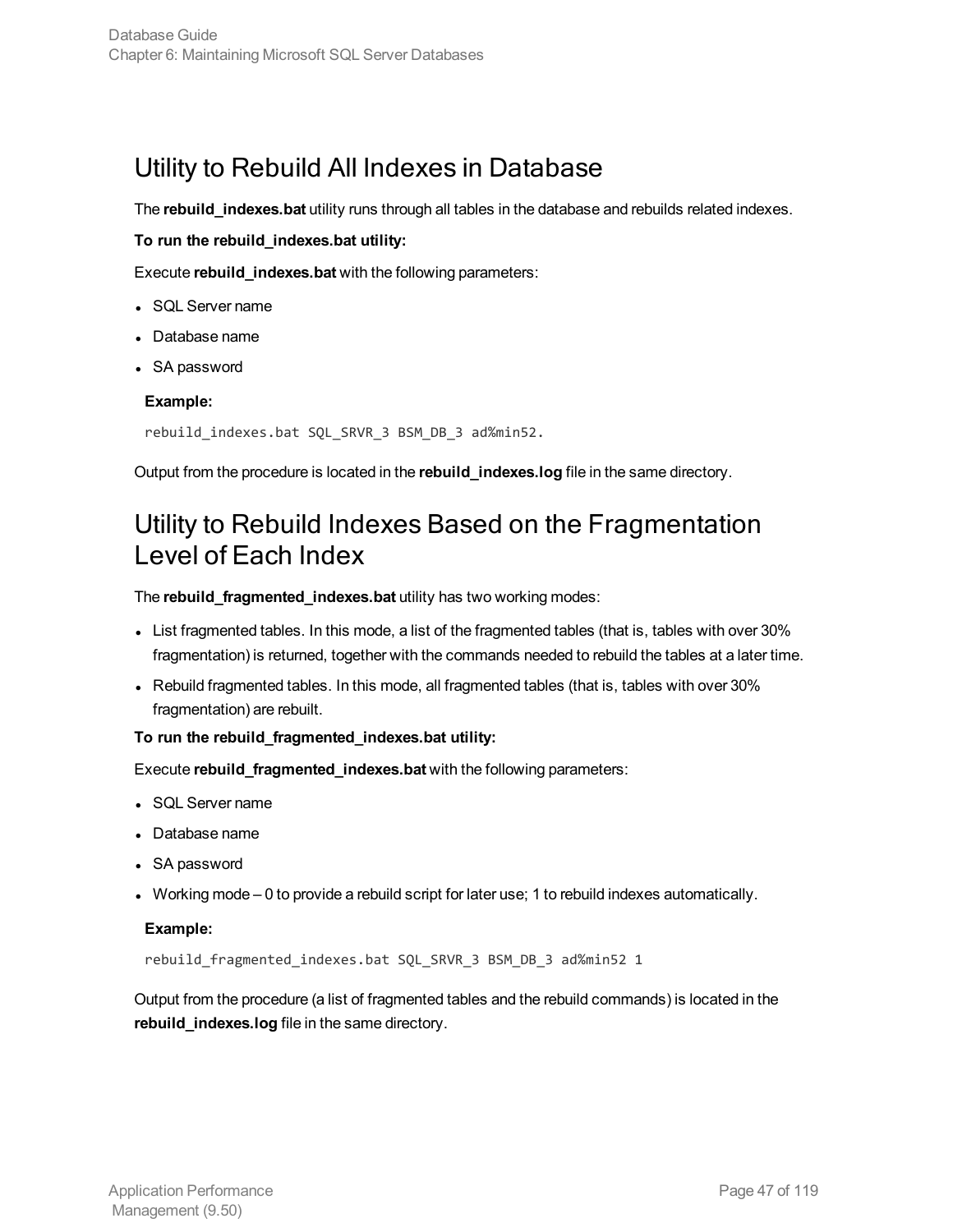# <span id="page-47-0"></span>Distribution Statistics

Microsoft SQL Server allows statistical information regarding the distribution of values in a column to be created. This statistical information can be used by the query processor to determine the optimal strategy for evaluating a query. When an index is being created, SQL Server automatically stores statistical information regarding the distribution of values in the indexed columns. The query optimizer in SQL Server uses these statistics to estimate the cost of using the index for a query. As the data in a column changes, index and column statistics can become out of date and cause the query optimizer to make less than optimal decisions on how to process a query.

It is recommended to update index statistics daily to provide the query optimizer with up to date information about the distribution of data values in the tables. This allows the query optimizer to make better judgments about the best way to access data, as it has more information about the data stored in the database.

Whether the auto update statistics database option is enabled or disabled, it is strongly recommended that you create an automatic task to update statistics for each of the APM databases on a daily basis, as the data is frequently changed. The job should execute the sp\_updatestats API against the specific database.

# <span id="page-47-1"></span>Collecting Statistics for RTSM

Unlike some databases where queries are predefined and can be modified according to the expected database size, the RTSM CMDB database constructs queries dynamically, according to the pattern views defined against its data model. This necessitates accurate statistics at all times. In addition to running a daily job to update statistics, it is recommended that you manually refresh statistics if major changes to the CMDB schema objects have occurred, usually as a result of bulk insert transactions.

An example of a scenario that warrants a manual refresh of the CMDB statistics is automated Data Flow Management (DFM) jobs. DFM is the process responsible for automatically detecting configuration items and inserting them into the CMDB.

# <span id="page-47-2"></span>Utility to Refresh Statistics

The **update\_statistics.bat** utility has two working modes:

- List tables with out of date statistics. In this mode, a list of the tables is returned, together with the commands needed to update statistics the tables at a later time.
- Update statistics on the tables. In this mode, all tables with outdated statistics are being updated.

#### **To run the update\_statistics.bat utility:**

From **<Gateway Server root directory>\AppServer\webapps\site.war\DataBases\SQL\_Svr\_DB\_ Utils**, execute **update\_statistics.bat** with the following parameters: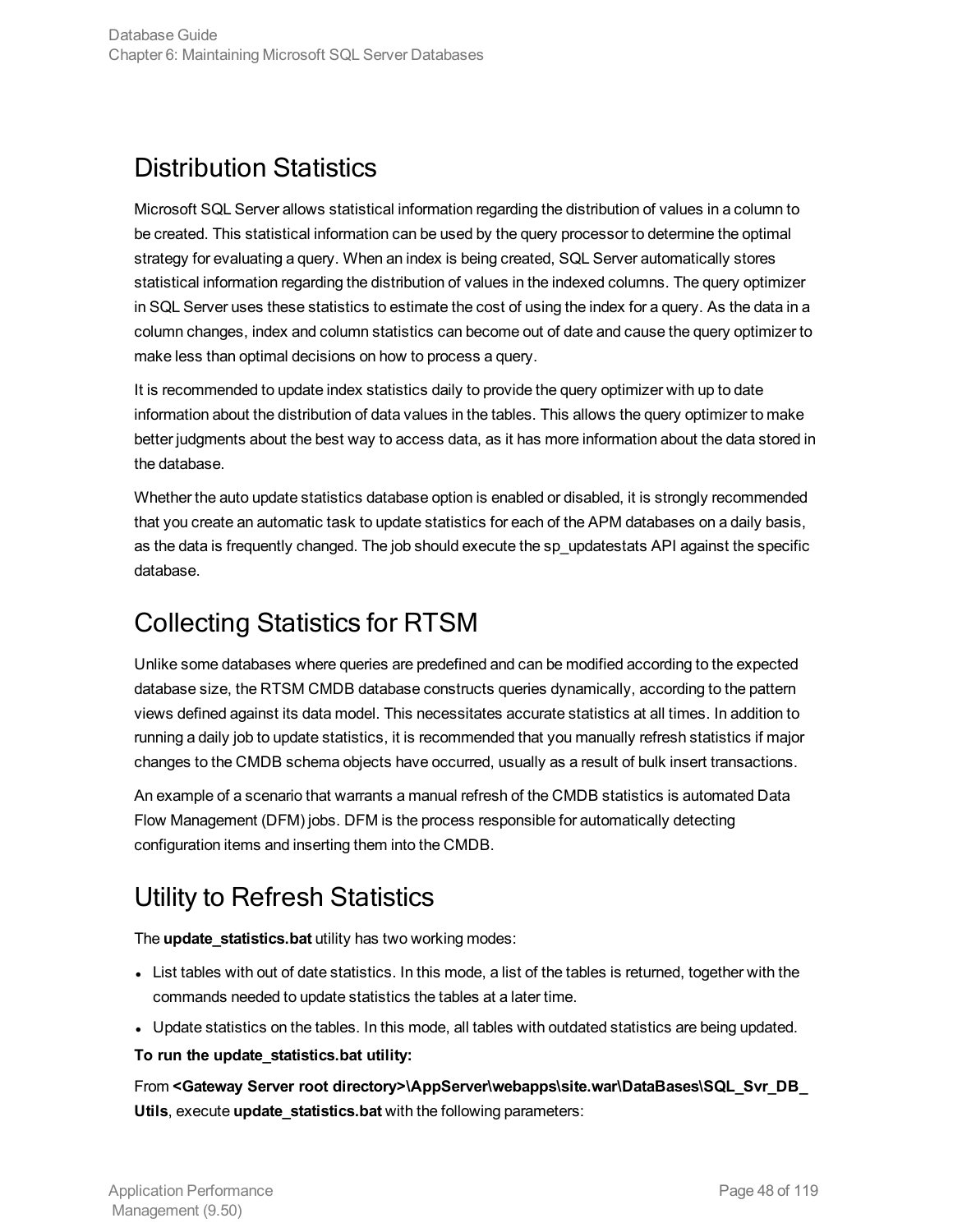- SQL Server name.
- Database name.
- SA password.
- Working mode 0 to provide a script for later use; 1 to update statistics automatically.

#### **Example:**

update\_statistics.bat SQL\_SRVR\_3 RTSM\_DB\_3 ad%min52 1

Output from the procedure (a list of tables and the update commands) is located in the **update\_ statistics.log** file in the same directory.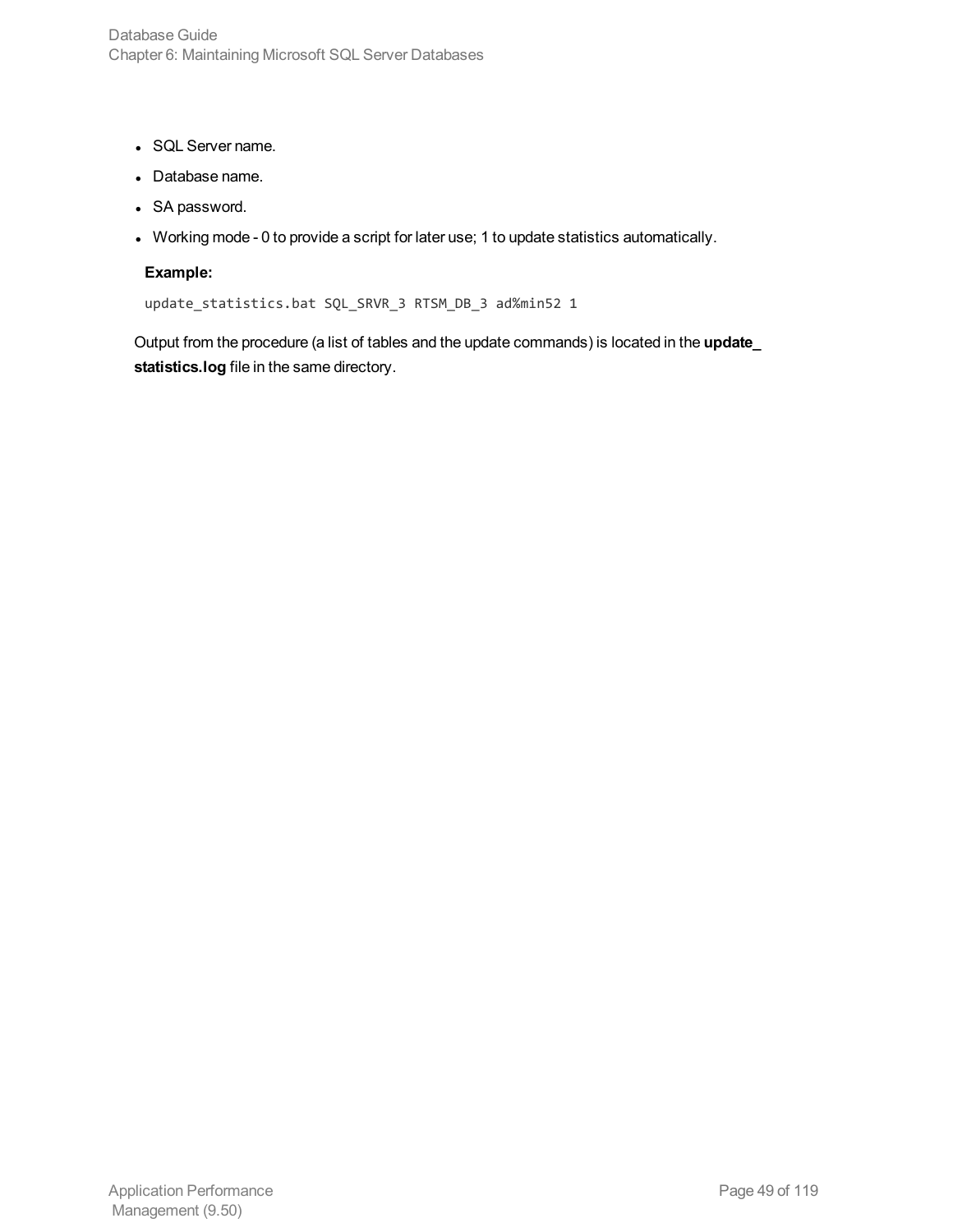# Chapter 7: Using Windows Authentication to Access Microsoft SQL Server Databases

Unless configured otherwise, APM uses Microsoft SQL Server authentication to access Microsoft SQL Server databases. However, Windows authentication can also be used.

This chapter describes how to enable APM to use Windows authentication to access Microsoft SQL Server databases.

# Enabling APM to Work with Windows Authentication

You can enable APM to use Windows authentication instead of Microsoft SQL Server authentication to access any of the APM databases.

To enable APM to use Windows authentication to access a Microsoft SQL database, you must:

- Configure the Microsoft SQL Server to use Windows authentication.
- Run the Server and Database Configuration utility to create or connect to a Microsoft SQL database and specify the use of Windows authentication.
- Launch the APM Server service on all the APM servers with a Windows user that has the necessary permissions to access the Microsoft SQL database.

This section includes the following topics:

- **Configuring Microsoft SQL Server to Use Windows [Authentication,](#page-49-0) below**
- [Launching](#page-50-0) the APM Service with a Windows User, on the next page
- Creating or Connecting to a Microsoft SQL Database Using Windows [Authentication,](#page-50-1) on the next [page](#page-50-1)

### <span id="page-49-0"></span>Configuring Microsoft SQL Server to Use Windows Authentication

In the SQL Server Enterprise Manager, select **Security > Logins**, right-click and choose **New Login**. Enter the desired domain account, including the domain name, in the following pattern: DOMAIN\USER (for example, MY\_DOMAIN\MY\_ACCOUNT).

In the **Server Roles** tab, select **System Administrators**, and then click **OK**.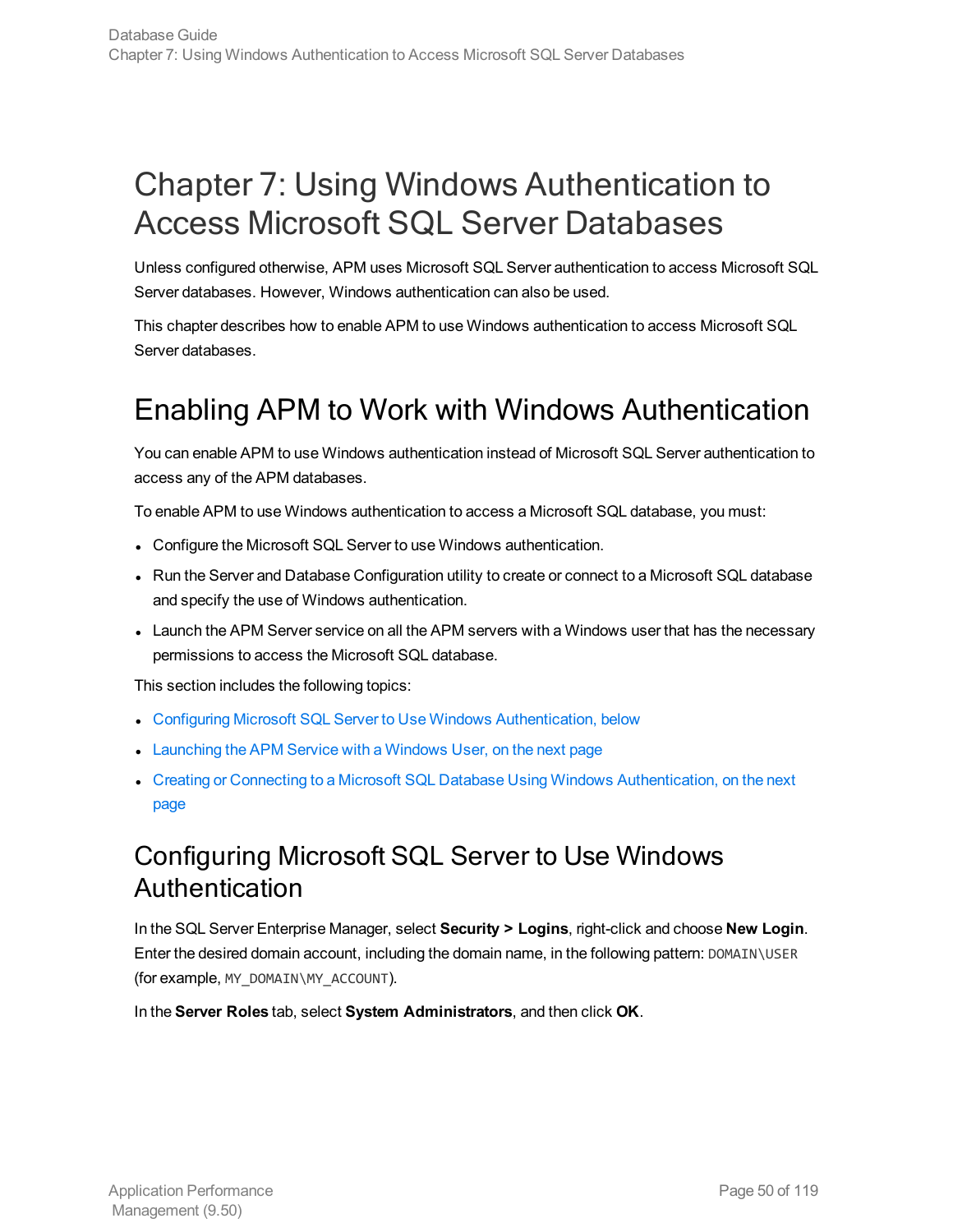# <span id="page-50-0"></span>Launching the APM Service with a Windows User

By default, the APM service is run as a system service. If you have configured your Microsoft SQL Server to use Windows authentication, you must change the user running the APM service to the same Windows user you defined for the Microsoft SQL Server in order to enable the service user to access the database.

#### **NOTE:**

For information on the additional permissions that the service user must have, see "Changing the Application Performance Management Service User" in the APM Installation Guide.

#### **To change the APM service user:**

- 1. Disable APM (**Start > Programs > Application Performance Managemen > Administration > Disable Application Performance Managemen**).
- 2. In Microsoft's Services window, double-click **Business Service Management**. The Business Service Management Web Server Properties (Local Computer) dialog box opens.
- 3. Click the **Log On** tab.
- 4. Select **This account** and browse to choose the user you previously defined for your Microsoft SQL Server.
- 5. Enter the selected user's Windows password and confirm this password.
- 6. Click **Apply** to save your settings and **OK** to close the dialog box.
- 7. Enable APM (**Start > Programs > Application Performance Management > Administration > Enable Application Performance Managemen**).

### <span id="page-50-1"></span>Creating or Connecting to a Microsoft SQL Database Using Windows Authentication

You create or connect to a database using the Server and Database Configuration utility. To create or connect to a Microsoft SQL database using Windows authentication, you must select this option within the Server and Database Configuration utility. For details on using the Server and Database Configuration utility, see "Server Deployment and Setting Database Parameters" in the APM Installation Guide.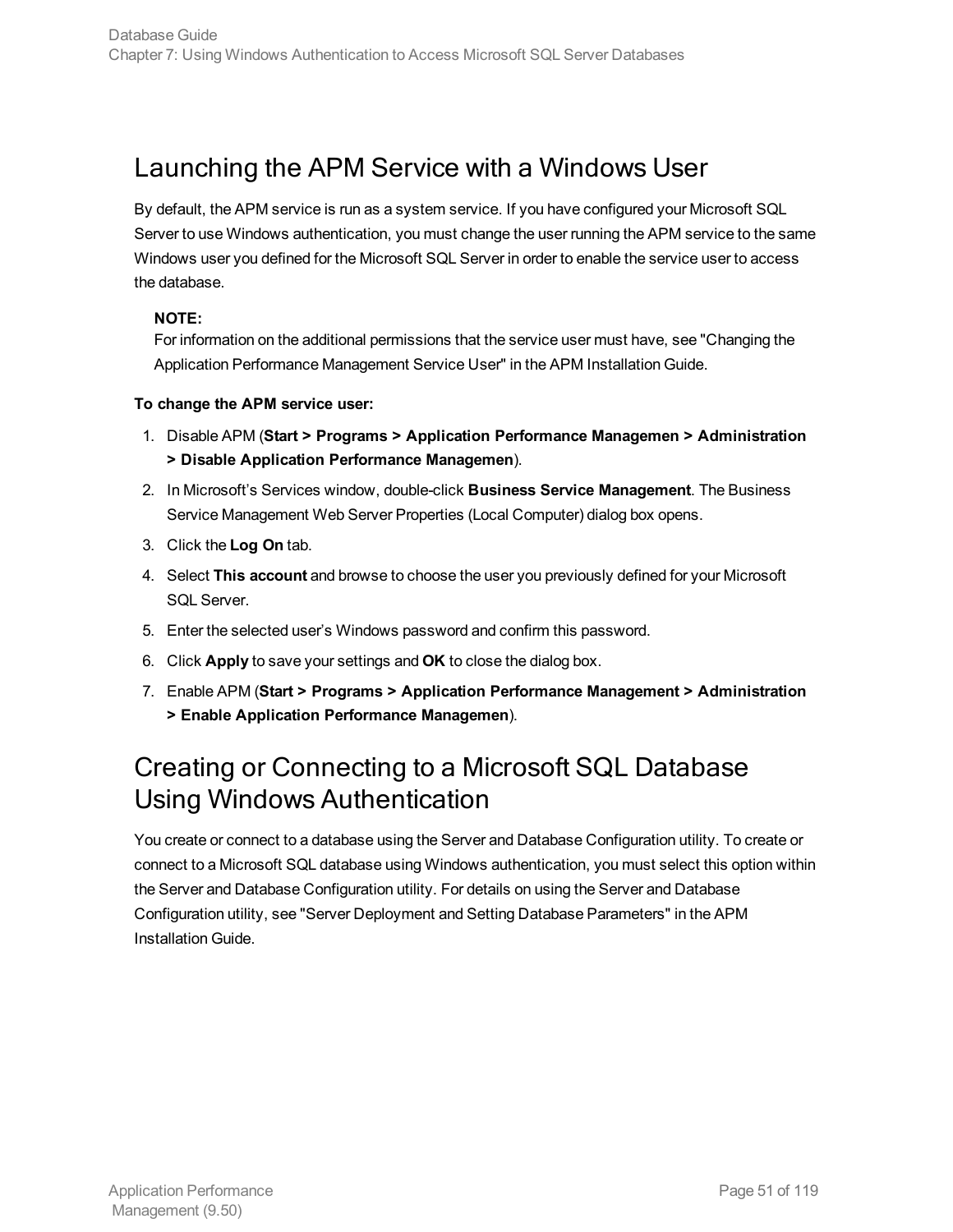# Part III: Deploying and Maintaining the Oracle Server Database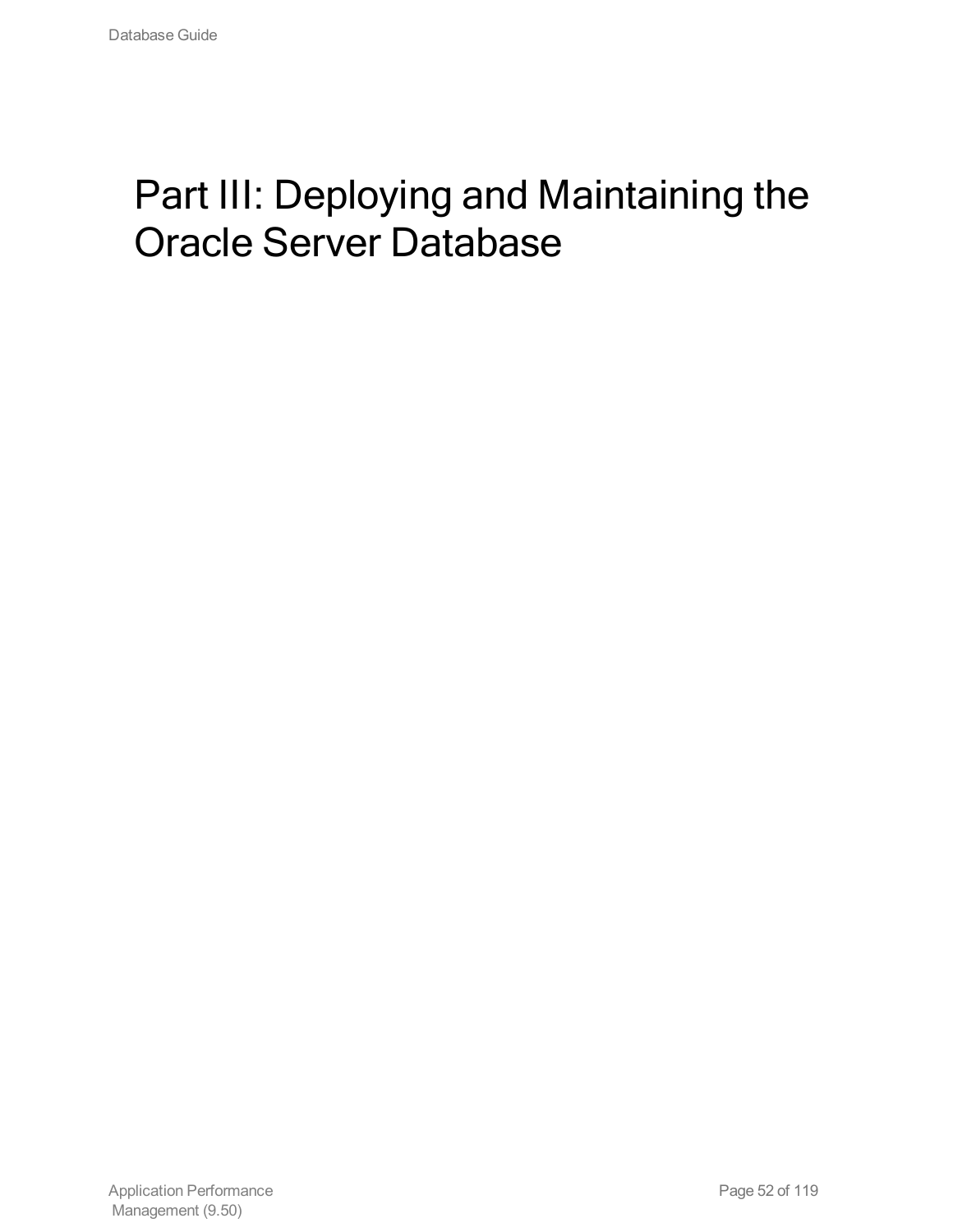# Chapter 8: Oracle Server Deployment **Overview**

You can set up APM schemas on an Oracle Server.

This chapter describes the following topics related to deploying Oracle Servers for use with APM.

This chapter includes:

- **About Oracle Server [Deployment,](#page-52-0) below**
- <span id="page-52-0"></span>• System [Requirements,](#page-52-1) below

# About Oracle Server Deployment

To deploy Oracle Server for use with APM, perform the following procedures:

<sup>l</sup> **Install Oracle Server.**

For details on Oracle software installation, see the installation guide in the documentation for your specific Oracle platform. For software installation options, see Oracle Server [Configuration](#page-61-0) and Sizing [Guidelines,](#page-61-0) on page 62 and Oracle Summary [Checklist,](#page-84-0) on page 85.

<sup>l</sup> **Build a database on Oracle Server to store APM data.**

For instance configuration and sizing guidelines, see Oracle Server [Configuration](#page-61-0) and Sizing [Guidelines,](#page-61-0) on page 62. For details on database instance installation, see the installation guide in the documentation for your specific Oracle platform.

<sup>l</sup> **Create one or more Oracle tablespaces to store APM data.**

For details, see Oracle [Tablespaces,](#page-64-0) on page 65.

<sup>l</sup> **Create an Oracle user schema for APM schemas.**

<span id="page-52-1"></span>You create APM user schemas using the Server and Database Configuration utility.

# System Requirements

This section describes the system requirements for working with Oracle Server in conjunction with APM.

This section includes the following topics:

- Hardware [Requirements,](#page-53-0) on the next page
- Software [Requirements,](#page-53-1) on the next page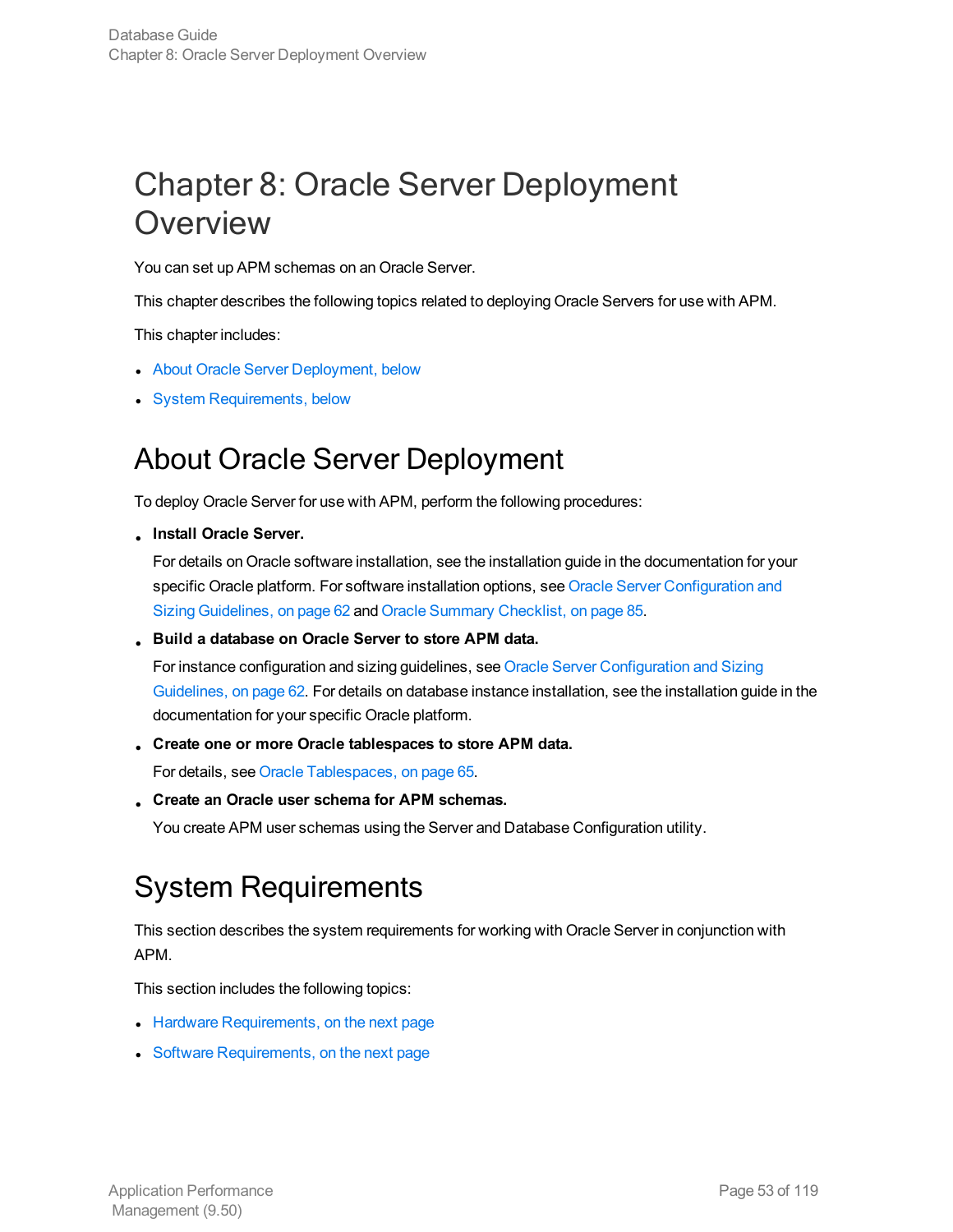- Examples of Tested [Deployments,](#page-55-0) on page 56
- <span id="page-53-0"></span>• Oracle [Instances,](#page-55-1) on page 56

### Hardware Requirements

For APM hardware sizing guidelines, see Hardware [Requirements,](#page-12-0) on page 13.

For Oracle hardware requirements, see the installation guide for your specific Oracle platform. Additional information is also available in the Oracle software distribution media as well as the online Oracle documentation. For Oracle documentation, see: <http://otn.oracle.com/documentation/index.html>.

### <span id="page-53-1"></span>Software Requirements

The following table lists the Oracle Servers supported for working with APM. A supported option means that quality assurance personnel have successfully performed basic tests on that option.

| Database Release                             |                    |  |  |  |  |
|----------------------------------------------|--------------------|--|--|--|--|
| <b>Version</b>                               | <b>System Type</b> |  |  |  |  |
| Oracle 11.2 (11g R2) Enterprise Edition      | 64 BIT             |  |  |  |  |
| Oracle 11.2 (11g R2) RAC Enterprise Edition  | 64 BIT             |  |  |  |  |
| Oracle 12c (12CR1, 12CR2) Enterprise Edition | 64 BIT             |  |  |  |  |
| Oracle 12c RAC Enterprise Edition            | 64 BIT             |  |  |  |  |

#### **NOTE:**

- It is recommended to apply the latest critical Oracle patches. For details, consult the Oracle documentation.
- The Oracle Partitioning option must be enabled.
- If you are using an Oracle version prior to 10.2.0.5, you must apply the Oracle patch that fixes Oracle defect # 5866410. For more details, see the Oracle website for information related to this defect number.
- Consult the Oracle documentation for supported platforms.
- If you install Oracle 12c:
- 1. On the Oracle database machine, go to **oracle/product/<oracle version>/db\_ 001/network/admin**.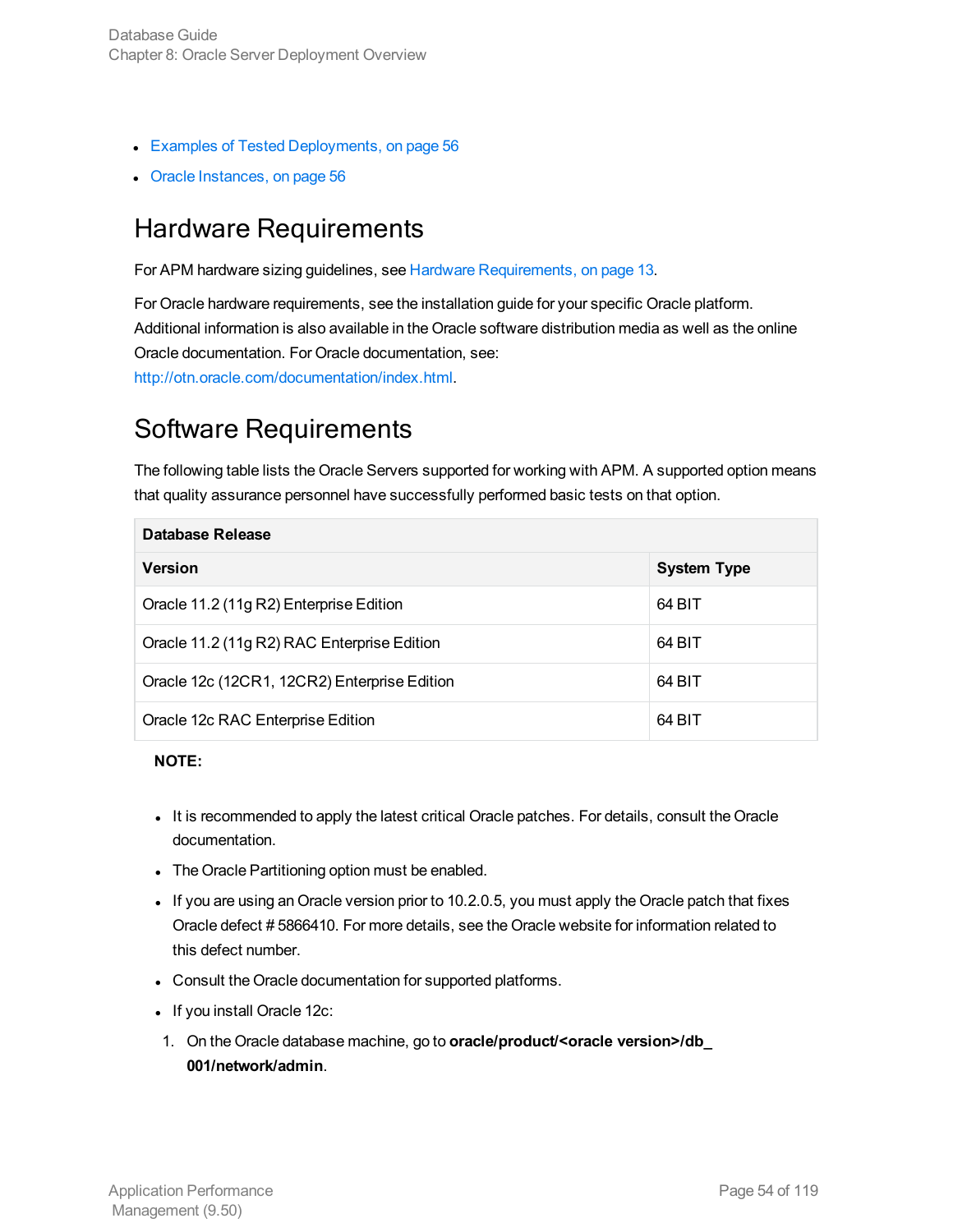where **<oracle version>** is the Oracle version you are using, for example 12.1.0.2

- 2. If a pluggable database is used (multitenant database feature), locate **listener.ora** and add the line **USE\_SID\_AS\_SERVICE\_LISTENER=on**.
- 3. Save the file and restart **listener**.
- <sup>l</sup> Alternatively, configure Oracle 12C without using the parameter **USE\_SID\_AS\_SERVICE\_ LISTENER=on** in listener.ora file.
- 1. Create **<HPBSM>/conf/bsmtnsnames.ora** file and add the following content to create TNS alias (change the values of **HOST and SERVICE\_NAME** as per your environment):

```
<DB Service Name> =
(DESCRIPTION =
(ADDRESS_LIST =
(ADDRESS = (PROTOCOL = TCP)(HOST = <database host name>)
(PORT = 1521))
)
(CONNECT_DATA =
(SERVER = DEDICATED)
(SERVICE_NAME = <DB Service Name>)
)
)
```
2. Edit **<HPBSM>/conf/jdbc.drivers.properties** file and add the following under the section #**ddoracle**

```
ddoracle.url=jdbc:mercury:oracle:TNSNamesFile=/opt/HP/BSM/conf/bsmtnsnames.
ora;TNSServerName=${sid}
```
3. Create **<HPBSM>/odb/conf/jdbc.properties**file and add the following:

```
Oracle = ddoracle
```

```
cmdb.url =
```

```
jdbc:mercury:oracle:TNSNamesFile=/opt/HP/BSM/conf/bsmtnsnames.ora;TNSServ
erName=<DB service name>
```
**Note:** Value of TNSServerName is the configured TNS alias in the file **bsmtnsnames.ora**

4. Use configured TNS alias in **SID** input box when running the **config-server-wizard**.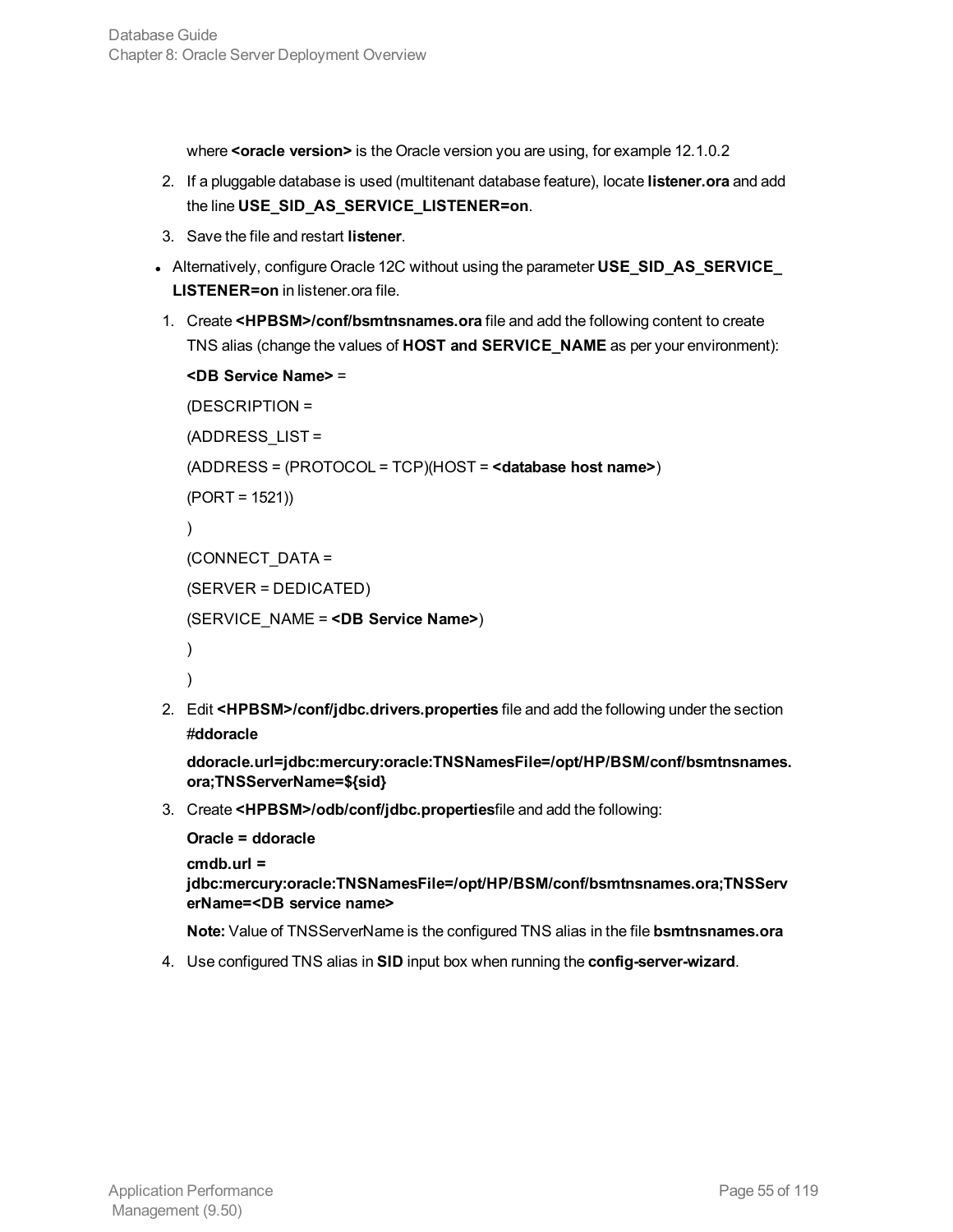# <span id="page-55-0"></span>Examples of Tested Deployments

The following table details the deployment environments that have been rigorously tested by quality assurance personnel:

| Database Release                                                      |                              | <b>Operating System</b>                     |
|-----------------------------------------------------------------------|------------------------------|---------------------------------------------|
| <b>Version</b>                                                        | <b>System</b><br><b>Type</b> |                                             |
| Oracle 12c RAC<br>Enterprise Edition                                  | 64 BIT                       | Linux Enterprise Edition RHEL 6.5           |
| Oracle 12c (12CR1,<br>12CR2) Enterprise<br>Edition                    | 64 BIT                       | Red Hat Enterprise Linux Server release 7.4 |
| Oracle 11.2 (11g<br>R <sub>2</sub> ) RAC<br><b>Enterprise Edition</b> | 64 BIT                       | Linux Enterprise Edition RHEL 6.5           |
| Oracle 11.2 (11g<br>R2) Enterprise<br>Edition                         | 64 BIT                       | Linux Enterprise Edition RHEL 6.5           |

# <span id="page-55-1"></span>Oracle Instances

You can install more than one Oracle instance on a machine using the same Oracle database engine.

For APM certification, do not use more than one Oracle instance. If you use more than one instance for the APM databases, ensure that all the instances are configured as described in this document and that they all have the same characteristics (such as the same character set).

#### **NOTE:**

Only the Enterprise editions of Oracle are supported by APM.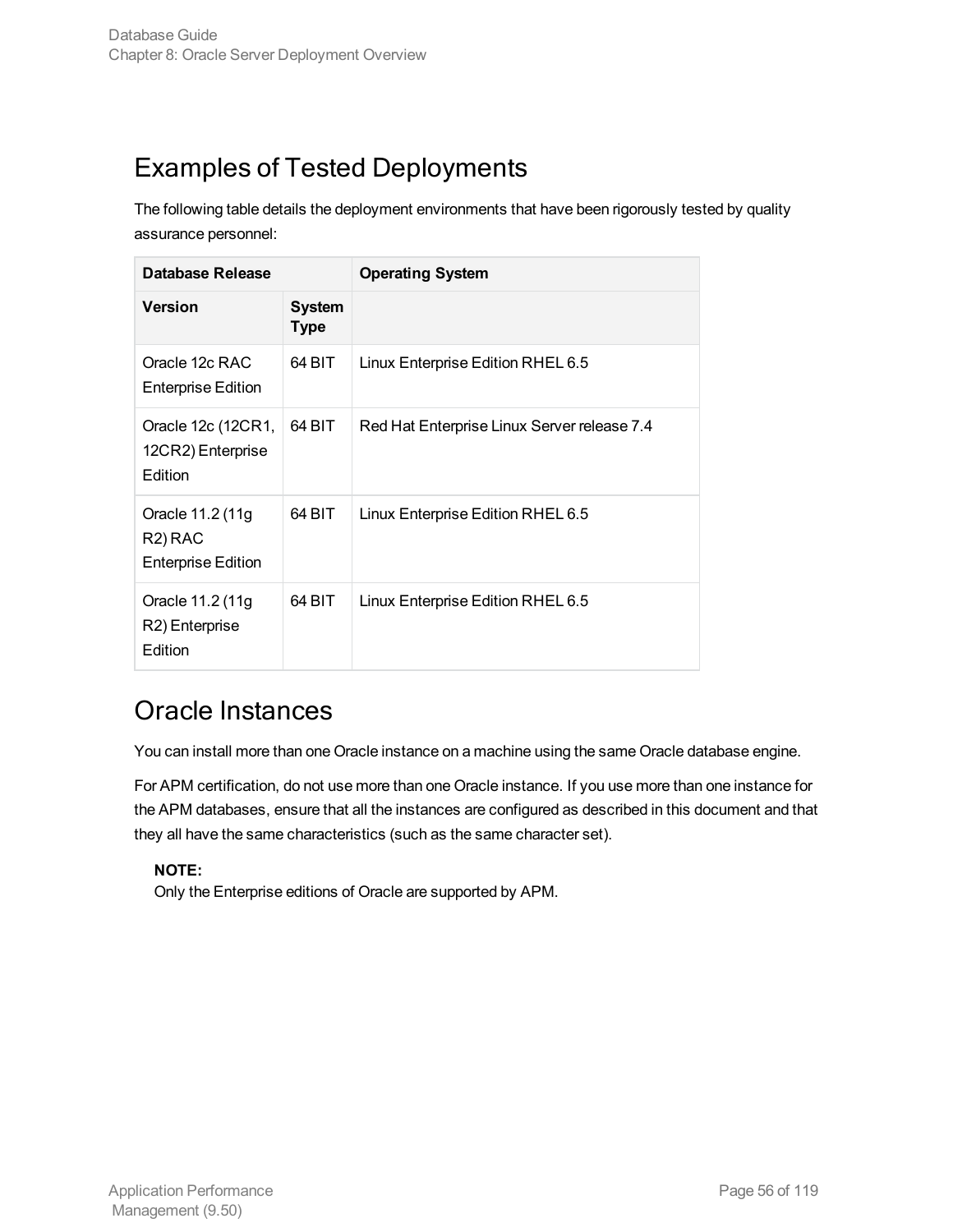# Chapter 9: Manually Creating the Oracle **Schemas**

This chapter describes how to manually create and populate APM user schemas. It also contains information on Oracle permissions for APM user schemas.

This chapter includes:

- **.** Oracle Server [Databases](#page-56-0) Overview, below
- Creating APM Schemas [Manually,](#page-56-1) below
- APM Oracle Schema [Privileges,](#page-59-0) on page 60

#### **NOTE:**

When manually creating the APM databases, it is strongly recommended that you run the database schema verify program after connecting APM to these databases via the Server and [Database](#page-106-0) Configuration Utility. For information on the verification process, see Database Schema [Verification,](#page-106-0) on page 107.

# <span id="page-56-0"></span>Oracle Server Databases Overview

APM uses the following databases for its persistency:

- **Management.** The APM management database.
- **Profile.** The APM profile database.
- **RTSM.** The universal configuration management database.

During the APM setup, new databases can be set up automatically by the setup procedure, or already existing databases can be used. Existing databases can either be created manually in advance (for example, due to organization security restrictions), or can be created by a previous installation of the same release of APM.

<span id="page-56-1"></span>For details about installing APM server, see the APM Installation Guide.

# Creating APM Schemas Manually

The APM user schemas can be created manually or automatically using the Server and Database Configuration utility. For more information about the Server and Database Configuration utility, see "Setting Database Parameters" in the APM Installation Guide.

The Server and Database Configuration utility prompts you to supply the following parameters: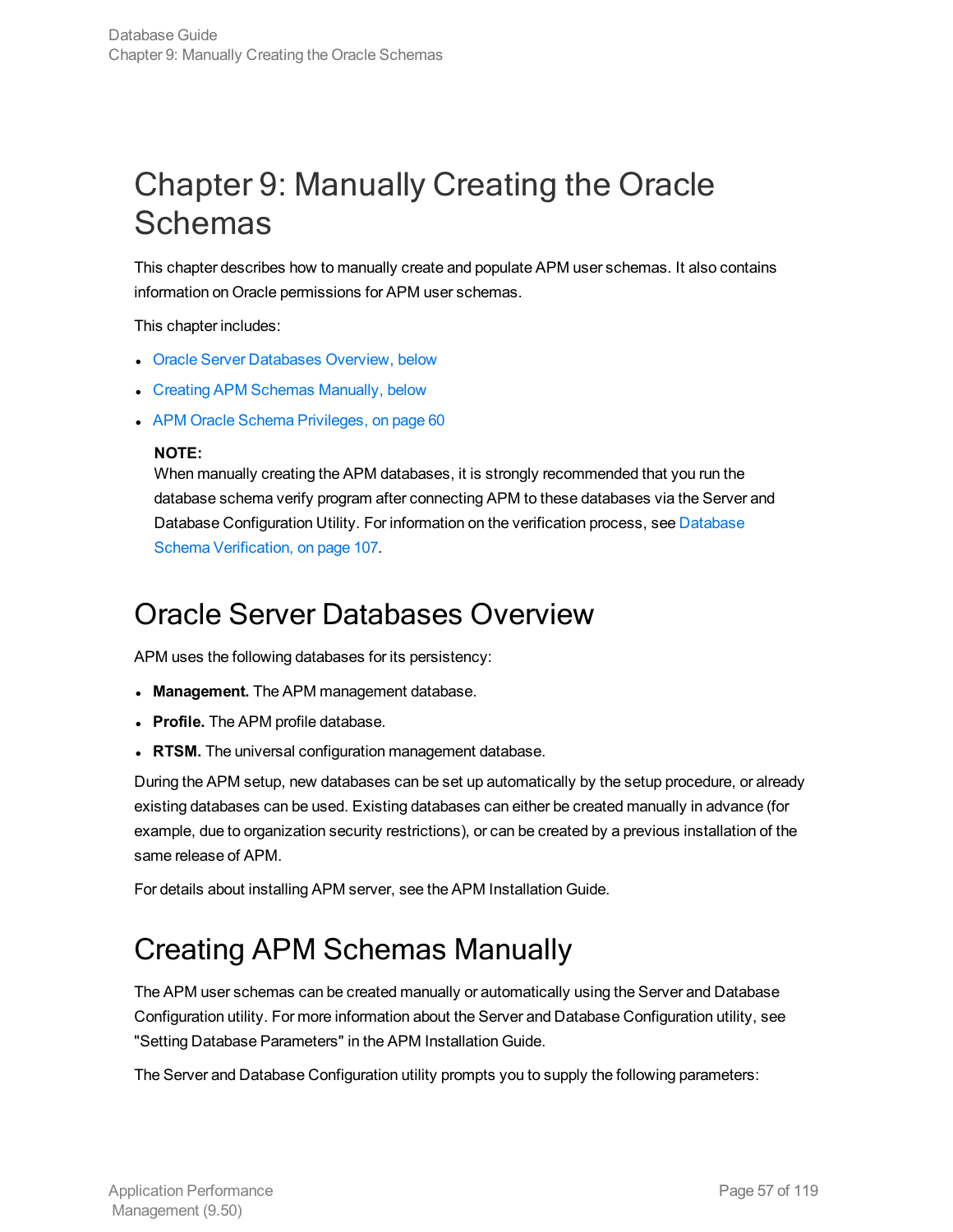- **Host name.** The name of the host machine on which Oracle Server is installed.
- **Port.** The Oracle listener port. APM automatically displays the default port, 1521.
- SID. The Oracle instance name that uniquely identifies the Oracle database instance being used by APM.
- <sup>l</sup> **Schema name and password.** The name and password of the existing user schema, or the name that you give the new user schema (for example, APM\_MANAGEMENT).
- <sup>l</sup> **Admin user name and password.** (to connect as an administrator) The name and password of a user with administrative permissions on Oracle Server (for example, a System user).
- <sup>l</sup> **Default tablespace.** The name of the dedicated default tablespace you created for the user schema. For details on creating a dedicated APM tablespace, see Oracle [Tablespaces,](#page-64-0) on page 65.
- <sup>l</sup> **Temporary tablespace.** The name of the temporary tablespace you assigned to the user schema. The default Oracle temporary tablespace is **temp**.

#### **NOTE:**

If you are using the SQL\*Plus Oracle client, make sure you are aware of its limitations. For example, a database creation command may exceed the maximum command-line length supported by SQL\*Plus. For information about the limitations of SQL\*Plus, see:

**Release 10.2** - [SQL\\*Plus®](http://docs.oracle.com/cd/B19306_01/server.102/b14357/apa.htm#SQPUG141) User's Guide and Reference - A SQL\*Plus Limits, Release 10.2

**Release 11.2** - [SQL\\*Plus®](http://docs.oracle.com/cd/E11882_01/server.112/e16604/apa.htm#SQPUG141) User's Guide and Reference - A SQL\*Plus Limits, Release 11.2

If you run into problems due to an SQL\*Plus limitation, see the documentation provided with your Oracle application.

This section includes the following topics:

- Creating a [Management](#page-57-0) User Schema Manually, below
- Creating a Profile User Schema [Manually,](#page-58-0) on the next page

#### **NOTE:**

<span id="page-57-0"></span>You cannot create an RTSM User Schema manually.

# Creating a Management User Schema Manually

It is recommended that a certified database administrator create the management user schema manually (using your organization's database characteristic methodology). You then connect to the management user schema later in the Server and Database Configuration utility. For more information about the Server and Database Configuration utility, see "Setting Database Parameters" in the APM Installation Guide.

#### **NOTE:**

If you cannot submit database administrator connection parameters over a non-secure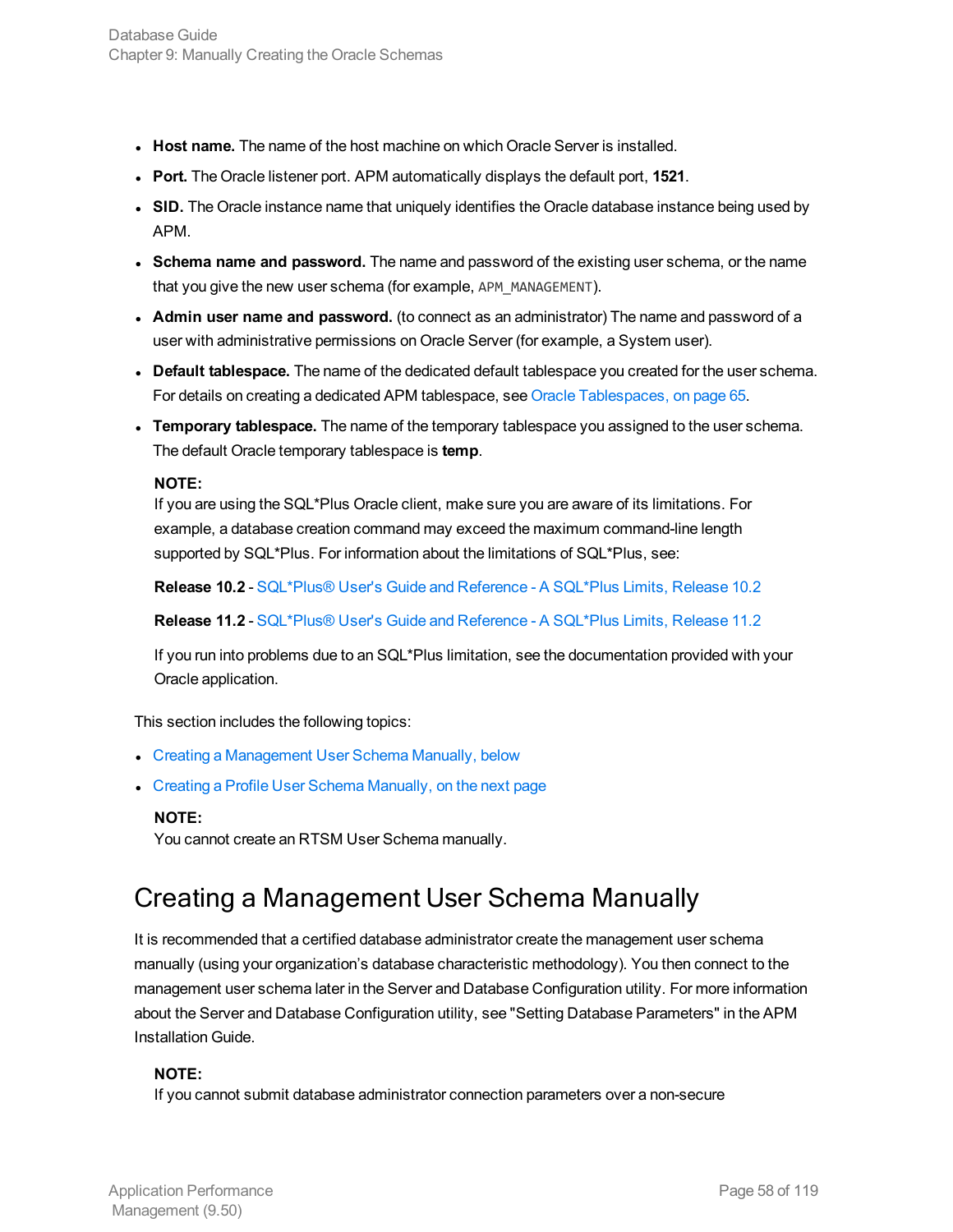connection, you may need to configure a management user schema manually .

#### **To generate and run the Management schema SQL script:**

1. Create the user schema:

Create a user schema with the permissions described in APM Oracle Schema [Privileges,](#page-59-0) on the next [page](#page-59-0).

2. Generate the Management schema SQL script:

Run the following script file located in the **<Gateway Server root directory>\dbverify\bin** directory:

*For Windows:*

```
generate_create_script.bat [Generated Script Name] [dbType] [sessionType]
For UNIX:
```

```
./generate_create_script.sh [Generated Script Name] [dbType] [sessionType]
```
The following parameters should be used for the Management schema:

- <sup>l</sup> **Generate Script Name.** The name of the SQL file to generate, for example, management.sql.
- dbType. Oracle
- **.** sessionType. Management
- 3. Run the Management schema SQL script:
	- a. Connect to the Management schema and run the script generated in step 2 to deploy the Management objects.
	- b. Run the following SQL script located in **<Gateway Server root directory>\AppServer\webapps\site.war\DataBases\ORA\_DB\_Utils**:

management\_ora\_inserts.sql

c. When the script is finished running, commit the change.

### <span id="page-58-0"></span>Creating a Profile User Schema Manually

Profile user schemas contain performance data collected by APM, and are generally large databases. For information on the size of the profile databases, see Oracle Server [Configuration](#page-61-0) and Sizing [Guidelines,](#page-61-0) on page 62.

Profile user schemas can be created manually or automatically using the **Manage Profile Databases** page in **Admin > Platform > Setup and Maintenance**. For information about creating profile databases automatically, see "Database Management Overview" in the Platform Administration Guide.

It is recommended that a certified database administrator create Profile user schemas manually (using your organization's database characteristic methodology). You then connect to these profile user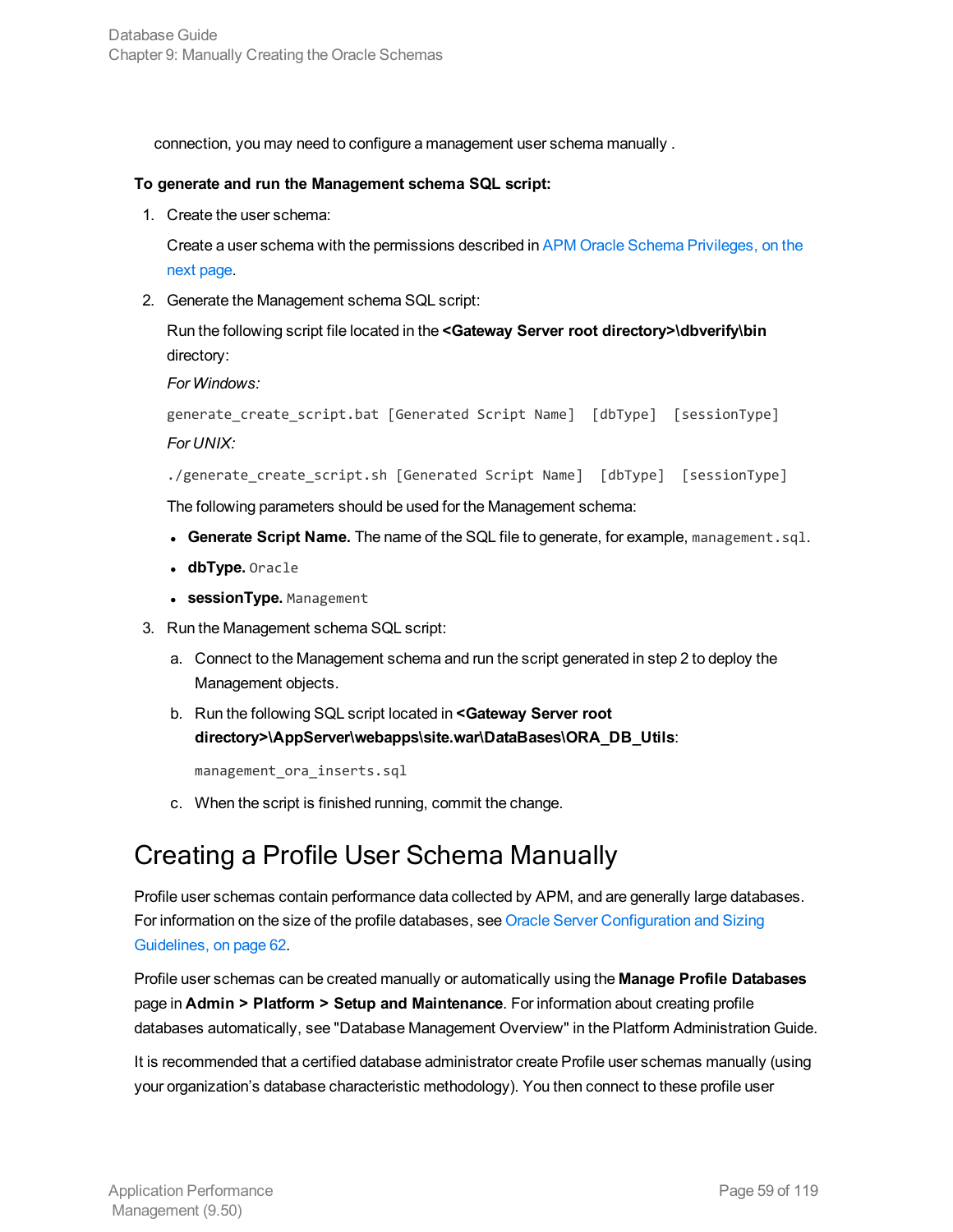schemas later from the **Manage Profile Databases** page in **Admin > Platform > Setup and Maintenance**. For more information about connecting to profile user schemas from Platform Administration, see "Database Management Overview" in the Platform Administration Guide.

#### **NOTE:**

If you cannot submit database administrator connection parameters over a non-secure connection, you may need to configure Profile user schemas manually.

#### **To generate and run the Profile schema SQL script:**

1. Create the user schema:

Create a user schema with the permissions described in APM Oracle Schema [Privileges,](#page-59-0) below.

2. Generate the Profile schema SQL script:

Run the following script file located in the **<Gateway Server root directory>\dbverify\bin** directory:

*For Windows:*

```
generate_create_script.bat [Generated Script Name] [dbType] [sessionType]
For UNIX:
```

```
./generate_create_script.sh [Generated Script Name] [dbType] [sessionType]
```
The following parameters should be used for the Profile schema:

- <sup>l</sup> **Generate Script Name.** The name of the SQL file to generate, for example, profile.sql.
- dbType. Oracle
- **.** sessionType. Profile
- 3. Run the Profile schema SQL script:
	- a. Connect to the Profile schema and run the script generated in step 2 to deploy the Profile objects.
	- b. Run the following SQL script located in **<Gateway Server root directory>\AppServer\webapps\site.war\DataBases\ORA\_DB\_Utils**:

profile\_ora\_inserts.sql

c. When the script is finished running, commit the change.

# <span id="page-59-0"></span>APM Oracle Schema Privileges

When using an Oracle user schema, you can perform any database action that is allowed by the Oracle permission granted to the user. The following list (taken from the **oracle\_user\_create.sql** script located in the **<Gateway Server root directory>\AppServer\webapps\site.war\DataBases\ORA\_DB\_Utils** directory) describes the required database permissions that must be granted to the APM user. These permissions are also used by the APM platform components to create a new Oracle user: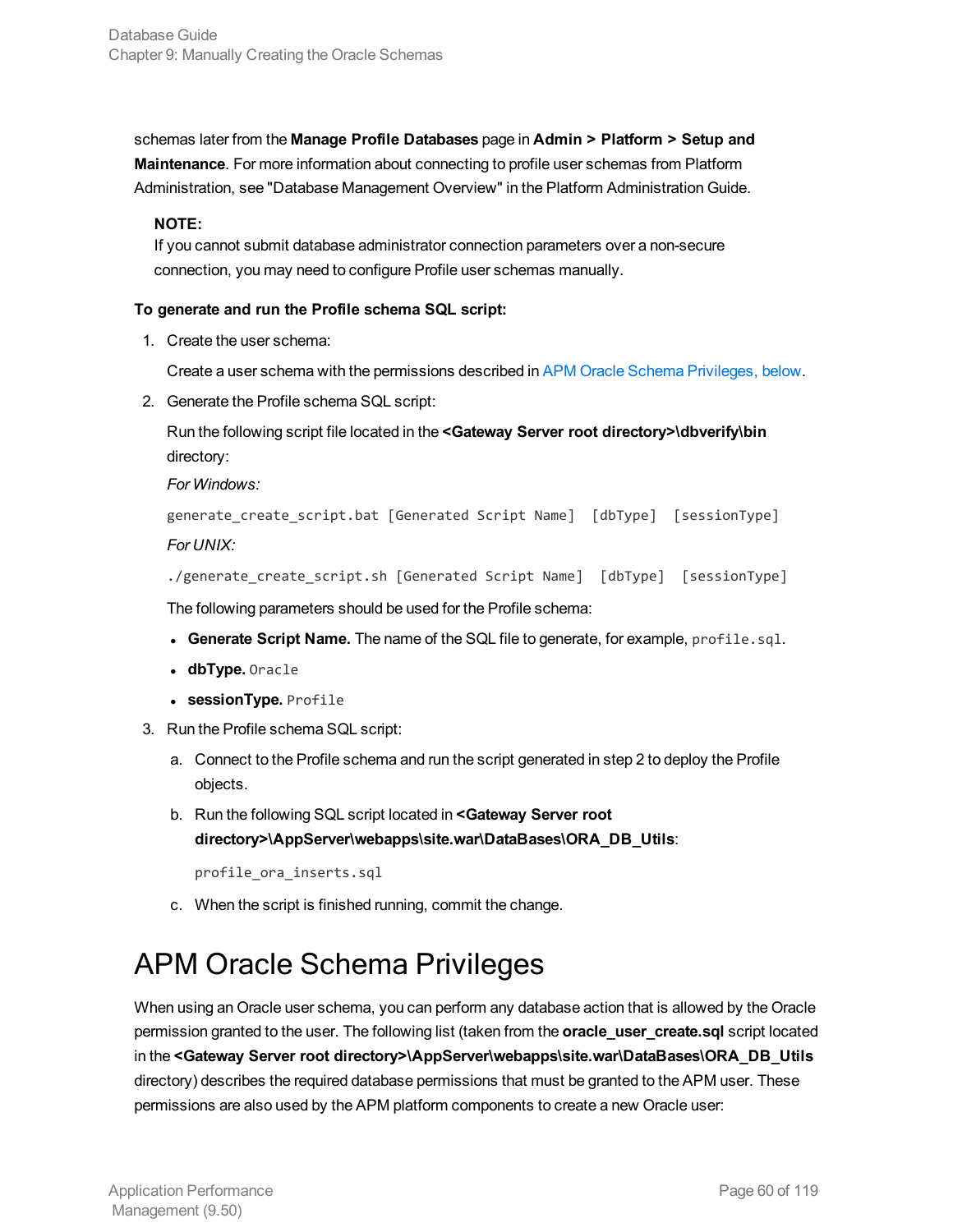- <sup>l</sup> GRANT "CONNECT" TO <Application Performance Managemen Oracle user schema>
- GRANT CREATE SEQUENCE TO <Application Performance Managemen Oracle user schema>
- GRANT CREATE TABLE TO <Application Performance Managemen Oracle user schema>
- GRANT CREATE TRIGGER TO <Application Performance Managemen Oracle user schema>
- GRANT UNLIMITED TABLESPACE TO <Application Performance Managemen Oracle user schema>
- GRANT CREATE VIEW TO <Application Performance Managemen Oracle user schema>
- <sup>l</sup> GRANT CREATE PROCEDURE TO <Application Performance Managemen Oracle user schema>
- <sup>l</sup> ALTER USER <Application Performance Managemen Oracle user schema> DEFAULT ROLE ALL

If the schema is being used for the RTSM database (CMDB schema ), then the following permission is also needed:

GRANT CREATE TYPE TO <Application Performance Managemen Oracle user schema for RTSM>

#### **NOTE:**

APM supports any user with higher permissions. For APM certification, use an Oracle user that has the exact Oracle permissions described above.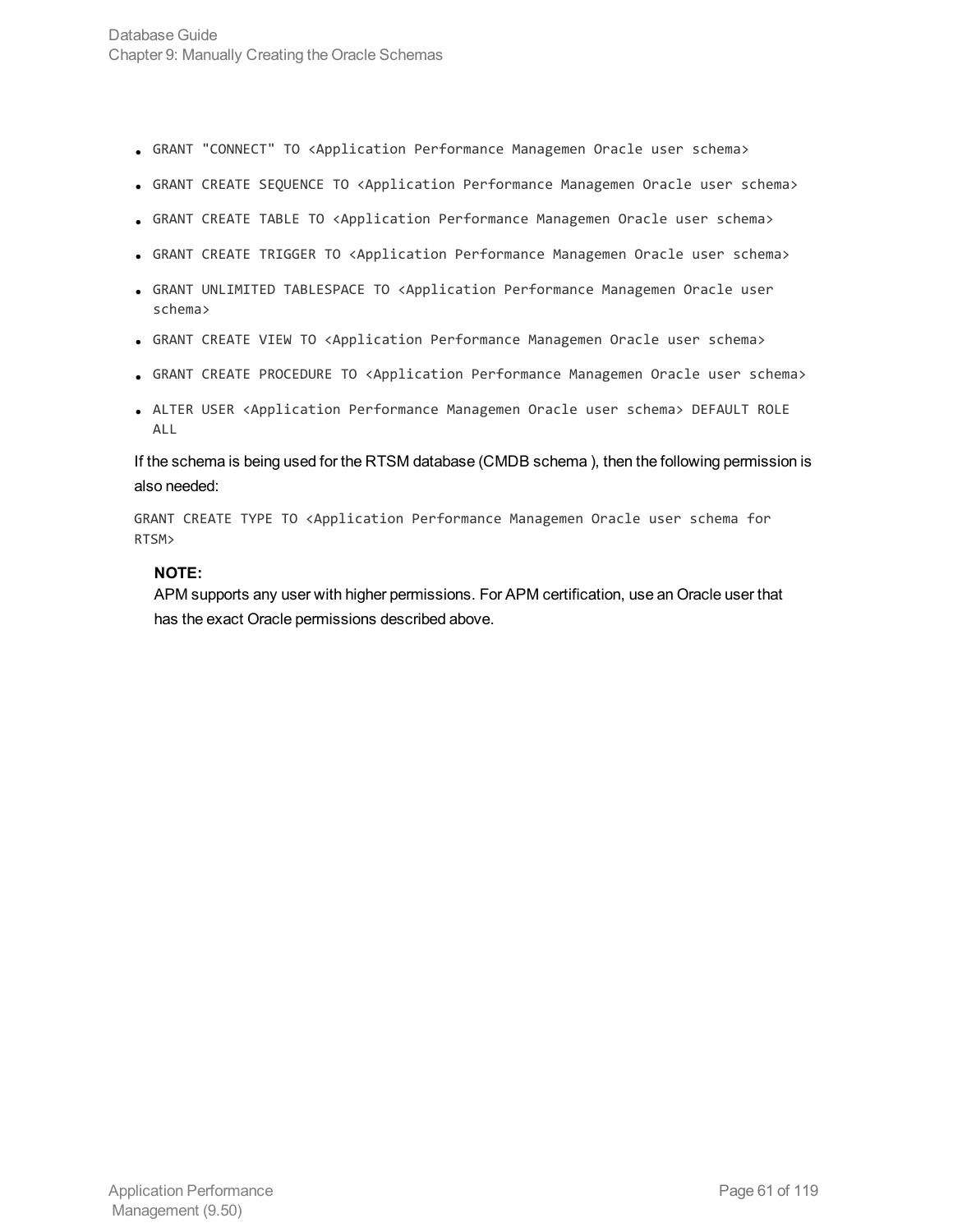# <span id="page-61-0"></span>Chapter 10: Oracle Server Configuration and Sizing Guidelines

This chapter contains guidelines for the Oracle database configuration and storage settings that should be used when working with Oracle Server and APM. Note that the recommended settings differ according to the size of your APM deployment.

This chapter includes:

- Oracle [Parameter](#page-61-1) Settings, below
- Oracle [Tablespaces,](#page-64-0) on page 65
- Oracle [Tablespace](#page-66-0) Settings, on page 67
- **.** Using RAID [Configuration,](#page-69-0) on page 70
- <span id="page-61-1"></span>• ASM [Storage,](#page-70-0) on page 71

# Oracle Parameter Settings

The following table describes the recommended values for a number of Oracle database initialization parameters, when working with the APM database server:

| <b>Parameter Name</b>                        | <b>APM Deployment</b>      |                            | <b>Remarks</b>                                              |
|----------------------------------------------|----------------------------|----------------------------|-------------------------------------------------------------|
|                                              | <b>Small</b>               | Large                      |                                                             |
| DB BLOCK SIZE                                | 8K                         | 8K-16K                     | Should be a multiple of the operating<br>system block size. |
| DB CACHE ADVICE                              | <b>ON</b>                  | <b>ON</b>                  | For gathering statistics when tuning is<br>required         |
| <b>SGA TARGET</b>                            | 1 GB                       | 4 GB and<br>higher         | Oracle 10g. See remarks below the<br>table.                 |
| MEMORY_TARGET                                | $2$ GB                     | 5 GB and<br>higher         | Oracle 11g. See remarks below the<br>table.                 |
| LOG BUFFER                                   | 1 MB                       | 5 MB                       |                                                             |
| $DB$ FILE<br>MULTIBLOCK<br><b>READ COUNT</b> | Oracle<br>default<br>value | Oracle<br>default<br>value |                                                             |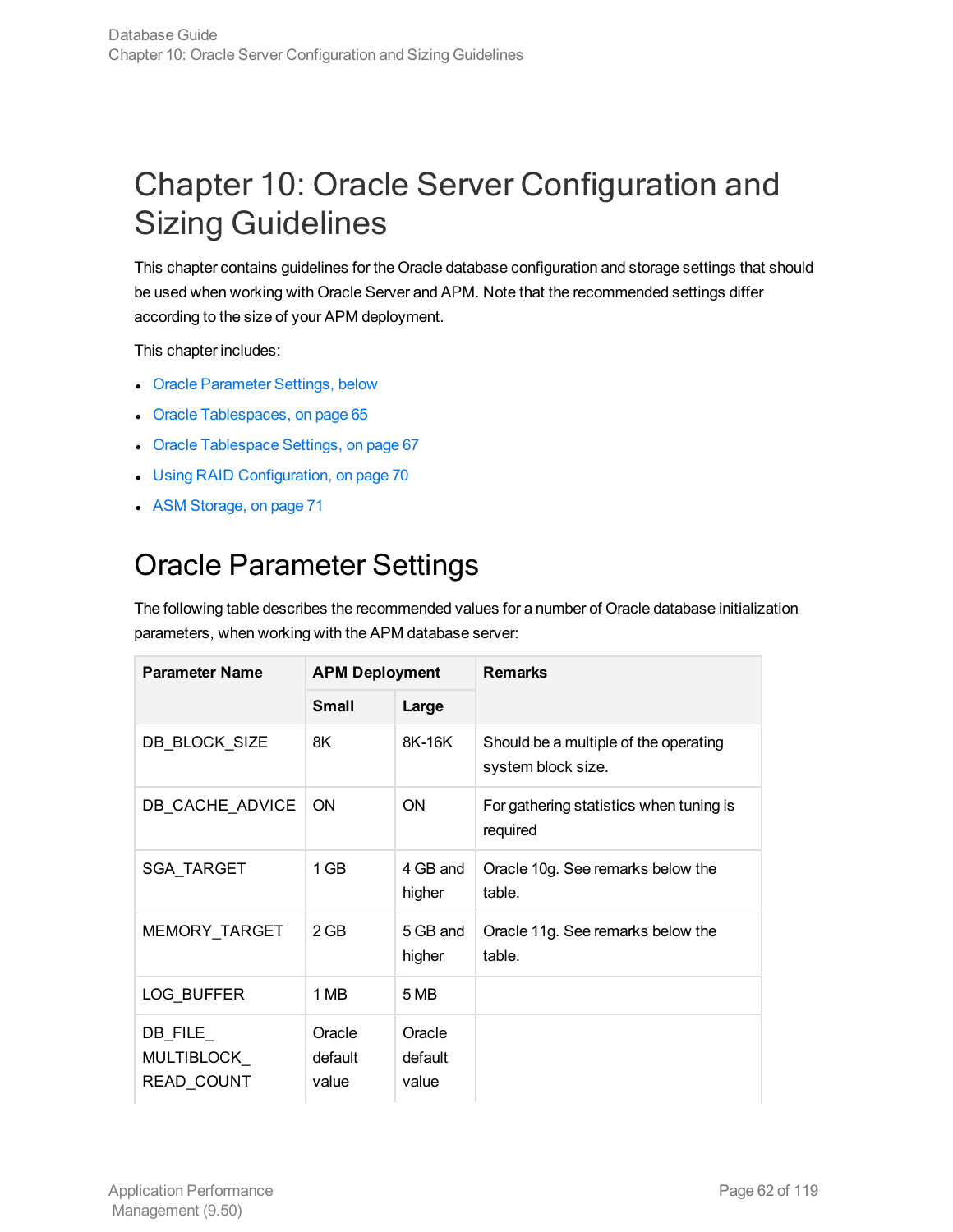| <b>Parameter Name</b>                           | <b>APM Deployment</b>                             |                                                   | <b>Remarks</b>                                        |
|-------------------------------------------------|---------------------------------------------------|---------------------------------------------------|-------------------------------------------------------|
|                                                 | <b>Small</b>                                      | Large                                             |                                                       |
| <b>PROCESSES</b>                                | 200                                               | 400                                               | Add an additional 100 as a safety net                 |
| <b>SESSIONS</b>                                 | 225                                               | 445                                               | $(1.1 * PROCESSES) + 5$                               |
| OPTIMIZER_INDEX_<br>COST_ADJ<br>parameter value | 100                                               | 100                                               | Affects performance                                   |
| TIMED_STATISTICS                                | <b>True</b>                                       | True                                              |                                                       |
| LOG_CHECKPOINT_<br><b>INTERVAL</b>              | 0                                                 | $\mathbf 0$                                       |                                                       |
| LOG_CHECKPOINT_<br><b>TIMEOUT</b>               | $0;$ or<br>greater<br>than or<br>equal to<br>1800 | $0;$ or<br>greater<br>than or<br>equal to<br>1800 |                                                       |
| OPTIMIZER_MODE                                  | $ALL_$<br><b>ROWS</b>                             | ALL<br><b>ROWS</b>                                |                                                       |
| CURSOR_SHARING                                  | Exact                                             | Exact                                             |                                                       |
| OPEN_CURSORS                                    | 800                                               | 800                                               |                                                       |
| <b>COMPATIBLE</b>                               | The same<br>as the<br>release<br>installed        | The<br>same as<br>the<br>release<br>installed     |                                                       |
| SQL_TRACE                                       | False,<br><b>True</b>                             | False                                             |                                                       |
| UNDO_<br><b>MANAGEMENT</b>                      | Auto                                              | Auto                                              |                                                       |
| UNDO_RETENTION                                  | Oracle<br>default<br>value                        | Oracle<br>default<br>value                        | Automatic tuning is performed in Oracle<br>10g and up |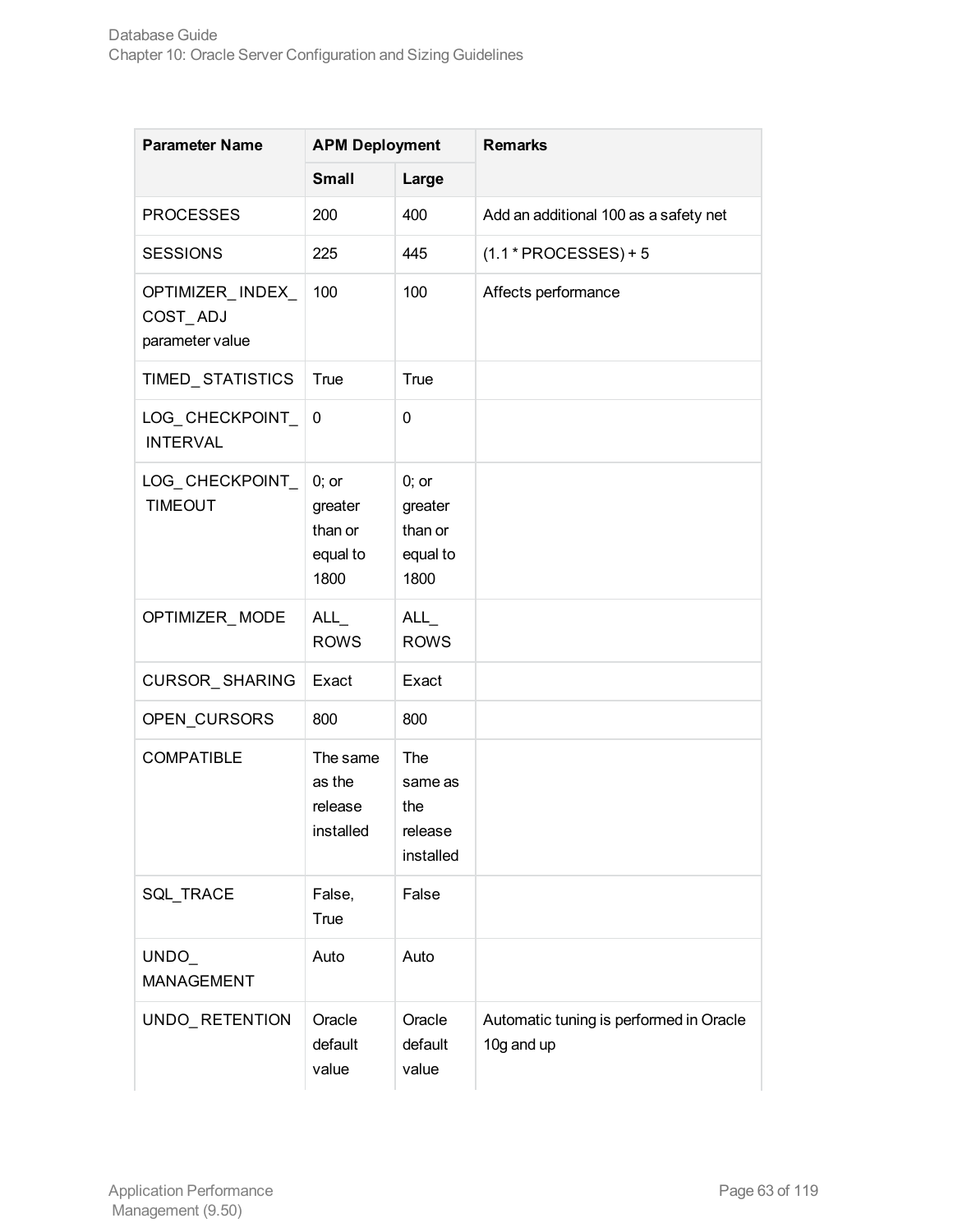| <b>Parameter Name</b>                      | <b>APM Deployment</b> |                    | <b>Remarks</b>                                                                                                                                                                                                                                                 |  |
|--------------------------------------------|-----------------------|--------------------|----------------------------------------------------------------------------------------------------------------------------------------------------------------------------------------------------------------------------------------------------------------|--|
|                                            | <b>Small</b>          | Large              |                                                                                                                                                                                                                                                                |  |
| <b>RECYCLEBIN</b>                          | Off                   | Off                |                                                                                                                                                                                                                                                                |  |
| NLS_LENGTH_<br><b>SEMANTICS</b>            | <b>BYTE</b>           | <b>BYTE</b>        | This parameter controls the length<br>definition of varchar columns.                                                                                                                                                                                           |  |
| WORKAREA_SIZE_<br><b>POLICY</b>            | <b>AUTO</b>           | <b>AUTO</b>        |                                                                                                                                                                                                                                                                |  |
| PGA_AGGREGATE_<br><b>TARGET</b>            | 400 MB                | 1 GB and<br>higher |                                                                                                                                                                                                                                                                |  |
| STATISTICS_LEVEL                           | <b>TYPICAL</b>        | <b>TYPICAL</b>     | Enables tuning if required.                                                                                                                                                                                                                                    |  |
| STAR<br>TRANSFORMATION_<br><b>ENABLED</b>  | <b>TRUE</b>           | <b>TRUE</b>        | Determines whether star transformation<br>can be applied to queries by the<br>optimizer. Setting the parameter to false<br>affects the performance of End User<br>Management reports.                                                                          |  |
| ALWAYS STAR<br><b>TRANSFORMATION</b>       | <b>TRUE</b>           | <b>TRUE</b>        | This hidden parameter tells optimizer to<br>always favor star transformation when<br>applicable.                                                                                                                                                               |  |
| OPTIMIZER<br>CAPTURE_SQL<br>PLAN_BASELINES | <b>FALSE</b>          | <b>FALSE</b>       | Oracle 11g. Controls Automatic Plan<br>Capture as part of Oracle 11g SQL<br>Management Base (SMB).                                                                                                                                                             |  |
| AUDIT_TRAIL                                | <b>NONE</b>           | <b>NONE</b>        | In Oracle 11g, the default is changed<br>from none to db, which means that out-<br>of-the-box database auditing is written to<br>the SYS.AUD\$ audit trail table. It is<br>advisable to change this value to none to<br>avoid growth of the system tablespace. |  |
| CURSOR_SPACE_<br>FOR_TIME                  | False                 | False              |                                                                                                                                                                                                                                                                |  |
| USE STORED<br><b>OUTLINES</b>              | False                 | False              | Oracle Default                                                                                                                                                                                                                                                 |  |
| <b>BLANK_TRIMMING</b>                      | False                 | False              |                                                                                                                                                                                                                                                                |  |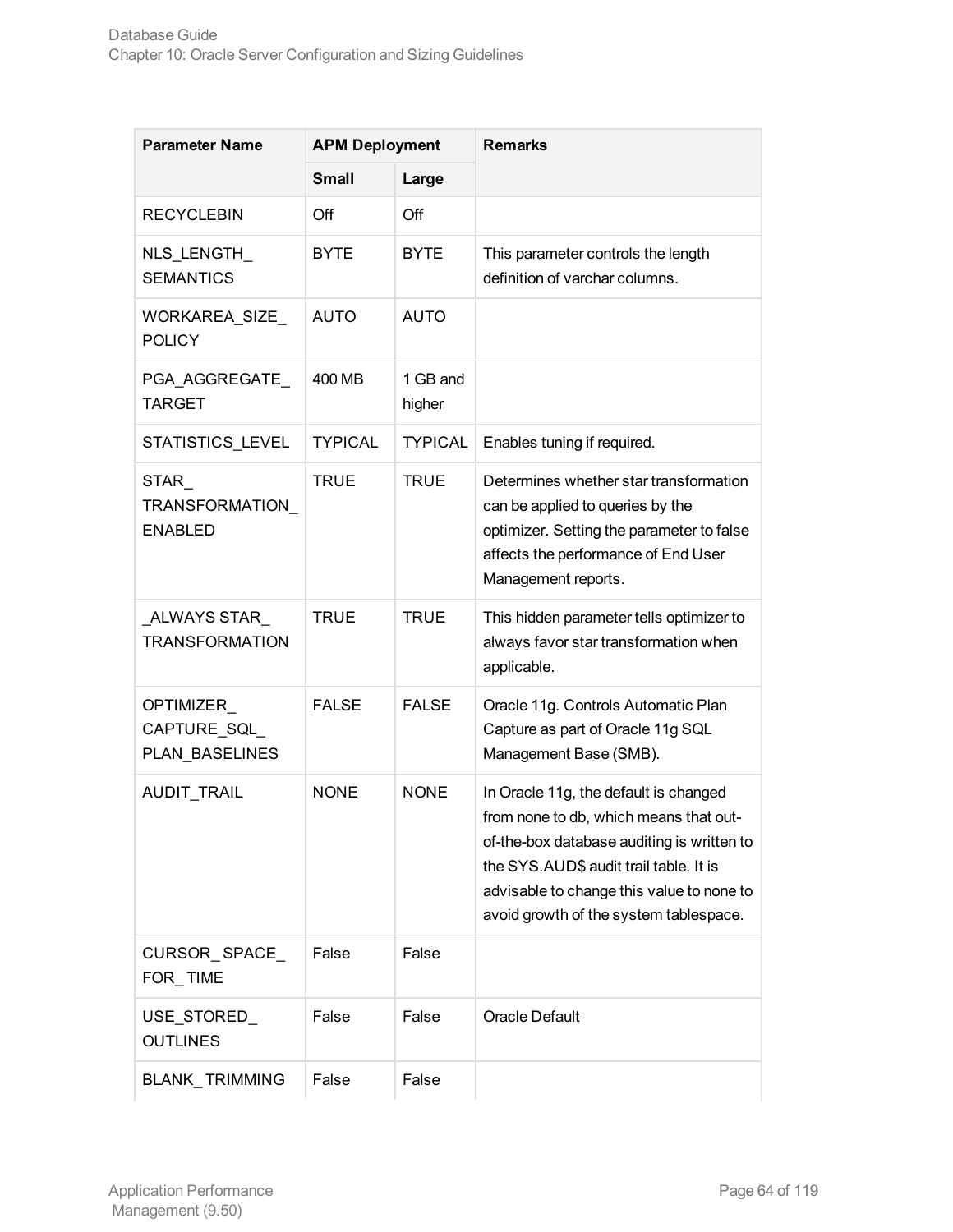| <b>Parameter Name</b>      | <b>APM Deployment</b> |              | <b>Remarks</b>                                                                                                                                                                                                                                                                      |
|----------------------------|-----------------------|--------------|-------------------------------------------------------------------------------------------------------------------------------------------------------------------------------------------------------------------------------------------------------------------------------------|
|                            | <b>Small</b>          | Large        |                                                                                                                                                                                                                                                                                     |
| <b>FIXED DATE</b>          | Not set               | Not set      | APM uses the SYSDATE function for<br>generating system time as part of the<br>application process.                                                                                                                                                                                  |
| PARTITION<br>LARGE EXTENTS | <b>FALSE</b>          | <b>FALSE</b> | Relevant for Oracle 11.2.0.2 only. When<br>this hidden parameter is set to TRUE, it<br>affects the size of partitions in native<br>partitioned tables. The initial extent<br>allocated for each partition is very large,<br>thus causing unwanted growth of<br>database data files. |

#### **NOTE:**

**SGA TARGET.** Setting this parameter configures Oracle to automatically determine the size of the buffer cache (**db\_cache\_size**), shared pool (**shared\_pool\_size**), large pool (**large\_ pool\_size**), java pool (**java\_pool\_size**), and streams pool (**streams\_pool\_size**).

The value configured for SGA\_TARGET sets the total size of the SGA components.

When SGA\_TARGET is set (that is, its value is not 0), and one of the above pools is also set to a non-zero value, the pool value is used as the minimum value for that pool.

**MEMORY TARGET.** In Oracle 11g, Automatic Memory Management enables the entire instance memory to be automatically managed and tuned by the instance. The instance memory contains the System Global Area (SGA) and the Program Global Area (PGA). In Oracle 11g, MEMORY\_TARGET is the only required memory parameter to set. However, it is recommended to set SGA\_TARGET or PGA\_AGGREGATE\_TARGET as well to avoid frequent resizing of the SGA and PGA components. The values entered for SGA\_TARGET and PGA\_ AGGREGATE\_TARGET serve as minimum values.

# <span id="page-64-0"></span>Oracle Tablespaces

An Oracle tablespace is an Oracle object that is a logical container of database objects, for example, tables, indexes, and so forth. When working with APM, you must create one or more dedicated default tablespaces for your APM user schemas. You may also want to create a dedicated temporary tablespace for APM. To create a tablespace, you must provide specific operating system files that physically represent the tablespace, as well as extent parameters.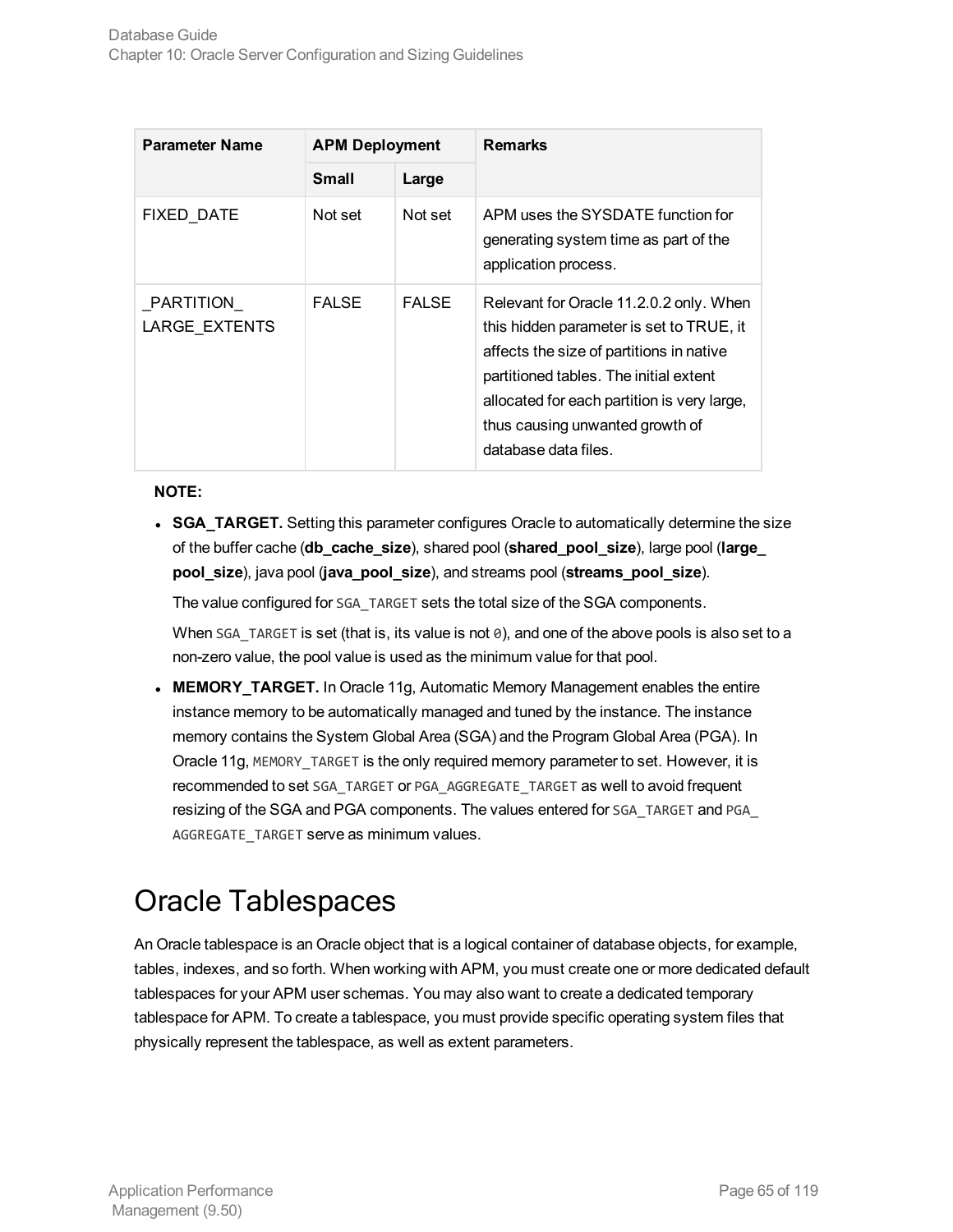When mapping operating system files, there is an option to make the file auto-extendable. This feature is supported by APM, but not certified for use with APM, since it can cause the system to consume all available disk space.

This section includes:

- Locally Managed [Tablespaces,](#page-65-0) below
- <span id="page-65-0"></span>• Creating an Oracle [Tablespace,](#page-65-1) below

# Locally Managed Tablespaces

A locally managed tablespace is a feature introduced in Oracle8i. Prior to Oracle8i, all tablespaces were dictionary-managed tablespaces. A tablespace that manages its extents locally can have either uniform extent sizes, or variable extent sizes that are determined automatically by the system. When you create the tablespace, the **uniform** or **autoallocate** (system-managed) option specifies the type of allocation.

For system-managed extents, Oracle determines the optimal size of extents, with a minimum extent size of 64 KB. This is the default extent size for permanent tablespaces.

For uniform extents, you can specify an extent size, or use the default size, which is 1 MB. Temporary tablespaces that manage their extents locally can only use this type of allocation.

Note that the NEXT, PCTINCREASE, MINEXTENTS, MAXEXTENTS, and DEFAULT STORAGE storage parameters are not valid for extents that are managed locally.

All data and temporary tablespaces should be locally managed when working with APM.

For information on locally managing temporary tablespace using TEMPFILE, see Temporary [Tablespace](#page-67-0) [Settings,](#page-67-0) on page 68.

### <span id="page-65-1"></span>Creating an Oracle Tablespace

You create a APM Oracle tablespace using the **oracle\_tablespace\_create.sh** script Oracle tablespace for a Windows installation using the **oracle\_tablespace\_create.bat** script. For a UNIX installation, you create the Oracle tablespace using the **oracle\_tablespace\_create.sh** script. Both scripts are found in **<APM server>\AppServer\webapps\site.war\DataBases\ORA\_DB\_Utils**.

#### **NOTE:**

This script is a basic script for tablespace creation that contains one data file. You can edit this file according to the size of your APM installation. For more information, see Data [Tablespace](#page-66-1) [Settings,](#page-66-1) on the next page.

#### **To create an APM Oracle tablespace:**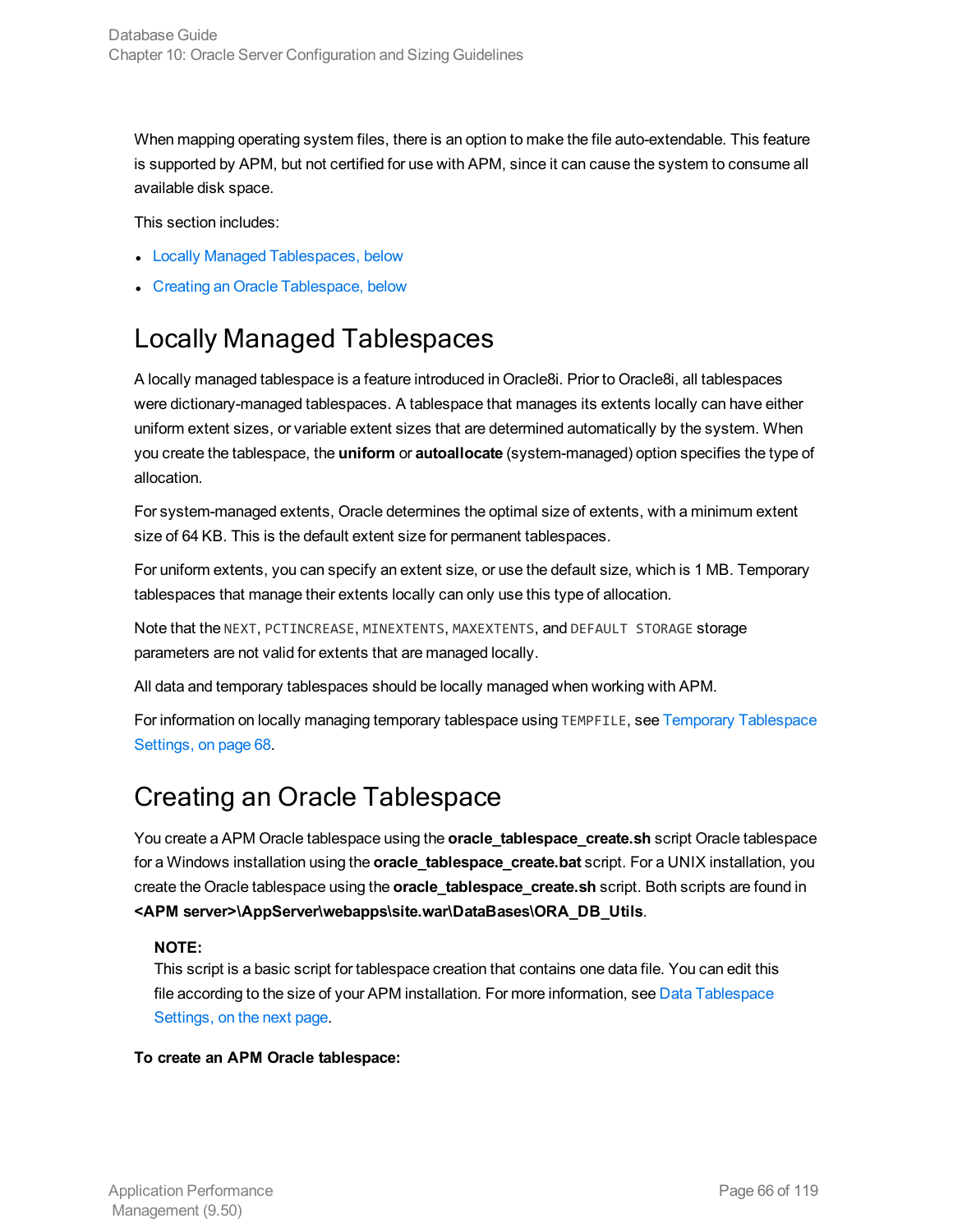Run the following command from the directory in which the **oracle\_tablespace\_create.bat** or **oracle\_ tablespace\_create.sh** script is located:

```
oracle_tablespace_create [admin_user] [admin_password] [tns_entry_name]
[tablespace_name] [file_name] [file_size]
```
- <sup>l</sup> **[admin\_user].** Name of user with administrative permissions on Oracle Server.
- **.** [admin\_password]. Password of specified user.
- <sup>l</sup> **[tns\_entry\_name].** The TNS name specified in the tnsnames.ora file on the local Oracle Client.
- [tablespace\_name]. Name of tablespace to create.
- **.** [file\_name]. File name to be created, including full path to file.
- <sup>l</sup> **[file\_size].** File size; use M for MB and K for KB. Note that the actual size needed varies depending on the amount of data APM generates and the amount of time you keep historical data.

# <span id="page-66-0"></span>Oracle Tablespace Settings

This section describes the storage settings and file sizing guidelines for data tablespaces, temporary tablespaces, redo logs, and undo tablespaces.

This section includes the following topics:

- Data [Tablespace](#page-66-1) Settings, below
- **Data [Tablespace](#page-67-1) Default Storage Settings, on the next page**
- **System [Tablespace](#page-67-2) Settings, on the next page**
- Temporary [Tablespace](#page-67-0) Settings, on the next page
- Redo Log [Settings,](#page-68-0) on page 69
- <span id="page-66-1"></span>• Undo [Segment](#page-68-1) Settings, on page 69

### Data Tablespace Settings

The following table specifies the recommended sizes for APM tablespaces:

| <b>Tablespace</b><br><b>APM</b><br><b>Deployment</b> |              |                  | <b>Remarks</b>                                                                                                                                                                               |  |
|------------------------------------------------------|--------------|------------------|----------------------------------------------------------------------------------------------------------------------------------------------------------------------------------------------|--|
|                                                      | <b>Small</b> | Large            |                                                                                                                                                                                              |  |
| Management                                           | 5 GB         | $10$ GB          | The specified size is a minimum requirement.                                                                                                                                                 |  |
| Profile                                              | 30 GB        | 600<br><b>GB</b> | The actual size is dependent on the EPS of the Profile database<br>metrics and on the purging policy of the Profile database data<br>tables as defined in the Partition and Purging Manager. |  |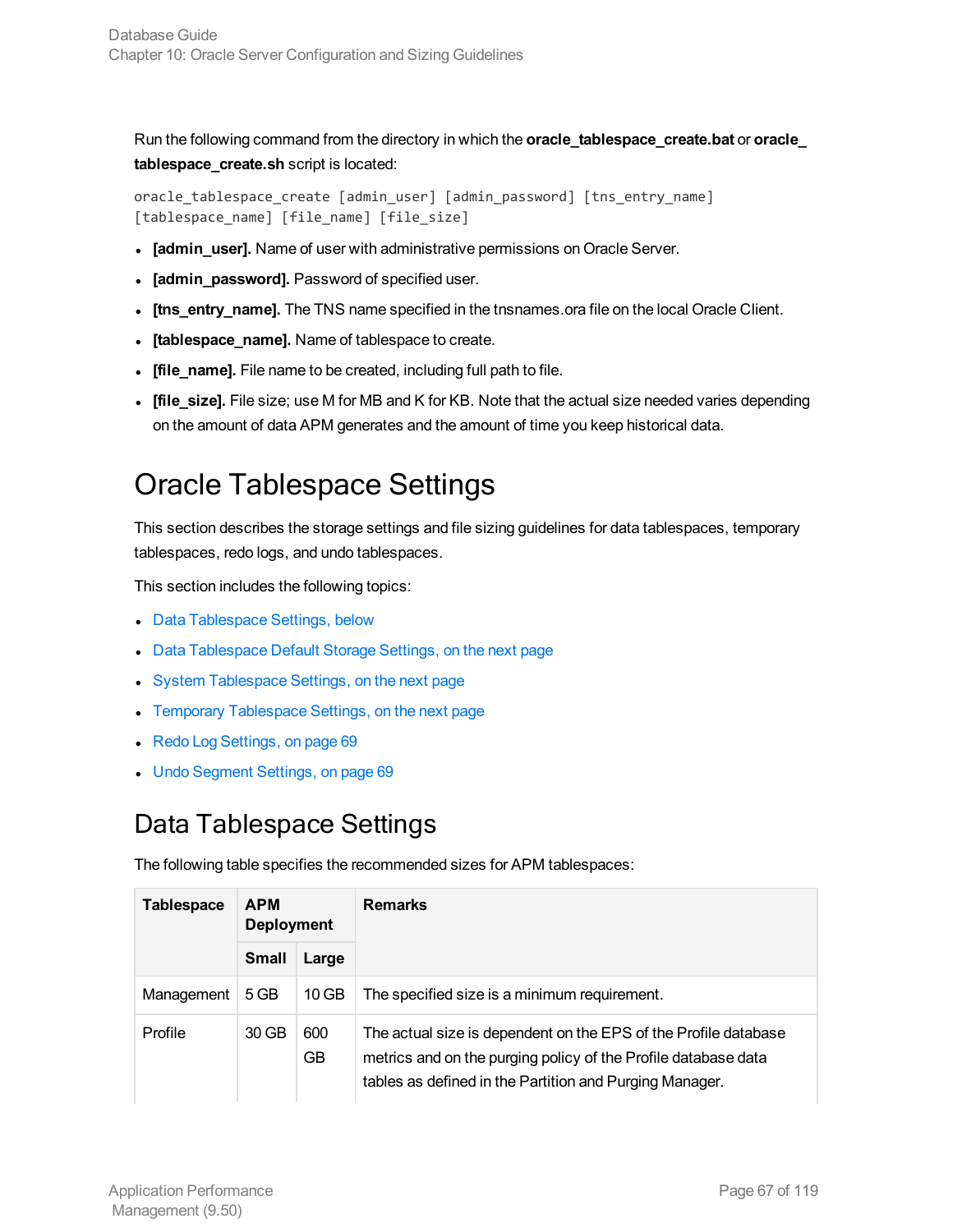| <b>Tablespace</b> | <b>APM</b><br><b>Deployment</b> |       | <b>Remarks</b>                               |
|-------------------|---------------------------------|-------|----------------------------------------------|
|                   | <b>Small</b>                    | Large |                                              |
| <b>CMDB</b>       | 1 GB                            | 20 GB | The specified size is a minimum requirement. |

### <span id="page-67-1"></span>Data Tablespace Default Storage Settings

The storage settings for data tablespaces should be:

- Locally managed tablespace
- Automatic segment space management
- <span id="page-67-2"></span>- Automatic local extent management

# System Tablespace Settings

The following table specifies the recommended settings for system tablespaces:

| Tablespace    | <b>APM Deployment</b> |       |  |
|---------------|-----------------------|-------|--|
|               | <b>Small</b>          | Large |  |
| <b>SYSTEM</b> | 2 GB                  | 5 GB  |  |
| <b>SYSAUX</b> | $2$ GB                | 5 GB  |  |

The System Tablespace storage default settings should be:

- Locally managed tablespace
- Segment space management:
	- <sup>o</sup> **SYSAUX:** Automatic
	- <sup>o</sup> **SYSTEM:** Manual
- <span id="page-67-0"></span>• Automatic local extent management

### Temporary Tablespace Settings

The following table specifies the recommended settings for temporary tablespaces:

| <b>Tablespace</b> | <b>APM Deployment</b> |         | <b>Remarks</b>                             |
|-------------------|-----------------------|---------|--------------------------------------------|
|                   | <b>Small</b>          | Large   |                                            |
| TEMP              | 1 GB                  | $10$ GB | Use multiple files with large tablespaces. |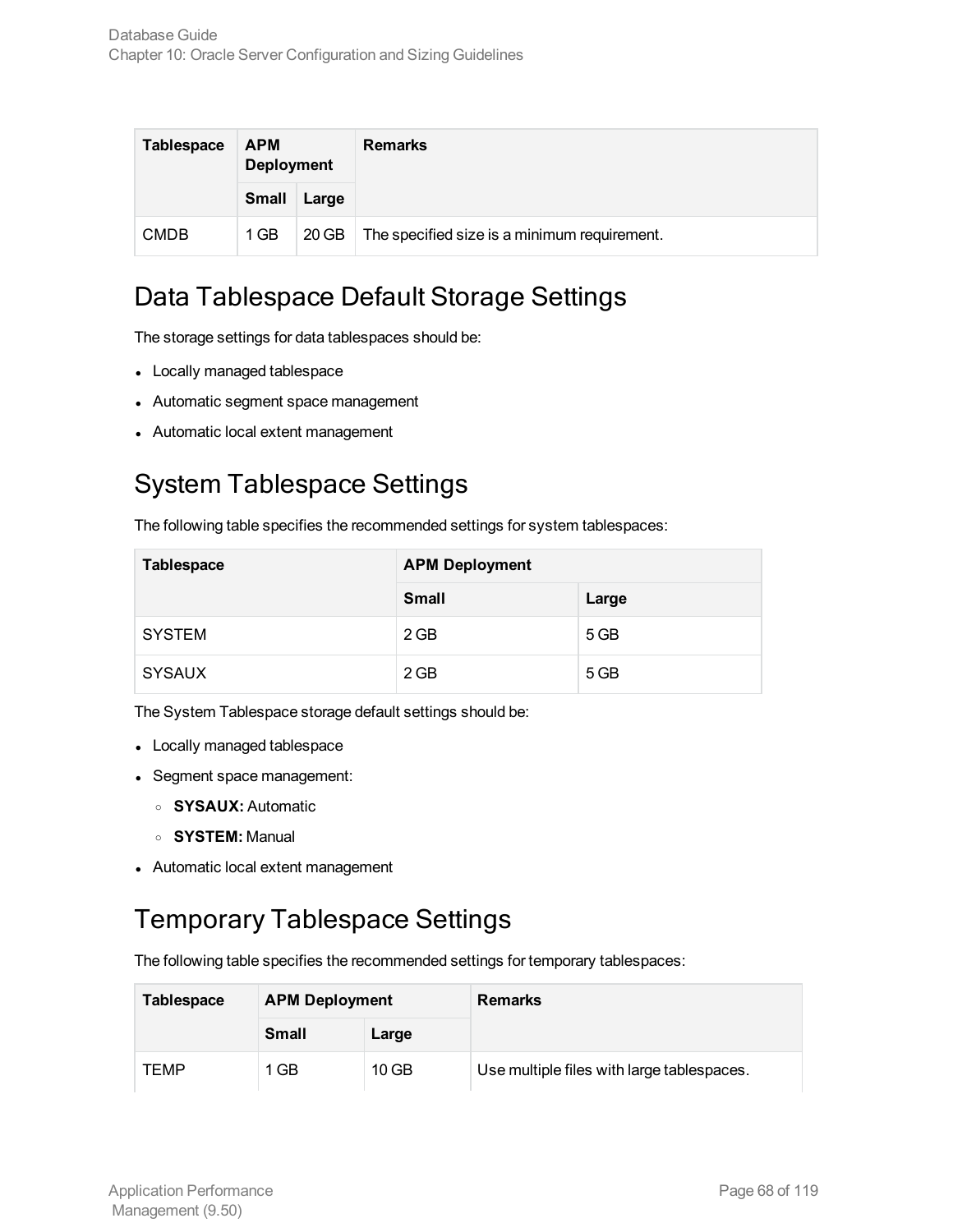| <b>Tablespace</b>        | <b>APM Deployment</b>          |                                | <b>Remarks</b>                                                                                                                                                                           |  |
|--------------------------|--------------------------------|--------------------------------|------------------------------------------------------------------------------------------------------------------------------------------------------------------------------------------|--|
|                          | <b>Small</b>                   | Large                          |                                                                                                                                                                                          |  |
| TEMP storage<br>settings | Uniform<br>allocation:<br>2 MB | Uniform<br>allocation:<br>2 MB | Should be locally managed (Uniform<br>allocation).<br>Tablespaces should be of a temporary type<br>(use of TEMPFILE).<br>Segment space management in temporary<br>tablespaces is manual. |  |

# <span id="page-68-0"></span>Redo Log Settings

The following table specifies the recommended settings for redo log files:

| Setting                             | <b>APM Deployment</b> |                 |  |
|-------------------------------------|-----------------------|-----------------|--|
|                                     | <b>Small</b>          | Large           |  |
| Redo log file size                  | 100 MB                | 200 MB - 500 MB |  |
| Minimum number of groups            | 4                     | 4               |  |
| Minimum number of members per group | 2                     | 2               |  |

# <span id="page-68-1"></span>Undo Segment Settings

The following table specifies the recommended Undo settings:

| <b>Setting</b>                    | <b>APM System</b><br><b>Profile</b> |          | <b>Remarks</b>                                                                                                                                  |
|-----------------------------------|-------------------------------------|----------|-------------------------------------------------------------------------------------------------------------------------------------------------|
|                                   | <b>Small</b>                        | Large    |                                                                                                                                                 |
| <b>Undo</b><br>tablespace<br>size | $1$ GB                              | 10<br>GB | The number of segments, the minimum number of extents, and the<br>rollback segment size (initial, next) are all set automatically by<br>Oracle. |
| UNDO<br>MANAGEMENT<br>parameter   | <b>AUTO</b>                         |          | Oracle default values.                                                                                                                          |
| UNDO<br>RETENTION<br>parameter    | Oracle default<br>value             |          |                                                                                                                                                 |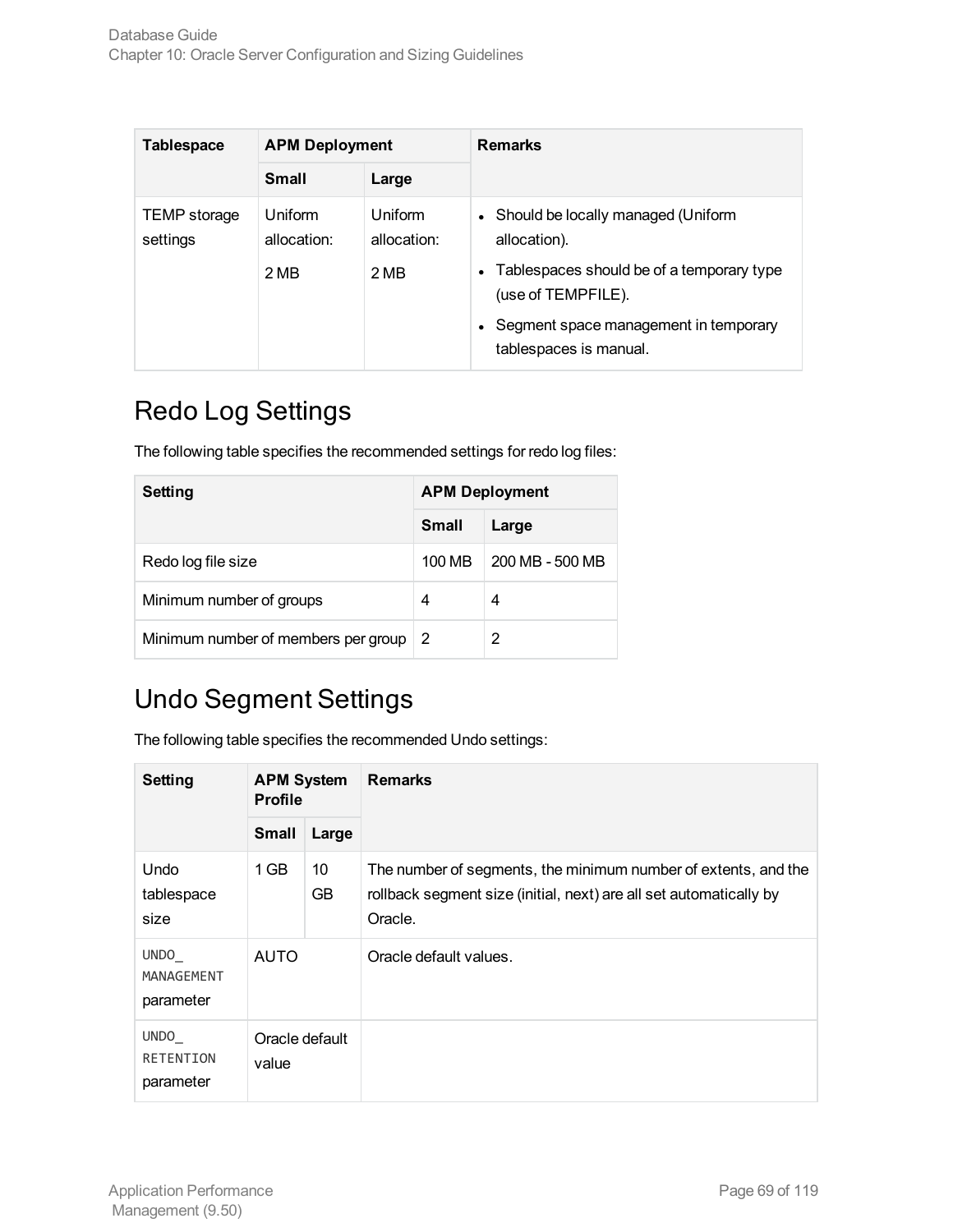The Undo Tablespace storage default settings should be:

- Locally managed tablespace
- Automatic local extent management
- <span id="page-69-0"></span><sup>l</sup> Segment space management in undo tablespaces is manual

# Using RAID Configuration

The use of RAID is transparent to Oracle. All the features specific to RAID configurations are handled by the operating system and not by Oracle.

The use of RAID devices differs according to the Oracle file type. Data files and archive logs can be placed on RAID devices, since they are accessed randomly. Redo logs should not be put on RAID devices, since they are accessed sequentially and performance is enhanced by having the disk drive head near the last write location. However, mirroring of redo log files is strongly recommended by Oracle.

RAID is much easier to use than the Oracle techniques for data placement and striping.

Note the following RAID configuration recommendations:

- RAID usually impacts write operations more than read operations. This is especially true where parity needs to be calculated (RAID 3, RAID 5, and so forth).
- You can place online or archived redo log files on RAID 1 devices. Do not use RAID 5. In addition, place TEMP tablespace data files on RAID 1 devices, instead of RAID 5, because the streamed write performance of distributed parity (RAID 5) is not as good as that of simple mirroring (RAID 1).
- Swap space can be used on RAID devices without affecting Oracle.

The following table describes the RAID devices and types to be used with each Oracle file type:

| <b>RAID</b> | Type of<br><b>RAID</b>         | Control<br><b>File</b> | Database File                                                  | Redo Log File/<br><b>Temporary</b> | <b>Archive File</b> |
|-------------|--------------------------------|------------------------|----------------------------------------------------------------|------------------------------------|---------------------|
| 0           | Striping                       | Avoid                  | OK.                                                            | Avoid                              | Avoid               |
| 1           | Shadowing                      | OK                     | OK                                                             | Recommended                        | Recommended         |
| $0+1$       | Striping +<br>Shadowing        | OK.                    | Recommended                                                    | Avoid                              | Avoid               |
| 3           | Striping with<br>static parity | OK.                    | Avoid when this data file<br>involves heavy write<br>operation | Avoid                              | Avoid               |
| 5           | Striping with                  | OK.                    | Avoid when this data file                                      | Avoid                              | Avoid               |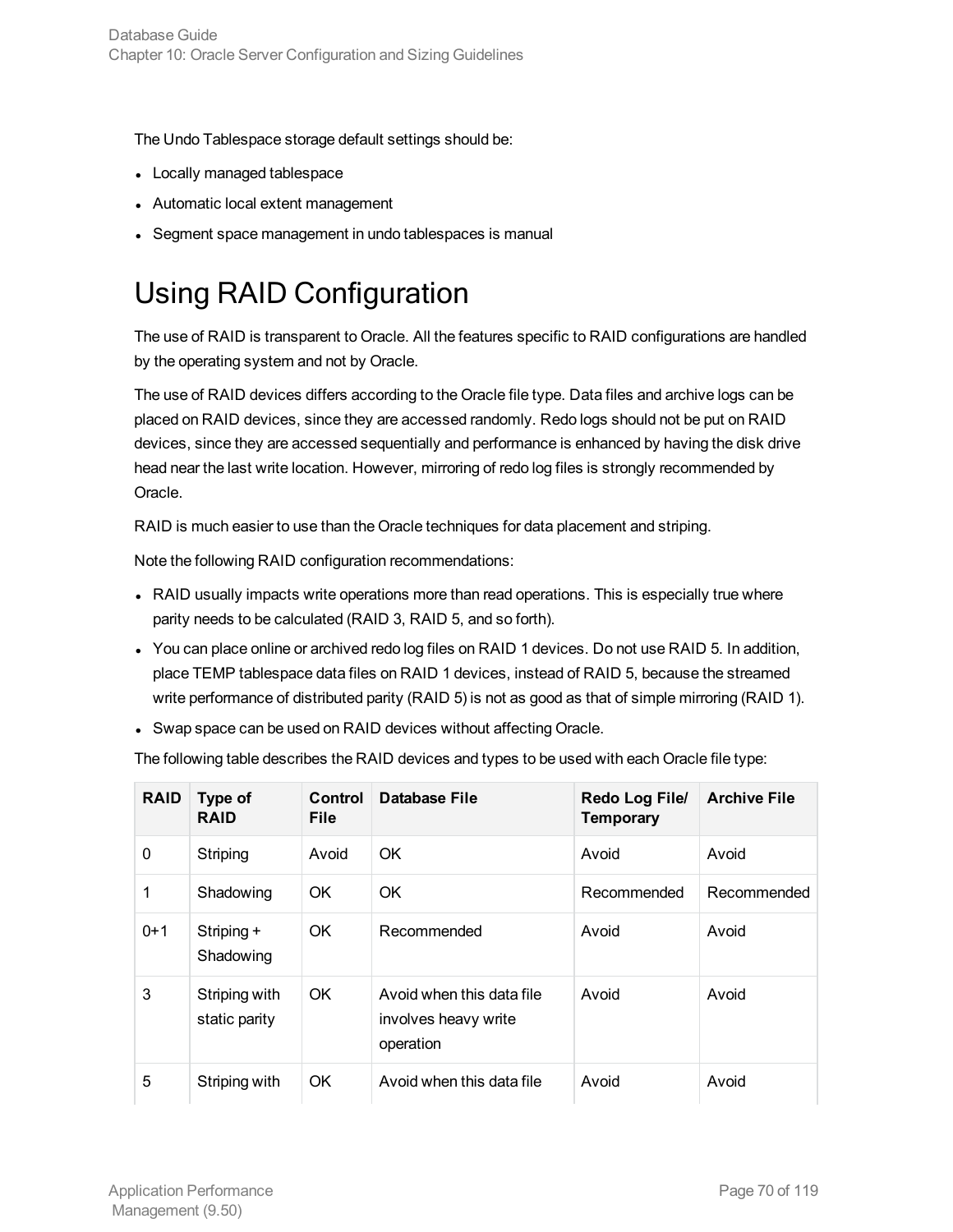| <b>RAID</b> | Type of<br><b>RAID</b> | Control<br><b>File</b> | ∣ Database File                   | Redo Log File/<br><b>Temporary</b> | <b>Archive File</b> |
|-------------|------------------------|------------------------|-----------------------------------|------------------------------------|---------------------|
|             | rotating parity        |                        | involves heavy write<br>operation |                                    |                     |

#### **NOTE:**

- RAID 0 does not provide protection against failures. It requires a strong backup strategy.
- RAID 0+1 is recommended for database files because it avoids hot spots and provides the best possible performance during a disk failure. The disadvantage of RAID 0+1 is its costly configuration.
- Use the highest RPM disks for temporary/redo logs. Use as many controllers as you can in the array, and ensure that you place the redo log groups on different controllers.

# <span id="page-70-0"></span>ASM Storage

As of APM 9.00, Oracle 11g Automatic Storage Management (ASM) is supported as a storage option for Oracle database files, in addition to the traditional file system option.

For details on configuring and administrating ASM, see the Oracle Database Storage Administrator's Guide 11g.

For an ASM Overview, best practices, and technical papers, see <http://www.oracle.com/technology/products/database/asm/index.html>.

Pay attention to the following tasks:

- Preparing and mapping of the ASM disks, configuring the ASM disk groups, and setting the correct redundancy.
- Usage of the Oracle ASMLIB driver for improved discovery and management of ASM disks and for enhanced I/O processing (Linux only).
- Proper setting of ASM\_DISKSTRING according to your disks discovery path.
- Rebalance operation manual and automatic control options.

# Oracle Advanced Security

#### **NOTE:**

To configure your Oracle database to use Oracle Advanced Security Encryption Algorithms, you may need to ask your database administrator for assistance.

The following Oracle Advanced Security Encryption Algorithms were successfully tested with APM: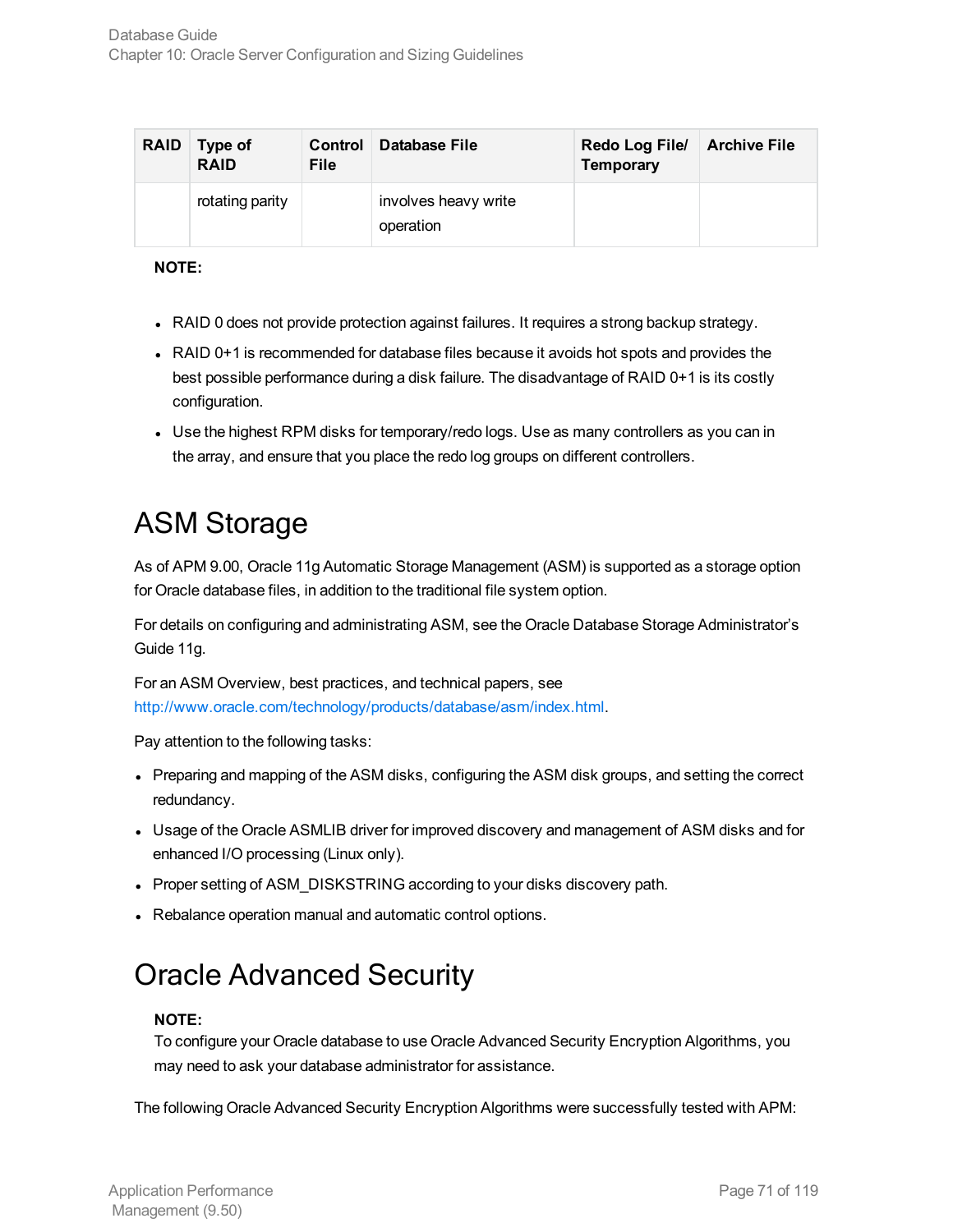- AES256 AES with a 256-bit key size
- $\cdot$  RC4\_256 RSA RC4 with a 256-bit key size
- AES192 AES with a 192-bit key size
- $\cdot$  RC4\_40 RSA RC4 with a 40-bit key size

To enable Network Data Encryption on the APM side:

- 1. In the **ddoracle** section of the **/opt/HP/BSM/conf/jdbc.drivers.properties** file, add the following lines:
	- ddoracle.EncryptionLevel = required
	- ddoracle.EncryptionTypes = <Encryption Algorithm>
- 2. Create a **/opt/HP/BSM/odb/conf/jdbc.properties** file with the following content:
	- $\bullet$  Oracle = ddoracle
	- ddoracle.EncryptionLevel = required
	- ddoracle.EncryptionTypes = <Encryption Algorithm>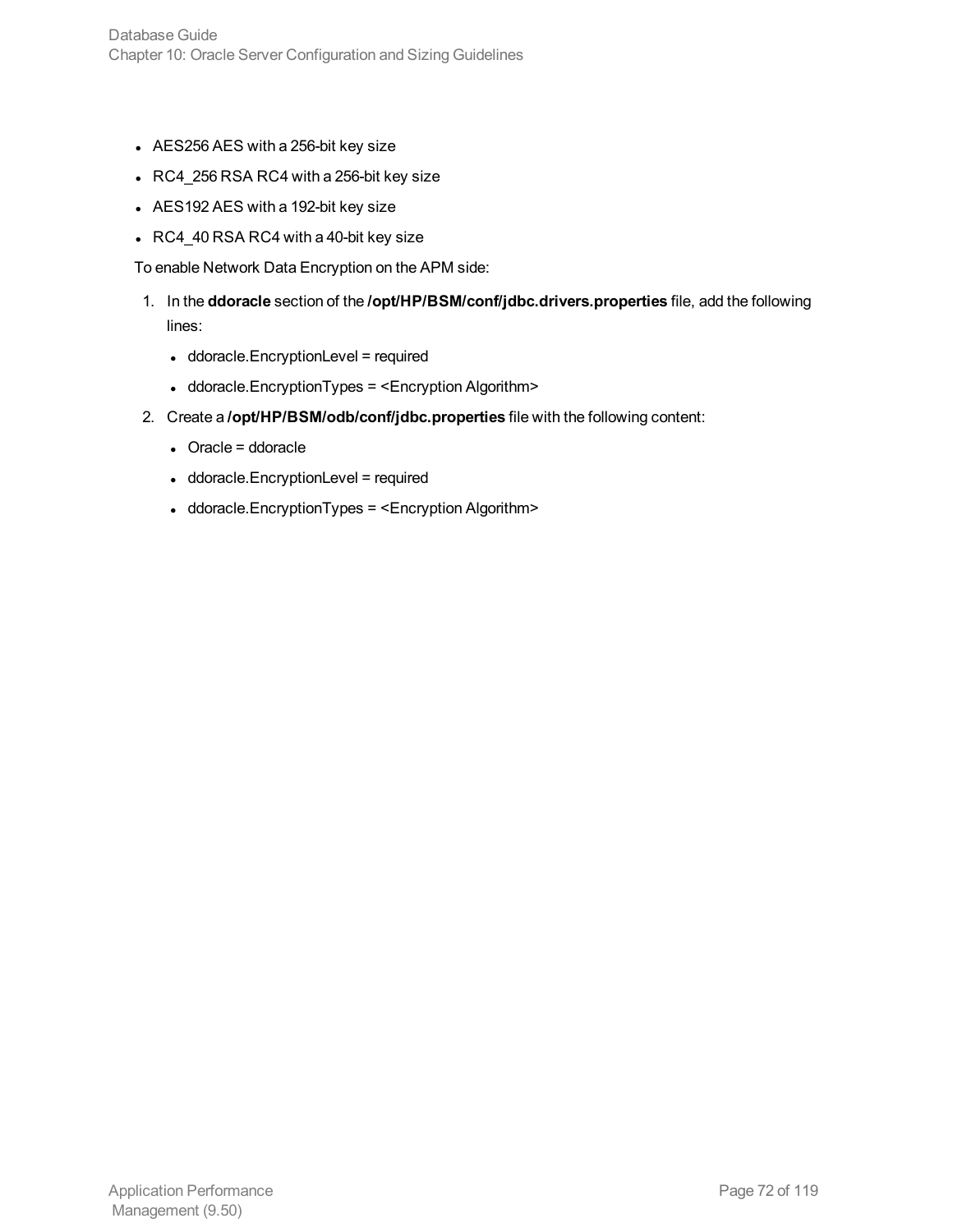# Chapter 11: Maintaining an Oracle Server Database

This chapter describes the various maintenance and tuning procedures that are recommended for APM databases created on Oracle Servers, as well as some of the available database backup and recovery methods.

This chapter includes:

- Database [Maintenance](#page-72-0) and Tuning, below
- <span id="page-72-0"></span>Oracle Database Backup and [Recovery,](#page-79-0) on page 80

## Database Maintenance and Tuning

Poor database performance can be caused by the faulty configuration of the instance and database, or by abnormal resource consumption of an Oracle transaction, user, or process. It is essential for the database administrator to proactively monitor resource consumption, and correct any abnormalities before performance is affected.

#### **NOTE:**

Memory, CPU, and I/O are the three most common system resources consumed by Oracle.

There are a number of third-party tools that you can use to monitor database behavior and assist you in identifying bottlenecks in your system. Use the following guidelines to help you.

This section includes the following topics:

- [System](#page-73-0) Global Area (SGA), on the next page
- [Database](#page-73-1) Load Behavior, on the next page
- [CPU](#page-73-2) and I/O, on the next page
- **[Oracle](#page-73-3) Alert File, on the next page**
- Archive Log File [System,](#page-74-0) on page 75
- [Tablespace](#page-74-1) Storage Space, on page 75
- **Space [Management,](#page-74-2) on page 75**
- Collecting Statistics for [Databases,](#page-74-3) on page 75
- Oracle 10g [Automated](#page-75-0) Statistics Collection, on page 76
- **Oracle 11g [Automated](#page-75-1) Statistics Collection, on page 76**
- **Star [Transformation](#page-76-0) in Profile Schemas, on page 77**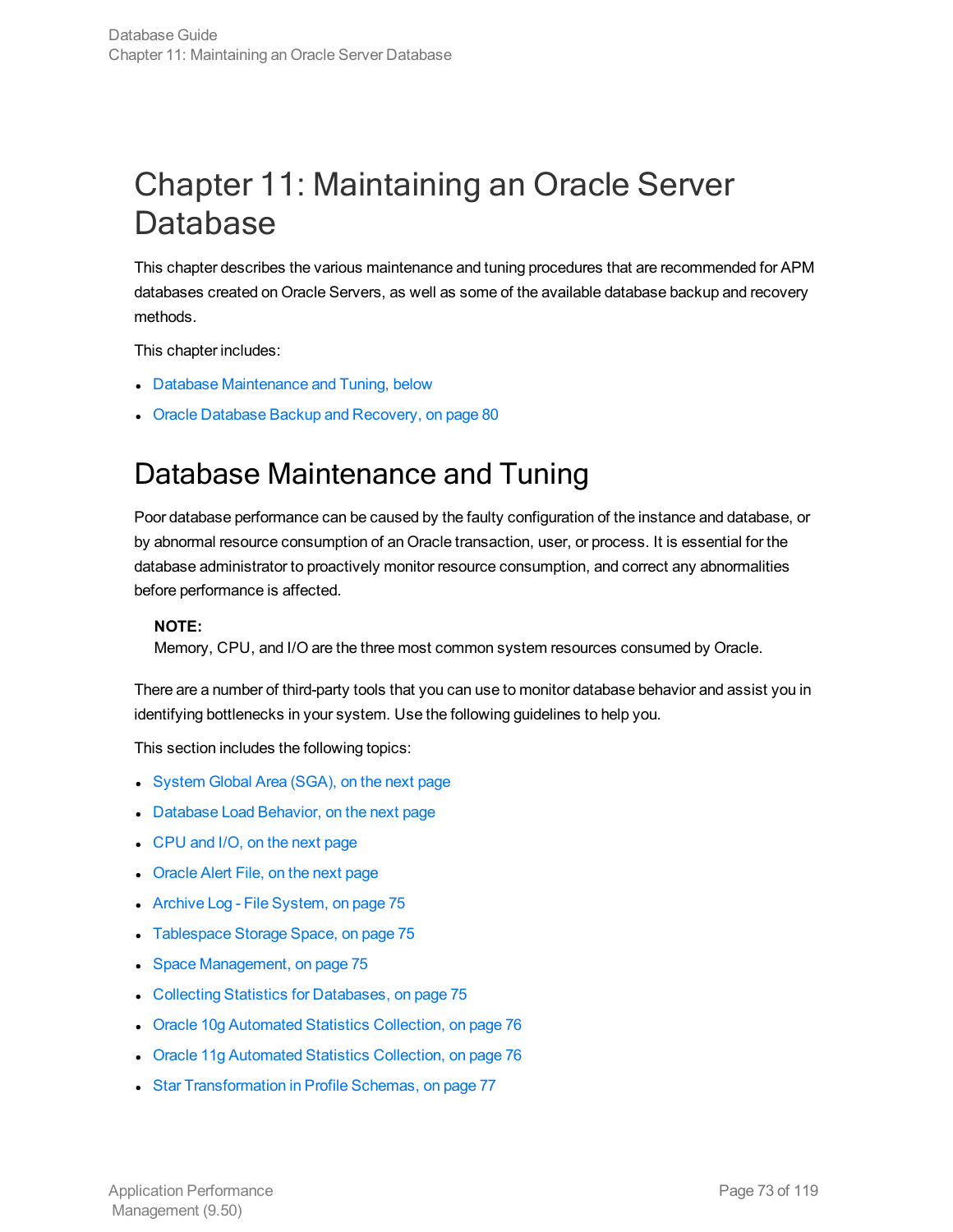- Advanced Statistics Collection for Profile [Schemas,](#page-76-1) on page 77
- [Collection](#page-77-0) Statistics for RTSM, on page 78
- <span id="page-73-0"></span>• Index [Fragmentation,](#page-77-1) on page 78

## System Global Area (SGA)

Always configure your SGA to fit physical memory and avoid using swapping. It is recommended that you not set the SGA for more than 70 percent of system physical memory, leaving enough memory for additional system and client processes. In Oracle 11g, the parameters MEMORY\_TARGET or MEMORY\_MAX\_ TARGET cannot be greater than the shared memory file system (**/dev/shm**) on your operating system.

### <span id="page-73-1"></span>Database Load Behavior

Oracle10g AWR (Automatic Workload Repository) reports can be used to monitor performance bottlenecks and database behavior. For details, see the Oracle Metalink Note 276103.1: PERFORMANCE TUNING USING 10g ADVISORS AND MANAGEABILITY FEATURES. AWR is an evolution of STATSPACK (8i and up) and **utlbstat/utlestat**.

It is also recommended that you monitor I/O load on the system to identify I/O contention. After you determine which disk is most loaded, you can use the AWR output to determine which particular Oracle data file is the cause of the contention and consider changing the I/O storage configuration.

## <span id="page-73-2"></span>CPU and I/O

It is recommended that you monitor the CPU and file system, which are the main resources consumed by the database server. CPU usage should not exceed 70 percent and the I/O wait should not be higher than 10 percent.

You can use **perfmon** on Windows, or **top** in UNIX and the storage system management tools, to monitor the above resources.

## <span id="page-73-3"></span>Oracle Alert File

Oracle registers abnormal events in the **alert.log** file, whose location is defined by the BACKGROUND\_ DUMP\_DEST parameter. As of Oracle 11g, the BACKGROUND\_DUMP\_DEST parameter is replaced by DIAGNOSTIC\_DEST as part of Oracle Automatic Diagnostic Repository (ADR).

It is recommended that you check this file regularly to identify abnormalities that should be corrected, for example, ORA-XXXXX errors.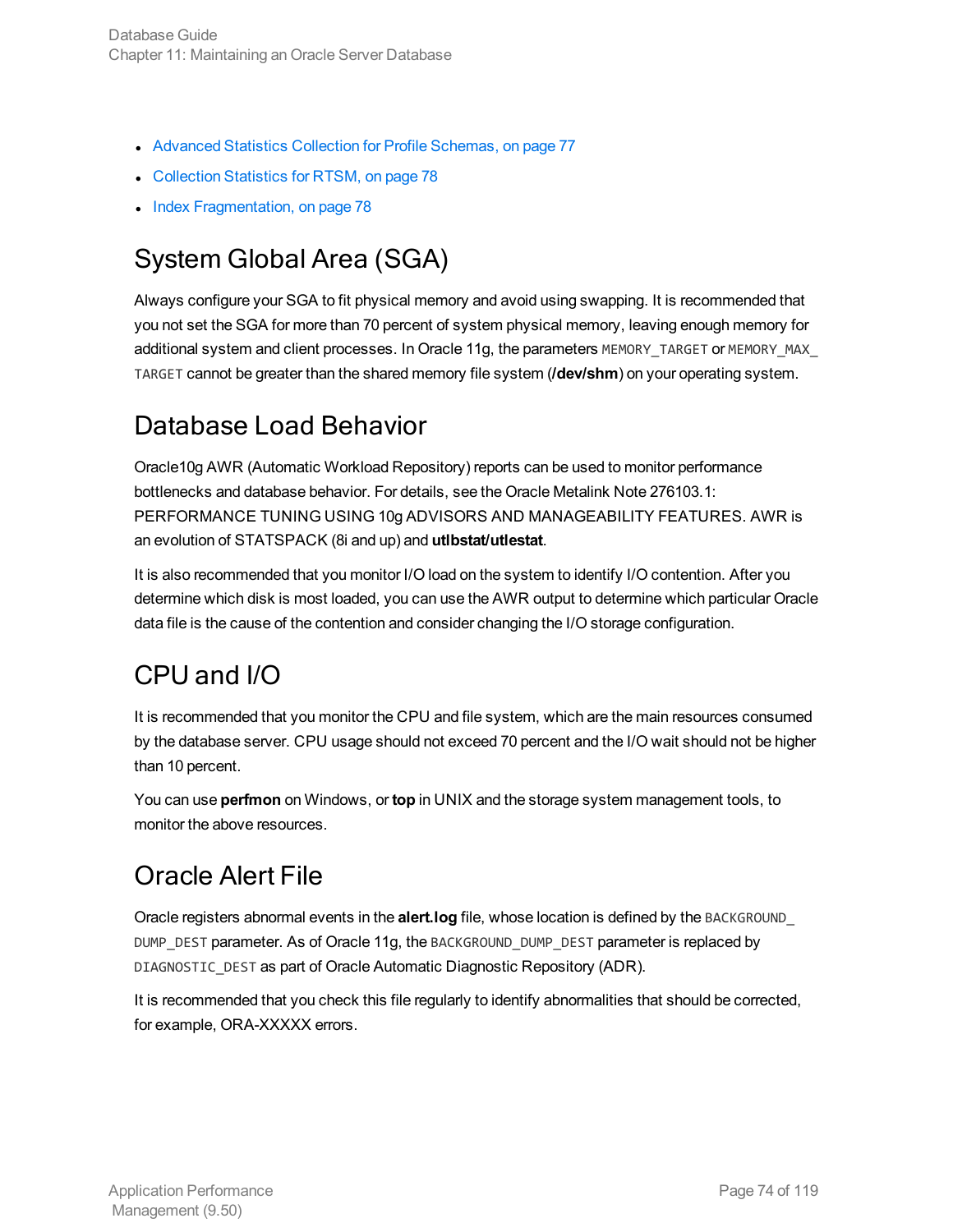### <span id="page-74-0"></span>Archive Log - File System

When using the archivelog mode, monitor your ARCHIVE\_DUMP\_DEST location for disk usage. These files should be backed up and deleted regularly to leave sufficient disk space for new archive files.

The archive file is usually the same size as the redo log file. To determine the size of a redo log file, use the operating system command or the following query:

```
SQL> select GROUP#, BYTES
       from V$LOG;
```
To determine the number of archive files generated over a period of time, for example, a day, you can use the following query after the system is stable:

```
SQL> alter session set NLS_DATE_FORMAT = 'DD-MON-YYYY';
SQL> select FIRST_TIME as "Day",
        COUNT(*) as "Number of files"
        from V$LOG_HISTORY
        group by FIRST_TIME
        order by 1 asc;
```
## <span id="page-74-1"></span>Tablespace Storage Space

To avoid space errors caused by data growth, monitor your tablespace usage regularly.

If you run out of space in one of your tablespaces, you can add one or more data files to it by using the ALTER TABLESPACE <tablespace name> ADD DATAFILE… command.

## <span id="page-74-2"></span>Space Management

Free space in Oracle tablespaces is composed of newly created extents, or space that was used and freed by operations such as update and delete. If some of the free space in a tablespace is composed of extents that were used and freed, your tablespace may become fragmented. You can use the Oracle Segment Advisor (in Oracle 10g and up) to determine whether objects have unused space that can be released. Objects that are found to be fragmented can be reorganized to reclaim wasted space and compact the segment. For an overview on reclaiming wasted space, see the chapter "Managing Space for Schema Objects:Reclaiming Wasted Space" in the Oracle Database Administrator's Guide for your Oracle release.

<span id="page-74-3"></span>Delete this text and replace it with your own content.

## Collecting Statistics for Databases

The APM platform is planned and built to work with the Oracle Cost Base Optimizer. For the Optimizer to work properly, you must periodically collect statistics for all schema tables.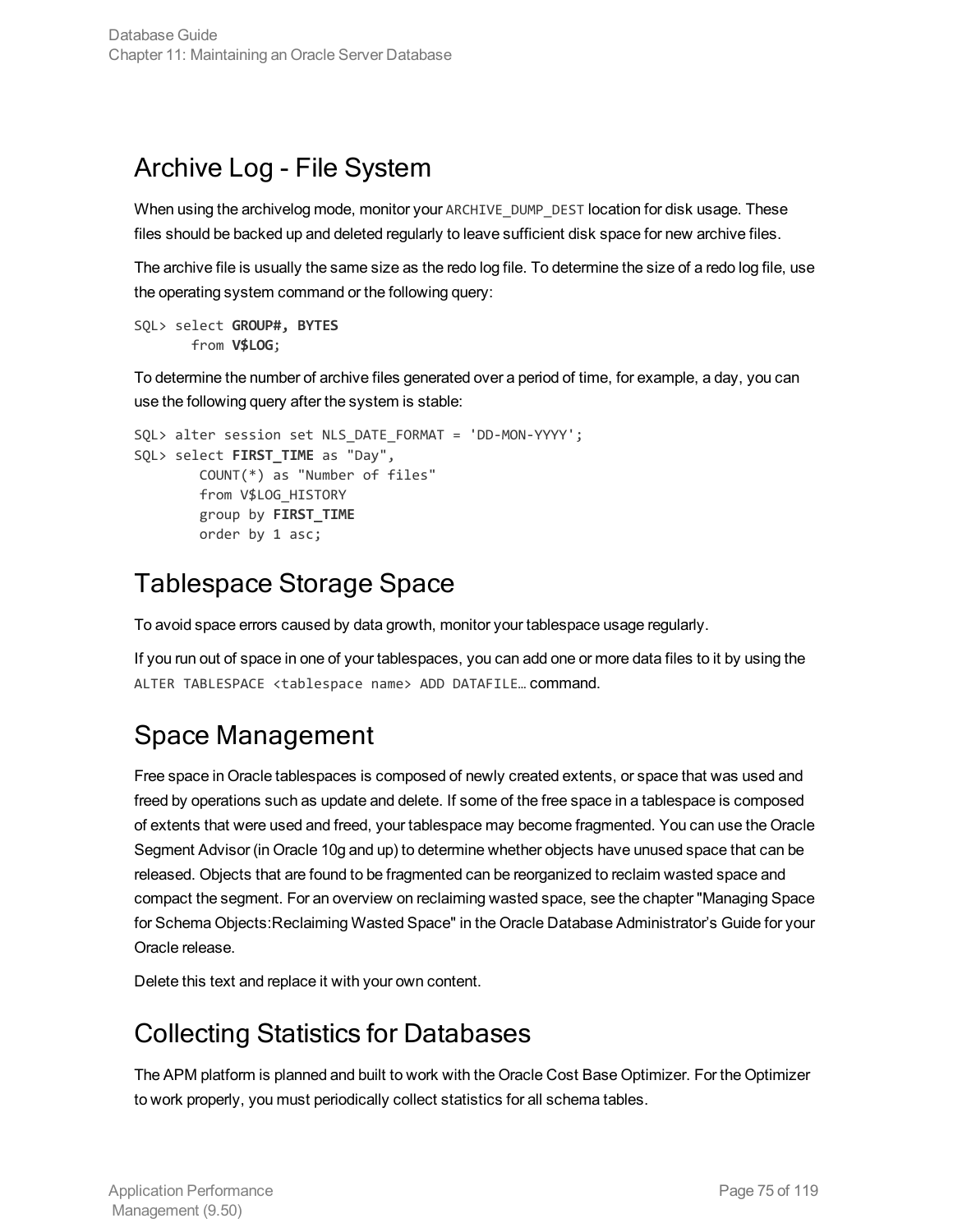During the initial phase of APM deployment, it is recommended that you collect statistics for all APM objects (tables and indexes).

When working with large APM environments, it is recommended that you collect statistics only for objects for which the amount of data changes significantly during the day, or for new objects that are created (such as the tables and indexes created by the Partitioning and Purging Manager). After your APM system is stable, you should collect statistics once a day.

## <span id="page-75-0"></span>Oracle 10g Automated Statistics Collection

Oracle 10g has an automated job for statistics collection of all database schemas as part of using 10g Scheduler APIs. The automated job is the **GATHER\_STATS\_JOB**, which is owned by the **SYS** super user. The job collects stale (inaccurate) statistics at a predefined time (Maintenance Window). The job only refreshes statistics for objects with empty or stale statistics, thereby avoiding scanning unnecessary data as was the case in Oracle 9i.

The Maintenance Window comprises the WEEKNIGHT\_WINDOW (with the job starting at 10:00 PM Monday-Friday), and the WEEKEND\_WINDOW (with the job starting at 12:00 AM on Saturday), with no job scheduled for Sunday. If you need to collect statistics at other maintenance times that better suit your system, your database administrator can change the schedule using the Oracle Enterprise Manager console. For an overview of the Oracle Scheduler, see the section "Overview of Scheduler Concepts" in the Oracle Database Administrator's Guide in the Oracle 10g documentation set.

### **NOTE:**

From Oracle 10g and on, it is strongly recommended to use Oracle Scheduler job APIs instead of DBMS\_JOB APIs for job automation.

## <span id="page-75-1"></span>Oracle 11g Automated Statistics Collection

In Oracle 11g, the Automatic Optimizer Statistics Collection job, GATHER\_STATS\_JOB, is managed by the Automatic Maintenance Tasks framework instead of the Oracle Scheduler framework. Automatic Maintenance Tasks are predefined tasks that perform maintenance operations on the database. These tasks run in a maintenance window, which is a predefined time interval that is intended to occur during a period of low system load. You can manually customize maintenance windows based on the resource usage patterns of your database, or disable certain default windows from running.

According to the Oracle documentation, the preferred way to manage or change configuration of the Automatic Optimizer Statistics Collection job in Oracle 11g is to use the Automatic Maintenance Tasks screens in Enterprise Manager Database Control and Grid Control. For an overview of the Automatic Maintenance Tasks, see "Managing Automated Database Maintenance Tasks" in the Oracle Database Administrator's Guide, release 11.2.

**To manually collect statistics for all APM objects on a database schema:**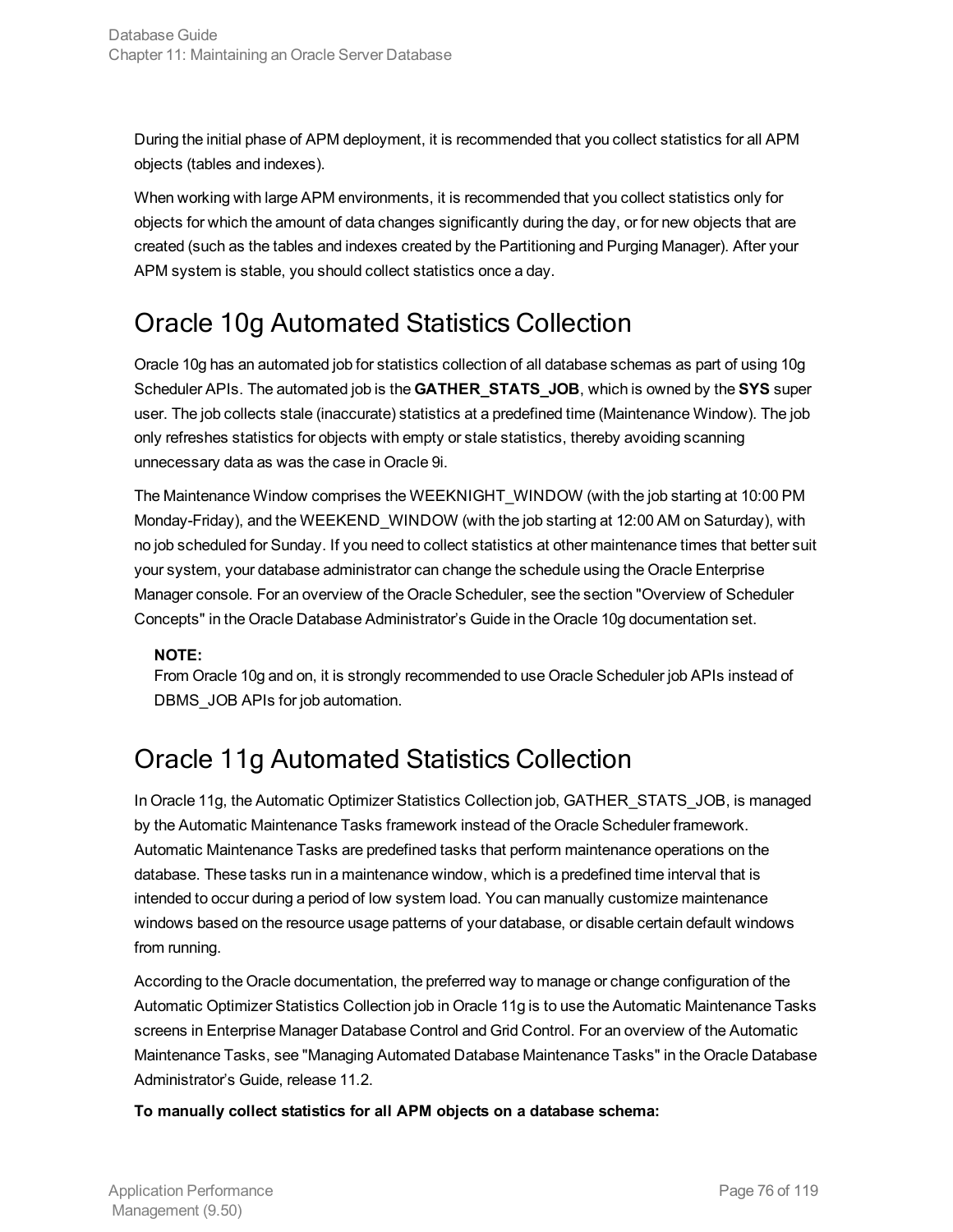- 1. Log on to the APM relevant schema (for example, profile schema) using SQL\*Plus (a third party Oracle client).
- 2. Run the following command:

```
Exec DBMS_STATS.GATHER_SCHEMA_STATS (ownname => '<name of Oracle schema>',
options => 'GATHER AUTO');
```
#### **To collect statistics for specific schema tables and their indexes:**

- 1. Log on to the schema using SQL\*Plus.
- 2. For each table, collect statistics by running the following command:

```
Exec DBMS_STATS.GATHER_TABLE_STATS (ownname => '<name of Oracle schema>',
tabname => '<Name of table for which you want to collect statistics>',
estimate_percent => 5, cascade => TRUE);
```
#### **NOTE:**

- Cascade => True instructs the Oracle database to analyze all the indexes in the table.
- Collecting statistics is a resource-consuming operation that can take a long time. It is therefore recommended that you collect statistics during special maintenance hours.

### <span id="page-76-0"></span>Star Transformation in Profile Schemas

The APM Profile database was redesigned in version 9.00 in order to provide better performance in a complex reporting environment. This design is based on the star model, which is a classic implementation for data warehouse environments.

To provide an optimal support for this design, Oracle provides a feature named **star transformation**, which transforms ordinary queries into star queries. The main reporting system for APM, End User Management reports, is based upon this feature.

The following database parameters should be set at the system level to enable star queries:

- **star\_transformation\_enabled=true.** This parameter enables star transformation queries.
- **\_always star\_transformation=true.** This hidden parameter tells optimizer to always favor star transformation when applicable.

<span id="page-76-1"></span>For details on these parameters, see Oracle [Parameter](#page-61-0) Settings, on page 62.

### Advanced Statistics Collection for Profile Schemas

The star model requires broader, fine-grained statistics for the profile schema, facilitating the optimal use of star transformation queries.

As of release 9.20, APM manages the database statistics for the profile schemas internally. When a new profile schema is created, database statistics are locked using Oracle **dbms\_stats** APIs. Oracle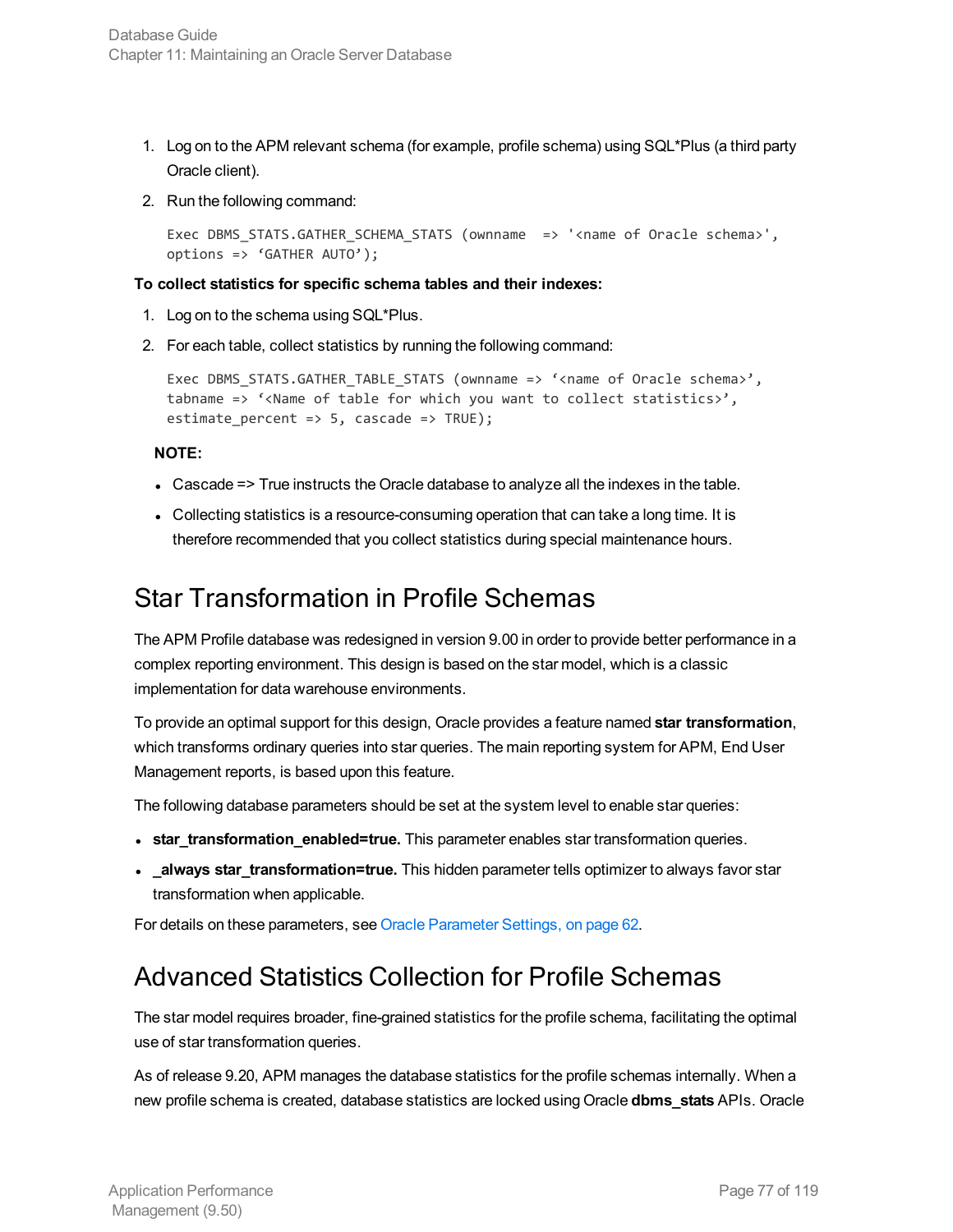default statistics collection jobs (such as the Oracle 11g automated statistics collection job) have no effect on profile schemas. Database administrators should refrain from collecting statistics for profile schemas using the FORCE parameter.

## <span id="page-77-0"></span>Collection Statistics for RTSM

Unlike some databases, where queries are predefined and can be tuned according to the expected database size, RTSM database (CMDB schema) constructs queries dynamically, according to Pattern Views defined against its data model. This necessitates accurate statistics at all times. In addition to running a daily job to update statistics for RTSM, it is recommended that you manually refresh statistics if major changes to the RTSM schema objects have occurred, such as bulk insert transactions triggered by automated DFM jobs. DFM is the process responsible for automatically detecting configuration items (CIs) and inserting them into RTSM.

## <span id="page-77-1"></span>Index Fragmentation

APM schemas consists of Oracle B-tree indexes for enhancing searches on table columns.

### **NOTE:**

In APM profile schema, Oracle bitmap indexes are used in addition to B-tree indexes. The following sections are relevant to B-tree indexes.

It is recommended to validate the structure of the schema indexes periodically (at least every week for active systems), and if necessary to rebuild the indexes found to be fragmented.

The main reasons for indexes becoming fragmented are:

**Row deletes.** When rows in a table are deleted, Oracle index nodes are not physically deleted, nor are the entries removed from the index. Rather, Oracle logically deletes the index entry and leaves dead nodes in the index tree, where they may be reused if another adjacent entry is required. However, when large numbers of adjacent rows are deleted, it is highly unlikely that Oracle is able to reuse the deleted leaf rows. In addition to wasting space, large volumes of deleted leaf nodes cause index scans to take more time.

Over time, following row deletes from schema tables, there may be a need to rebuild some of the schema indexes.

• Index height. The height of an index refers to the maximum number of levels encountered within the index. As the number of levels in an index increases, more block reads are needed when searching the index. When a large amount of rows are added to a table, Oracle may create additional levels of an index to accommodate the new rows, thereby causing an index to reach four levels, although only in those areas of the index tree where massive inserts have occurred. While Oracle indexes can support many millions of entries in three levels, any Oracle index that has four or more levels can benefit from rebuilding.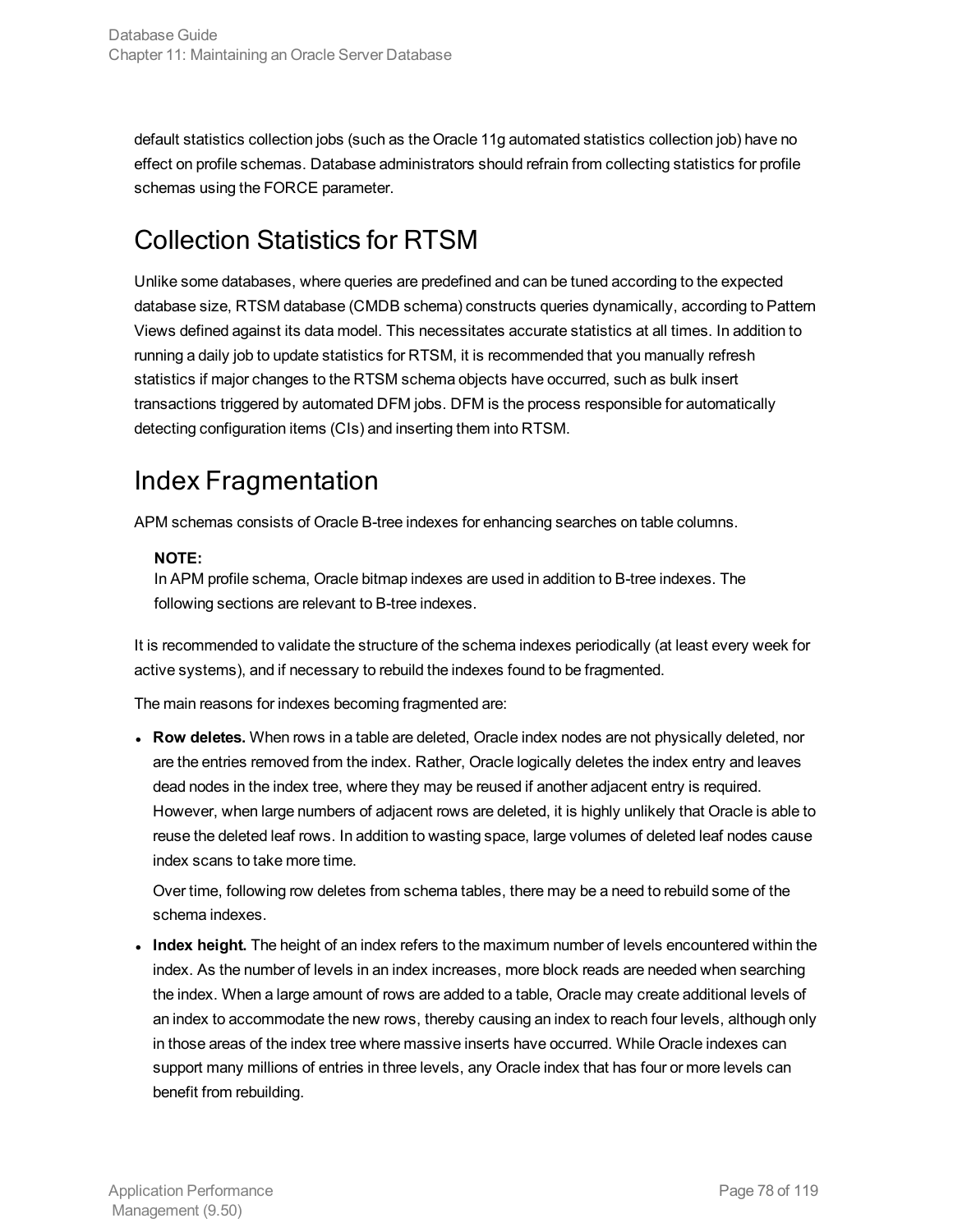For APM tables, it is recommended to rebuild any index that has more than three levels.

### Index Maintenance Utility

APM's index maintenance utility (**maintain\_indexes.bat**) can be used to identify and rebuild indexes that have more than three levels, or that have 100,000 values or more with 10% of deleted values.

You can set a flag when running the utility to instruct it to rebuild indexes identified as being fragmented automatically, although it is recommended that you rebuild indexes manually.

When run, the utility produces a log file (**index stats.log**) that contains the following entries:

- An alphabetical list of indexes that were identified as candidates for rebuilding. For each index listed, statistics are shown such as the height of the index and the percentage of deleted rows.
- Rebuild commands for each index listed that can be used to rebuild the indexes manually.

The utility also creates a table called **TEMP\_STATS** in the target schema that contains all the indexes and their related statistics (not only the indexes listed as candidates for rebuilding). The table remains in the schema until it is manually dropped, to enable inspection of the results at a later stage.

**Warning:** The index maintenance utility is resource intensive, as it analyzes all indexes in the schema. It can also cause locks on database objects, or skip indexes that are locked by other sessions. It is recommended to run the index maintenance utility during maintenance hours only.

#### **To run the index maintenance utility:**

- 1. Copy the following files from the **\<Gateway Server root directory>\AppServer\webapps\site.war\DataBases\ORA\_DB\_Utils** directory to a Windows machine that has Oracle database client installed:
	- <sup>l</sup> **maintain\_indexes.bat**
	- <sup>l</sup> **maintain\_indexes.sql**
- 2. On the machine to which you copied the files, open a DOS command window and move to the location in which you copied the files.
- 3. Run the index maintenance utility with the following command:

maintain\_indexes.bat <schema> <password><db alias> (rebuild flag)

where:

- **schema.** The name of the database schema user of the schema for which you are running the utility.
- **password.** The password for the database schema user.
- <sup>l</sup> **db alias.** The db alias for connecting to the target database as specified in the **tnsnames.ora** file. Ensure that there is an entry in the tnsnames.ora file for the target server.
- rebuild flag. The flag to instruct the utility to rebuild indexes automatically. Set the flag to 0 if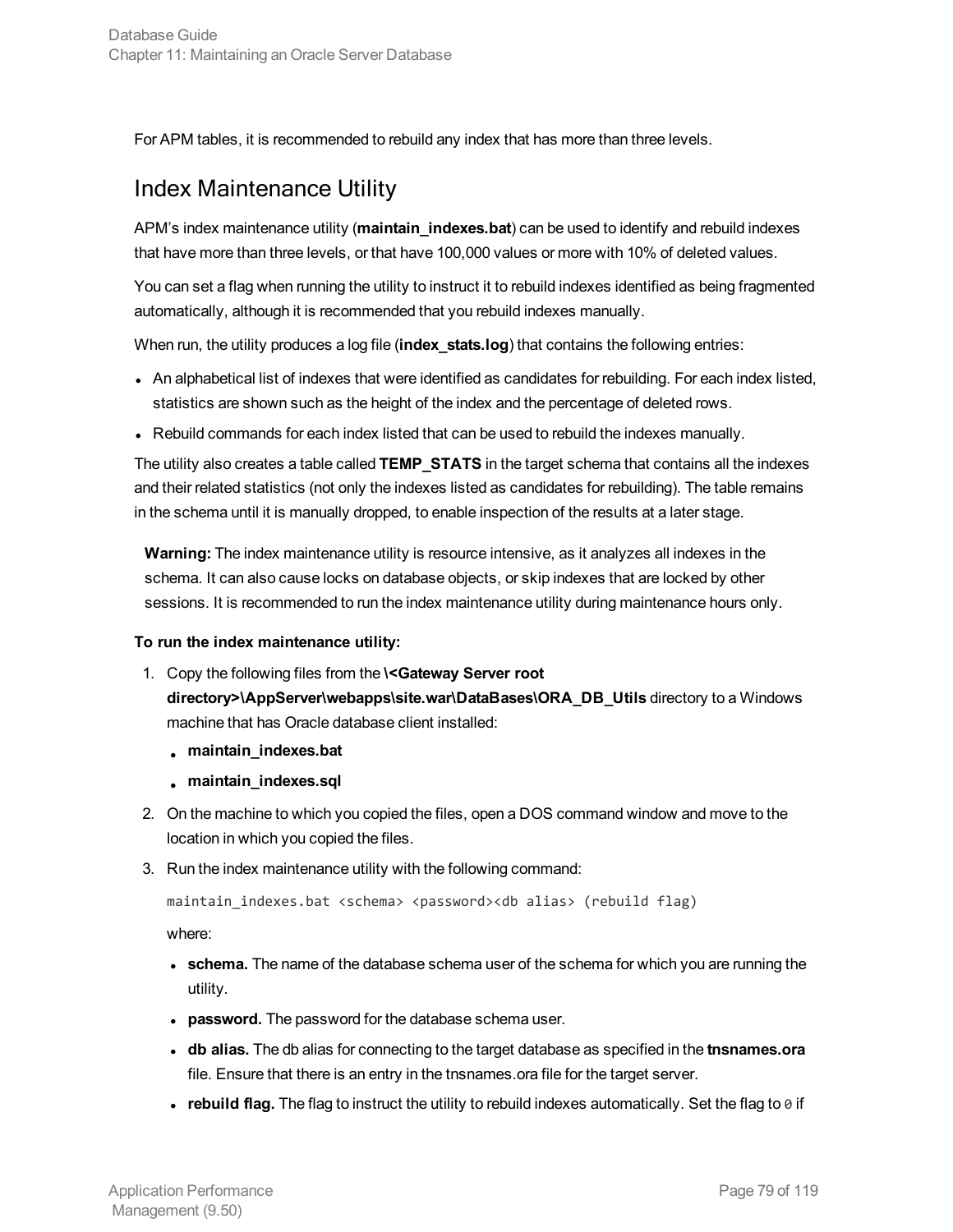you don't want the utility to rebuild indexes automatically and to 1 if you do. The default setting is 0.

When the index maintenance utility has finished running, check the index\_stats.log file in the directory into which you copied the files in step 1, for the list of indexes that are candidates for rebuilding and the rebuild commands to be used.

#### **NOTE:**

- The execution time of the index maintenance utility depends on the size of the indexes and the load on the system when being run.
- Bitmap indexes are used in the APM profile schema to support star queries. They enable better performance for reports when filtering dimension columns. They are used in some of the fact tables in the profile schema. Insert statements are performed against these tables on a regular basis. It is recommended to rebuild these bitmap indexes as part of your organization's index maintenance plan.

## <span id="page-79-0"></span>Oracle Database Backup and Recovery

Your backup strategy is tested when a failure occurs and data is lost. You can lose or corrupt data in several ways, such as a logical application error, an instance failure that prevents Oracle from starting, or a media failure caused by a disk crash. In addition to your scheduled backups, it is important to perform a backup when the database structure changes (for example, when a data file is added to the database), or before you upgrade your software or hardware.

When choosing a backup strategy, consider several factors, such as the system workload, the usage schedule, the importance of the data, and the hardware environment of the database.

Oracle backups can be performed using scripts executing SQL commands combined with operating system commands to copy files, or using Oracle RMAN (Recovery Manager) commands.

It is recommended that you maintain updated records of backups performed on your database so that you can use them for recovery on demand. If you are using RMAN, catalog information is available from the catalog.

This section describes:

- Available Backup [Methods,](#page-79-1) below
- <span id="page-79-1"></span>• Oracle [Recovery](#page-81-0) Manager - RMAN, on page 82

## Available Backup Methods

This section describes the various backup methods that are available.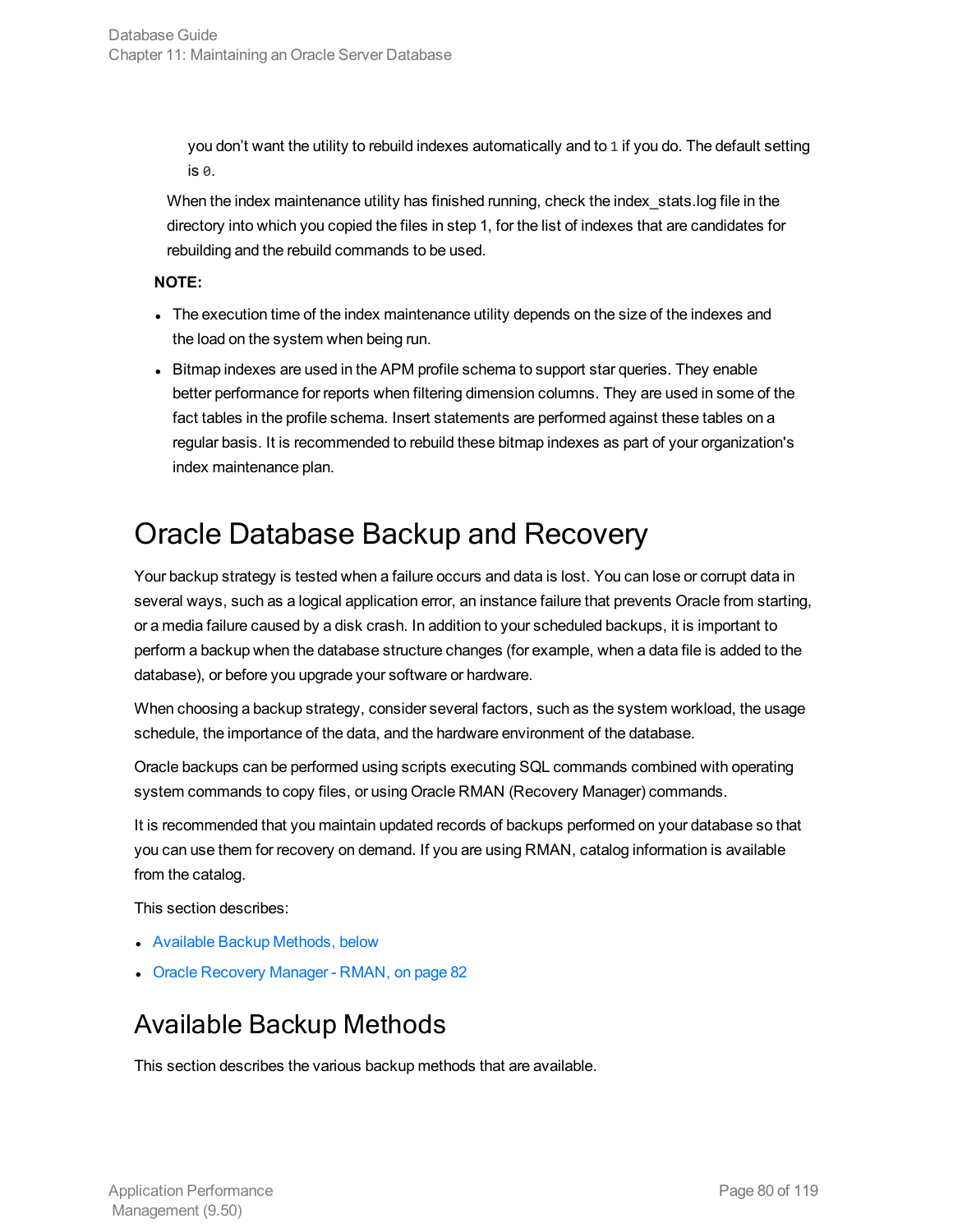### Cold Backup

Cold backup, also known as offline backup, is a database level backup. It normally requires that the database be shut down before the backup is started. The amount of downtime is dependent on the database size, the backup media (disk or tape), the backup software, and the hardware in use.

After the instance is down, all its data files, log files, control files, and configuration files should be copied either to disk or other media. After the copy is complete, the instance can be restarted.

This backup method enables recovery to a the point in time in the past at which the database snapshot was taken.

For more information, see the Oracle Backup and Recovery Guide for your Oracle release.

### Hot Backup

Hot backup, also known as online backup, enables you to run a backup while the instance is running and users are connected to the database. This backup method is a tablespace backup level and requires the database to operate in archivelog mode, which enables Oracle to track changes over time by generating redo log file copies called archive files. The generated archive files are written to the archive destination specified by the LOG\_ARCHIVE\_DEST (or LOG\_ARCHIVE\_DEST\_NN) parameter in the instance parameter files.

#### **NOTE:**

If the Oracle Flash Recovery Area is used, then the default destination for archiving is the value set in the **db\_ recovery\_file\_dest** parameter.

After you start the backup, all the data files, control files, archive files, and configuration files should be copied either to disk or other media. This method enables recovery to any point in time. Note that working in archivelog mode requires additional disk space to contain incremental archive files, which can influence database performance. During the backup process, APM may also experience some performance degradation due to disk load.

For more information, see the Oracle Backup and Recovery Guide for your Oracle release.

### Data Pump Export Import

In addition to the cold and hot physical backup methods, you can use the backup method known as Data Pump. Data Pump APIs (introduced in Oracle 10g) for moving data and metadata between databases and schemas, replaced Oracle's original export/import utilities. The original export/import utilities are no longer supported for general use as of Oracle 11g.

The Oracle Data Pump export utility dumps schema structure and contents into one or more Oracle binary files called a dump file. This method can be used to transfer data between two schemas in the same database, or between two separate Oracle databases. To load exported data back into the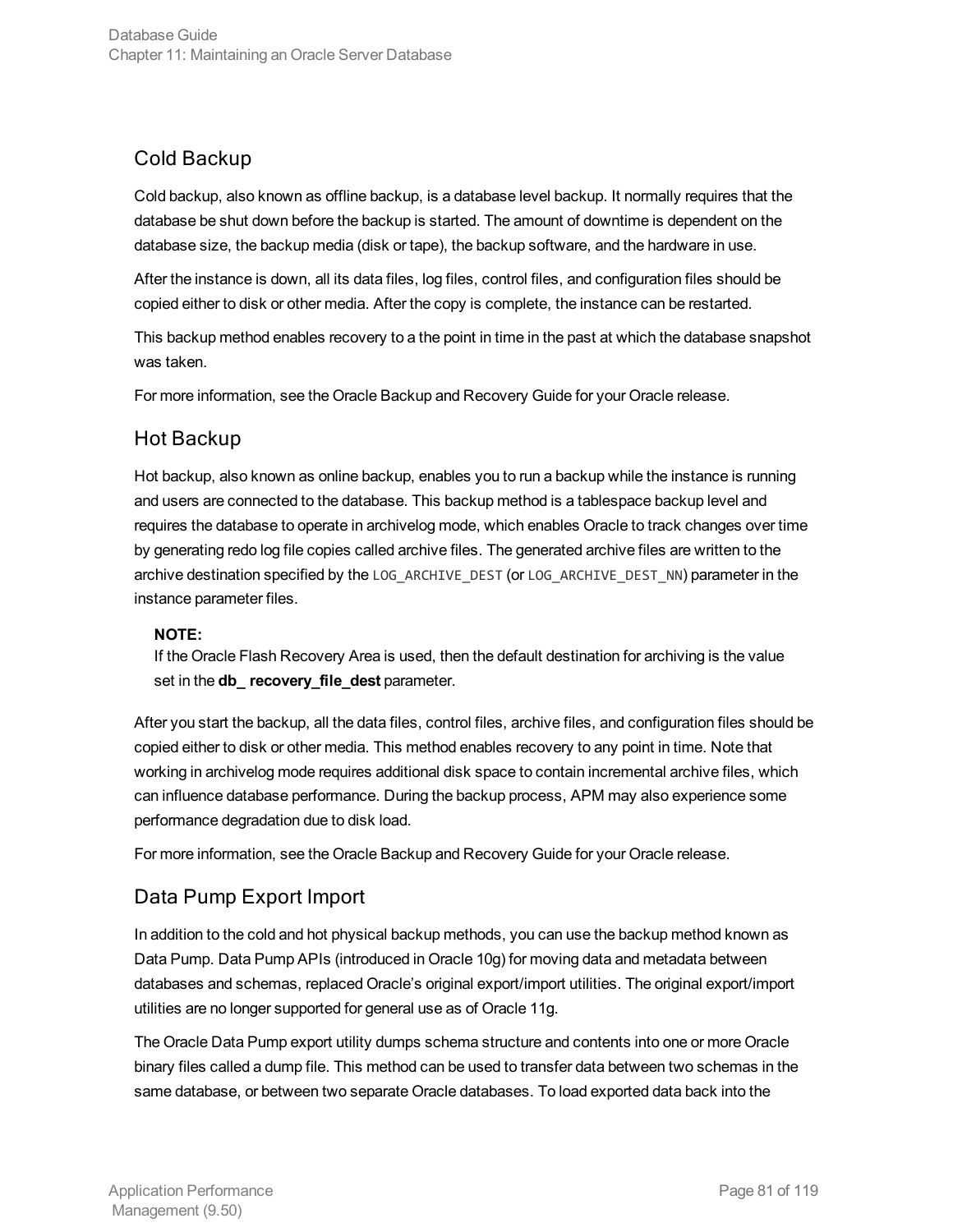database, use the Data Pump import utility. For more information about Oracle Data Pump utilities, see Oracle Database Utilities in the Oracle documentation for your release.

#### **NOTE:**

APM does not require you to use a specific backup method; however, it is recommended that your backup method accommodate APM's use of more than one database user schema.

## <span id="page-81-0"></span>Oracle Recovery Manager - RMAN

Recovery Manager (RMAN) is a generic Oracle tool that enables you to back up and restore your target database. When working with RMAN, you can choose to work with the RMAN catalog schema. The catalog is managed within the Oracle schema and stores information on the registered database structure and backups performed using RMAN. It can be queried to produce backup reports and copy availability. A single catalog can manage backup information from one or more target databases.

The RMAN catalog is usually placed on a different database instance than the operational database and has a backup strategy of its own. It need only be available during the backup or recovery process.

The RMAN tool can be used in conjunction with third-party backup software for a complete backup and recovery solution.

The following are some advantages of RMAN:

- Minimizes backed up data by compressing backed up files to exclude empty data blocks, thereby saving time and space.
- Supports incremental backups.
- Supplies the user with backup status reporting ability.
- Supports parallel backup and recovery processes when possible.
- Can be used with a third-party backup media tool.

For more information about RMAN, see the Oracle Recovery Manager User's Guide for your release.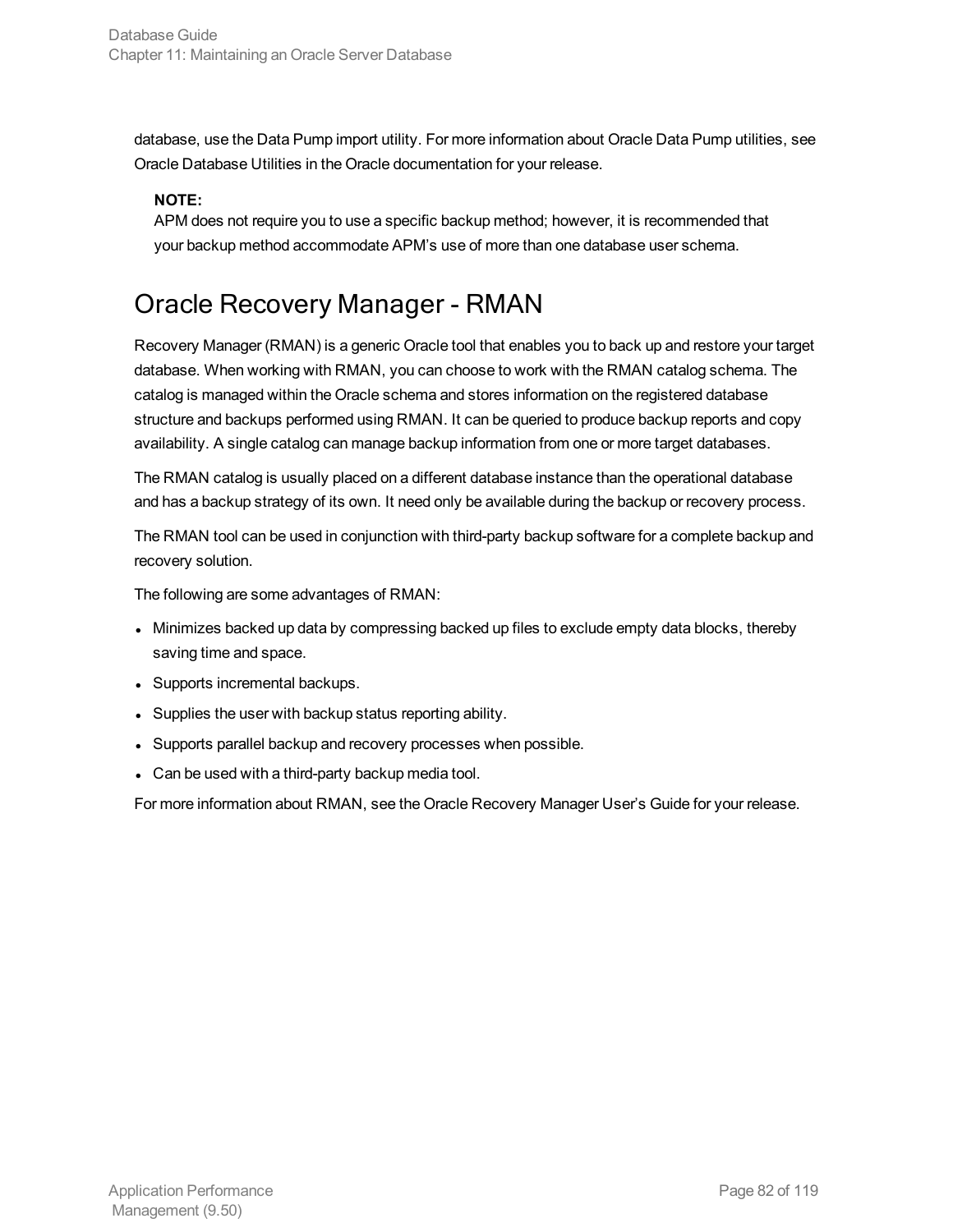# Chapter 12: Configuring the Oracle Client for APM

This chapter describes how to configure the Oracle Client for APM database offline utilities. Installing an Oracle client on the application server is not a requirement. However, it is recommended to have one to operate the various offline database scripts such as manually creating users or collecting statistics against APM databases.

### Oracle Client Versions and Operating System Platforms

The Oracle Client versions and operating system platforms that are supported and recommended for working with APM are identical to the Oracle Server versions and platforms. For details, see the Oracle Server requirements table in Software [Requirements,](#page-53-0) on page 54.

### Oracle Client Installation

To install the Oracle Client, see the Oracle documentation.

If you choose the custom installation option during the installation process, ensure that you install the following components (under **Oracle Client**):

- Oracle Net (Including TCP/IP Adaptor)
- Oracle Database Utilities
- SQL\*Plus
- Oracle Call Interface (OCI)

### Oracle Client Configuration

To work with APM, you must configure the **tnsnames.ora** file that is located in the **<ORACLE\_ HOME>\network\admin** directory. Make sure to specify the name or IP of the Oracle Server host machine, the Oracle Server listener port (by default, usually 1521), and the SID (by default, ORCL) or service\_name. The following is an example of a **tnsnames.ora** file.

```
TNSNAMES.ORA Network Configuration File: D:\oracle\ora81\network\admin\tnsnames.ora
# Generated by Oracle configuration tools.
LONDON.MERCURY.CO.IL =
  (DESCRIPTION =
    (ADDRESS_LIST =
      (ADDRESS = (PROTOCOL = TCP)(HOST = London)(PORT = 1521))(CONNECT_DATA +
      (SID = Iondon)\mathcal{L}\overline{\phantom{0}}
```
It is recommended that you use the Oracle Net Configuration Assistant Oracle tool built to configure the **tnsnames.ora** file. For more information, see the Oracle documentation.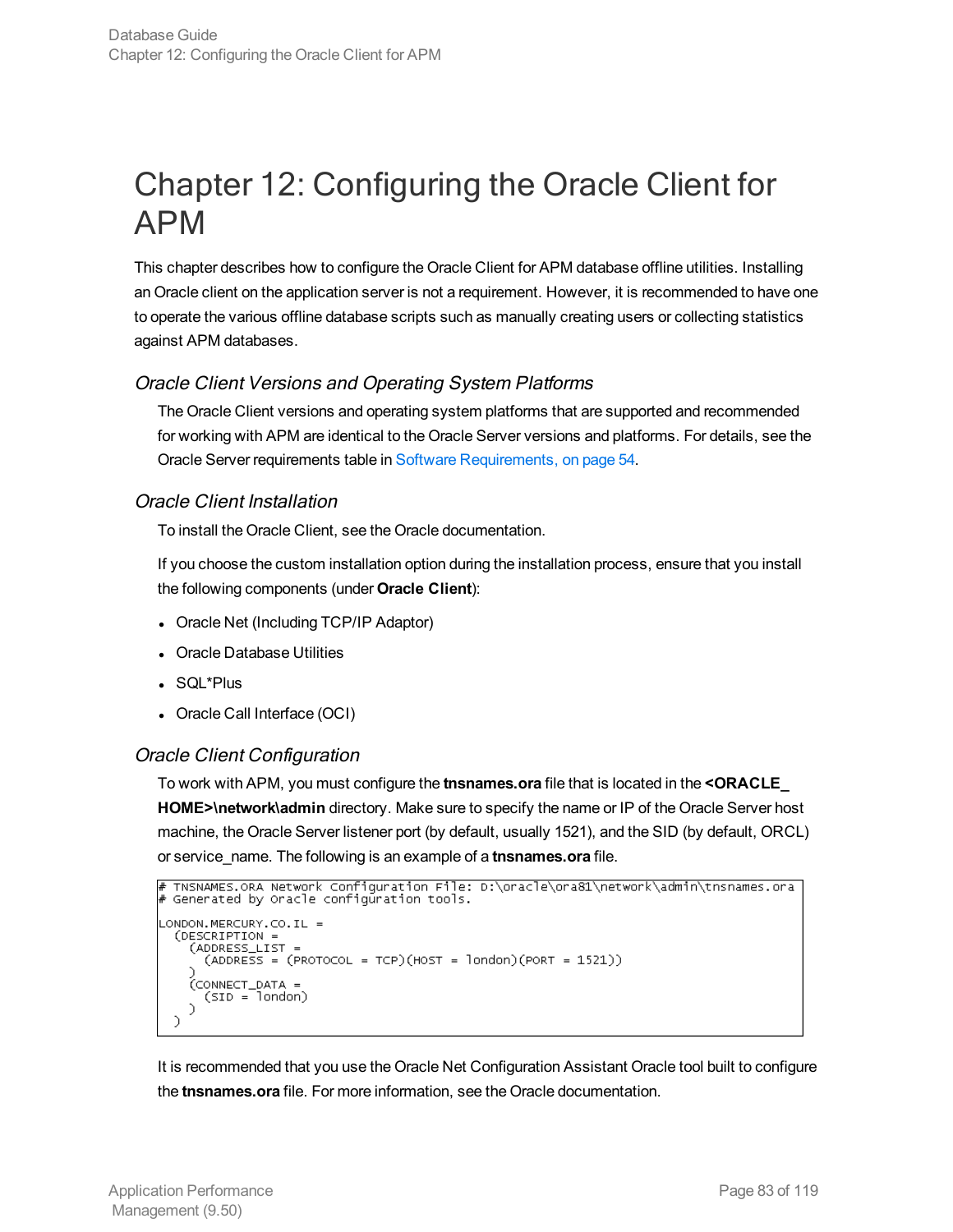Ensure that the Oracle Client configuration, such as SID and port settings, matches the Oracle Server configuration. To test the connection from the Oracle Client machine to the Oracle Server machine, use the **tnsping** utility.

If you are using a RAC deployment, you can configure your tnsnames entry to work with the RAC. For an example of a RAC entry, see Support for Oracle Real [Application](#page-111-0) Cluster, on page 112.

#### **NOTE:**

- The APM servers access the Oracle Server using the JDBC thin driver. The JDBC thin driver does not support a firewall connection that is net\*8/9 compliant, and therefore allows for SQL data transmission only.
- The Easy Connect Naming method eliminates the need to look up names in the tnsnames.ora files for TCP/IP environments. For details, see the Oracle Database Net Services Administrator's Guide in the Oracle documentation set of your release.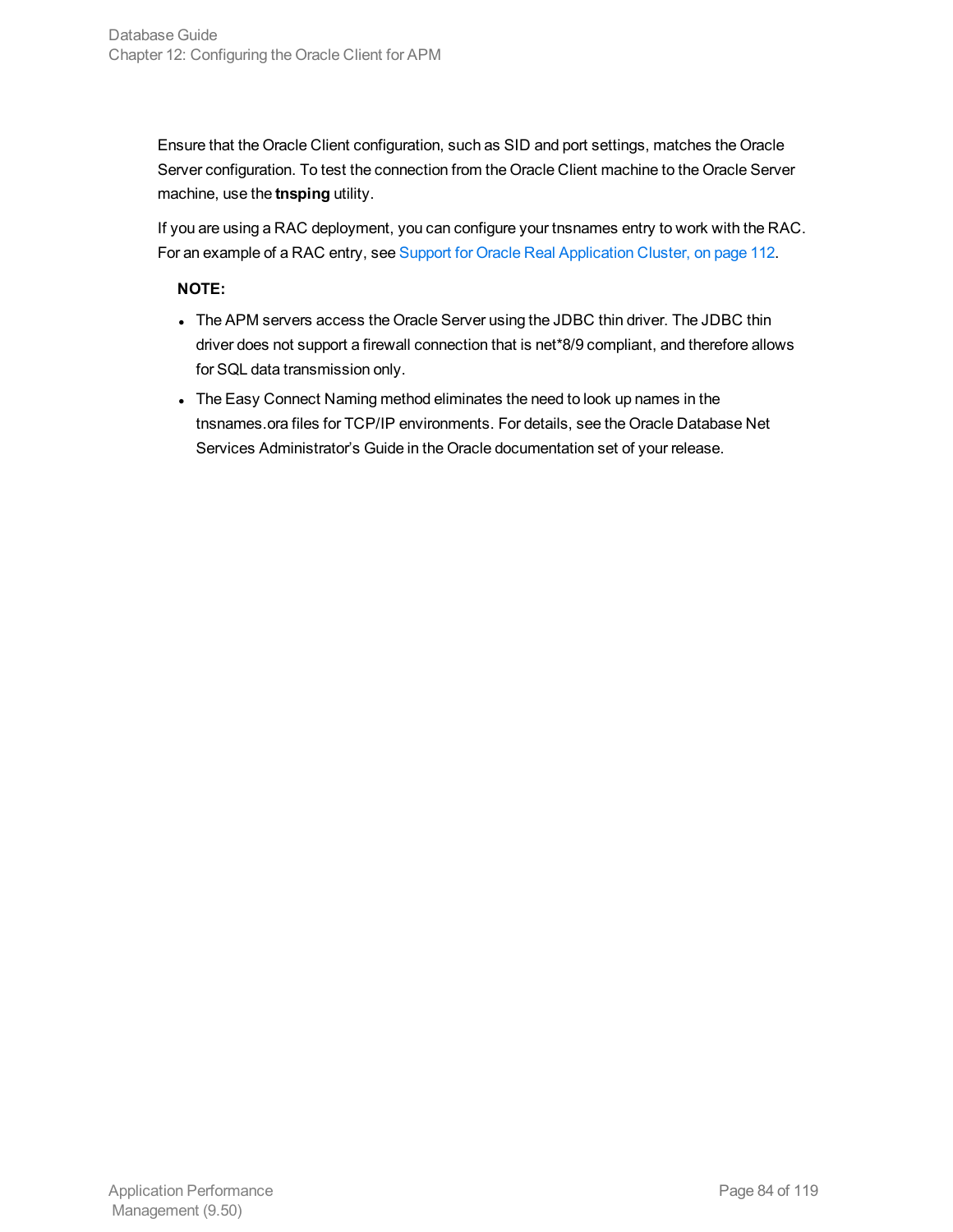# Chapter 13: Oracle Summary Checklist

This chapter contains a checklist summarizing the requirements for APM support and certification.

For more information about the Oracle database configuration settings that should be used when working with Oracle Server and APM, see Oracle Server [Configuration](#page-61-1) and Sizing Guidelines, on page [62.](#page-61-1)

### Checklist for APM Support and Certification

Information is provided in this section for both supported and certified Oracle options.

The certified options are recommended for working with APM. Certified options are rigorously tested by quality assurance personnel. Supported options are those options for which quality assurance personnel have successfully performed basic tests.

| Option                                    | <b>Supported</b>     | Recommended                                                                            | <b>Remarks</b>                                                                   | For more<br>information,<br>see           |
|-------------------------------------------|----------------------|----------------------------------------------------------------------------------------|----------------------------------------------------------------------------------|-------------------------------------------|
| Oracle<br>edition                         | Enterprise           | Enterprise                                                                             |                                                                                  |                                           |
| Dedicated<br>APM server                   | Not necessary        | Not necessary.<br>It is<br>recommended<br>to dedicate an<br>instance for<br><b>APM</b> |                                                                                  |                                           |
| Use of<br>multiple<br>Oracle<br>instances | Yes                  | No                                                                                     | The configuration of all<br>instances must match in a<br>certified environment.  | <b>Oracle</b><br>Instances, on<br>page 56 |
| Use of non-<br>default port               | Yes                  | Yes                                                                                    |                                                                                  |                                           |
| Undo<br>management                        | Automatic;<br>Manual | Automatic                                                                              | Set UNDO<br><b>MANAGEMENT</b><br>parameter to AUTO in a<br>certified environment |                                           |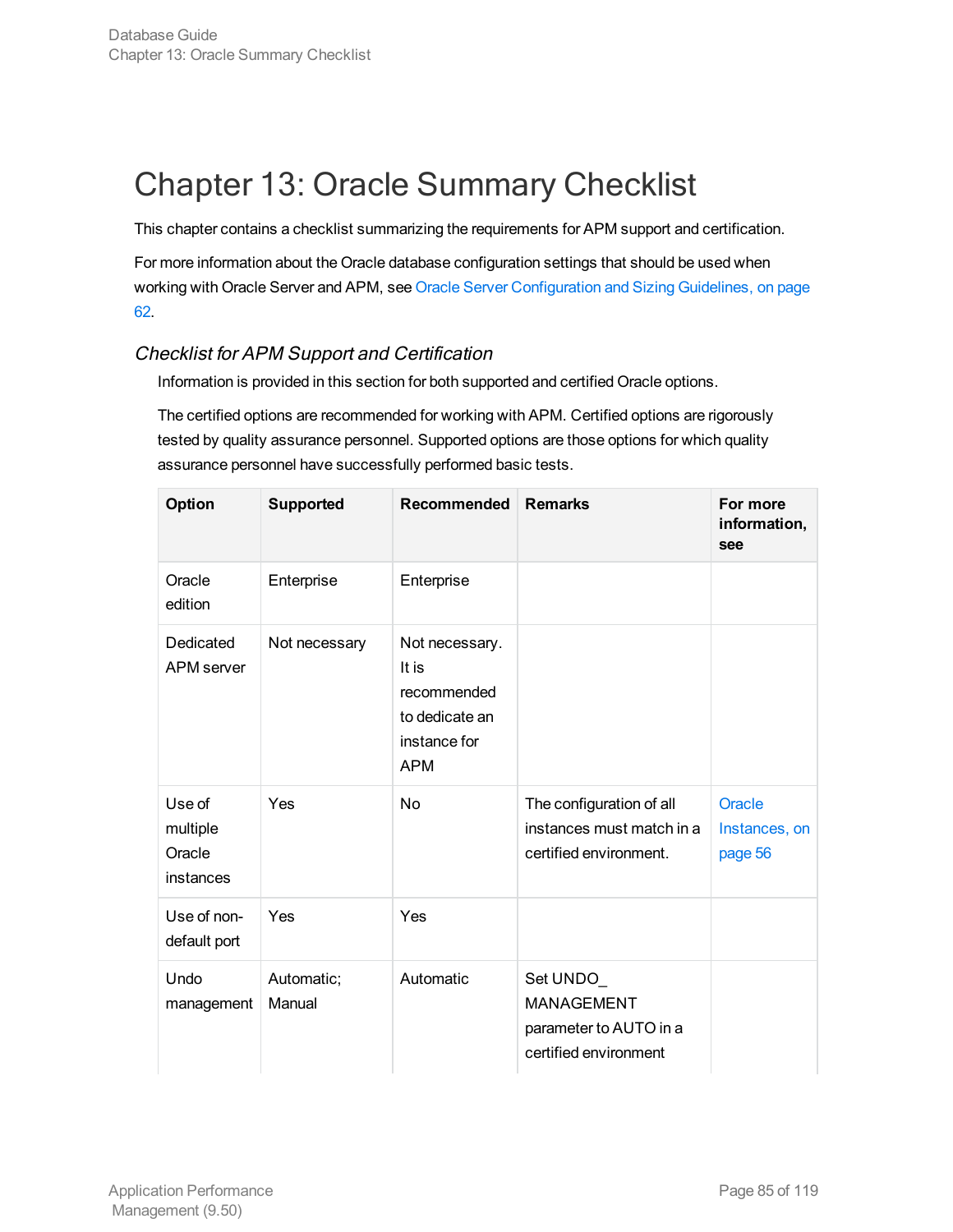| Option                                              | <b>Supported</b>                | Recommended | <b>Remarks</b>                                                                                                                                                                                                         | For more<br>information,<br>see |
|-----------------------------------------------------|---------------------------------|-------------|------------------------------------------------------------------------------------------------------------------------------------------------------------------------------------------------------------------------|---------------------------------|
| Oracle<br>Shared<br>Servers<br>connection<br>method | Yes                             | No          | APM uses a connection<br>pool architecture. Use the<br>dedicated server<br>connection method in a<br>certified environment.                                                                                            |                                 |
| Oracle<br>replication                               | No full support                 | No          |                                                                                                                                                                                                                        |                                 |
| Operating<br>System file<br>compression             | No                              | <b>No</b>   | Not supported by Oracle;<br>Causes abnormal behavior<br>and affects performance.                                                                                                                                       |                                 |
| Database<br>control files<br>required               | Greater than or<br>equal to 2   | 3           | Preferable on different<br>disks.                                                                                                                                                                                      |                                 |
| Redo log<br>groups                                  | Greater than or<br>equal to 3   | 4           | Oracle enables the<br>software mirroring of redo<br>log files. This is achieved<br>by creating at least two<br>members of redo log in<br>each group. Members of<br>the same group should<br>reside on different disks. |                                 |
| Character<br>set                                    | WE8ISO8859P1;<br>UTF8, AL32UTF8 | AL32UTF8    |                                                                                                                                                                                                                        |                                 |
| OPEN_<br><b>CURSORS</b>                             | 800                             | 800         |                                                                                                                                                                                                                        |                                 |
| Working in<br>archive log<br>mode                   | True; False                     | <b>True</b> |                                                                                                                                                                                                                        |                                 |
| Oracle<br>Partitioning<br>Option                    | Enabled                         | Enabled     | Used by the APM Partition<br>Manager to partition and<br>purge Profile database                                                                                                                                        |                                 |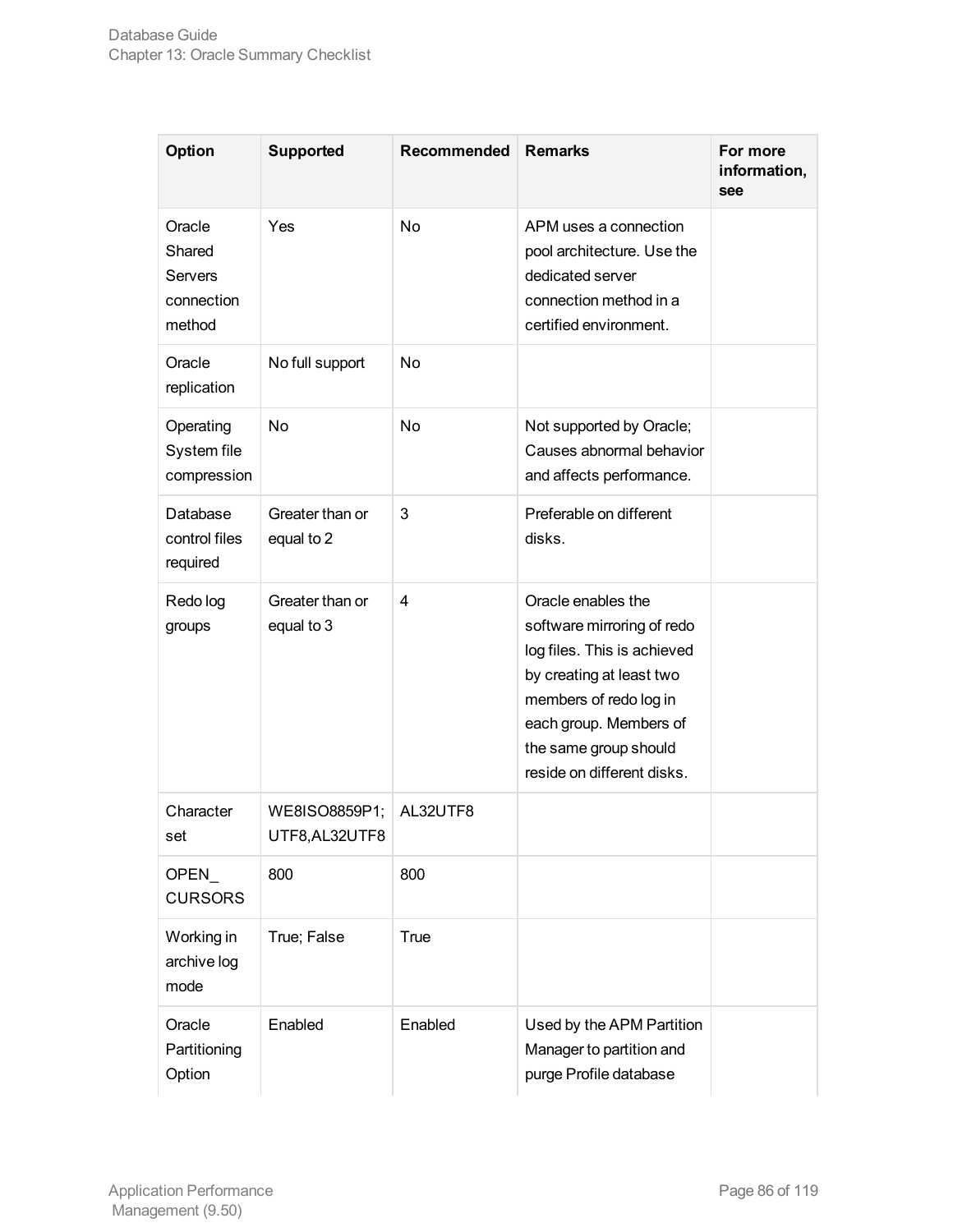| Option                                                              | <b>Supported</b>                                                                                 | Recommended                                                                                           | <b>Remarks</b> | For more<br>information,<br>see                        |
|---------------------------------------------------------------------|--------------------------------------------------------------------------------------------------|-------------------------------------------------------------------------------------------------------|----------------|--------------------------------------------------------|
|                                                                     |                                                                                                  |                                                                                                       | data           |                                                        |
| Autoextend<br>option in<br>tablespace<br>files                      | Yes                                                                                              | <b>No</b>                                                                                             |                |                                                        |
| Locally<br>managed<br>data<br>tablespace                            | Yes                                                                                              | Yes                                                                                                   |                | Locally<br>Managed<br>Tablespaces,<br>on page 66       |
| Tablespace<br>extent<br>management                                  | Local automatic<br>for application<br>schemas; Local<br>uniform for<br><b>TEMP</b><br>tablespace | Local automatic<br>for application<br>data<br>tablespaces;<br>Local uniform<br>for TEMP<br>tablespace |                | Oracle<br><b>Tablespace</b><br>Settings, on<br>page 67 |
| Automatic<br>Segment<br>Space<br>Management<br>Tablespace<br>(ASSM) | Yes                                                                                              | Yes                                                                                                   |                |                                                        |

### Oracle Client Configuration

In order to work with APM, you must configure the **tnsnames.ora** file that is located in the **<ORACLE\_HOME>\network\admin** directory. Make sure to specify the name or IP of the Oracle Server host machine, the Oracle Server listener port (by default, usually 1521), and the SID (by default, ORCL) or service\_name. The following is an example of a **tnsnames.ora** file.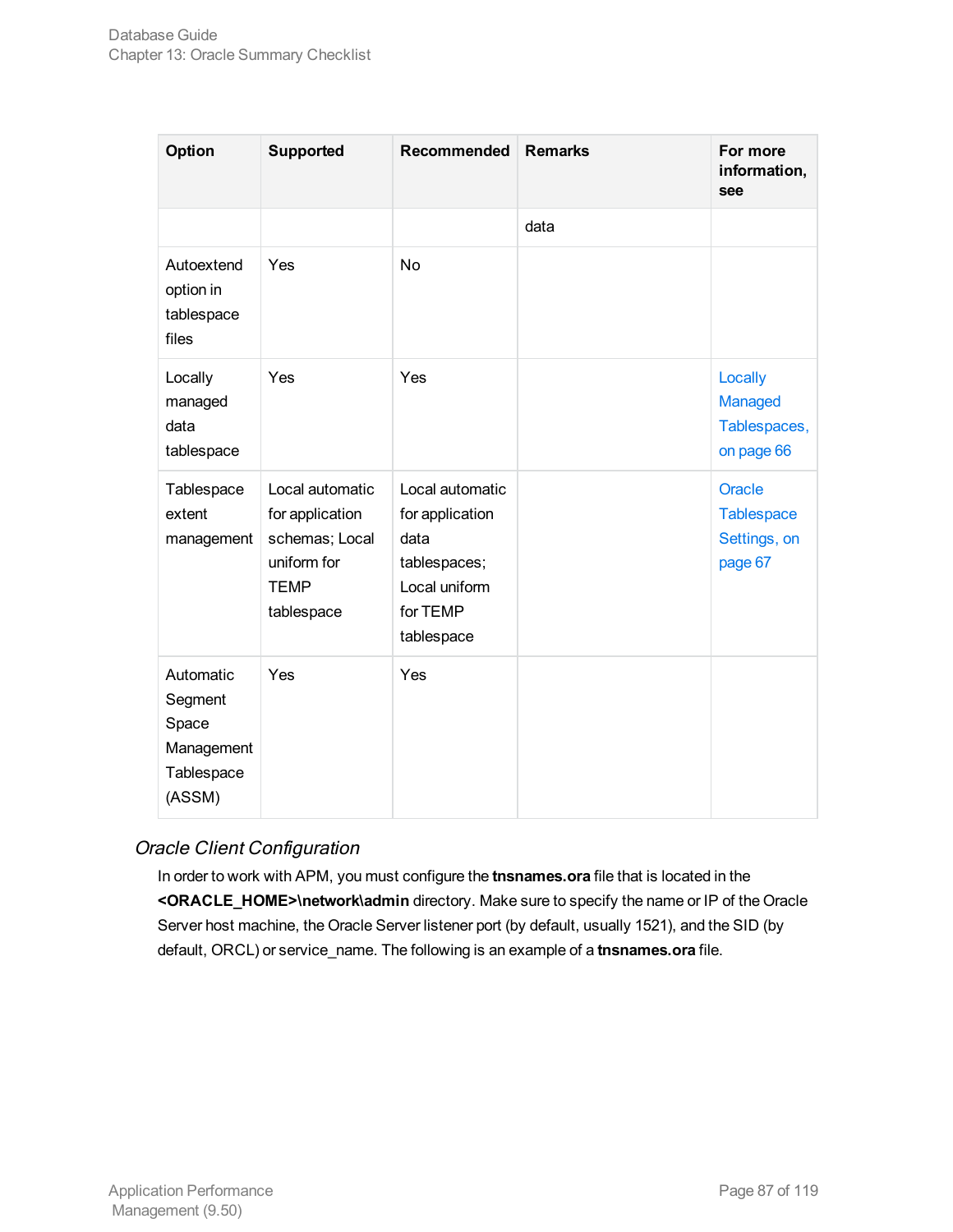```
# TNSNAMES.ORA Network Configuration File: D:\oracle\ora81\network\admin\tnsnames.ora<br># Generated by Oracle configuration tools.
LONDON.MERCURY.CO.IL =
   (DESCRIPTION =
     (ADDRESS_LIST
        (ADDRESS = (PROTOCOL = TCP)(HOST = London)(PORT = 1521))(CONNECT_DATA =<br>(SID = london)
     \mathcal{D}\mathcal{L}
```
It is recommended that you use the Oracle Net Configuration Assistant Oracle tool built to configure the **tnsnames.ora** file. For more information, see the Oracle documentation.

Ensure that the Oracle Client configuration, such as SID and port settings, matches the Oracle Server configuration. To test the connection from the Oracle Client machine to the Oracle Server machine, use the **tnsping** utility.

If you are using a RAC deployment, you can configure your tnsnames entry to work with the RAC. For an example of a RAC entry, see Support for Oracle Real [Application](#page-111-0) Cluster, on page 112.

#### **NOTE:**

- The APM servers access the Oracle Server using the JDBC thin driver. The JDBC thin driver does not support a firewall connection that is net\*8/9 compliant, and therefore allows for SQL data transmission only.
- The Easy Connect Naming method eliminates the need to look up names in the tnsnames.ora files for TCP/IP environments. For details, see the Oracle Database Net Services Administrator's Guide in the Oracle documentation set of your release.

### Oracle Server and Client Requirements

For the Oracle Server and Client versions and operating system platforms that are supported for working with APM, see Software [Requirements,](#page-53-0) on page 54.

#### Setting Oracle Initialization Parameters

For a list of recommended settings for Oracle server initialization parameters, see Oracle [Parameter](#page-61-0) [Settings,](#page-61-0) on page 62.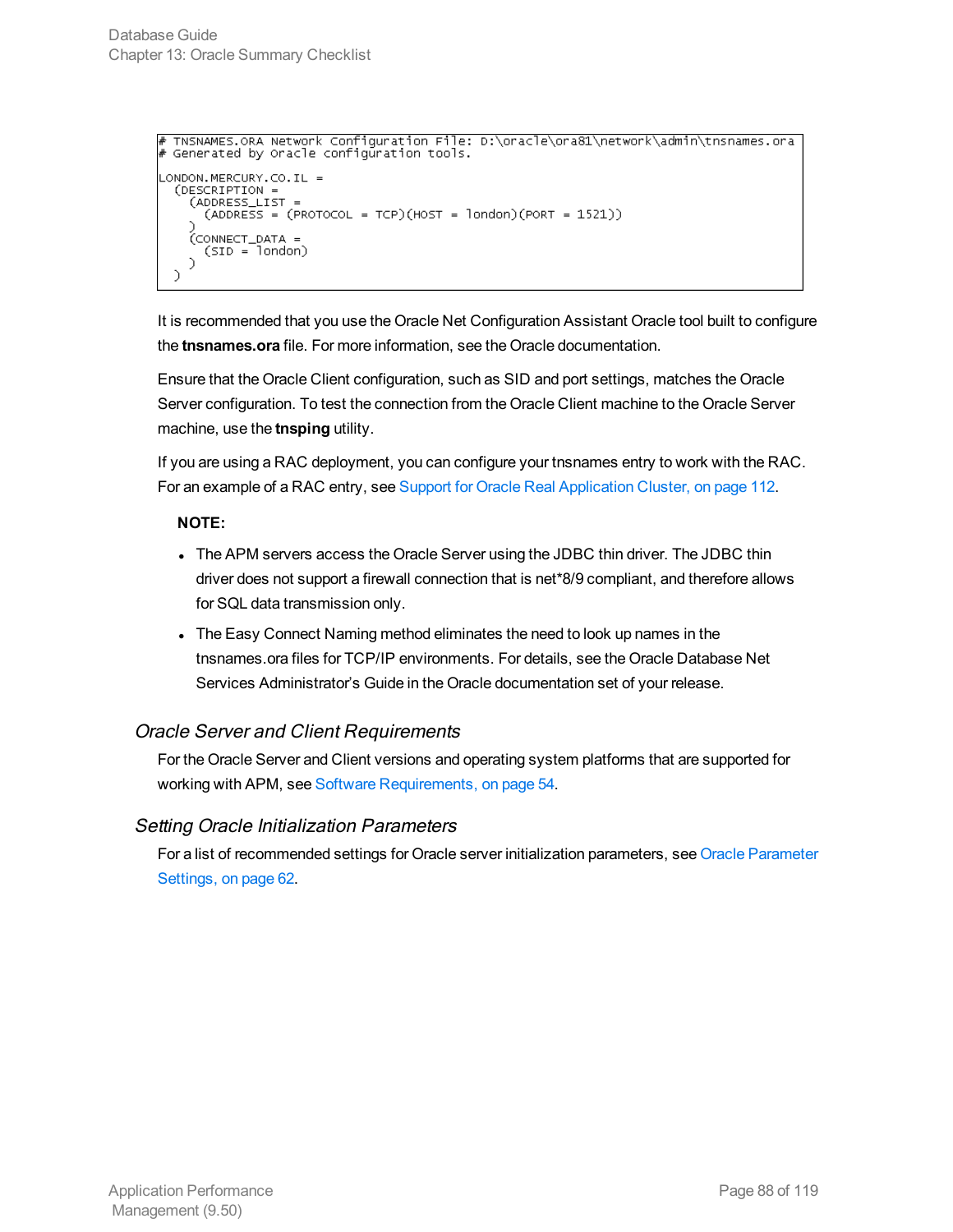# Part IV: Appendixes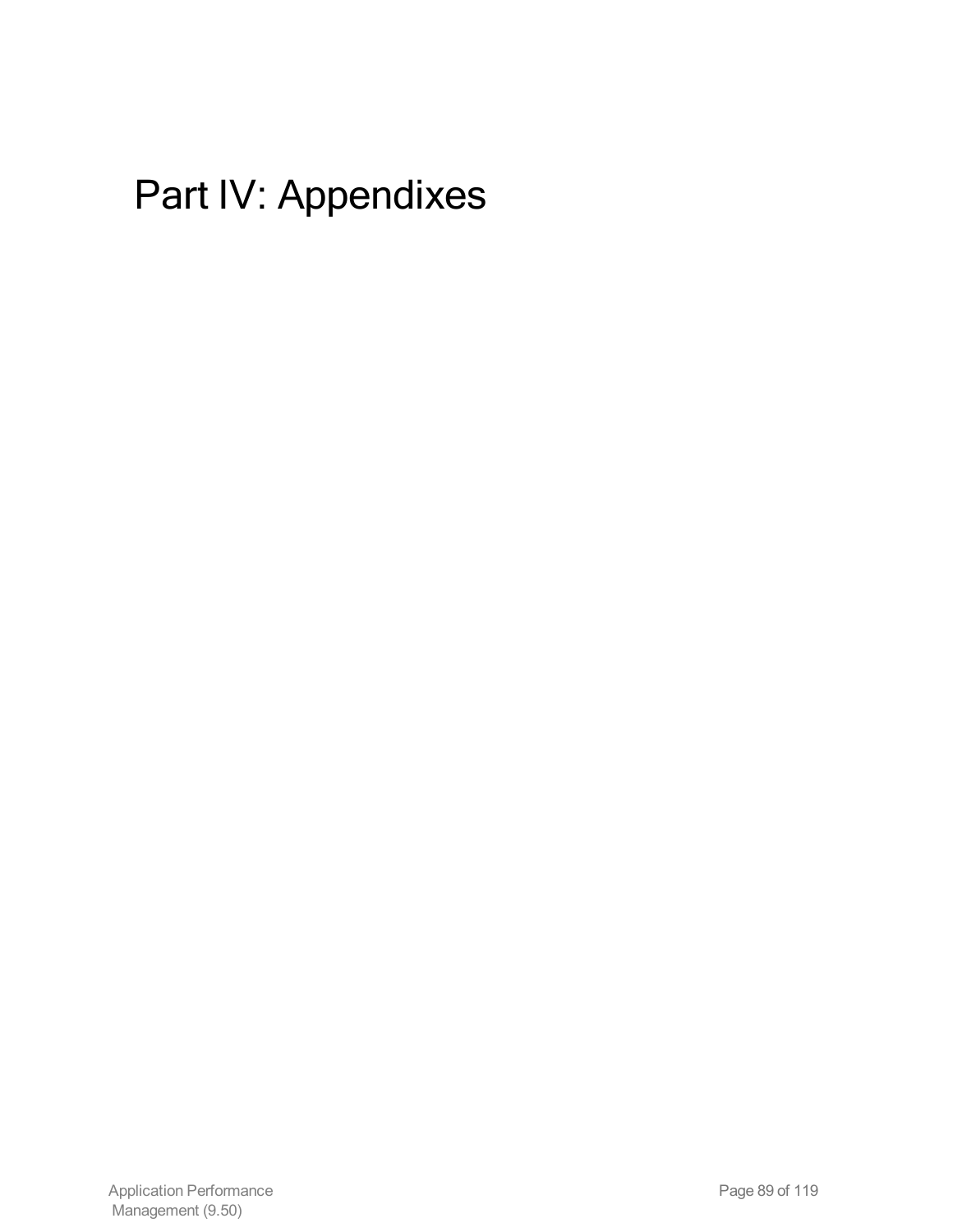# Appendix A: Loader Management

This appendix explains how APM uses its loader to manage the data streaming from data collectors to the Gateway Server and on to the database. The loader system enables you to verify that data collected by APM is being reported to the database. Software Support also uses loader information when helping to troubleshoot data problems.

This appendix includes:

- Overview of Loader [Management,](#page-89-0) below
- [Persistency](#page-90-0) Directories, on the next page
- <sup>l</sup> [Troubleshooting](#page-92-0) Loader Problems, on page 93
- [Logs,](#page-93-0) on page 94
- [Changing](#page-93-1) the Default Logging Level, on page 94
- <span id="page-89-0"></span>**[Statistics,](#page-94-0) on page 95**

## Overview of Loader Management

The APM Loader enables efficient and persistent reporting of data from data collectors to the Gateway Server and on to the database.

The APM Loader works in the following manner:

- 1. Data streams (through HTTP requests) from a data collector (for example, Business Process Monitor, Real User Monitor, SiteScope) to the **Web Data Entry** component, located on the **Data Entry Gate** on the Gateway Server.
- 2. The samples are extracted and verified on the Web Data Entry component.
- 3. The data samples are sent to the loader via the **bus**, with a copy of the data stored in the **Main Persistency** directory if the loader needs to be restarted.
- 4. Every 30 seconds, the loader automatically transfers data from the Persistency Directories to the database. An ack message is then sent to the **Main Persistency** directory to purge the stored data.
- 5. If the database is unavailable, the loader transfers the data to the **Recovery Persistency** directories.
- 6. If hierarchical data (from Business Process Monitor or Webtrace) does not flatten successfully, it is sent to the **Flatten Failure** directory.
- 7. If the data is not successfully transferred to the database (for example, because the data is corrupt), the loader transfers the data to the **DLQ** ("Dead Letter Queue") directory where it is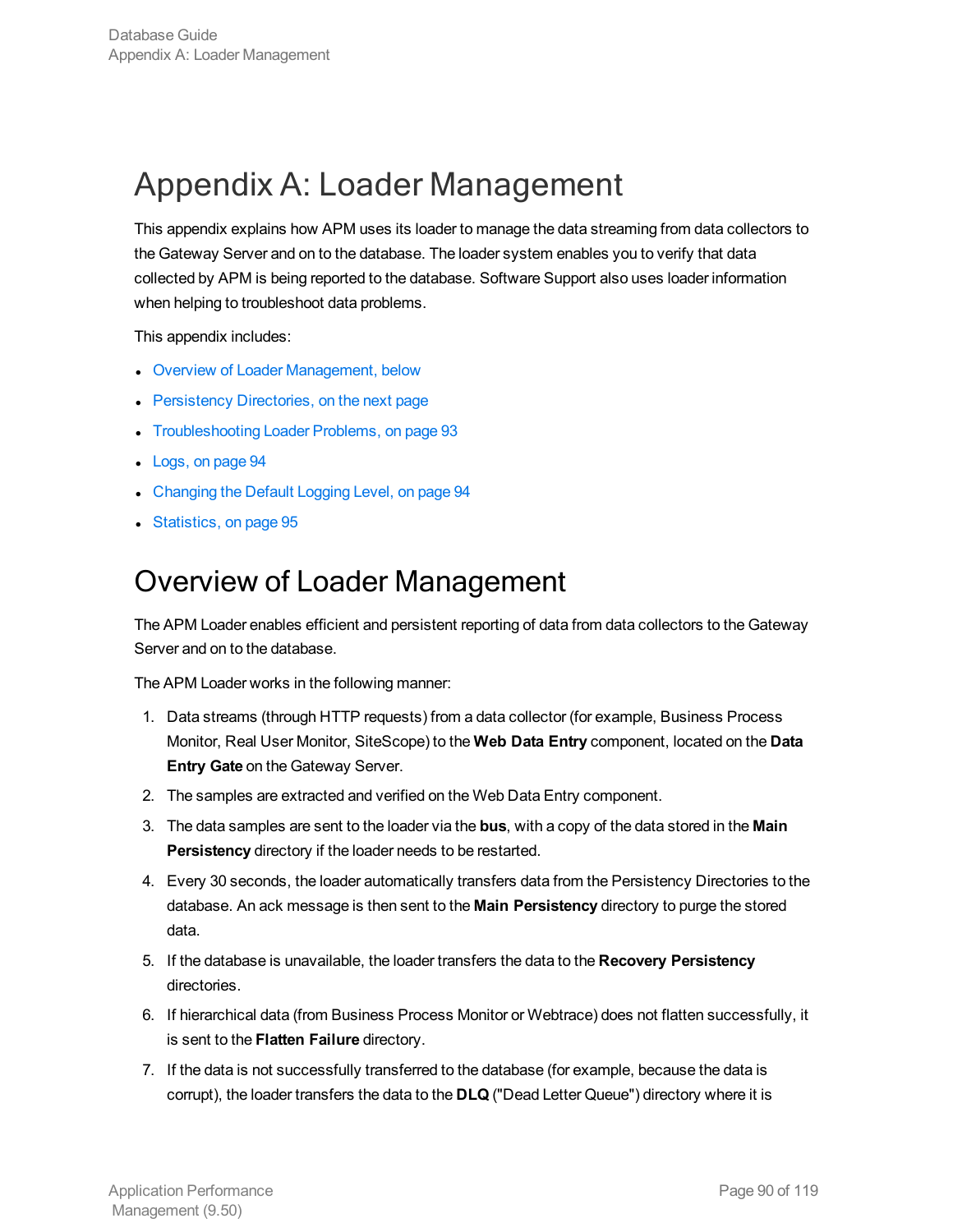stored. The DLQ is a subdirectory of the Main Persistency directory. For details on the DLQ, see [Persistency](#page-90-0) Directories, below.

#### **NOTE:**

You can attempt to transfer data in the DLQ to the database. For details on transferring data that is stored in the DLQ directories, see [Troubleshooting](#page-92-0) Loader Problems, on page 93.

## <span id="page-90-0"></span>Persistency Directories

The Persistency Directories assist with the transfer of data to the database. The Persistency Directories are:

### 1. Main

As data is sent from the loader to the database, it is copied to the **Main Persistency** directory. If the loader needs to be restarted, either because it crashed or the data has not reached the database, the data is retrieved from the Main Persistency directory.

After the data reaches the database, the Main Persistency directory marks the stored data for purging.

#### **Main Persistency Subdirectories**

The Main Persistency directory includes the following subdirectories:

- **Current.** Contains data received from loader prior to crash.
- <sup>l</sup> **Temp.** Funnels data from Current directory to Recovery Persistency directory to be sent to the database.
- <sup>l</sup> **Dead Letter Queue (DLQ).** Contains data that does not successfully reach the database.

The Main Persistency Subdirectories store the data as Main Persistency Partition (.mpp) files.

### 2. Recovery

If data does not reach the database, either due to problems in the database or with the data itself, it is sent to the **Recovery Persistency** directory. When it arrives, an ack message is sent to the Main Persistency directory indicating that it can purge its stored data.

Additionally, if the loader is restarted, data from the Main Persistency directory is sent to the Recovery Persistency directory before being sent onward to the database.

If the data continually does not reach the database, either due to being corrupted or not compatible with the existing APM configuration, it gets sent from the Recovery Persistency Directory to the **DLQ** (Dead Letter Queue) in the Main Persistency Directory.

#### **Recovery Persistency Subdirectories**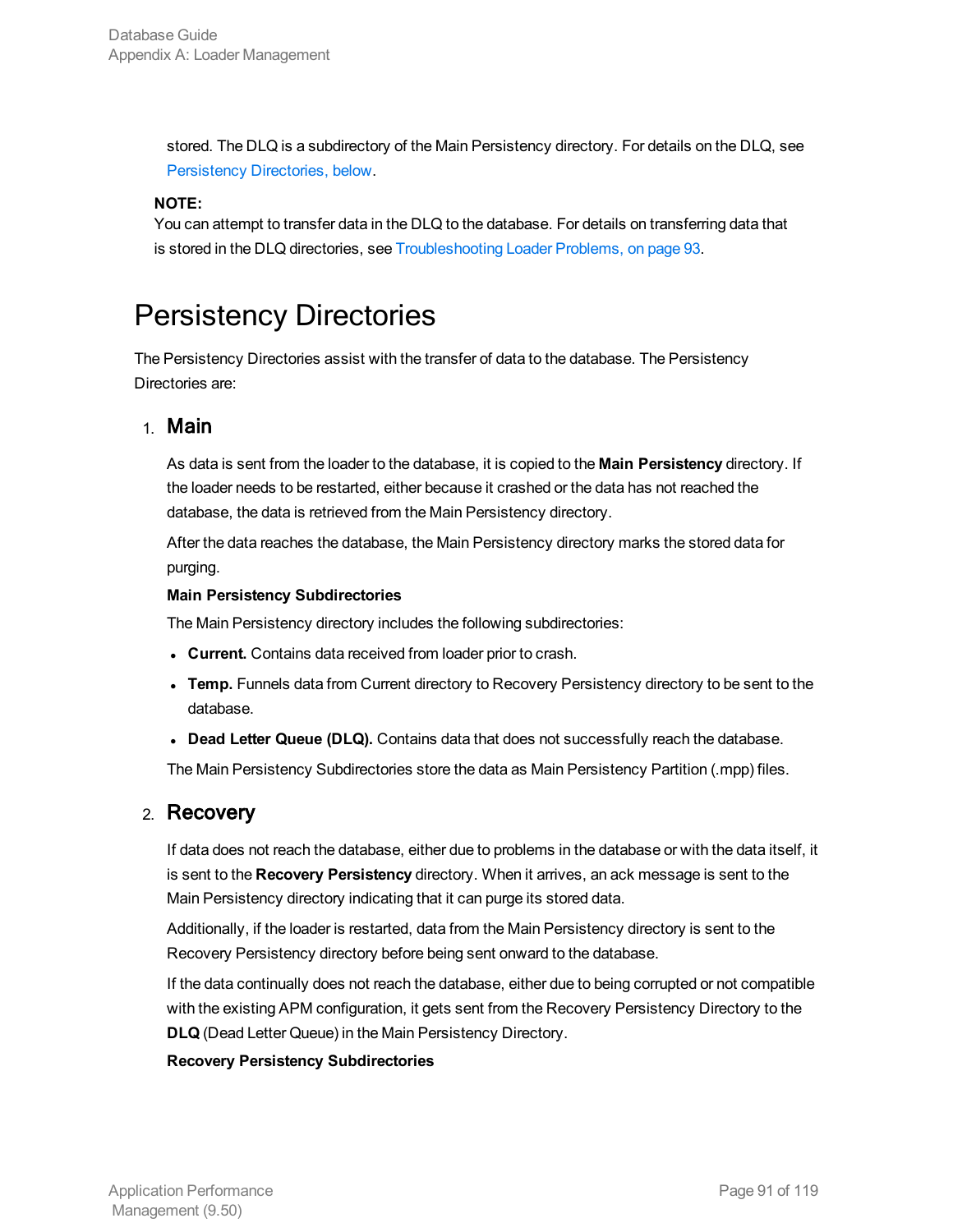The subdirectories in the Recovery Persistency Directory are called **queues**. The queues are named according to the following factors, with each factor separated by a dot (.) in the filename:

- **.** Data Sample Type. The type of data contained in the directory.
- **.** Destination Database Name. The name of the database.
- **Database Server ID.** The name of the server that the database sits on.
- Index. Indicates the origin of the subdirectory. The index has one of two possible numerical values:
	- **0:** Indicates that the directory was created on the current server.
	- <sup>o</sup> **Any other number:** Indicates that the directory was created on a server other than the current server.

The Recovery Persistency Queues contain the following files:

- **Partition files (.rpp).** Accumulate the data before it is sent on to the database.
- **Index files (.idx).** Keeps track of the data to purge in partition files.

For the location of the Persistency directories, see Location of [Persistency](#page-91-0) Directories, below.

### 3. Flatten Failure

The data that flows from Business Process Monitor and Webtrace is hierarchical and must be flattened before it can be sent to the Main Persistency directories. If the process of flattening is continually unsuccessful, due to problems with database connectivity, the data is sent to the **Flatten Failure** directory. The data stays there until it is successfully flattened, when it is sent to the Recovery Persistency directories.

The Flatten Failure directory stores the hierarchal data as Recovery Persistency Partition (.rpp) files.

### <span id="page-91-0"></span>4. Location of Persistency Directories

The location of the Persistency directories on your machine is as follows:

#### **Main Persistency:**

<Gateway Server root directory>\.persist\_dir\db\_loader\main

#### **Recovery Persistency:**

<Gateway Server root directory>\.persist\_dir\db\_loader\recovery

#### **Flatten Failure:**

<Gateway Server root directory>\.persist\_dir\db\_loader\flattenfailure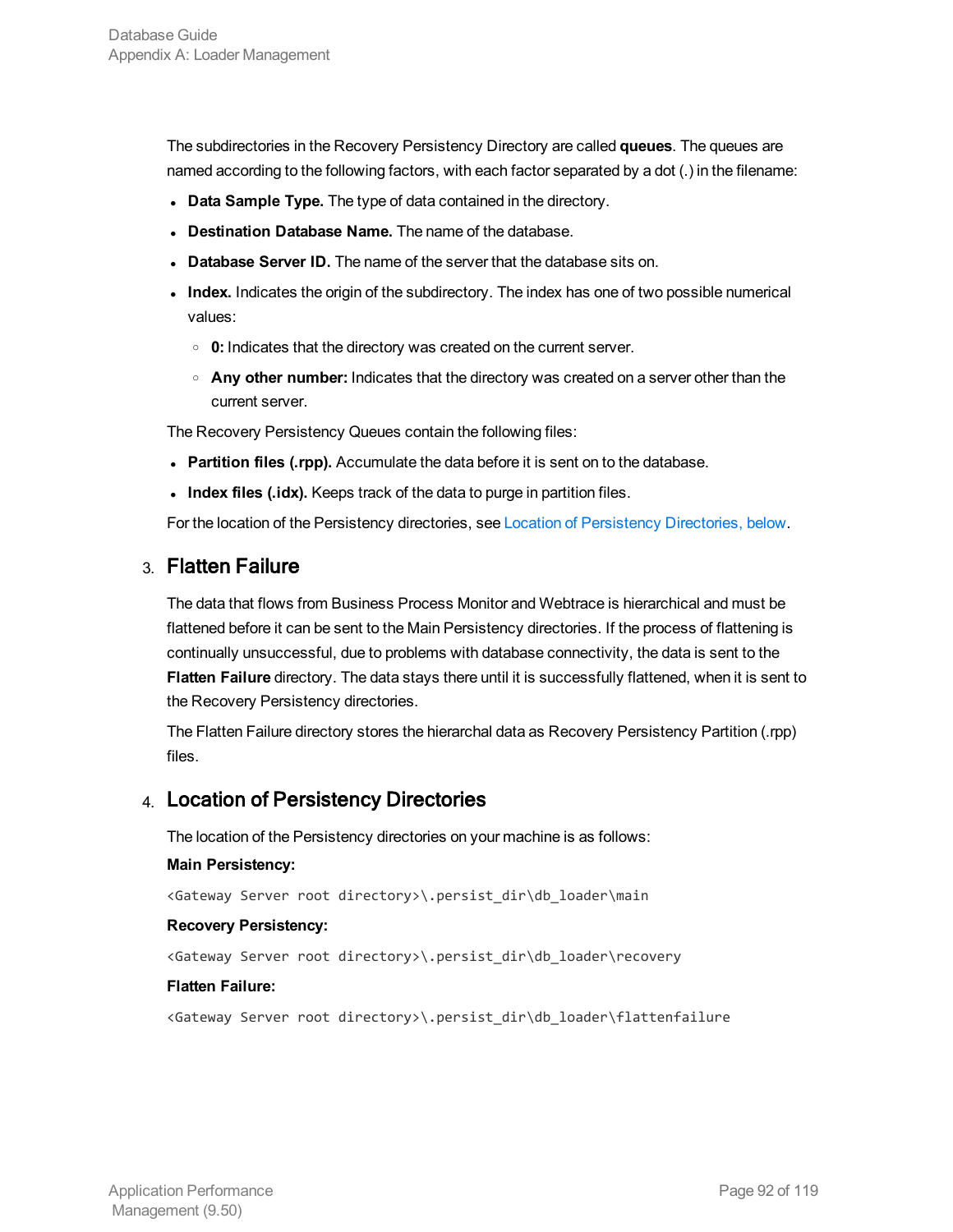## <span id="page-92-0"></span>Troubleshooting Loader Problems

You can troubleshoot problems involving the transfer of data to the database by checking the loader log files and by checking the number of files in each loader directory.

- 1. Check the log files for error messages. If the level of logging is set to **debug** (or **info**), all **fatal**, **error**, and **warning** messages appear in the log files. If requested by Software Support, you can change the default logging level. For details, see [Changing](#page-93-1) the Default Logging Level, on the next [page](#page-93-1). For a definition of APM log levels, see "Log Severity Levels" in the APM Platform Administration Guide.
- 2. Check whether there is an increase in the number of files in the Recovery or Flatten Failure directories, which would indicate a persistency problem. Check the status of the database, via System Health, the **LoaderStatistics.log** file, or the **Loader.log** file (the main log file). If you do not find a database problem, contact Software Support. For a description of the loader directories, see Location of [Persistency](#page-91-0) Directories, on the previous page.
- 3. A large number of unsuccessfully extracted samples in the **wdeIgnoredSamples.log** file may be an indication of a configuration problem. Check your configuration and verify that the fields of the sample appear in the meta data definition of the sample type.

Additionally, System Health provides information on the performance of the Data Loading components. For details, see "System Health User Interface" in the APM Platform Administration Guide.

### Transferring Data from the Dead Letter Queue to the Database

#### **To transfer data in the DLQ to the database:**

- 1. Stop the loader.
- 2. Move files from the **<Gateway Server root directory>\.persist\_dir\db\_loader\main\dlq** folder to the **<Gateway Server root directory>\.persist\_dir\db\_loader\main\current**. Make sure to avoid using identical filenames. For example, if both the current folder and the dlq folder contain a file named **part-1.mpp**, rename one of them (using the same extension) before moving the files.
- 3. Start the loader.

#### **NOTE:**

If data transfer problems still occur, and some of the data does not reach the database, the problematic data is returned to the DLQ directory.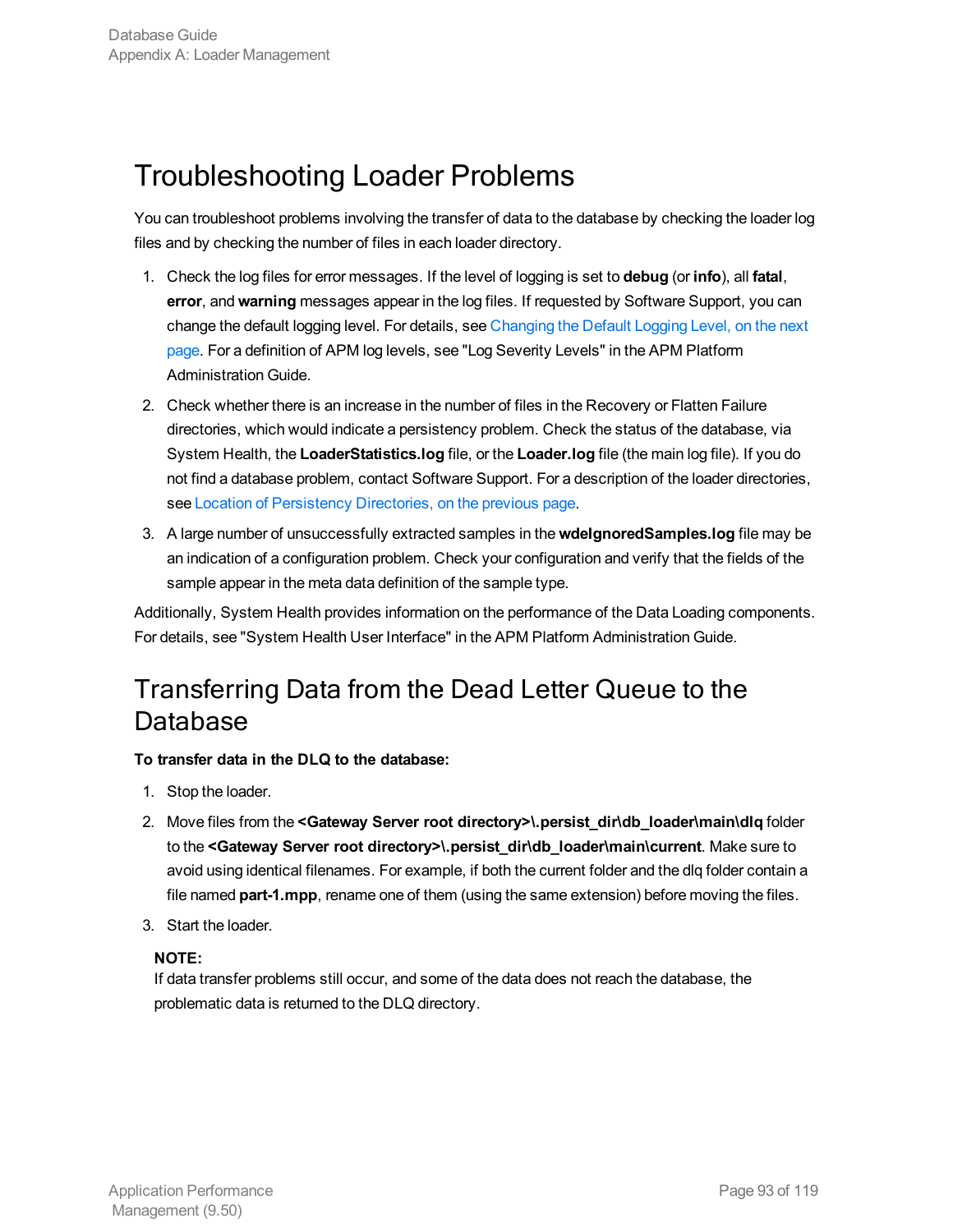## <span id="page-93-0"></span>Logs

The logs store information about loader issues. This information is useful when debugging data transfer problems, at which time you need to change the default logging level. For details, see [Changing](#page-93-1) the Default [Logging](#page-93-1) Level, below.

The loader log files are located at:

#### **<Gateway Server root directory>\log\db\_loader**

The log files used are:

- **loader.all.log.** The generic log which contains information contained in other Data Loading logs.
- **LoaderStatistics.log.** Contains statistical information about the loader's performance.
- **LoaderSamples.log.** Contains copies of all the data samples that pass through the loader on the way to the database.

The Web Data Entry logs store information on the data samples passing through the Web Data Entry component on the Data Entry Gate.

The Web Data Entry logs are located at:

#### **<Gateway Server root directory>\log\mercury\_wde**

The log files used are:

- **wdePublishedSamples.log.** Contains information on the data samples successfully extracted from the Web Data Entry component on the Data Entry Gate.
- **wdeIgnoredSamples.log.** Contains information on the data samples that were not successfully extracted from the Web Data Entry component on the Data Entry Gate.

#### **NOTE:**

A large number of unsuccessfully extracted samples in the **wdeIgnoredSamples.log** may be an indication of a configuration problem. Check your configuration and verify that the fields of the sample appear in the meta data definition of the sample type.

Additionally, the **wde.all.log** file contains information on all areas of the Web Data Entry Gate, and includes information contained in the aforementioned log directories.

## <span id="page-93-1"></span>Changing the Default Logging Level

As the loader works automatically, you generally do not need to make any changes to the loader files. You can change the level of logging, however, if requested by Software Support, from a reporting level to a debug level.

#### **To change the level of logging for the loader:**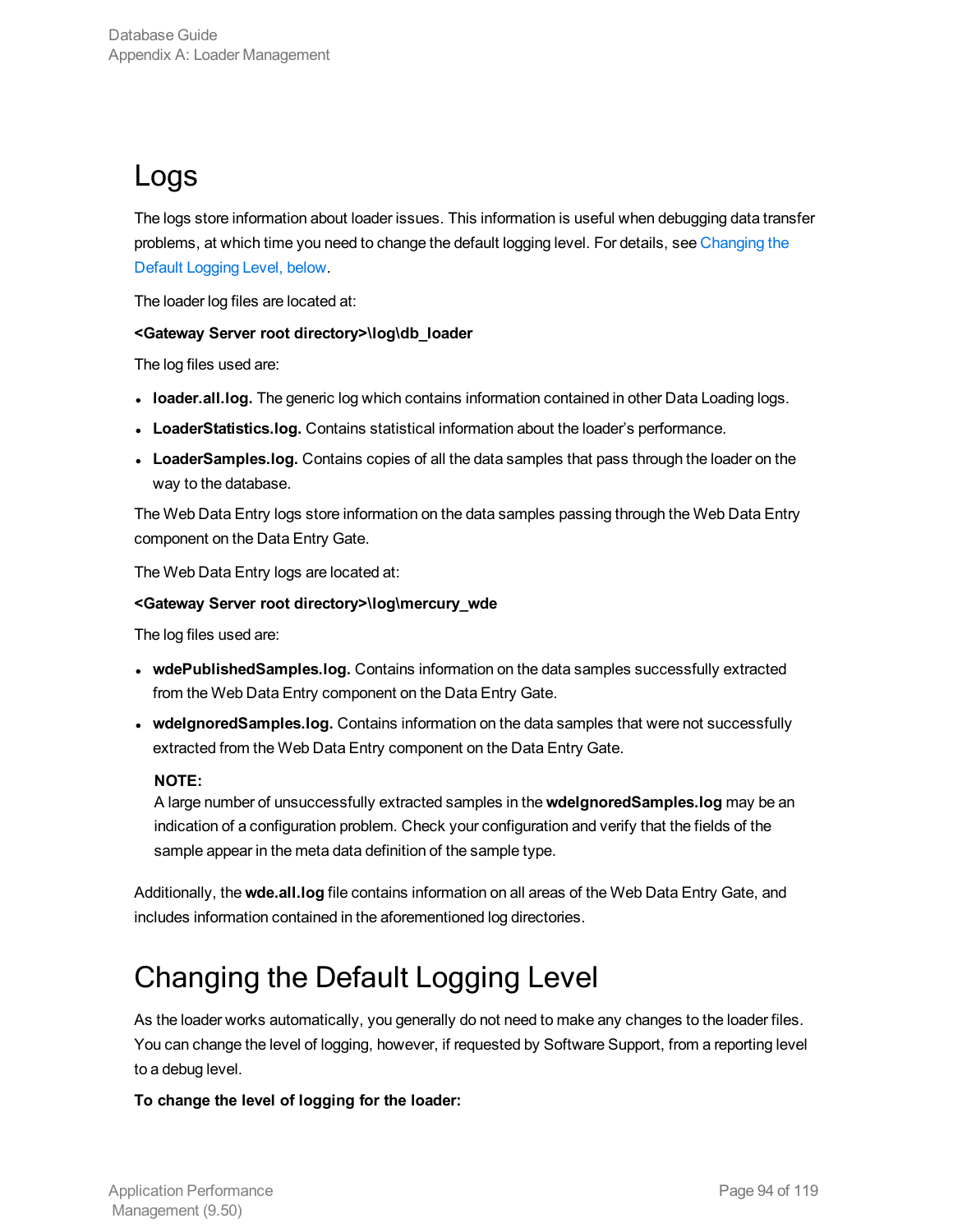1. Access the loader properties file, located at:

#### **<Gateway Server root directory>\conf\core\Tools\log4j\db\_loader\loader.properties**

2. In the loader.properties file, locate the entry **loglevel=ERROR**.

#### **NOTE:**

By default, the loglevel parameter is set to **ERROR** in the loader.properties file.

- 3. Change the loglevel parameter setting from **ERROR** to **INFO** or **DEBUG**.
- 4. Save the file.

If you have multiple Gateway Server machines, repeat this procedure on every machine.

To change the level of logging for Web Data Entry:

1. Access the WDE properties file, located at:

#### **<Gateway Server root directory>\conf\core\Tools\log4j\wde\wde.properties**

<span id="page-94-0"></span>2. Repeat steps 2 through 4 above.

## **Statistics**

You can view statistics on the logs that are kept on the various levels of the data flow, as follows:

### WDE Statistics

The Web Data Entry logs contain statistics files on data that enters the Web Data Entry Gate from the Data Collectors. The directory which contains the statistics files is:

#### **<GatewayServer Root Directory>\log\wde**

The files available in this directory are:

- **wdeStatistics.log:** Contains statistics on the performance of the Web Data Entry Gate. The statistics are collected over the following time frames:
	- o Since the most recent WDE Gate reset. The default setting for the WDE Gate to be reset is every 24 hours.
	- <sup>o</sup> Over the past 5 minutes.

### These settings can be customized in the **Infrastructure Settings Manager**, located at: **Admin > Platform > Infrastructure Settings Manager > Foundations > Web Data Entry**.

The data is processed through the following actions outlined in the log file, before being sent onto the database:

- <sup>o</sup> Decoding
- <sup>o</sup> Translation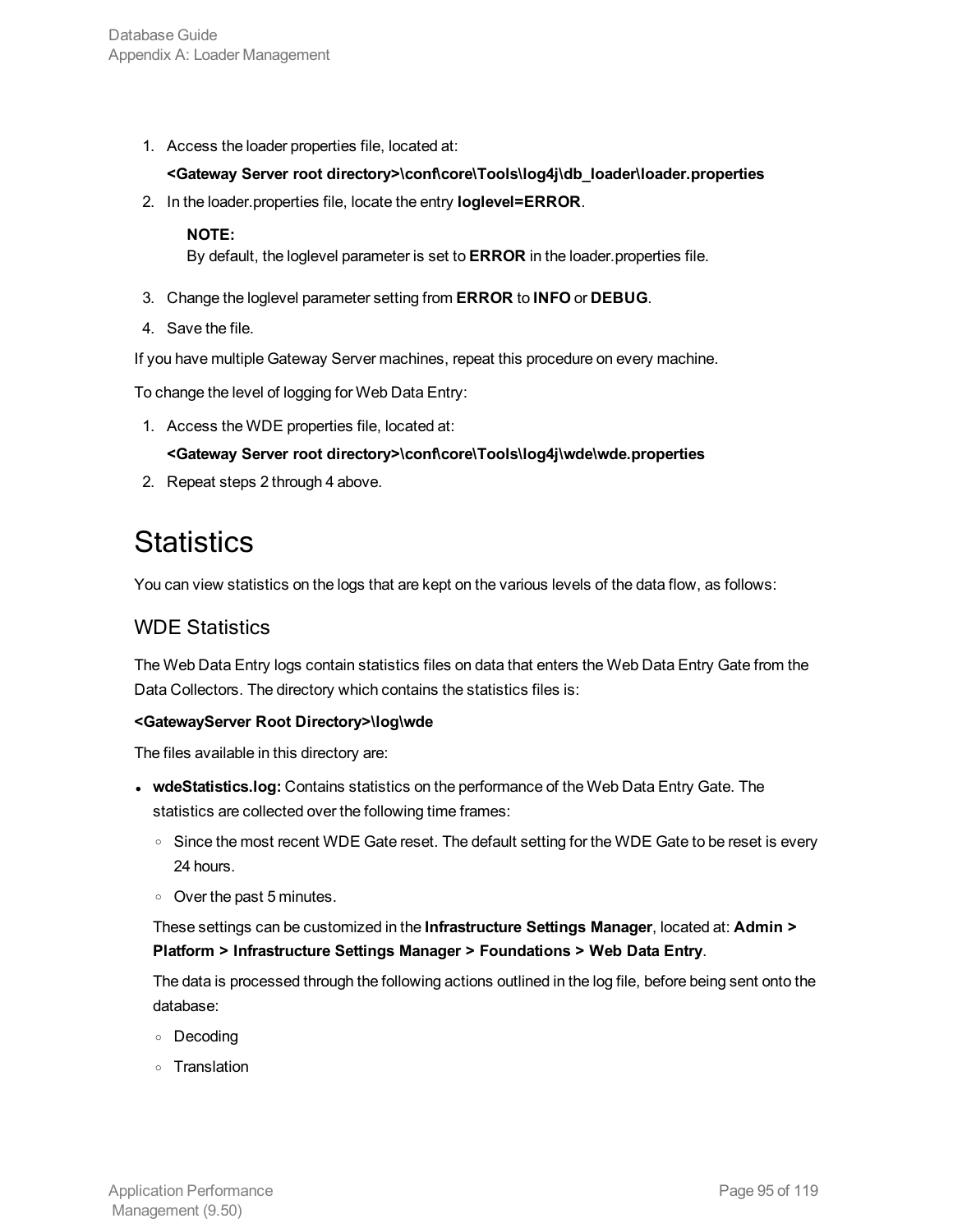- <sup>o</sup> Publishing
- **jvm\_statistics.log:** Contains statistics on memory usage of the Web Data Entry Gate.

Additionally, the **wde.all.log** file contains information on all areas of the Web Data Entry Gate, and includes information contained in the aforementioned statistics directories.

### Loader Statistics

Contains statistics files on data that enters the loader from the bus. The path for the loader statistics file is:

#### **<GatewayServer Root Directory>\log\db\_loader\LoaderStatistics.log**

The **LoaderStatistics.log** file monitors the log activity as follows:

- General Statistics, relating to the quantity of samples and the capacity of the loader.
- Statistics on Specific areas of APM, such as SiteScope and BPM monitors data.

The statistics in this log are collected over the following time frames:

- Since the most recent loader reset. The default setting for the loader to be reset is once per week.
- Over the past 10 minutes.

These settings can be customized via the JMX tool, located at:

#### **http://<Gateway Server Name>:8080/jmxconsole/HtmlAdaptor?action=inspectMBean&name=Foundations%3Aservice%3DInfrastructur e+Settings+Manager**

The statistics in this log are processed in the following manner:

- Events Per Second (EPS)
- Overall loader statistics
- Statistics for each database
- Statistics for samples in each database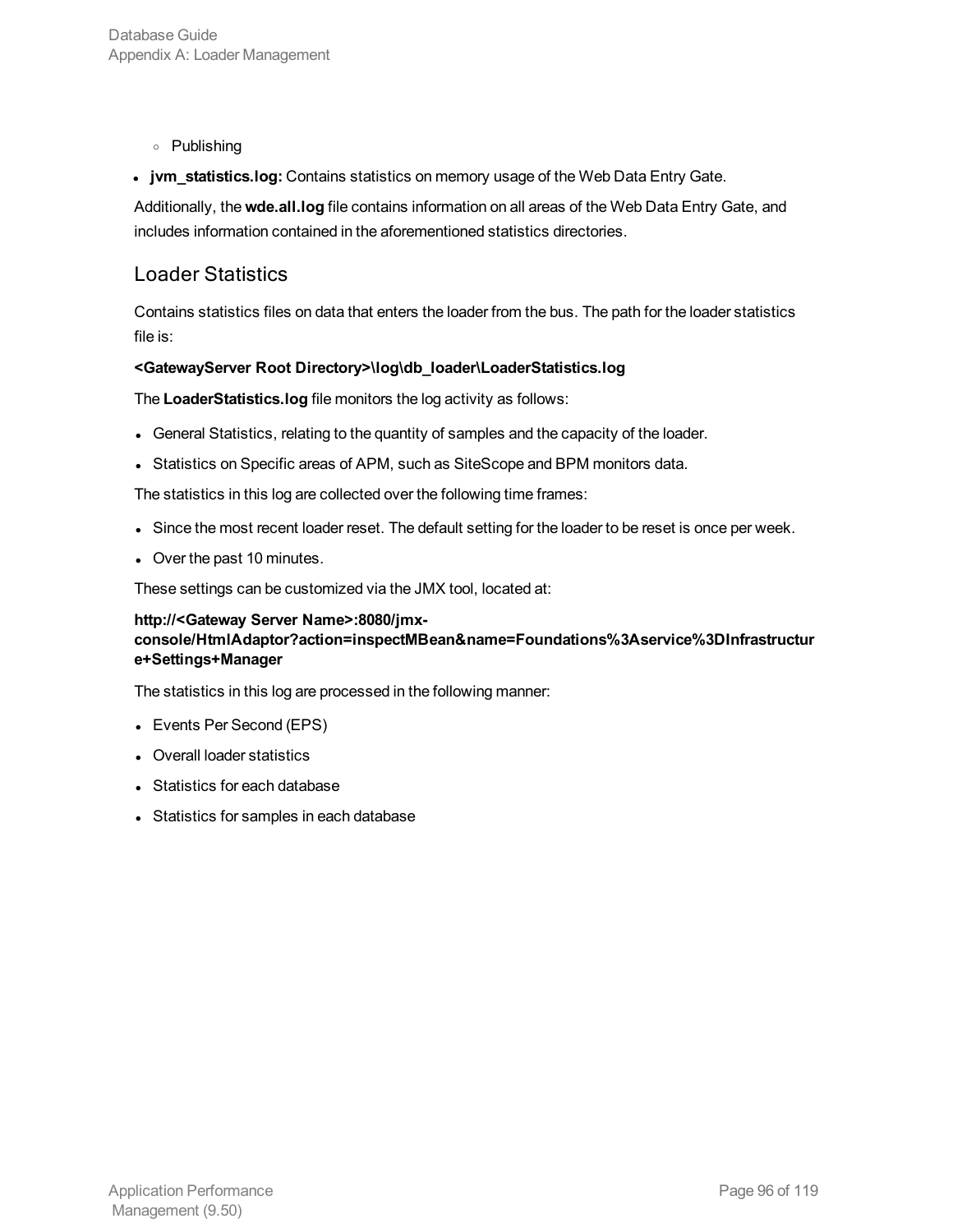# Appendix B: Microsoft SQL Server Data Storage Recommendation

This appendix contains recommendations for creating Microsoft SQL Server file groups in which to store APM data. This information applies to advanced users only.

# Creating Microsoft SQL Server File Groups

When APM databases are created automatically by the Server and Database Configuration utility, APM stores database objects in two file groups: the **PRIMARY** file group for system tables and the **userdata001** file group for user tables. If you are setting up a large deployment of APM, it is recommended that you create additional file groups in which to store APM database objects.

## Benefits of Multiple File Groups

Placing the system catalog in its own file group and creating several user-defined file groups for data storage has the following benefits:

- **Maintenance.** Backing up and restoring databases can be performed on a file group level.
- **Partial restoration.** You can partially restore a database on the file group level; however when you do so, you must restore the **PRIMARY** file group as well, as it contains the system catalog. By keeping only the **.mdf** file in the **PRIMARY** file group and setting another user file group as the default file group, the **PRIMARY** file group remains small and does not pose difficulties for a partial restoration. This suggested file group structure creates a single user file group, which is a step toward multiple file groups that can be created by the database administrator or by APM in the future.
- <sup>l</sup> **Read-only.** A file group can be marked as read-only. Because data cannot be changed, Microsoft SQL Server does not have to acquire shared locks and performance is enhanced.
- **Recovery.** If the data portion of a database crashes, you can save the changes made before the crash even if the .mdf file is damaged, provided the log file and master database are undamaged.
- **Performance.** Numerous tuning options are available, such as hot tables on fast disks, the separation of table data and indexes into different file groups, and so forth.
- <sup>l</sup> **Flexibility and Control.** The use of multiple file groups provides the database administrator with greater flexibility and control. In addition, the use of a fixed size for database growth prevents situations in which the 10 percent default autogrowth increment in large databases cannot finish before the timeout setting of APM components and rolls back database activity, causing an infinite loop of inserts.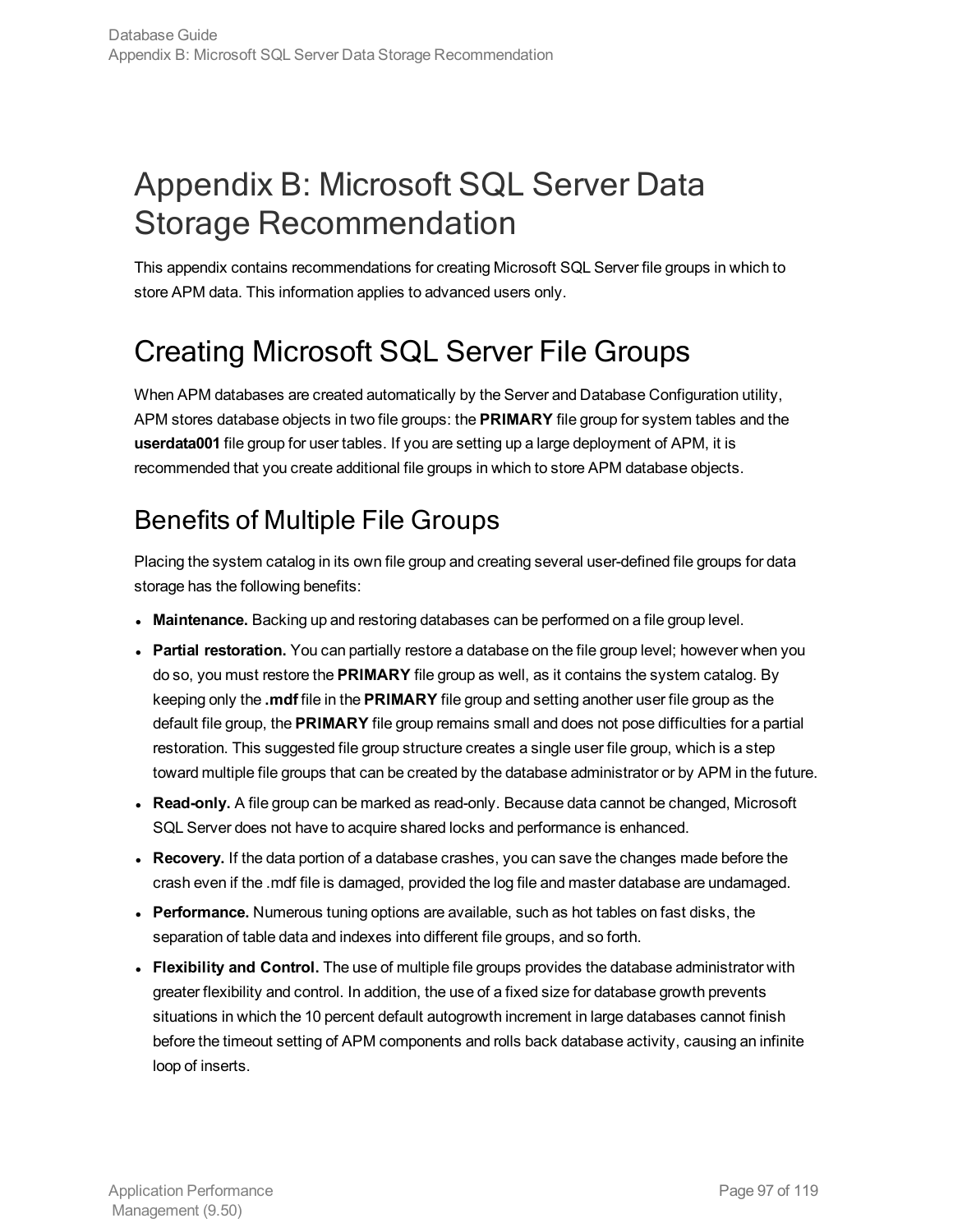You can create an additional file group (together with an additional Microsoft SQL Server database) by running the following scripts.

#### **To create a database with default settings:**

CREATE DATABASE [testdb]

#### **To modify the .mdf (catalog) file SIZE parameter:**

```
ALTER DATABASE [testdb]
MODIFY FILE
(
      NAME = N'testdb',SIZE = 5MB)
```
**To modify the .mdf (catalog) file FILEGROWTH parameter:**

```
ALTER DATABASE [testdb]
MODIFY FILE
(
       NAME = N'testdb',
       FILEGROWTH = 5MB
)
```
**To modify the .ldf (log) file SIZE parameter:**

```
ALTER DATABASE [testdb]
MODIFY FILE
(
      NAME = N'testdb_log',
      SIZE = 10MB
)
```
**To modify the .ldf (log) file FILEGROWTH parameter:**

```
ALTER DATABASE [testdb]
MODIFY FILE
(
       NAME = N'testdb_log',
       FILEGROWTH = 50MB
)
```
**To return the path of the database's default data directory:**

```
SELECT LEFT(filename,
      LEN(filename) - CHARINDEX(N'\', REVERSE(filename))) AS path
FROM master.dbo.sysdatabases
WHERE name = N'testdb'
```
Use the **'testdb'** name returned above in the following script.

#### To create a user file group, add a data file to it, and set it as the default file group:

```
ALTER DATABASE [testdb]
ADD FILEGROUP USERDATA001
```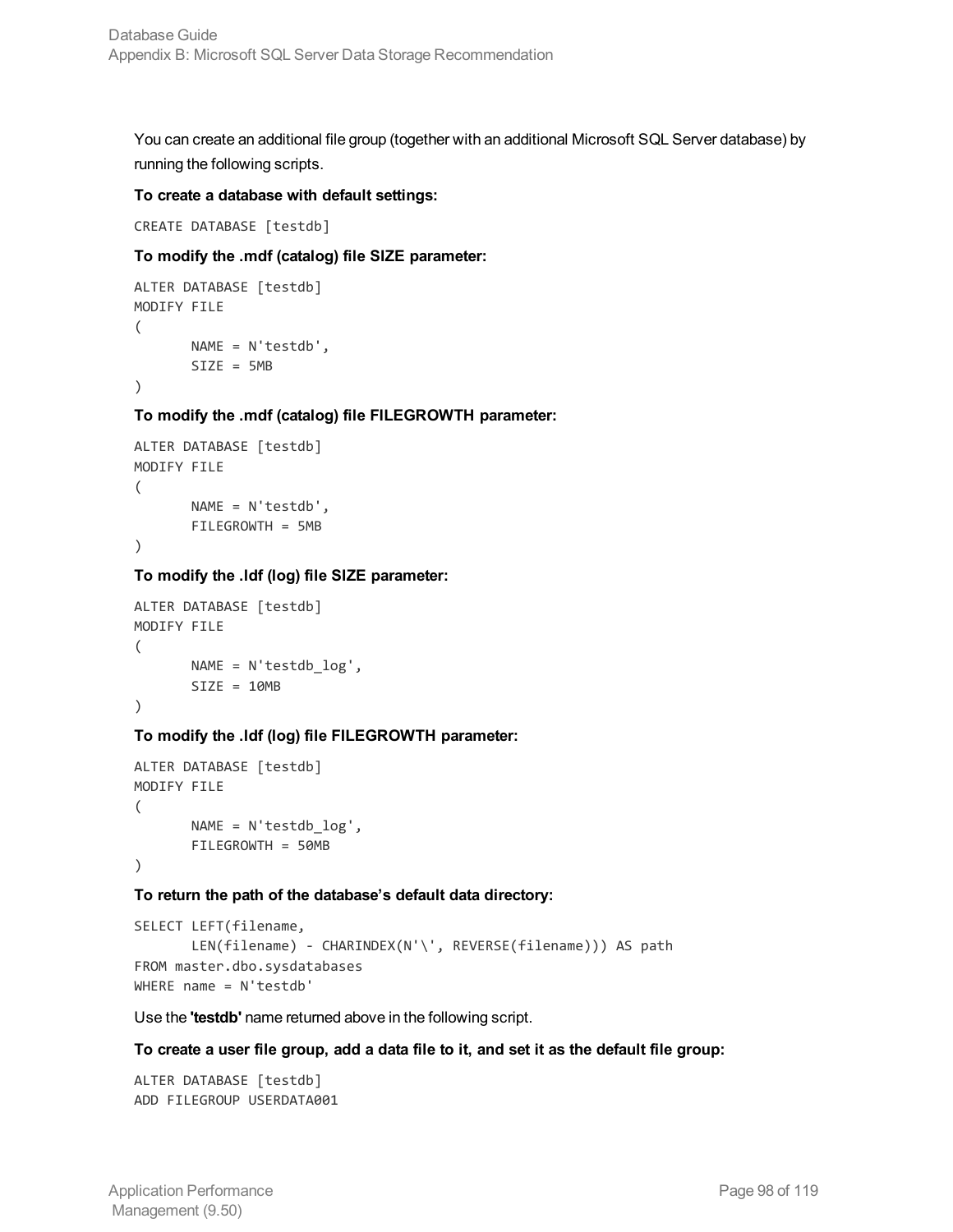```
ALTER DATABASE [testdb]
ADD FILE
(
       NAME = N'testdb_Data001',
       FILENAME = N'<path to data directory>',
      SIZE = 10MB,
       FILEGROWTH = 50MB
)
TO FILEGROUP USERDATA001
```
#### **To set the userdata001 file group as the default file group:**

```
ALTER DATABASE [testdb] MODIFY FILEGROUP USERDATA001 DEFAULT
```
#### **NOTE:**

When creating file groups, the following configuration rules are important for proper file recovery, fault tolerance, performance, and archiving:

- You should create two separate data files, in two separate file groups: the .mdf file in the **PRIMARY** file group and the **.ndf** file in the **userdata001** group.
- . The **userdata001** group should be set as the default file group.
- **.** The **.mdf** file should be the only file in the PRIMARY file group that contains the system catalog. The **.mdf** file should be created with an initial **SIZE** parameter value of 5 MB and a **FILEGROWTH** parameter value of 5 MB. The other data file (**.ndf**) and log file (**.ldf**) should be created with an initial **SIZE** parameter value of 10 MB and a **FILEGROWTH** parameter value of 50 MB. In all cases, the **FILEGROWTH** parameter value should be a fixed size (not a percentage).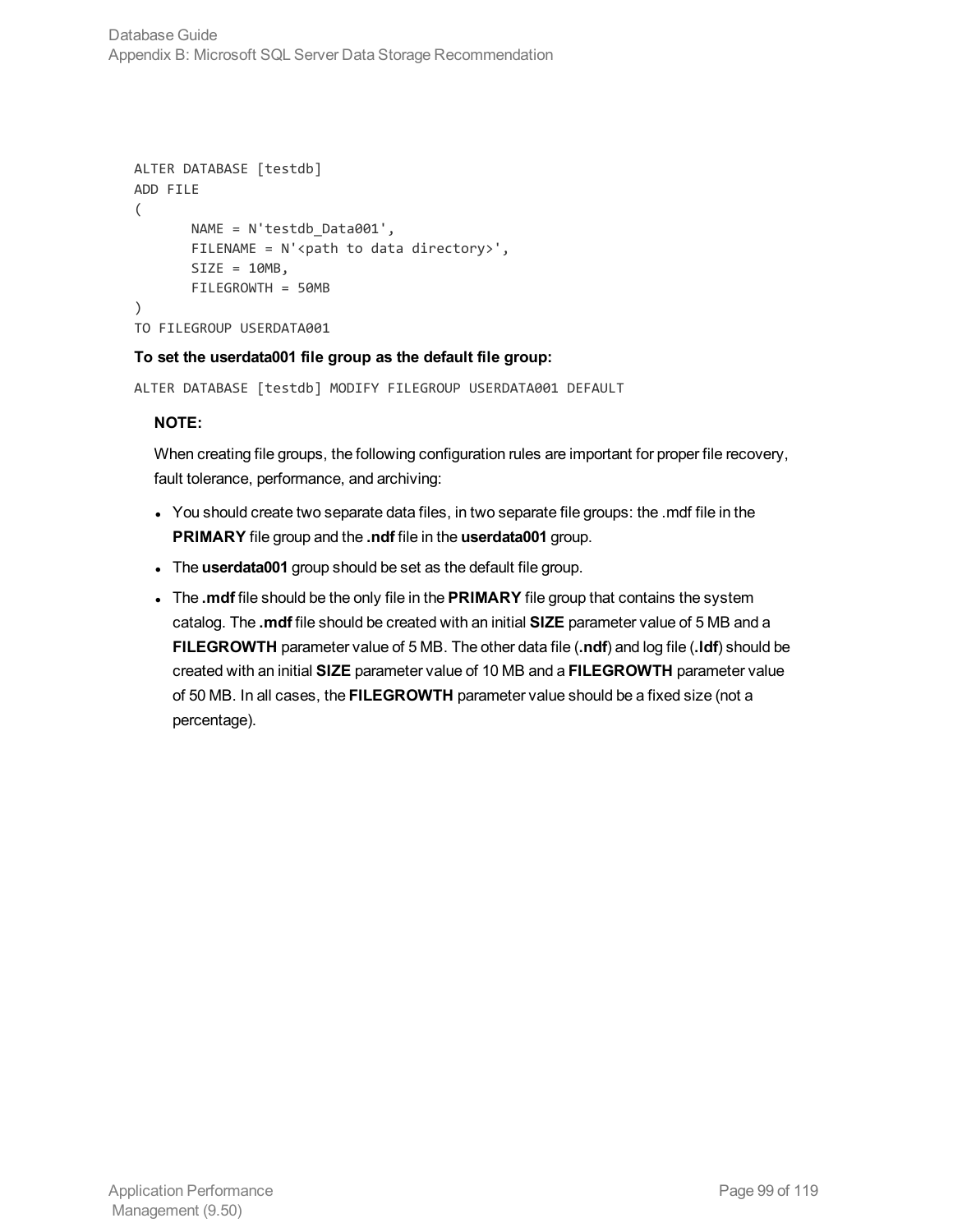# Appendix C: Microsoft SQL Server Configuration Options

Most server configuration options are dynamically configured by Microsoft SQL Server. For APM certification, you should not change the default options unless you are instructed to do so by Software Support.

There are specific situations in which you may want to change the default settings. You can change these settings in the **sp\_configure** stored procedure, or in the various dialog boxes in Microsoft SQL Management Studio (mainly the Server Properties dialog box).

The default values should be used except for the following items:

- Agent  $XPs(A) = 1$
- awe enabled  $(A) = 1$ . This should only be set when more than 4GB is required on a 32Bit machine. Please note that this feature is deprecated in Microsoft SQL Server 2012.

| <b>Configuration Option</b>                                                   | Default Value for<br>SQL Server 2012 | Default Value for<br>SQL Server 2008<br>and 2008 R2 | <b>APM Certification</b> |
|-------------------------------------------------------------------------------|--------------------------------------|-----------------------------------------------------|--------------------------|
| access check cache<br>bucket count (A)                                        | 0                                    | 0                                                   | Default                  |
| access check cache quota<br>(A)                                               | 0                                    | $\mathbf 0$                                         | Default                  |
| ad hoc distributed queries<br>(A)                                             | 0                                    | $\mathbf{0}$                                        | Default                  |
| affinity I/O mask (A, RR)                                                     | 0                                    | $\mathbf{0}$                                        | Default                  |
| affinity64 I/O mask (A, only<br>available on 64-bit version<br>of SQL Server) | $\mathbf{0}$                         | $\mathbf{0}$                                        | Default                  |
| affinity mask (A)                                                             | 0                                    | $\mathbf{0}$                                        | Default                  |
| affinity64 mask (A, RR),<br>only available on 64-bit<br>version of SQL Server | $\mathbf{0}$                         | $\mathbf{0}$                                        | Default                  |
| Agent XPs (A)                                                                 | 0 (Changes to 1                      | 0 (Changes to 1                                     | 1                        |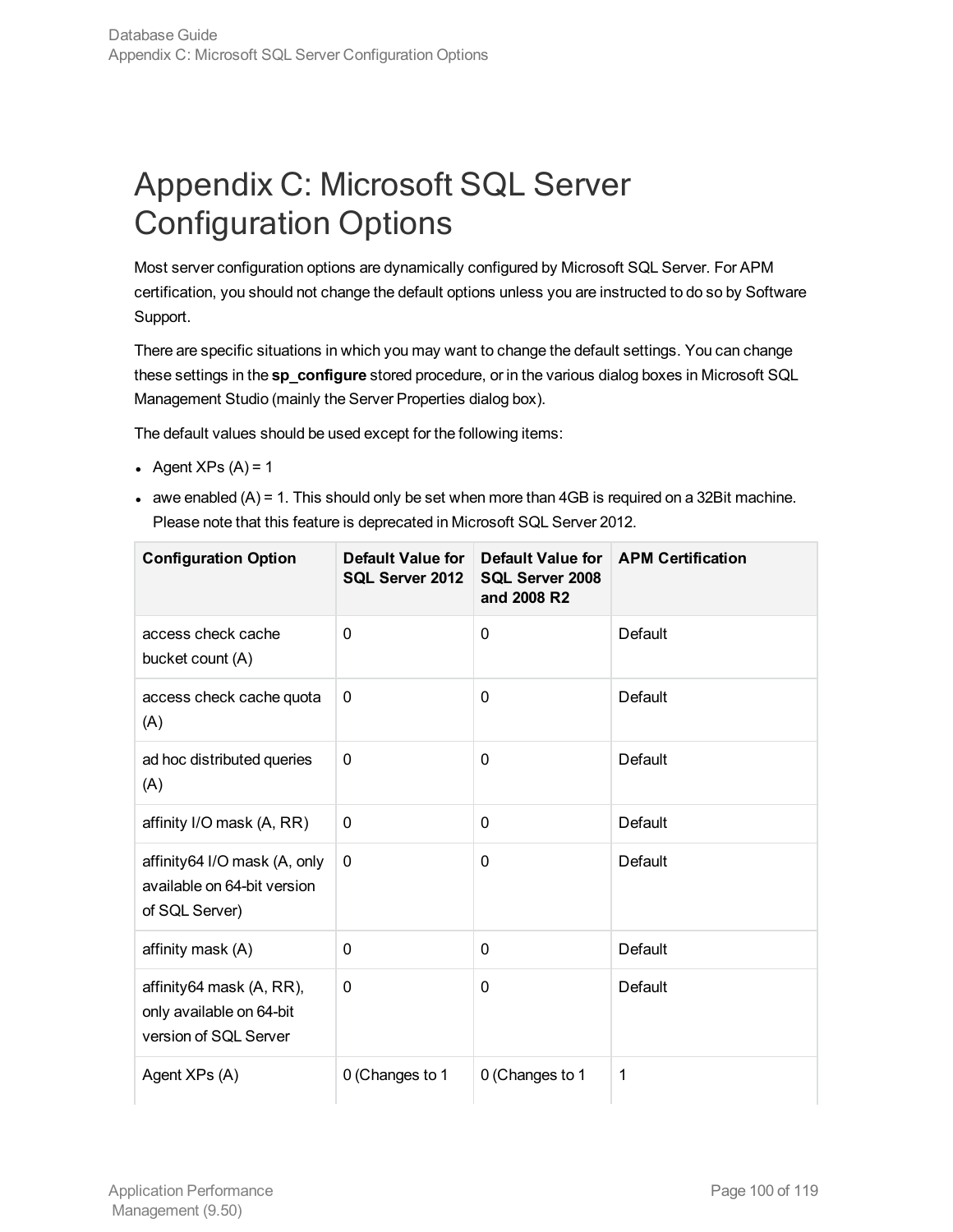| <b>Configuration Option</b>                                                         | Default Value for<br>SQL Server 2012                                                                                               | <b>Default Value for</b><br>SQL Server 2008<br>and 2008 R2                                                                         | <b>APM Certification</b>                                                                                                                   |
|-------------------------------------------------------------------------------------|------------------------------------------------------------------------------------------------------------------------------------|------------------------------------------------------------------------------------------------------------------------------------|--------------------------------------------------------------------------------------------------------------------------------------------|
|                                                                                     | when SQL Server<br>Agent is started.<br>Default value is 0<br>if SQL Server<br>Agent is set to<br>automatic start<br>during Setup) | when SQL Server<br>Agent is started.<br>Default value is 0<br>if SQL Server<br>Agent is set to<br>automatic start<br>during Setup) |                                                                                                                                            |
| allow updates (Obsolete.<br>Do not use. Will cause an<br>error during reconfigure.) | 0                                                                                                                                  | 0                                                                                                                                  | Default                                                                                                                                    |
| awe enabled (A, RR)                                                                 |                                                                                                                                    | 0                                                                                                                                  | Default, Unless more than<br>4GB memory is required on<br>a 32Bit machine. This<br>feature was deprecated in<br>Microsoft SQL Server 2012. |
| backup compression<br>default                                                       | $\mathbf{0}$                                                                                                                       | 0                                                                                                                                  | Default                                                                                                                                    |
| blocked process threshold<br>(A)                                                    | 0                                                                                                                                  | 0                                                                                                                                  | Default                                                                                                                                    |
| c2 audit mode (A, RR)                                                               | 0                                                                                                                                  | 0                                                                                                                                  | Default                                                                                                                                    |
| clr enabled                                                                         | 0                                                                                                                                  | 0                                                                                                                                  | <b>Default</b>                                                                                                                             |
| common criteria<br>compliance enabled (A,<br>RR)                                    | 0                                                                                                                                  | 0                                                                                                                                  | Default                                                                                                                                    |
| contained database<br>authentication                                                | 0                                                                                                                                  | N/A                                                                                                                                | Default                                                                                                                                    |
| cost threshold for<br>parallelism (A)                                               | 5                                                                                                                                  | 5                                                                                                                                  | Default                                                                                                                                    |
| cross db ownership<br>chaining                                                      | 0                                                                                                                                  | 0                                                                                                                                  | Default                                                                                                                                    |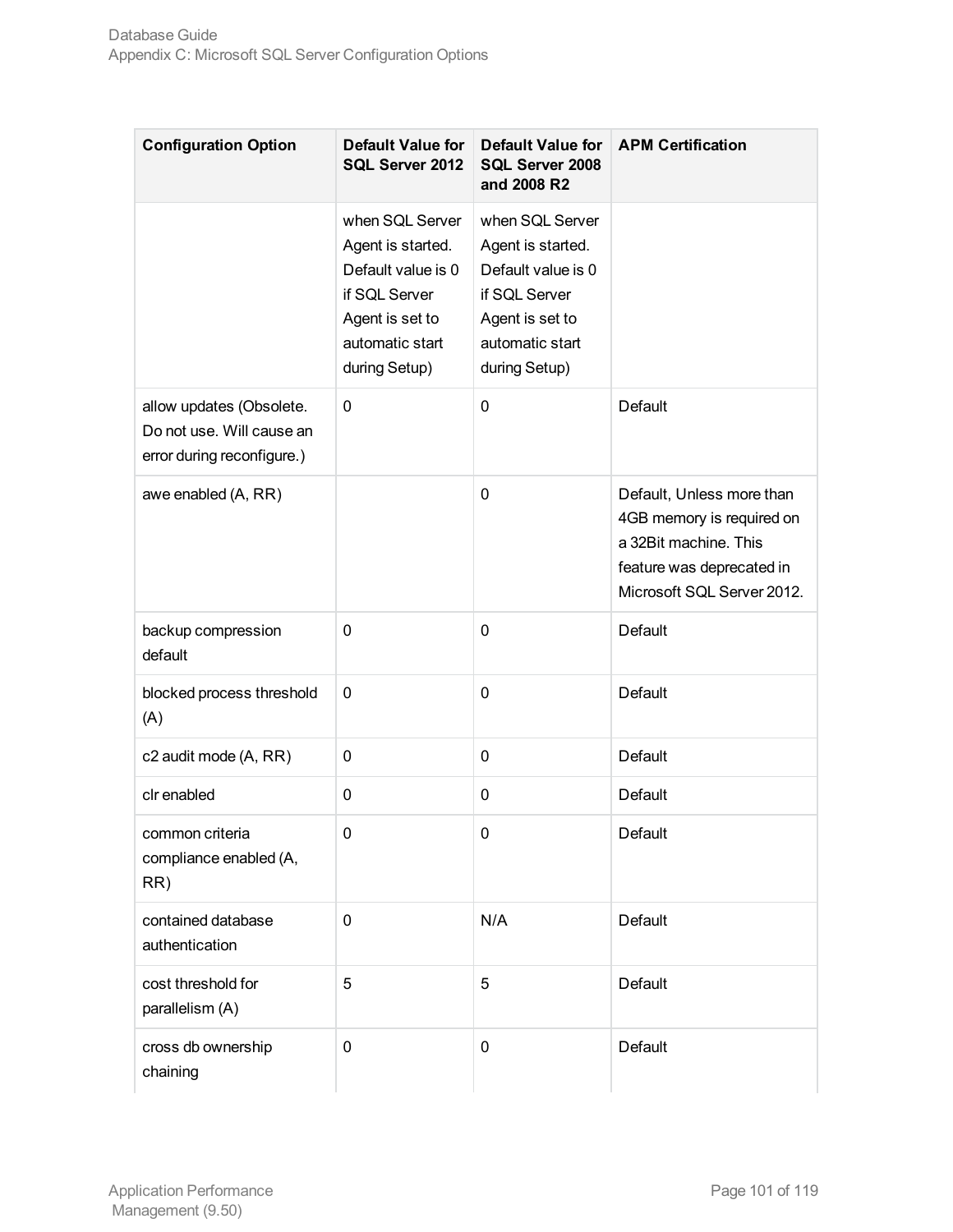| <b>Configuration Option</b>                              | <b>Default Value for</b><br>SQL Server 2012 | <b>Default Value for</b><br>SQL Server 2008<br>and 2008 R2 | <b>APM Certification</b> |
|----------------------------------------------------------|---------------------------------------------|------------------------------------------------------------|--------------------------|
| cursor threshold (A)                                     | $-1$                                        | $-1$                                                       | Default                  |
| Database Mail XPs (A)                                    | 0                                           | 0                                                          | Default                  |
| default full-text language(A)                            | 1033                                        | 1033                                                       | Default                  |
| default language                                         | 0                                           | 0                                                          | Default                  |
| default trace enabled (A)                                | $\mathbf{1}$                                | $\mathbf{1}$                                               | Default                  |
| disallow results from<br>triggers (A)                    | 0                                           | $\mathbf 0$                                                | Default                  |
| EKM provider enabled                                     | 0                                           | 0                                                          | <b>Default</b>           |
| filestream_access_level                                  | 0                                           | 0                                                          | Default                  |
| fill factor (A, RR)                                      | 0                                           | 0                                                          | Default                  |
| ft crawl bandwidth (max),<br>see ft crawl bandwidth(A)   | 100                                         | 100                                                        | Default                  |
| ft crawl bandwidth (min),<br>see ft crawl bandwidth(A)   | 0                                           | 0                                                          | Default                  |
| ft notify bandwidth (max),<br>see ft notify bandwidth(A) | 100                                         | 100                                                        | Default                  |
| ft notify bandwidth (min),<br>see ft notify bandwidth(A) | 0                                           | 0                                                          | Default                  |
| index create memory (A,<br>SC)                           | 0                                           | $\pmb{0}$                                                  | Default                  |
| in-doubt xact resolution (A)                             | $\mathbf 0$                                 | $\mathbf 0$                                                | Default                  |
| lightweight pooling (A, RR)                              | 0                                           | 0                                                          | <b>Default</b>           |
| locks (A, RR, SC)                                        | 0                                           | $\mathbf 0$                                                | Default                  |
| max degree of parallelism<br>(A)                         | 0                                           | $\pmb{0}$                                                  | Default                  |
| max full-text crawl range(A)                             | 4                                           | 4                                                          | Default                  |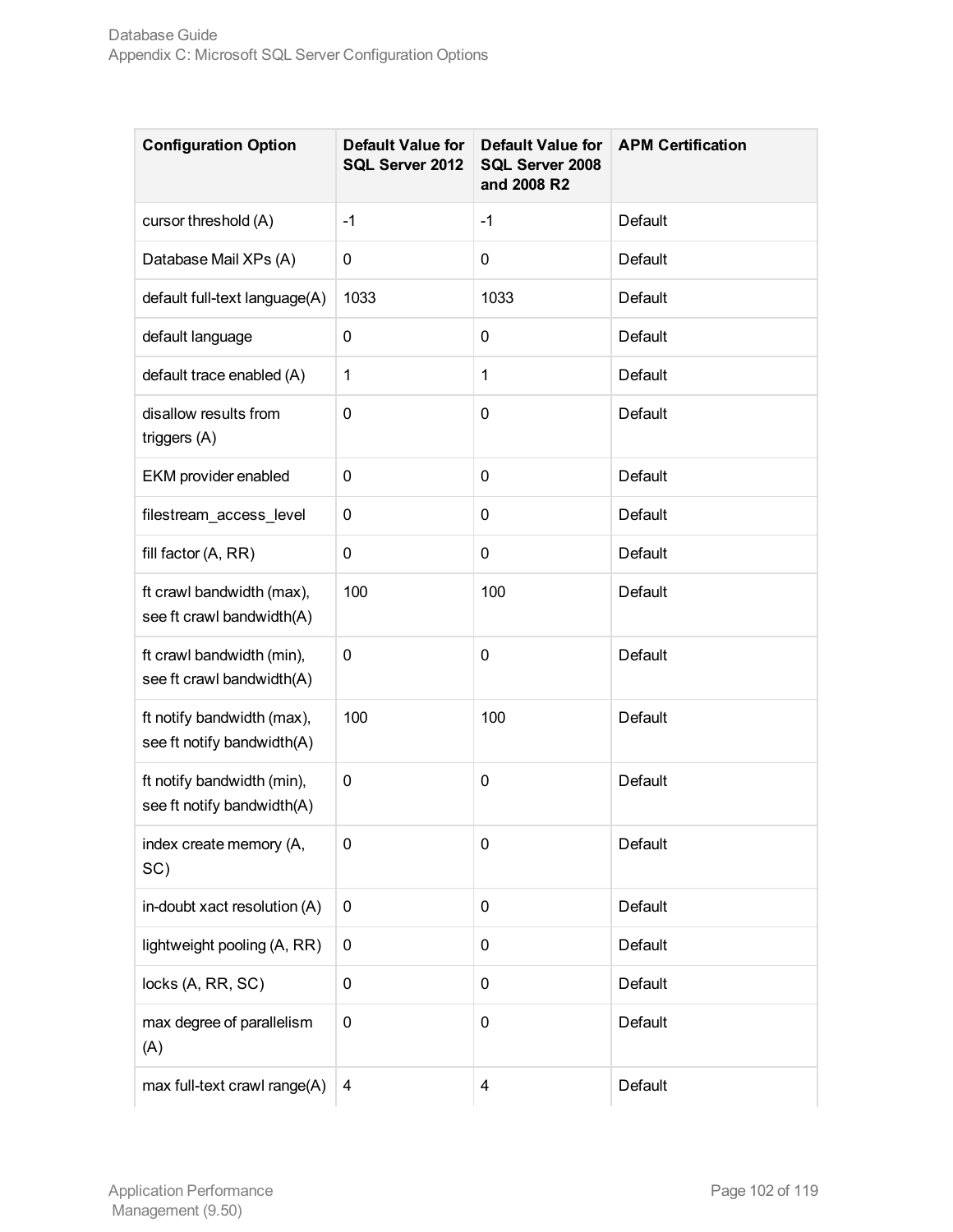| <b>Configuration Option</b>          | <b>Default Value for</b><br>SQL Server 2012                                                                                                                                                                                                                       | Default Value for<br>SQL Server 2008<br>and 2008 R2                                                                                                                                                                                                               | <b>APM Certification</b> |
|--------------------------------------|-------------------------------------------------------------------------------------------------------------------------------------------------------------------------------------------------------------------------------------------------------------------|-------------------------------------------------------------------------------------------------------------------------------------------------------------------------------------------------------------------------------------------------------------------|--------------------------|
| max server memory (A,<br>SC)         | 2147483647                                                                                                                                                                                                                                                        | 2147483647                                                                                                                                                                                                                                                        | Default                  |
| max text repl size                   | 65536                                                                                                                                                                                                                                                             | 65536                                                                                                                                                                                                                                                             | Default                  |
| max worker threads (A)               | 0<br>Zero auto-<br>configures the<br>number of max<br>worker threads<br>depending on the<br>number of<br>processors, using<br>the formula (256+<br>( <processors>-4)<br/>*8) for 32-bit SQL<br/>Server and twice<br/>that for 64-bit SQL<br/>Server.</processors> | 0<br>Zero auto-<br>configures the<br>number of max<br>worker threads<br>depending on the<br>number of<br>processors, using<br>the formula (256+<br>( <processors>-4)<br/>*8) for 32-bit SQL<br/>Server and twice<br/>that for 64-bit SQL<br/>Server.</processors> | Default                  |
| media retention (A, RR)              | 0                                                                                                                                                                                                                                                                 | 0                                                                                                                                                                                                                                                                 | Default                  |
| min memory per query (A)             | 1024                                                                                                                                                                                                                                                              | 1024                                                                                                                                                                                                                                                              | Default                  |
| min server memory (A, SC)            | 0                                                                                                                                                                                                                                                                 | 0                                                                                                                                                                                                                                                                 | Default                  |
| nested triggers                      | 1                                                                                                                                                                                                                                                                 | $\mathbf 1$                                                                                                                                                                                                                                                       | Default                  |
| network packet size (A)              | 4096                                                                                                                                                                                                                                                              | 4096                                                                                                                                                                                                                                                              | Default                  |
| Ole Automation Procedures<br>(A)     | 0                                                                                                                                                                                                                                                                 | 0                                                                                                                                                                                                                                                                 | Default                  |
| open objects (A, RR,<br>obsolete)    | 0                                                                                                                                                                                                                                                                 | 0                                                                                                                                                                                                                                                                 | Default                  |
| optimize for ad hoc<br>workloads (A) | 0                                                                                                                                                                                                                                                                 | 0                                                                                                                                                                                                                                                                 | Default                  |
| PH_timeout (A)                       | 60                                                                                                                                                                                                                                                                | 60                                                                                                                                                                                                                                                                | Default                  |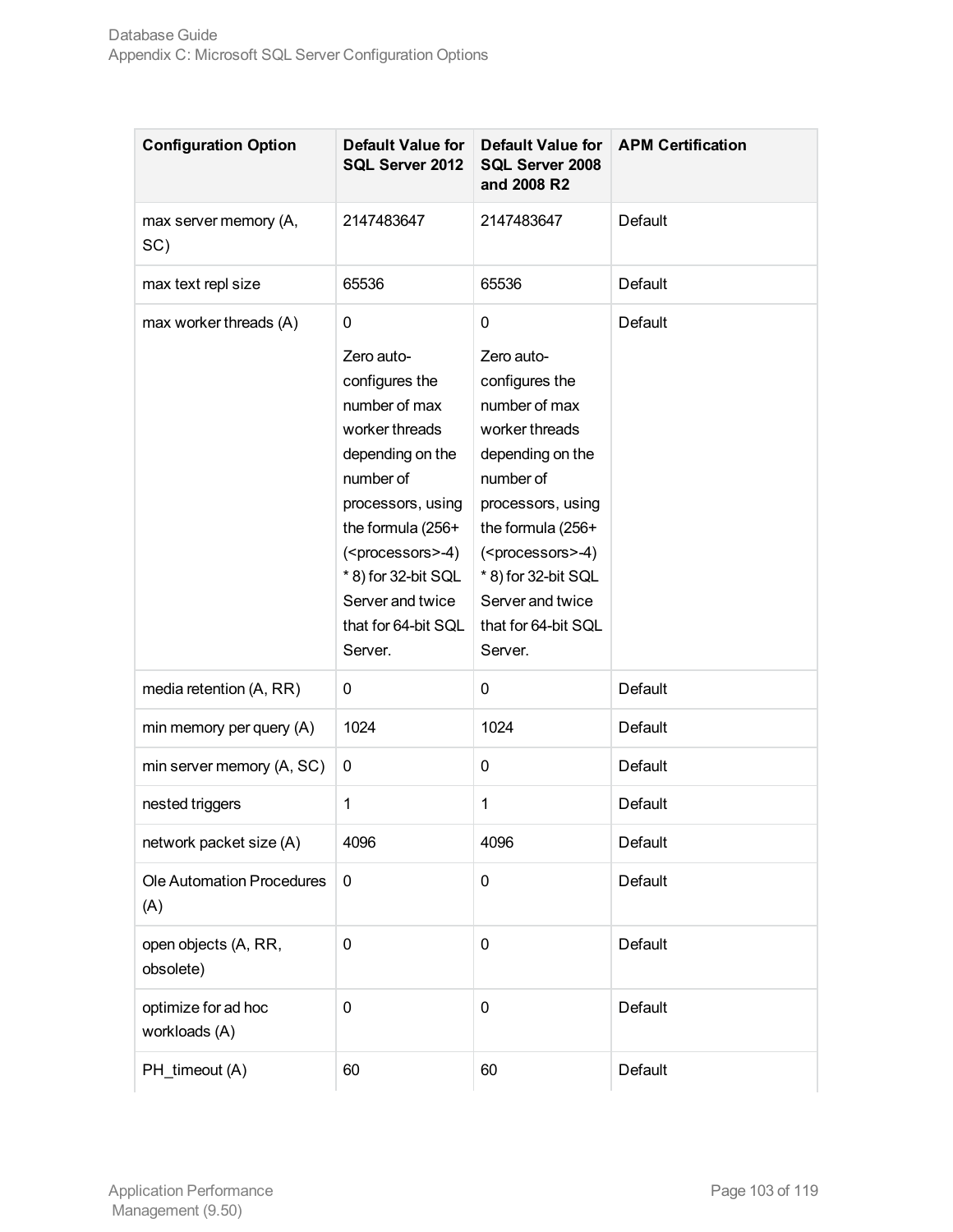| <b>Configuration Option</b>                             | Default Value for<br>SQL Server 2012 | <b>Default Value for</b><br>SQL Server 2008<br>and 2008 R2 | <b>APM Certification</b> |
|---------------------------------------------------------|--------------------------------------|------------------------------------------------------------|--------------------------|
| precompute rank (A)                                     | 0                                    | 0                                                          | Default                  |
| priority boost (A, RR)                                  | 0                                    | 0                                                          | Default                  |
| query governor cost limit(A)                            | 0                                    | 0                                                          | Default                  |
| query wait (A)                                          | $-1$                                 | $-1$                                                       | Default                  |
| recovery interval (A, SC)                               | 0                                    | 0                                                          | Default                  |
| remote access (RR)                                      | $\mathbf{1}$                         | $\mathbf 1$                                                | Default                  |
| remote admin connections                                | 0                                    | 0                                                          | Default                  |
| remote login timeout                                    | 10                                   | 20                                                         | Default                  |
| remote proc trans                                       | 0                                    | 0                                                          | Default                  |
| remote query timeout                                    | 600                                  | 600                                                        | Default                  |
| Replication XPs Option (A)                              | 0                                    | 0                                                          | Default                  |
| scan for startup procs (A,<br>RR)                       | 0                                    | 0                                                          | Default                  |
| server trigger recursion                                | 1                                    | $\mathbf 1$                                                | Default                  |
| set working set size (A,<br>RR, obsolete)               | 0                                    | 0                                                          | Default                  |
| show advanced options                                   | 0                                    | 0                                                          | Default                  |
| SMO and DMO XPs (A)                                     | 1                                    | $\mathbf 1$                                                | Default                  |
| SQL Mail XPs (A)                                        | N/A                                  | 0                                                          | Default                  |
| transform noise words (A)                               | 0                                    | 0                                                          | Default                  |
| two digit year cutoff (A)                               | 2049                                 | 2049                                                       | Default                  |
| user connections (A, RR,<br>SC)                         | 0                                    | 0                                                          | Default                  |
| User Instance Timeout (A,<br>only appears in SQL Server | N/A                                  | 60                                                         | Default                  |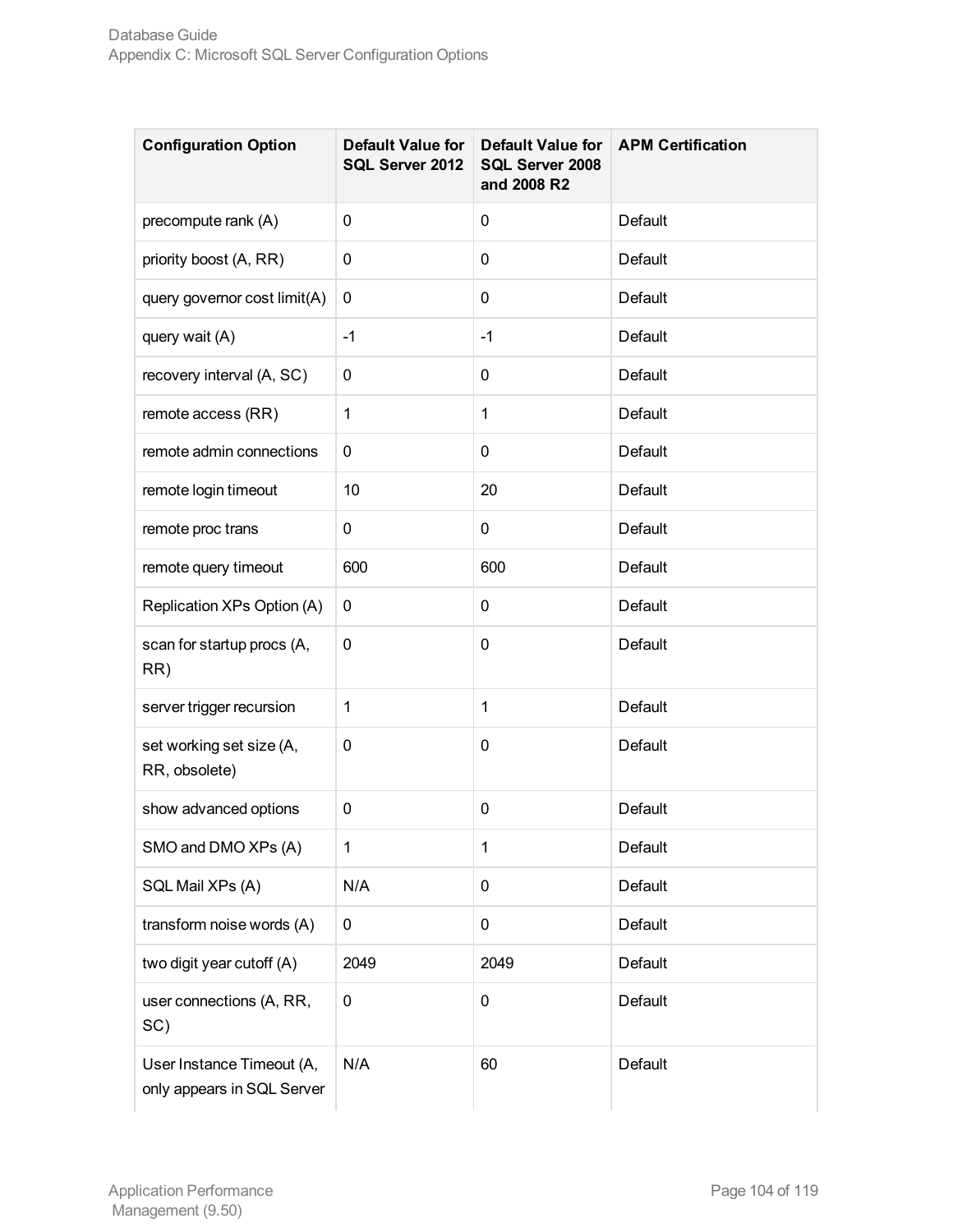| <b>Configuration Option</b>                                                | Default Value for<br>SQL Server 2012 | Default Value for<br><b>SQL Server 2008</b><br>and 2008 R2 | <b>APM Certification</b> |
|----------------------------------------------------------------------------|--------------------------------------|------------------------------------------------------------|--------------------------|
| 2008 Express.)                                                             |                                      |                                                            |                          |
| user instances enabled (A,<br>only appears in SQL Server<br>2008 Express.) | N/A                                  | 0                                                          | Default                  |
| user options                                                               | 0                                    | 0                                                          | Default                  |
| xp cmdshell (A)                                                            | 0                                    | 0                                                          | Default                  |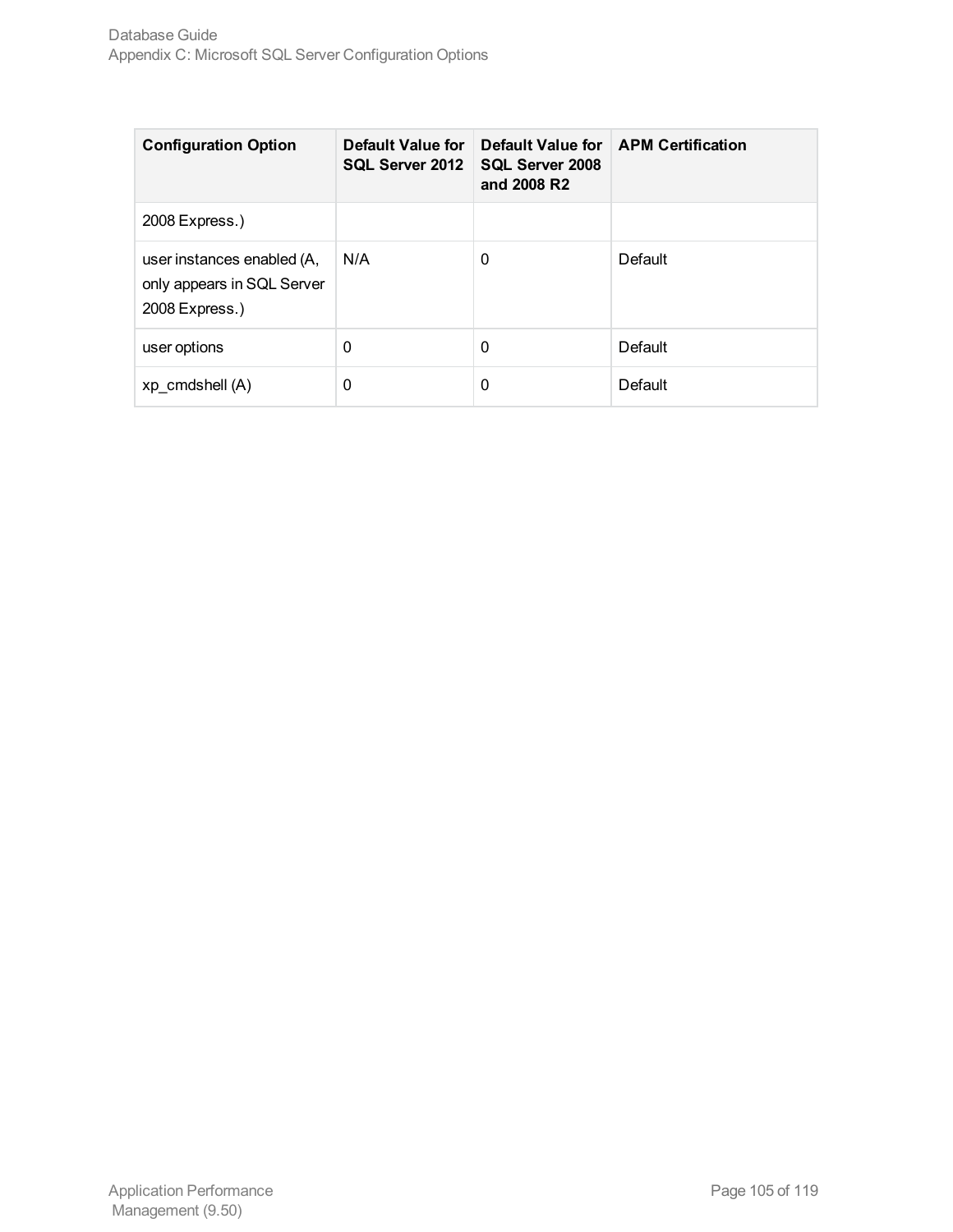# Appendix D: Changing the Database Host

This section describes the procedure to migrate your APM database schema to a different server.

- 1. Stop all APM servers. This is required to prevent data loss and schema structure mismatch in the target environment.
- 2. Duplicate the APM schemas you wish to migrate.

This can be performed by an offline database backup or a database level export. For details, see one of the following two sections depending on your database type:

Microsoft SQL: Backing Up [Databases,](#page-39-0) on page 40.

Oracle: Oracle Database Backup and [Recovery,](#page-79-0) on page 80.

3. Modify sessions table in your management database according to your new configuration.

For details, see the **APM Installation Guide > Disaster Recovery for APM > Cleanup Procedure** and locate the step about switching references in the session table on the management database to the backup databases.

4. Run the Server and Database Configuration utility.

Run the Server and Database Configuration utility, specifying the location of the new database host. For details, see the **APM Installation Guide > Server Deployment and Setting Database Parameters**.

5. Start all APM servers.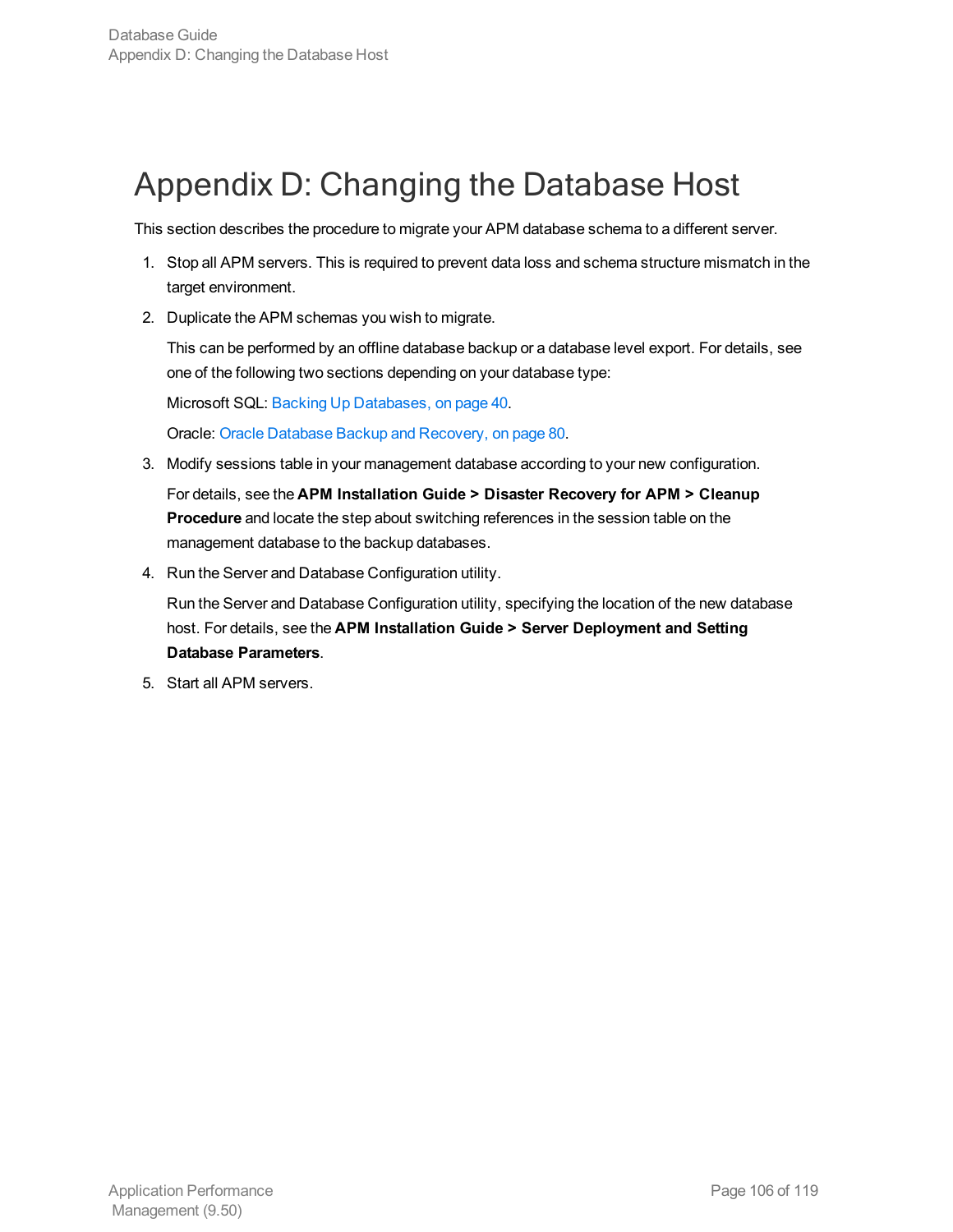# Appendix E: Database Schema Verification

This appendix describes how to verify your database schemas to help ensure that your database schemas are configured properly.

This appendix includes:

- About the [Verification](#page-106-0) Process, below
- Running the [Verification](#page-107-0) Process, on the next page
- <span id="page-106-0"></span>• Creating Database Users for the Verify [Procedure,](#page-110-0) on page 111

## About the Verification Process

You can verify the management and profile schemas using the database schema verify program. The verification process does not involve downtime for your system.

During the course of the verification process, you may need to specify the user name and password of an administrative user, which is required for certain (read-only) tests to be performed. If you do not want to supply your DBA account user name and password, you can create a user with the minimum privileges required for the verify program to operate. For details on how to create this user, see [Creating](#page-110-0) Database Users for the Verify [Procedure,](#page-110-0) on page 111.

#### **NOTE:**

APM does not store the user credentials entered in the verification process.

### Notes and Limitations

The following notes and limitations apply when running the database schema verify program:

• If you are running the database verify program on Oracle 10g schemas and use Oracle datapump utilities to import or export the target schemas, ensure that you do not have any active datapump jobs running against the target schemas.

If you have datapump tables in the target schemas, they should be dropped prior to running the database schema verification program.

It is recommended to assign an administrator schema to perform datapump operations and not to use APM schemas as the login. By assigning an administrator schema to perform datapump operations, you do not have to grant additional permissions to APM schemas and the datapump tables are created in the administrator schema.

If the same database server is listed in the management database using two different host names (for example, **dbserver** and **dbserver.hpe.com**), you may be prompted for administrative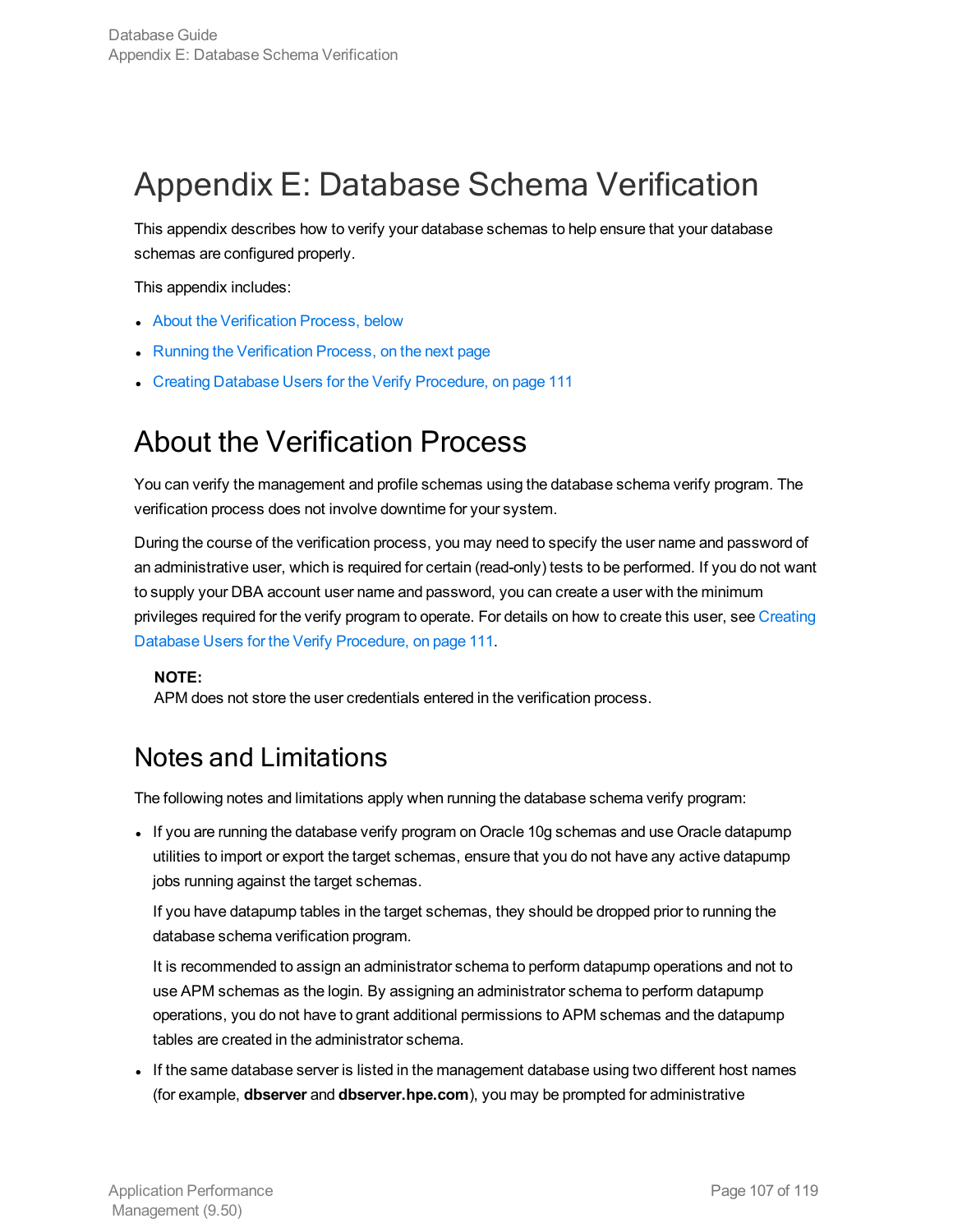credentials separately for each host name. This may cause a degradation in the verification tool's performance. It is therefore recommended to use the same notation every time you reference the same server.

## <span id="page-107-0"></span>Running the Verification Process

You run the database schema verify program from an APM server machine.

#### **To verify a database schema:**

- 1. Run the verify program according to your operating platform:
	- . If you are running the verify program from a Windows platform, go to the <APM root **directory>\dbverify\bin** directory and run the **run\_db\_verify.bat** file.
	- If you are running the verify program from a Linux platform, make sure that the **\$DISPLAY** environment variable is set. Open an X-terminal window, move to the **<APM root directory>/dbverify/bin** directory, and type the following:

./run\_db\_verify.sh

The database verify program starts.

- 2. Specify the details required to connect to the appropriate database:
	- In the SQL Master Connection dialog box, specify the details required to connect to the Master database.

| <b>SQL Master Connection</b> |                                                                                                                                                                                                  |              |  |  |
|------------------------------|--------------------------------------------------------------------------------------------------------------------------------------------------------------------------------------------------|--------------|--|--|
| ?                            | Please fill the details required to connect to the Master database.<br>This user should either be a member of the sysadmin group,<br>or be granted select permissions for syslogins system view. |              |  |  |
|                              | Host Name:                                                                                                                                                                                       | llabm3amdb03 |  |  |
|                              | Database Name: BSM Profile                                                                                                                                                                       |              |  |  |
|                              | User:                                                                                                                                                                                            | lsa          |  |  |
|                              | Password:                                                                                                                                                                                        |              |  |  |
|                              |                                                                                                                                                                                                  | Cancel<br>ОK |  |  |

In the **User** and **Password** boxes, type the user name and password of a user with permissions for the database. (The User box displays the default Microsoft SQL Server administrator user name, **sa**; by default, there is no password.) Click **OK**.

In the Oracle Dictionary Connection dialog box, specify the details required to connect to the Oracle database.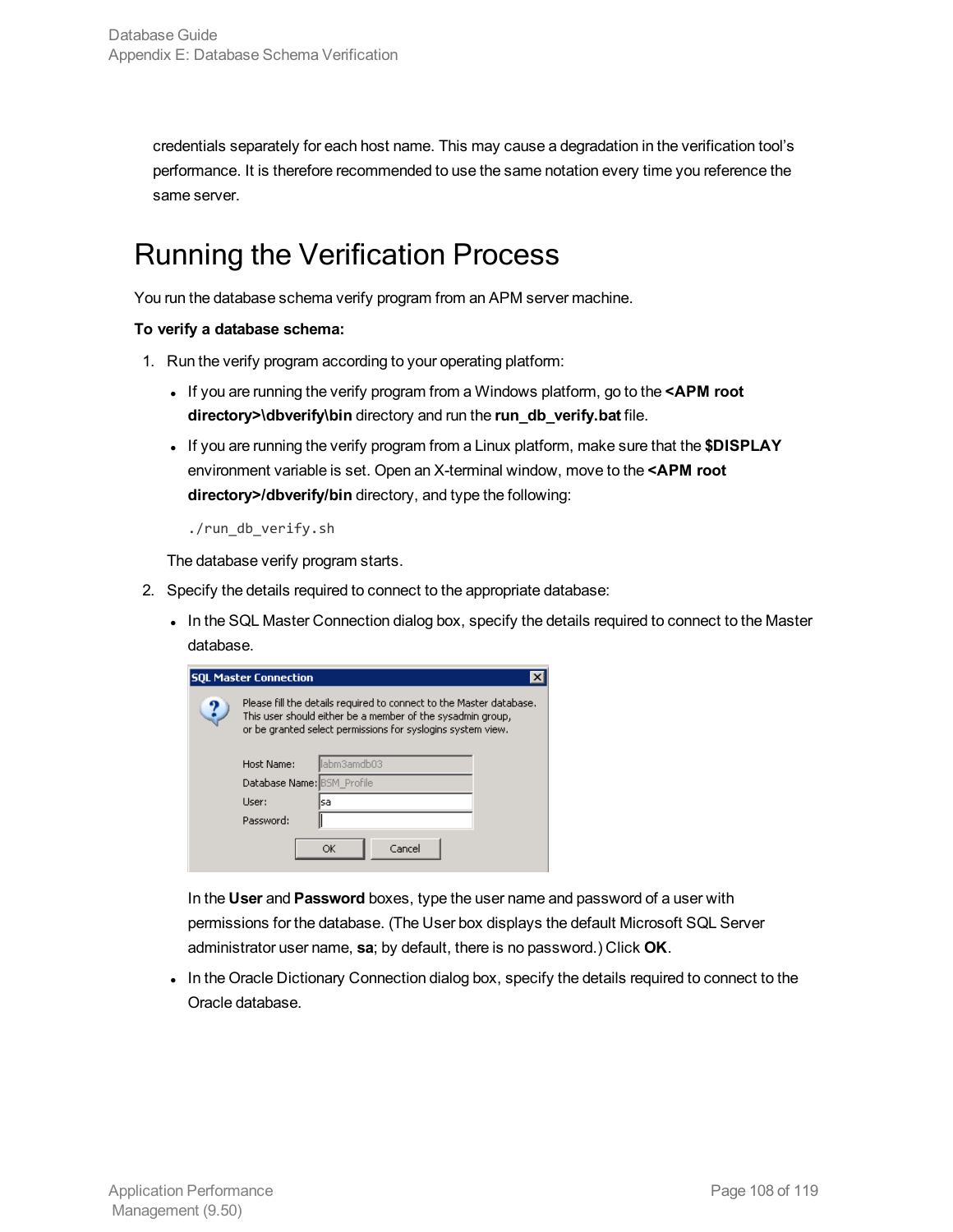|  |           | Enter the information required to read the database dictionary.<br>This user should be granted either the DBA<br>or SELECT CATALOG ROLE role. |  |
|--|-----------|-----------------------------------------------------------------------------------------------------------------------------------------------|--|
|  |           | Host Name: labm3amrnddb05.devlab.ad                                                                                                           |  |
|  | Port:     | 1521                                                                                                                                          |  |
|  | SID:      | ora11202                                                                                                                                      |  |
|  | User:     | system                                                                                                                                        |  |
|  | Password: |                                                                                                                                               |  |
|  |           | Cancel<br>OK                                                                                                                                  |  |

In the **User** and **Password** boxes, type the user name and password of a user with permissions for the database, and click **OK**.

#### **NOTE:**

- You are prompted for connection data for each different server on which your APM databases reside.
- In order to connect using Windows authentication, leave the user and password fields blank. The login user must be defined explicitly in Microsoft SQL Server, not via a group.
- 3. The database verify program performs database verification. You can view the progress of the verify process in a command prompt window.



4. If problems occur during the database verification, a dialog box is displayed listing the errors.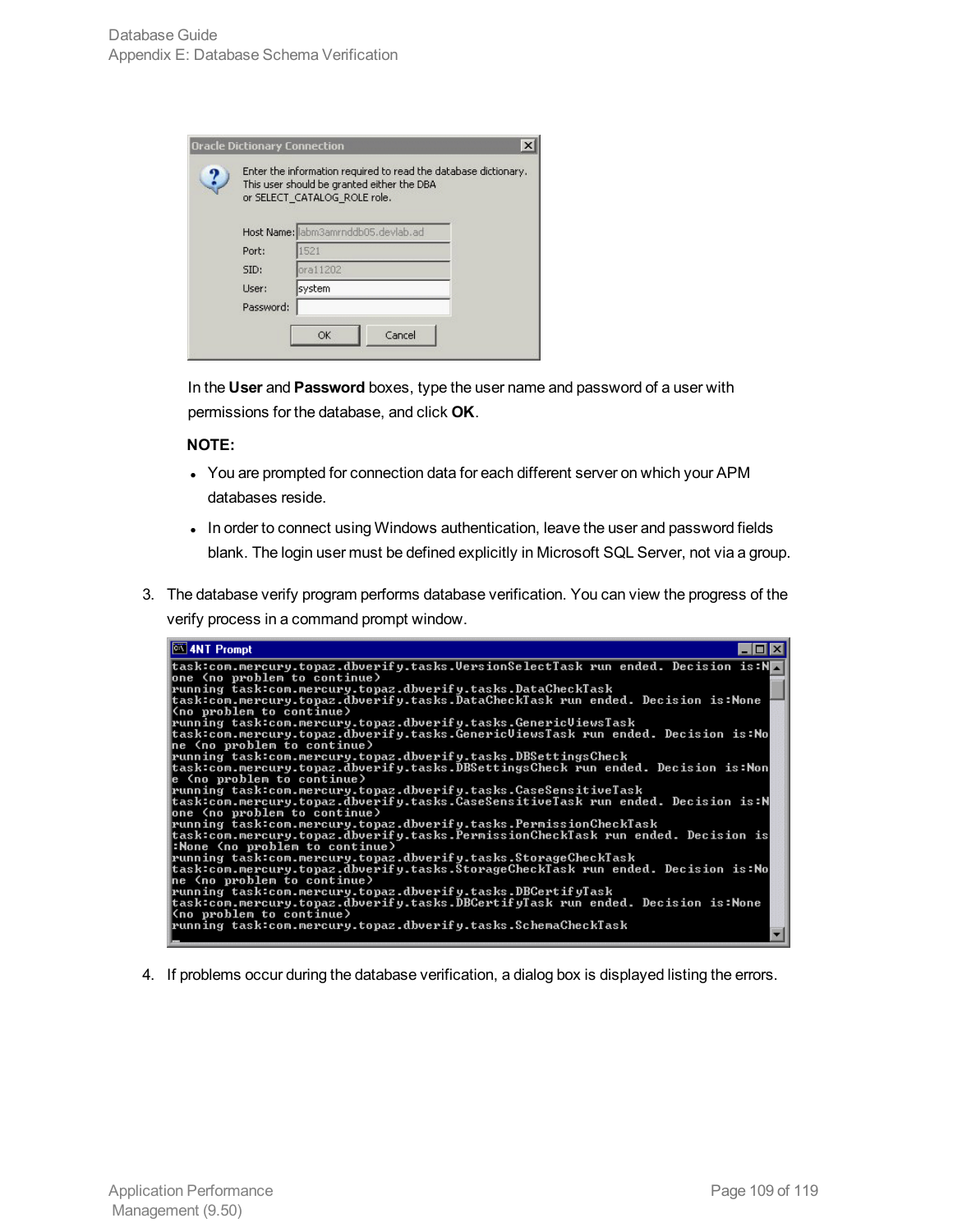| <b>Errors occurred</b>             | ×                                                                           |  |  |  |
|------------------------------------|-----------------------------------------------------------------------------|--|--|--|
| The following problems were found: |                                                                             |  |  |  |
|                                    | Differences for DataBase [BSM Profile]                                      |  |  |  |
| <b>TABLE</b>                       |                                                                             |  |  |  |
|                                    | Name:additional table                                                       |  |  |  |
|                                    | Table:                                                                      |  |  |  |
|                                    | name: [additional table].problem[extra table]                               |  |  |  |
|                                    |                                                                             |  |  |  |
|                                    |                                                                             |  |  |  |
|                                    |                                                                             |  |  |  |
|                                    |                                                                             |  |  |  |
|                                    |                                                                             |  |  |  |
|                                    |                                                                             |  |  |  |
|                                    |                                                                             |  |  |  |
|                                    |                                                                             |  |  |  |
|                                    | Fix the problems and retry, or exit the program now and return to it later. |  |  |  |
|                                    | <br>Exit<br>Retry                                                           |  |  |  |

Either fix the problems found and click **Retry**, or click **Exit** and rerun the database schema verify program at a later date. A series of scripts, one for each problematic database, are created under **<APM root directory>\dbverify\tmp**. If you are unable to fix the problems, contact Software Support for assistance.

You can view a log file of the errors located in the **<APM root directory>\dbverify\log** directory.

5. If the verification process determines that fixing the database may include some lengthy operations, a dialog box is displayed.

| Warning |                                                                                           |  |
|---------|-------------------------------------------------------------------------------------------|--|
|         | Some Lengthy operations detected in upgrade verification phase.<br>Press 'OK' to continue |  |
|         | Details                                                                                   |  |

Click **OK** to continue, or **Details** to display the estimated times that the lengthy operations detected could take during an upgrade.

6. If the database verification is successful, the following confirmation message is displayed.



Click **OK**.

#### **NOTE:**

For details on database verification troubleshooting issues, see the Software Self-solve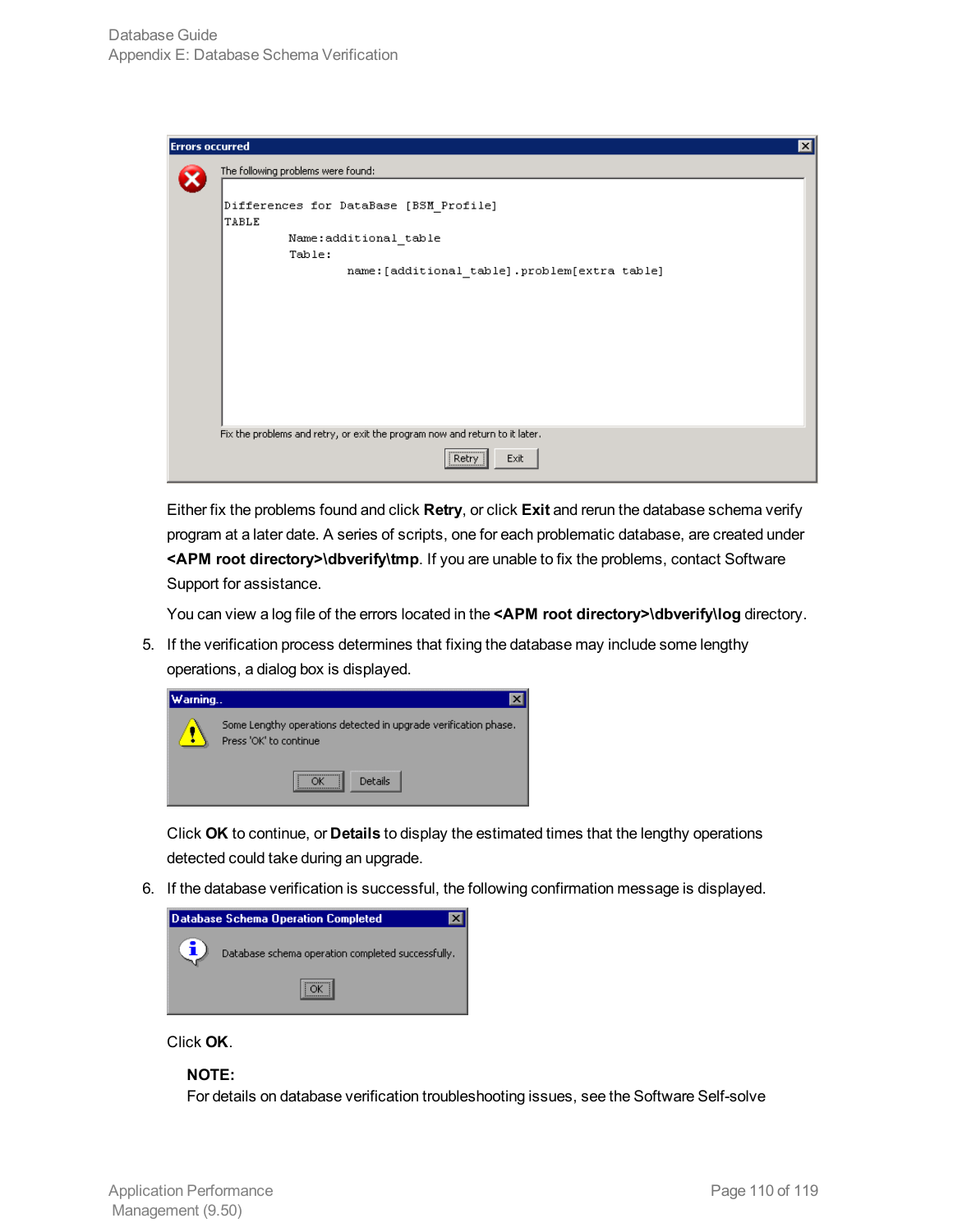knowledge base [\(https://softwaresupport.softwaregrp.com/](http://support.openview.hp.com/selfsolve/documents)). To enter the knowledge base, you must log on with your Passport ID.

### Creating Database Users for the Verify Procedure

When running the database schema verify and upgrade utility, you are prompted to supply a user name and password with certain administrative (read-only) permissions to the database. You can create users with minimum privileges by running one of the appropriate scripts from **<HPE APM root directory>\dbverify\pre\create\_admin\_user\_mssql.sql** for Microsoft SQL Server (this must be run as an sa user) or <**HPE APM root directory>\dbverify\pre\create\_admin\_user\_oracle.sql** for Oracle (this must be run as a system user).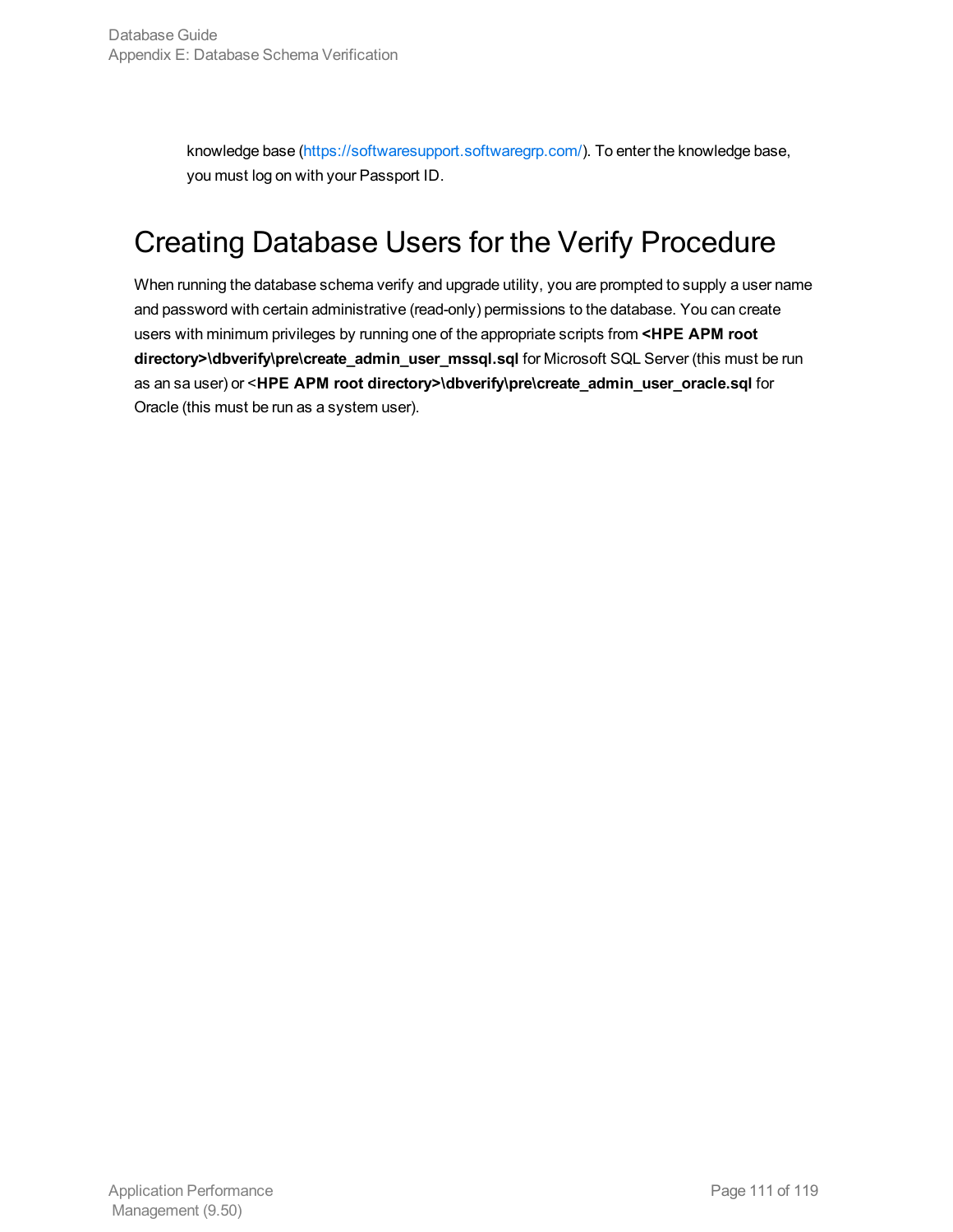# Appendix F: Support for Oracle Real Application Cluster

This appendix contains the configuration that need to be done for Application Performance Managemen to work with Oracle Real Application Cluster. This information applies to advanced users only.

This appendix includes:

- About Oracle Real [Application](#page-111-0) Cluster (RAC), below
- Single Client [Access](#page-112-0) Name, on the next page
- Client Side [Configuration](#page-112-1) for Oracle RAC, on the next page
- **.** Server Side [Configuration,](#page-116-0) on page 117
- <span id="page-111-0"></span>• [Create/Connect](#page-117-0) to One of the APM Databases, on page 118

### About Oracle Real Application Cluster (RAC)

A cluster is a collection of interconnected servers that appear as one server to the end user and to applications. Oracle Real Application Cluster (RAC) is Oracle's solution for high availability, scalability, and fault tolerance. It is based on clustered servers that share the same storage.

Oracle RAC is a single Oracle database installed on a cluster of hardware servers. Each server runs an instance of the database and all the instances share the same database files.

For more details about Oracle RAC, see the Oracle Clusterware Guide and the Oracle Real Application Clusters Administration and Deployment Guide in the Oracle documentation set of your release.

In this appendix, the following Oracle RAC example is used:

- Oracle RAC database name: BSMRAC
- Machine names: Server1, Server2
- On each machine there is an Oracle instance of BSMRAC:
	- <sup>o</sup> SID on Server1: BSMRAC1
	- <sup>o</sup> SID on Server2: BSMRAC2
- On each machine there is a virtual IP (Server1-Vip and Server2-Vip):
	- <sup>o</sup> Server1-Vip is assigned to Server1
	- <sup>o</sup> Server2-Vip is assigned to Server2

The virtual IP is in addition to the static IP assigned to the machine.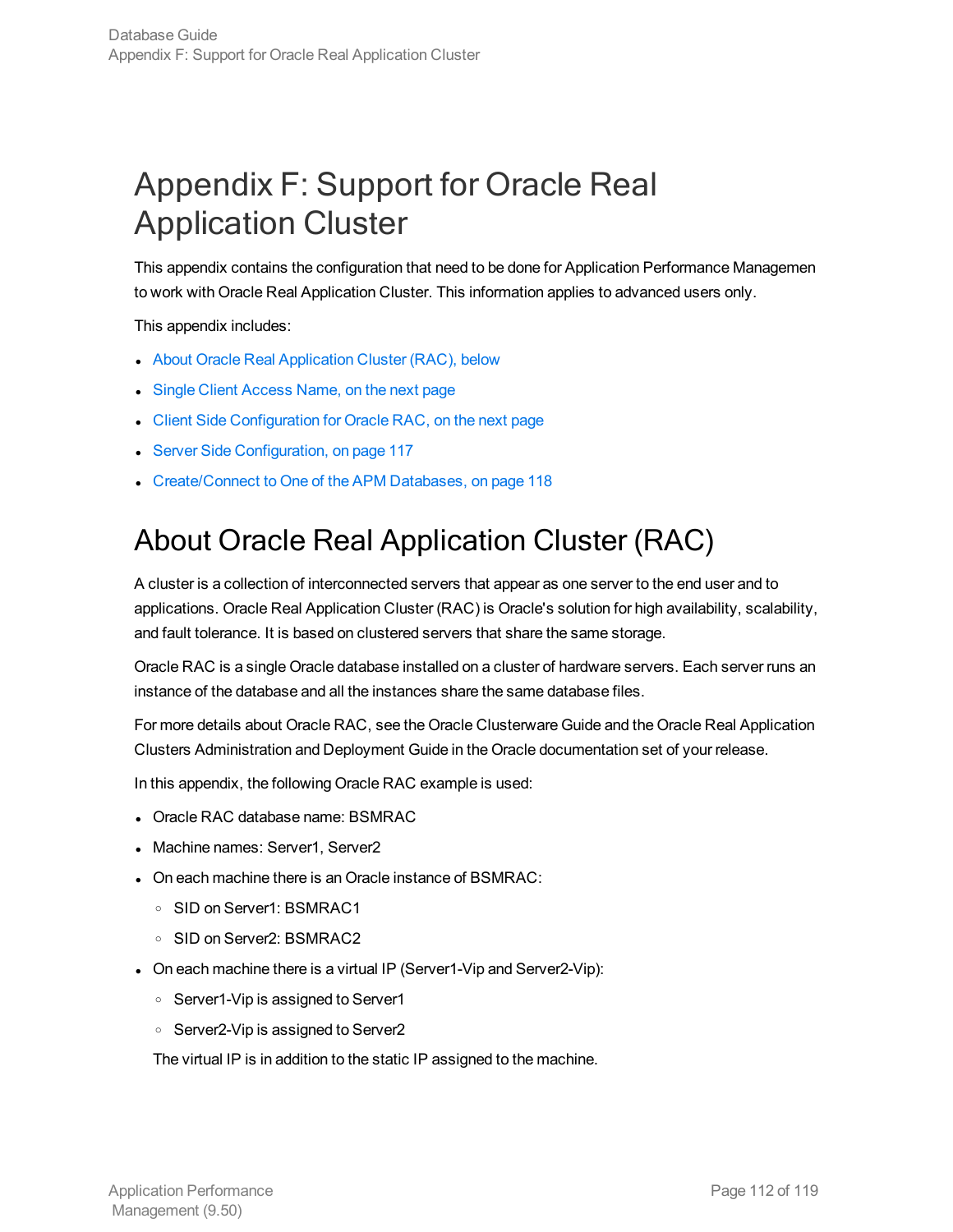The listeners on both servers are listening on the default port 1521 and support the database service BSMRAC.



### <span id="page-112-0"></span>Single Client Access Name

In release 11g, Oracle introduced the Single Client Access Name (SCAN), as a preferred access method for clients connecting to the RAC. In this method clients are not required to configure individual nodes in the RAC, rather they use a single virtual IP known as the SCAN or the SCAN VIP.

The SCAN is a single network name defined for the cluster either in your organization's Domain Name Server (DNS) or in the Grid Naming Service (GNS) that rotates between several IP addresses reflecting multiple listeners in the cluster. The SCAN eliminates the need to change clients when nodes are added to or removed from the cluster.

The SCAN and its associated IP addresses provide a stable name for clients to use for connections, independent of the nodes that make up the cluster. Database server SCAN addresses, virtual IP addresses, and public IP addresses must all be on the same subnet.

<span id="page-112-1"></span>In APM 9.x when using Oracle 11g RAC, it is recommended to use the SCAN method.

## Client Side Configuration for Oracle RAC

APM uses DataDirect's JDBC driver to connect to regular Oracle databases and to Oracle RAC databases.

#### **NOTE:**

For information on how to edit the profile database to point to the new Oracle RAC database, see *Switch references in the Sessions table on the management database of the DR environment to the backup databases* in the APM Installation Guide.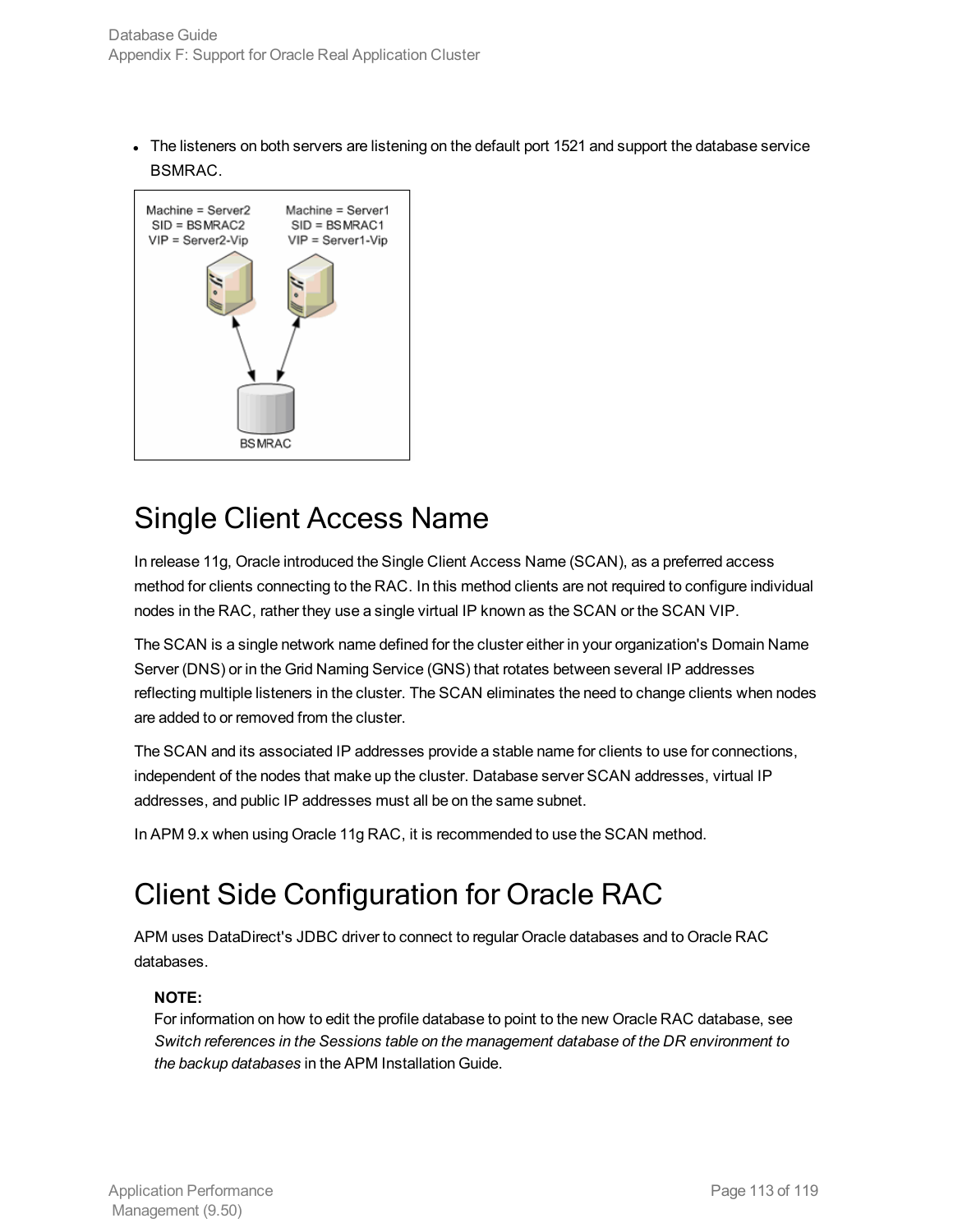Make the following changes in APM's configuration files before you create the management database or connect to an existing one on Oracle RAC:

#### 1. **On all servers, create the file < APM root directory>\conf\bsm-tnsnames.ora.**

The format of **bsm-tnsnames.ora** is the same as **tnsnames.ora**:

```
<DB service name> =
(DESCRIPTION =
  (ADDRESS_LIST =
   (ADDRESS = (PROTOCOL = TCP)(HOST = <first instance virtual ip> )
   (PORT = <first instance's listener port>))
   (ADDRESS = (PROTOCOL = TCP)(HOST = <i>&lt;</i>second instance virtual ip<math>)</math> (PORT =<second instance's listener port>))
   (... entry for each instance...)
   (LOAD_BALANCE = on)
   (FAILOVER = on)
   \lambda(CONNECT_DATA =
   (SERVER = DEDICATED)
   (SERVICE_NAME = <DB service name>)
   )
)
```
where:

- <sup>l</sup> **<DB service name>** is the name of a service the listeners support. It is the same one used in the CONNECT\_DATA part.
- **ADDRESS\_LIST** contains an address entry for each node in the RAC environment. In the case of Oracle RAC 11g R2 and later, it contains only the SCAN. The SCAN contains all the details needed for connecting to the node:
	- <sup>o</sup> **HOST** contains the SCAN value. If SCAN is not defined, then HOST contains the node virtual IP address. It is important to use the virtual IP address and not the static IP address of the node for faster failure detection.
	- **PORT** is the port on which the listener is configured to listen on that given node.
- **FAILOVER** set to on allows the driver to try to connect to another node after failing to connect to one of the nodes. The connection attempts continue until a connection is successfully established to one of the nodes or until none of the nodes can be reached.

An attempt to connect to another node takes place only if the connection to the current node fails. If the connection is refused by the node (for example, communication to the node was established, but the connection was rejected), no attempt is made to connect to another node.

**Important:** Failover is for connection attempts only. If a connection fails during a database transaction, there is no failover of the transaction to another machine to continue the transaction.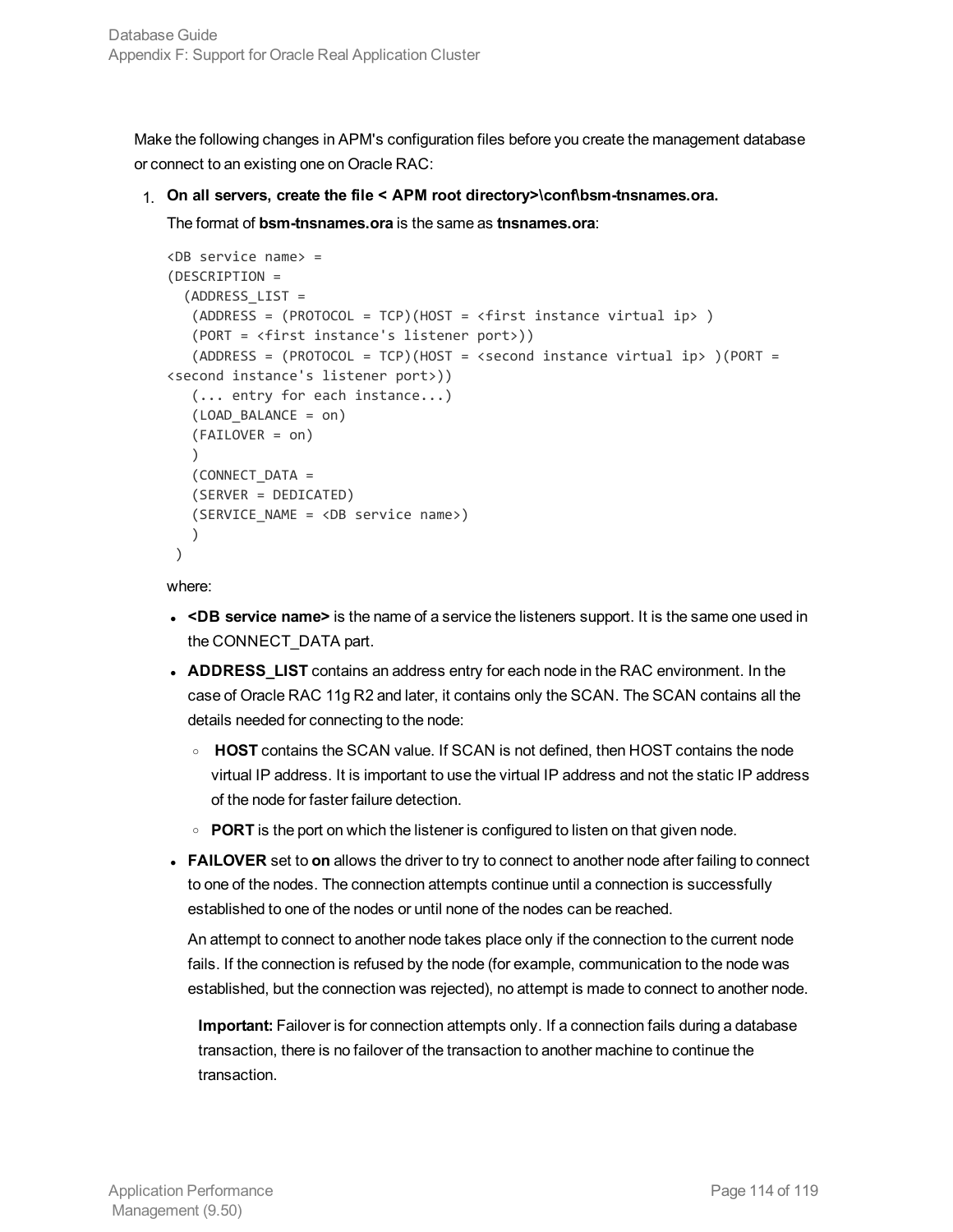- **LOAD\_BALANCE** set to on instructs the driver to distribute connection requests between the nodes to prevent overloading any single node. The order in which the driver accesses the nodes is random.
- **SERVER** is the connection mode you want to use. There are two possible connection modes: **dedicated** and **shared**. Configure this according the Server configuration you support.
- **SERVICE\_NAME** is the name of a service that the listeners support. It is the same one you gave in **<DB service name>**.

In the above example, **bsm-tnsnames.ora** would be configured as:

```
BSMRAC =
(DESCRIPTION =
 (ADDRESS_LIST =
  (ADDRESS = (PROTOCOL = TCP)(HOST = Server1-Vip)(PORT = 1521))(ADDRESS = (PROTOCOL = TCP)(HOST = Server2-Vip)(PORT = 1521))(LOAD_BALANCE = on)
  (FAILOVER = on)
 )
(CONNECT_DATA =
 (SERVER = DEDICATED)
 (SERVICE_NAME = BSMRAC)
 )
)
```
#### **NOTE:**

If APM schemas are deployed in more than one Oracle database or service, bsmtnsnames.ora should contain one entry for each database or database service. When all schemas are under the same RAC service, only one entry is required.

#### 2. **On all servers, edit the file <APM root directory>\conf\jdbc.drivers.properties.**

a. Find the section named **#ddoracle**. In this section, there is a line for **ddoracle.url** similar to:

```
ddoracle.url=jdbc:mercury:oracle://${host}:${port};sid=${sid}
```
- b. Replace this line with either of the following lines (depending on the operating system):
	- <sup>l</sup> **Windows.**

```
ddoracle.url=jdbc:mercury:oracle:TNSNamesFile=<APM root
directory>\\conf\\bsm-tnsnames.ora;TNSServerName=${sid}
```
where **\${sid}** correlates to the service name entered in the Service and Database Configuration step. This parameter is saved per APM schema; therefore, if there is more than one service name in the system, make sure that **bsm-tnsnames.ora** includes an entry for each service name.

Note that each back slash (\) in the path of <APM\_HOME> is doubled.

<sup>l</sup> **UNIX.**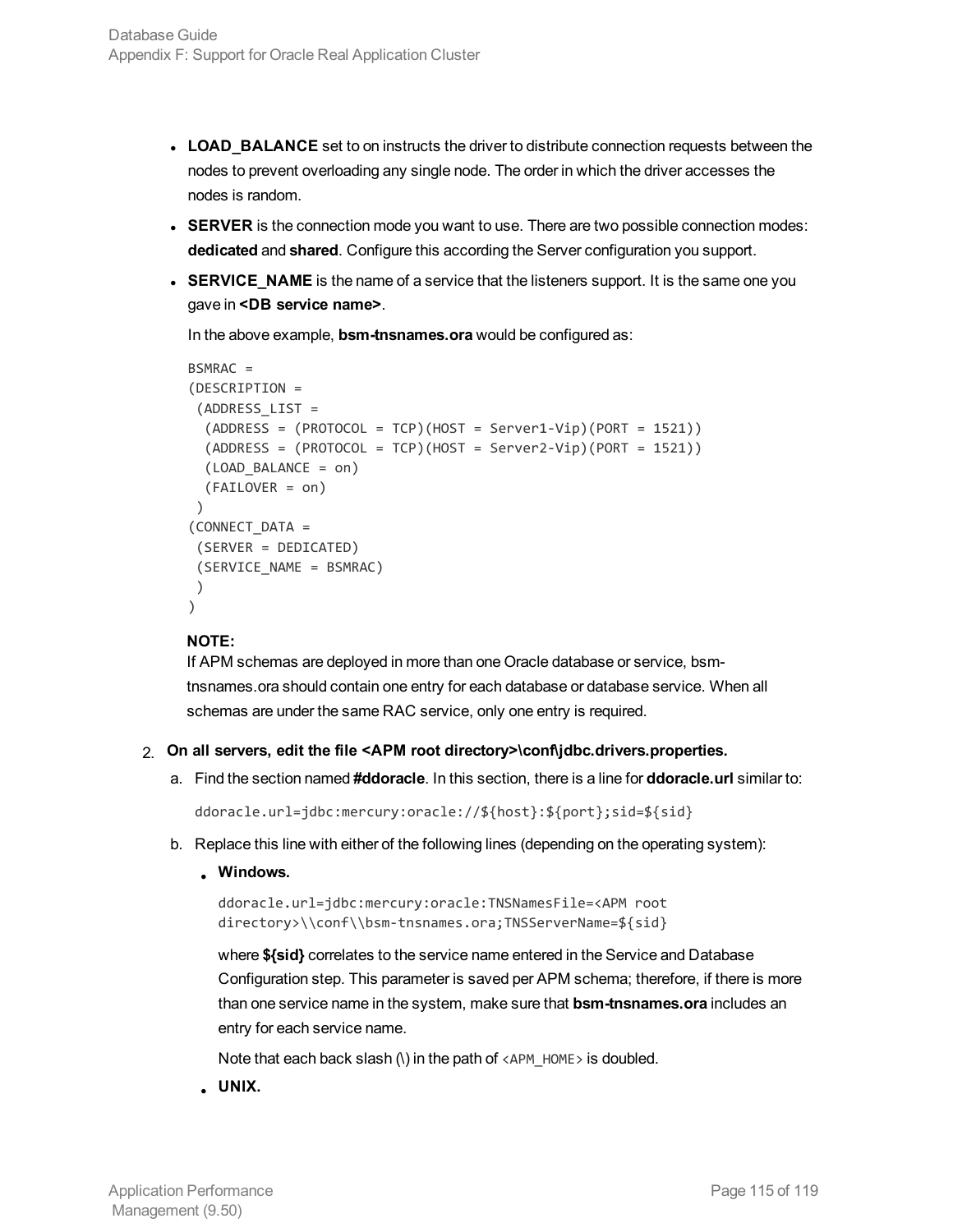```
ddoracle.url=jdbc:mercury:oracle:TNSNamesFile=<APM_HOME>/conf/bsm-
tnsnames.ora;TNSServerName=${sid}
```
- 3. **On all servers, open the directory <APM root directory>\odb\conf. Locate the jdbc.properties file.**
	- a. Find the line starting with **cmdb.url**.
	- b. Replace this with the following line:

```
cmdb.url = jdbc:mercury:oracle:TNSNamesFile=<APM_HOME>\\conf\\bsm-
tnsnames.ora;TNSServerName=<SERVICE NAME>
```
where <SERVICE NAME> is the entry in **bsm-tnsnames.ora**, equivalent to the RAC service name.

c. If the file does not exist, create an empty **jdbc.properties** file under the above folder and add the following entry:

```
Oracle = ddoracle
cmdb.url =jdbc:mercury:oracle:TNSNamesFile=<APM_HOME>\\conf\\bsm-
tnsnames.ora;TNSServerName=<SERVICE NAME>
```
where <SERVICE NAME> is the entry in **bsm-tnsnames.ora**, equivalent to the RAC service name.

- d. If your server is running UNIX/LINUX OS, replace all the double back slashes with single slashes.
- 4. Switch references in the Sessions table on the management database of the DR environment to the backup databases.
	- a. Run the following query to retrieve all database names:

```
SELECT * FROM SESSIONS
where SESSION_NAME like '%Unassigned%'
```
- b. Update the following columns in each received row with the following values:
	- **SESSION\_NAME:** Replace with the new restored database name (only where SESSION\_NAME is like '%Unassigned%'). Use the following script:

UPDATE SESSIONS set SESSION\_NAME='Unassigned<NEW\_DB\_Server\_ name><NEW\_schema\_name><DB\_User\_name>'

WHERE SESSION\_NAME='Unassigned<OLD\_DB\_Server\_name><OLD\_schema name><old\_DB\_User\_name>'

**SESSION\_DB\_NAME:** Replace with the new restored schema name. Use the following script:

UPDATE SESSIONS set SESSION\_DB\_NAME='<<NEW\_schema\_name>'

WHERE SESSION\_DB\_NAME='<OLD\_schema\_name>'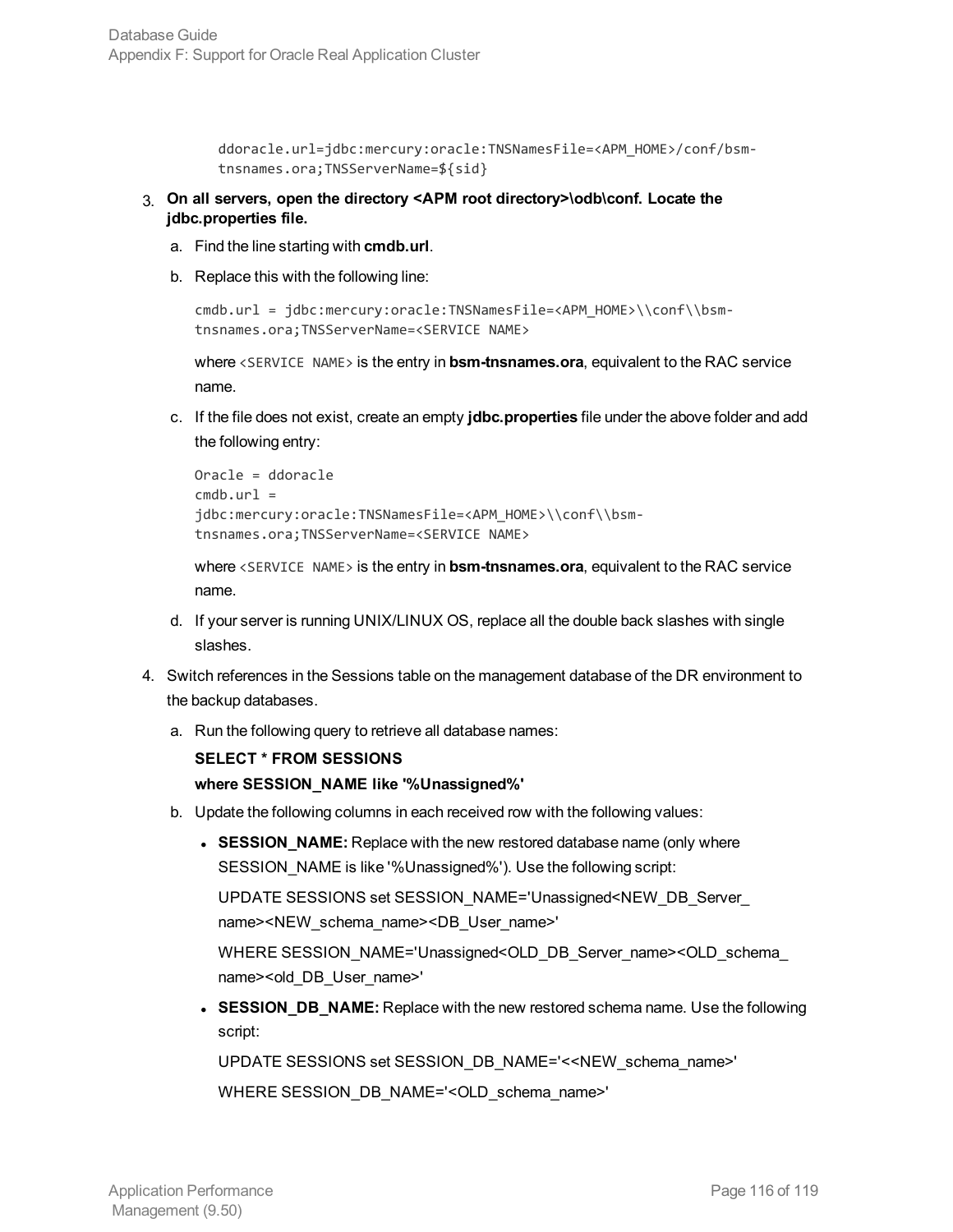**SESSION\_DB\_HOST:** Replace with the new restored database host name. Use the following script:

UPDATE SESSIONS set SESSION\_DB\_HOST='<<NEW\_host\_name>'

WHERE SESSION\_DB\_HOST='<OLD\_host\_name>'

**SESSION\_DB\_PORT:** Replace with the new restored port name. Use the following script:

UPDATE SESSIONS set SESSION\_DB\_PORT='<NEW\_port\_name>'

WHERE SESSION\_DB\_PORT='<OLD\_port\_name>'

**SESSION\_DB\_SID:** Replace with the new restored session ID name. Use the following script:

UPDATE SESSIONS set SESSION\_DB\_SID='<<<NEW\_SID\_name>>>' WHERE SESSION\_DB\_SID='<<<OLD\_SID\_name>>>'

- **SESSION\_DB\_UID:** Replace with the new restored name. Use the following script: UPDATE SESSIONS set SESSION\_DB\_UID='<NEW\_UID\_name>' WHERE SESSION\_DB\_UID='<OLD\_UID\_name>'
- **SESSION\_DB\_SERVER:** Replace with the new restored server name. Use the following script:

UPDATE SESSIONS set SESSION\_DB\_SERVER='<NEW\_server\_name>' WHERE SESSION\_DB\_SERVER='<OLD\_server\_name>'

### <span id="page-116-0"></span>Server Side Configuration

In Oracle RAC, the Oracle listeners are always balancing the connection between the nodes according to either of the following algorithms:

- **Load Based (Default).** The listener redirects the connection according to the run queue length on the nodes. The least loaded node, CPU-wise, is connected.
- **Session based.** The listener balances the number of sessions between the nodes.

The first algorithm is optimized for short-lived connections, and less optimized for long-lived connections like the ones used with connection pools.

The entire load balancing is done during the connection time and not after it. This means that an established connection does not move to another node after it is connected.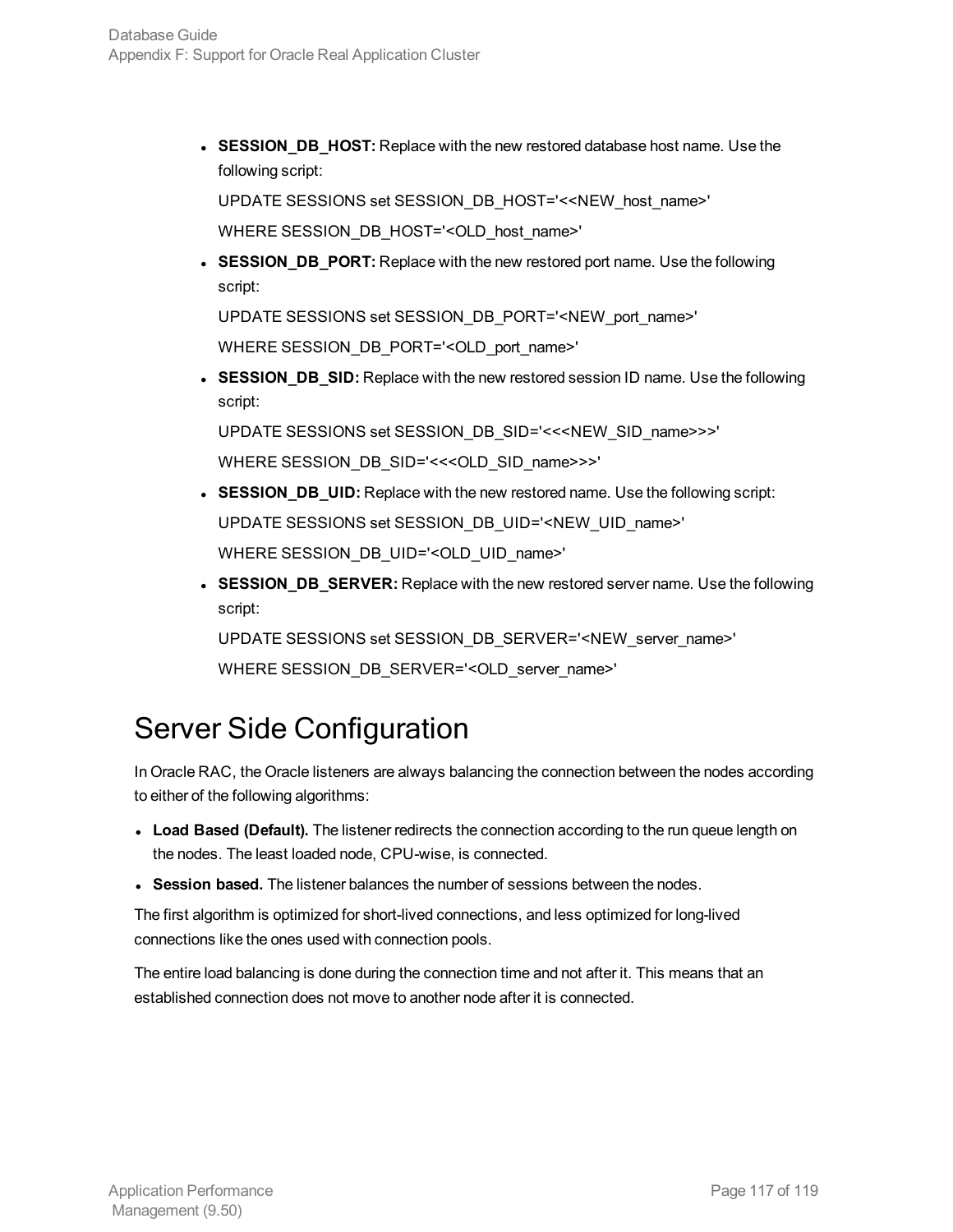### Recommendation for APM Database

It is recommended to use the session based algorithm since APM uses connection pools. One connection can be used for different purposes and has a long lifetime.

To make the Oracle listener use the session based algorithm, a listener parameter must be added to the listener.ora parameter file of every listener (each node has its own listener, so this change must be done on all listeners):

```
PREFER_LEAST_LOADED_NODE_<LISTENER_NAME> =OFF
```
where:

<LISTENER\_NAME> is the name of the listener. The default is LISTENER\_<node name>.

For example:

The default listener name on **Server1** is **LISTENER\_SERVER1**. In this case, you need to add the following to Server1's listener.ora file:

<span id="page-117-0"></span>PREFER\_LEAST\_LOADED\_NODE\_LISTENER\_SERVER1=OFF

### Create/Connect to One of the APM Databases

When creating a new database schema or connecting to an existing schema in the Server and Database Configuration utility, fill all the parameters as you usually would except for the following:

| <b>Parameter</b> | <b>Needed Value</b>                                                                     |
|------------------|-----------------------------------------------------------------------------------------|
| Oracle Machine   | One of the Virtual IPs. In Oracle 11g, the SCAN virtual IP can be used.                 |
| Port             | The local listener port on the Oracle machine or the port of the SCAN listener.         |
| <b>SID</b>       | The service name of the database.                                                       |
|                  | Note: This must be the same as <service name=""> entered in bsm-tnsnames.ora.</service> |

In the example, the parameters would be:

| <b>Parameter</b>             | Value         |
|------------------------------|---------------|
| Oracle Machine   Server1-Vip |               |
| Port                         | 1521          |
| SID                          | <b>BSMRAC</b> |